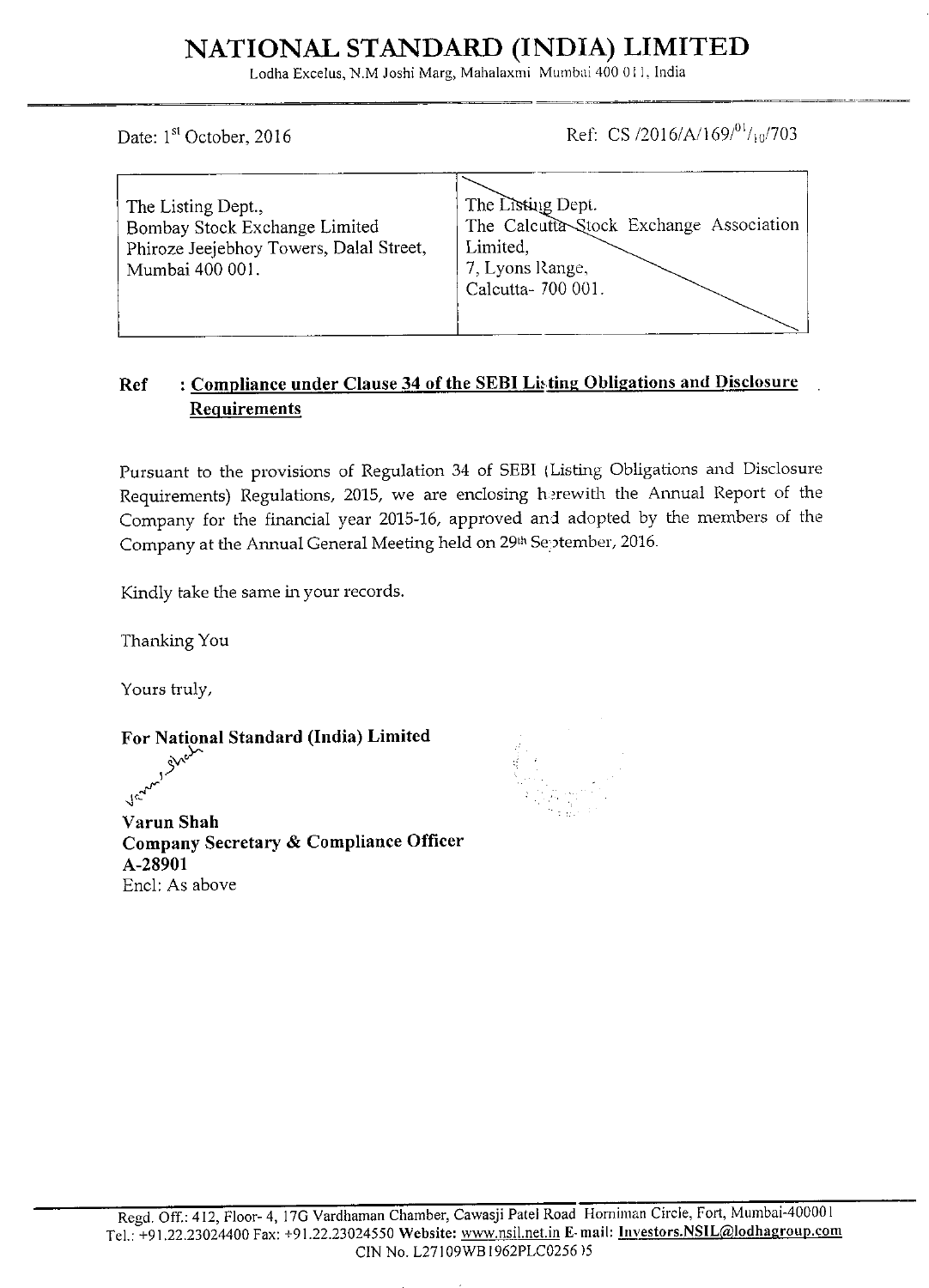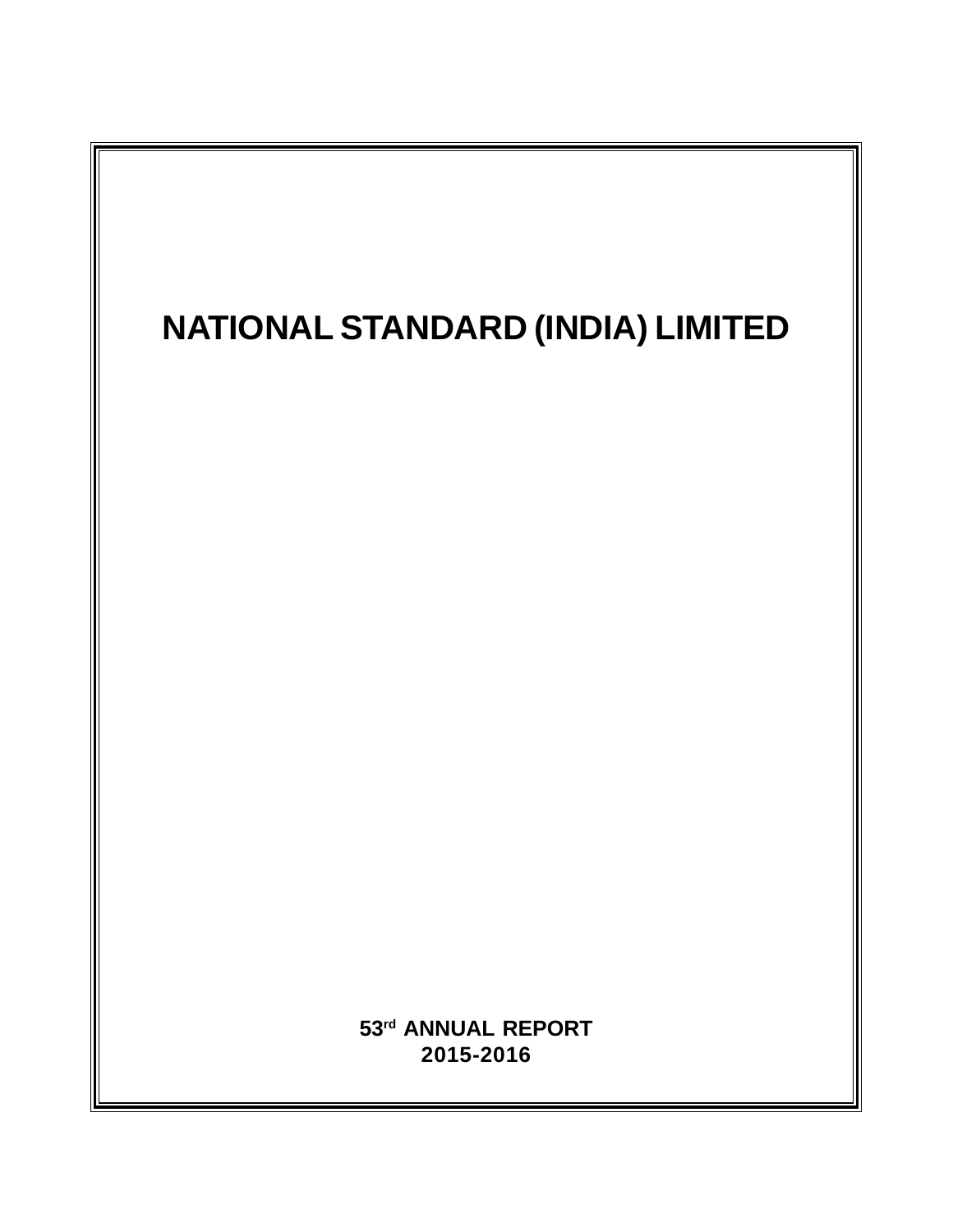| <b>Contents</b>                                | Page No.  |
|------------------------------------------------|-----------|
| Information about the Company                  | 3         |
| Notice to Members                              | $4 - 19$  |
| Board's Report                                 | $20 - 49$ |
| <b>Corporate Governance Report</b>             | $50 - 64$ |
| <b>Management Discussion Analysis Report</b>   | $65 - 66$ |
| <b>Auditor's Report</b>                        | $67 - 72$ |
| <b>Balance Sheet</b>                           | 73-73     |
| Statement of Profit & Loss                     | 74-74     |
| <b>Cash Flow Statement</b>                     | 75-75     |
| Notes forming part of the Financial Statements | 76-92     |
| Proxy & Attendance Slip                        | 93-95     |

# **TABLE OF CONTENTS**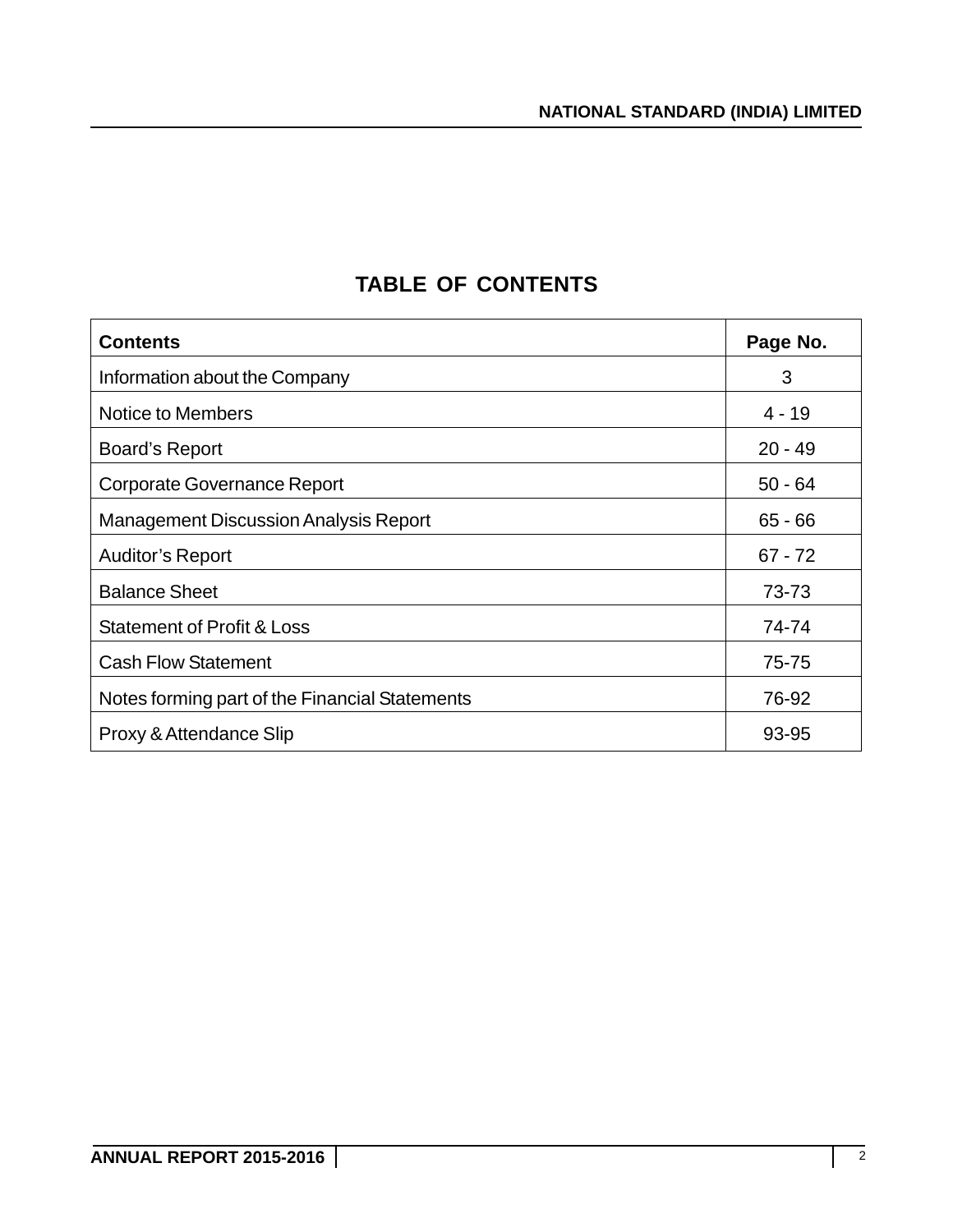# **BOARD OF DIRECTORS:**

| <b>Directors</b>                                          | Category                                         |
|-----------------------------------------------------------|--------------------------------------------------|
| <b>Ms. Smita Ghag</b>                                     | Chairperson and Non-Executive Director           |
| Mr. Narinder Pal Singh                                    | Non-Executive Director                           |
| Mr. Ananthanarayanan<br>Ariyanayakipuram Lakshminarayanan | Non-Executive Director                           |
| <b>Mr. Deepak Chitnis</b>                                 | Non-Executive Director (upto January 18, 2016)   |
| Mr. Maninder Chhabra                                      | Non-Executive Director (w.e.f. February 3, 2016) |
| Mr. Sagar Gawde                                           | Independent Director (upto July 30, 2015)        |
| Mr. Santosh Kumar Ojha                                    | Independent Director (upto April 08, 2016)       |
| Mr. Umashankar Hegde                                      | Independent Director (w.e.f. October 28, 2015)   |
| Mr. Bhushan Shah                                          | Independent Director (w.e.f. July 6, 2016)       |
| <b>Key Managerial Personnel</b>                           |                                                  |
| Mr. Mahesh Thakur                                         | <b>Chief Executive Officer</b>                   |
| Mr. Ramesh Chechani                                       | <b>Chief Financial Officer</b>                   |
| Mr. Varun Shah<br>(w.e.f. September 3, 2016)              | Company Secretary and Compliance Officer         |

## **REGISTERED OFFICE:**

412, Floor - 4, 17G Vardhaman Chamber, Cawasji Patel Road, Horniman Circle, Fort, Mumbai - 400001

### **BANKERS**

Kotak Mahindra Bank Limited

HDFC Bank Limited

### **SHARE TRANSFER AGENT**

CB Management Services (P) Limited P-22, Bondel Road, Kolkata-700 019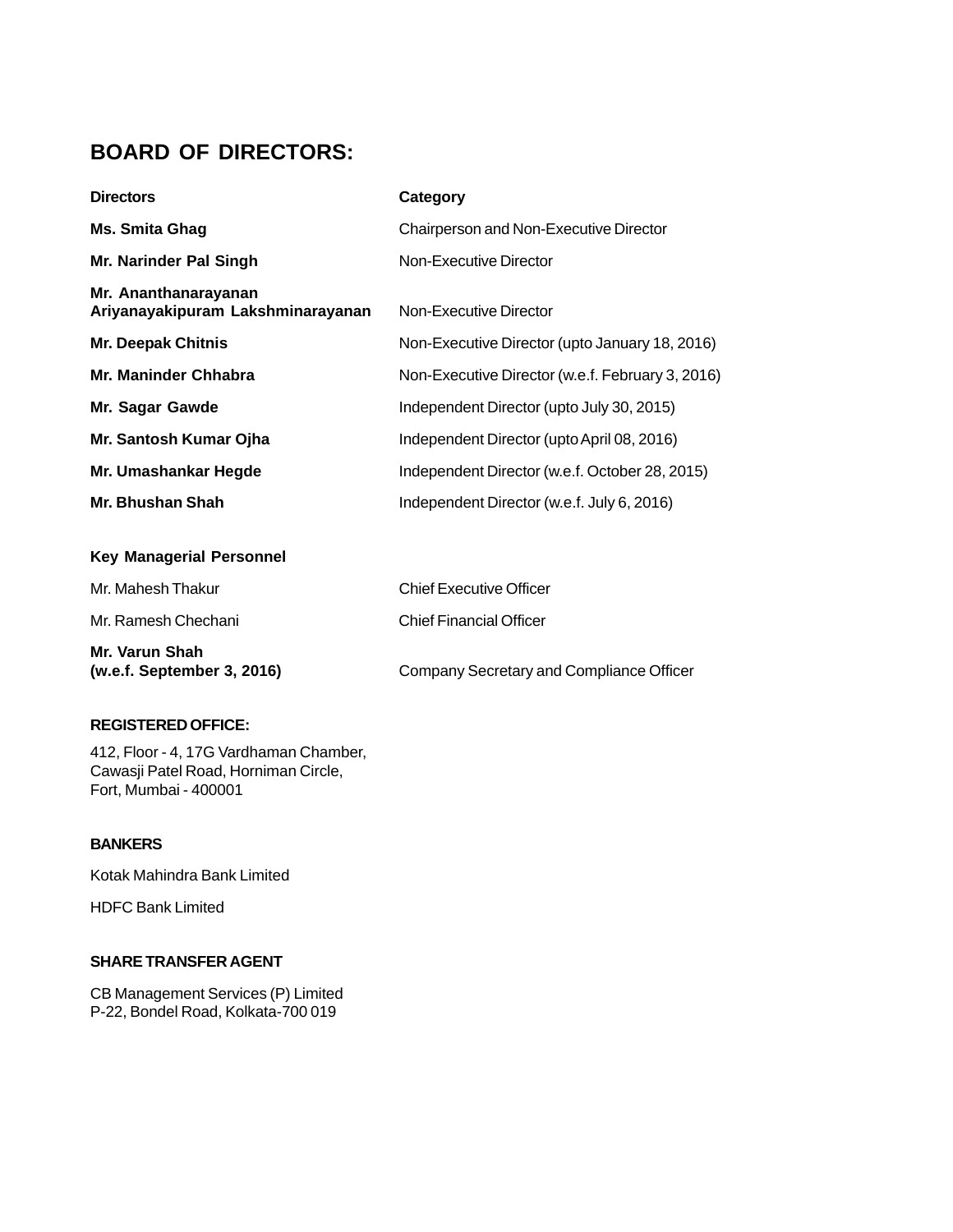## **NOTICE**

**NOTICE IS HEREBY GIVEN THAT THE FIFTY THIRD ANNUAL GENERAL MEETING (AGM) OF THE MEMBERS OF NATIONAL STANDARD (INDIA) LIMITED ( CIN L27109MH1962PLC265959 ) WILL BE HELD ON THURSDAY, 29th SEPTEMBER 2016, AT 3.30 P.M. AT 6TH FLOOR, LODHA EXCELUS, APOLLO MILLS COMPOUND, N.M.JOSHI MARG, MAHALAXMI, MUMBAI-400011 TO TRANSACT THE FOLLOWING BUSINESS:**

#### **ORDINARY BUSINESS:**

**1.** To consider and adopt the Audited Financial Statements of the Company for the financial year ended 31<sup>st</sup> March, 2016 and the Reports of the Board of Directors' and Auditors' thereon and in this regard, pass the following resolution as an **Ordinary Resolution**:

"**RESOLVED THAT** the Audited Financial Statements of the Company for the financial year ended March 31, 2016 and the Reports of the Board of Directors and Auditors thereon laid before this Meeting, be and are hereby considered and adopted."

**2.** To appoint a Director in place of Ms. Smita Ghag (DIN 02447362), who retires by rotation at the ensuing Annual General Meeting and being eligible, offers herself for re-appointment and in this regard, pass the following resolution as an **Ordinary Resolution**:

"**RESOLVED THAT** pursuant to the provisions of Section 152 of the Companies Act, 2013, Ms. Smita Ghag (DIN 02447362), who retires by rotation at this Meeting and being eligible has offered herself for re-appointment, be and is hereby reappointed as a Director of the Company, liable to retire by rotation."

#### **SPECIAL BUSINESS:**

#### **3. Appointment of Statutory Auditor to fill casual vacancy:**

To consider and, if thought fit, to pass, the following resolution as an **Ordinary Resolution**:

"**RESOLVED THAT** pursuant to the provisions of Section 139(8) and other applicable provisions, if any, of the Companies Act, 2013 read with the Companies (Audit and Auditors) Rules, 2014 and other applicable provisions if any, M/s MZSK & Associates, Chartered Accountants (Firm Registration No: 105047W) be and are hereby appointed as Statutory Auditors of the Company to fill the casual vacancy caused by the resignation of M/s Shanker and Kapani, Chartered Accountants, (Firm Registration No: 117761W)."

"**RESOLVED FURTHER THAT** that M/s MZSK & Associates, Chartered Accountants, be and are hereby appointed as Statutory Auditors of the Company to hold the office from  $3^{rd}$  September 2016 until the conclusion of this i.e  $53^{rd}$ Annual General Meeting of the Company, at such remuneration plus applicable taxes, and out of pocket expenses, as shall be fixed by the Board of Directors of the Company."

#### **4. Appointment of Statutory Auditor for a term of 5 years:**

To consider and if thought fit, to pass, the following resolution as an **Ordinary Resolution**:

"**RESOLVED THAT** pursuant to the provisions of Section 139 and other applicable provisions, if any, of the Companies Act, 2013 read with the Companies (Audit and Auditors) Rules, 2014 and other applicable provisions, if any, M/s MZSK & Associates, Chartered Accountants (Firm Registration No: 105047W), be and are hereby appointed as Statutory Auditors of the Company to hold office for five years, from the conclusion of this i.e 53<sup>rd</sup>Annual General Meeting untill the conclusion of the 58<sup>th</sup> Annual General Meeting of the Company to be held in the year 2021 (subject to ratification of the appointment by the Members at every Annual General Meeting held after the 53<sup>rd</sup>Annual General Meeting of the Company), at such remuneration plus applicable taxes and out of pocket expenses, as shall be fixed by the Board of Directors of the Company."

#### **5. Appointment of Mr. Umashankar Hegde (DIN 06797098) as an Independent Director**

To consider and if thought fit, to pass, the following resolution as an **Ordinary resolution**:-

"**RESOLVED THAT** pursuant to the provisions of Sections 149, 152, Schedule IV and other applicable provisions, if any, of the Companies Act, 2013 read alongwith Companies (Appointment and Qualification of Directors) Rules, 2014 (including any statutory modification(s), amendment(s) or re-enactment thereof, for the time being in force),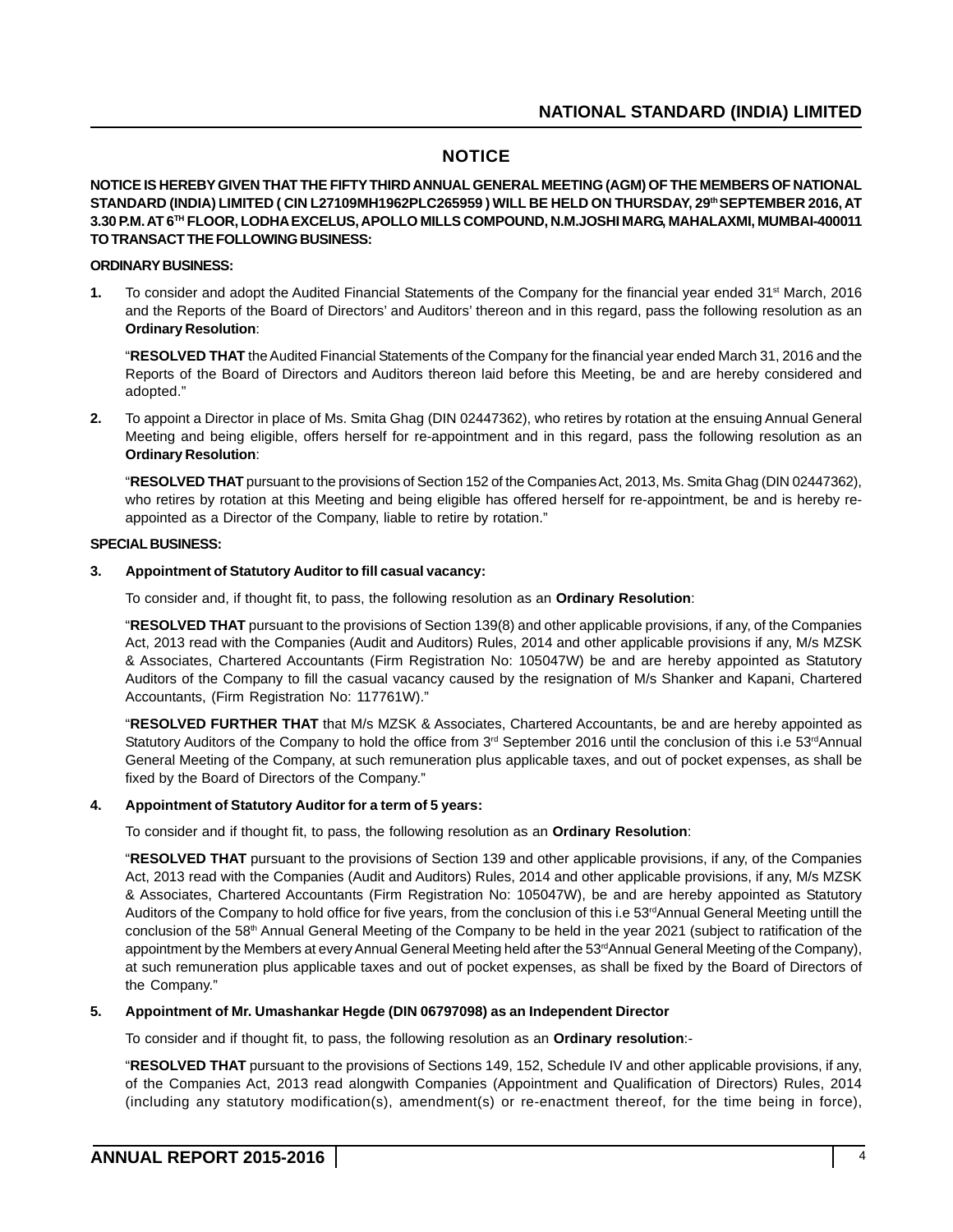Mr. Umashankar Hegde (DIN: 06797098), who was appointed as an Additional Director w.e.f October 28, 2015 and in respect of whom the Company has received a notice in writing from a member under Section 160 of the Companies Act, 2013, along with the deposit of Rs.1 lakh, proposing his candidature for the office of Director of the Company, be and is hereby appointed as an Independent Director on the Board of the Company to hold office upto October 27, 2020, not liable to retire by rotation."

#### **6. Appointment of Mr. Bhushan Shah (DIN 07484485) as an Independent Director**

To consider and if thought fit, to pass, the following resolution as an **Ordinary Resolution**:-

"**RESOLVED THAT** pursuant to the provisions of Sections 149, 152, Schedule IV and other applicable provisions, if any, of the Companies Act, 2013 read alongwith Companies (Appointment and Qualification of Directors) Rules, 2014 (including any statutory modification(s), amendment(s) or re-enactment thereof, for the time being in force), Mr. Bhushan Shah (DIN: 07484485), who was appointed as an Additional Director w.e.f July 6, 2016 and in respect of whom the Company has received a notice in writing from a member under Section 160 of the Companies Act, 2013, alongwith the deposit of Rs.1 lakh, proposing his candidature for the office of Director of the Company, be and is hereby appointed as an Independent Director on the Board of the Company to hold office upto July 5, 2021, not liable to retire by rotation."

#### **7. Appointment of Mr. Maninder Singh Chhabra (DIN 02630680) as a Director of the Company**

To consider and if thought fit, to pass, the following resolution as an **Ordinary Resolution**:

**"RESOLVED THAT** pursuant to the provisions of Section 152, 161 of the Companies Act, 2013 read alongwith the Companies(Appointment and Qualification of Directors) Rules, 2014, (including any statutory modification(s), amendment(s) or re-enactment thereof, for the time being in force), Mr. Maninder Singh Chhabra (DIN No: 02630680), who was appointed as an Additional Director on February 3, 2016, and in respect of whom the Company has received a notice in writing from a Member under Section 160 of the Companies Act, 2013 alongwith deposit of Rs.1 Lakh,proposing his candidature as Director, be and is hereby appointed as the Director of the Company, whose office shall be liable to retire by rotation."

#### **8. Contribution towards Charitable Funds of an amount upto Rs. 5 crores**

To consider and if thought fit, to pass, the following resolution as an **Ordinary Resolution**:

"**RESOLVED THAT** pursuant to provisions of Section 181 and other applicable provisions, if any, of the Companies Act,2013 (including any statutory modification(s), amendment(s) or re-enactment thereof, for the time being in force), the consent of the members be and is hereby accorded to the Board of Directors of the Company (which term shall in clude any Committee constituted by the Board of Directors or any person(s) authorized by the Board of Directors to exercise the powers conferred on the Board of Directors by this Resolution) to contribute an amount upto Rs. 5 crores (Rupees Five Crores only) in any financial year, either directly or in any other way considered appropriate by the Board, to such bonafide charitable and other funds as the Board may deem fit and proper;

**RESOLVED FURTHER THAT**, the Board of Directors, be and are hereby authorised to sign and execute such documents/ deeds/ writings or other papers as may be necessary and to do all such acts, deeds, matters and things as it may, in its sole discretion, deem necessary, proper, desirable, expedient or incidental for the purpose and to settle any question, difficulty or doubt that may arise in giving effect to this resolution."

#### **9. Contracts or Arrangements with Related Parties.**

To consider and if thought fit, to pass, the following resolution as a **Special Resolution**:

"**RESOLVED THAT**pursuant to the provisions of Regulation 23 of the SEBI (Listing Obligations and Disclosure Requirements) Regulations, 2015 and such provisions of the Companies Act, 2013 ('the Act'), as may be applicable, read together with the relevant Rules ('the Rules')including any statutory modification(s), amendment(s) and reenactment thereof, for the time being in force, the consent of the Shareholders of the Company be and is hereby accorded to enter into related party transactions, as under, over a period of 36 months from the date of this Meeting, on such terms and conditions as may be agreed by the Board of Directors of the Company: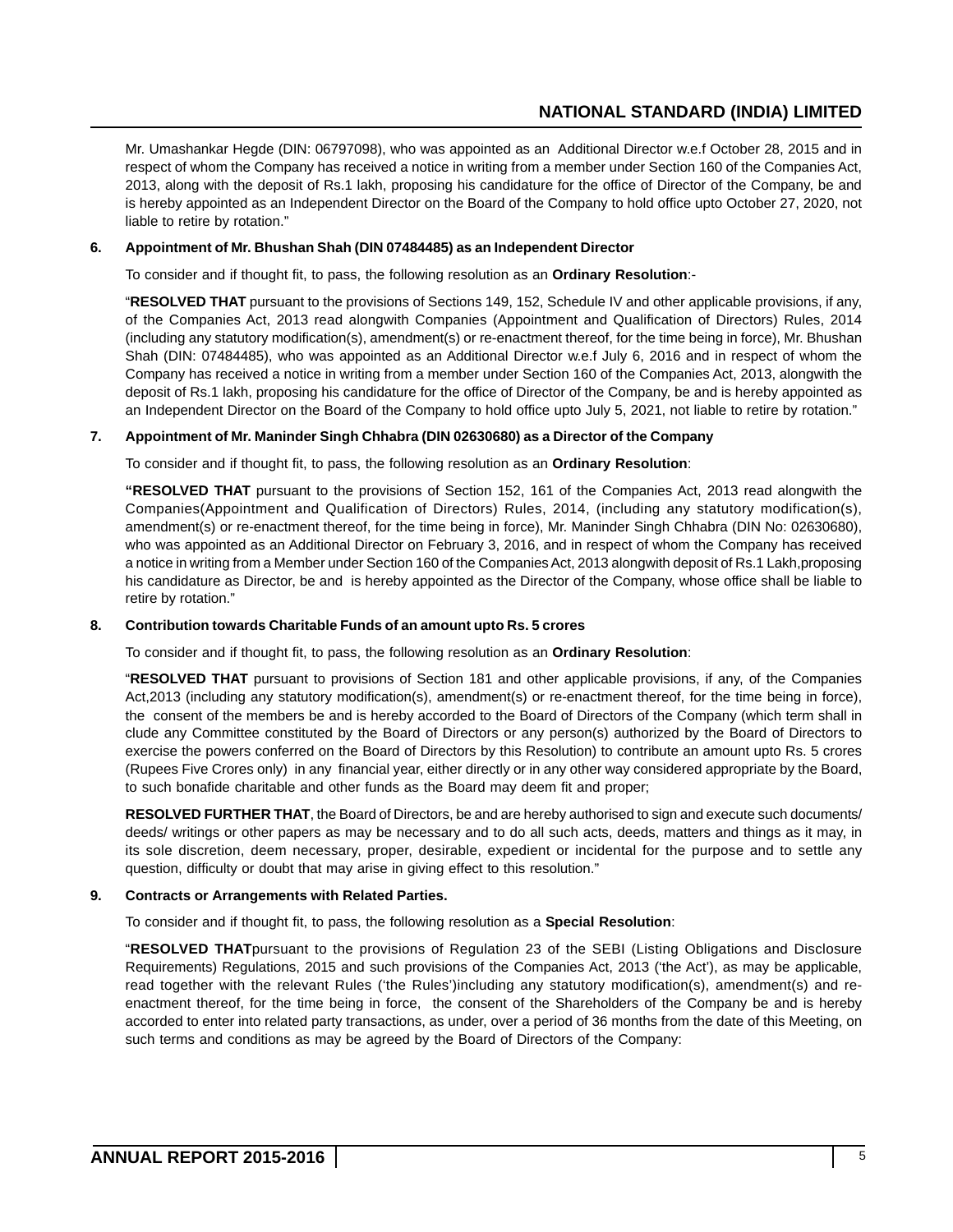| Sr. No. | <b>Name of the Related Party</b>                                                                                                                                                                                                                                          | <b>Nature of Related Party Transactions</b>                                              | <b>Transaction Value</b>                                   |  |
|---------|---------------------------------------------------------------------------------------------------------------------------------------------------------------------------------------------------------------------------------------------------------------------------|------------------------------------------------------------------------------------------|------------------------------------------------------------|--|
| 1.      | Cow town Land Development Pvt. Ltd.                                                                                                                                                                                                                                       |                                                                                          |                                                            |  |
| 2.      | Lodha Buildcon Pvt. Ltd.                                                                                                                                                                                                                                                  |                                                                                          |                                                            |  |
| 3.      | Lodha Developers Pvt. Ltd                                                                                                                                                                                                                                                 | Sale, purchase, supply of goods or                                                       | Upto an amount not                                         |  |
| 4.      | Shreeniwas Cotton Mills Ltd.                                                                                                                                                                                                                                              | materials directly or through appointment                                                | exceeding Rs. 100                                          |  |
| 5.      | Shree Sainath Enterprises Construction                                                                                                                                                                                                                                    | of agent                                                                                 | crores per related                                         |  |
|         | and Developers Pvt. Ltd.                                                                                                                                                                                                                                                  |                                                                                          | party                                                      |  |
| 6.      | Simtools Pvt. Ltd                                                                                                                                                                                                                                                         |                                                                                          |                                                            |  |
| 7.      | Palava Dwellers Pvt. Ltd.                                                                                                                                                                                                                                                 |                                                                                          |                                                            |  |
| 8.      | Jawala Real estate pvt. Ltd.                                                                                                                                                                                                                                              |                                                                                          |                                                            |  |
| 1.      | Palava Dwellers Pvt. Ltd.                                                                                                                                                                                                                                                 |                                                                                          |                                                            |  |
| 2.      | Bellisimmo Hi - Rise Builders Pvt. Ltd.                                                                                                                                                                                                                                   | Selling or otherwise disposing of or                                                     | Upto an amount not                                         |  |
| 3.      | Lodha Buildcon Pvt. Ltd.                                                                                                                                                                                                                                                  | buying property of any kind, directly or                                                 | exceeding Rs. 100                                          |  |
| 4.      | Lodha Developers Pvt. Ltd.                                                                                                                                                                                                                                                | through appointment of agent                                                             | crores per related                                         |  |
| 5.      | Shreeniwas Cotton Mills Ltd.                                                                                                                                                                                                                                              |                                                                                          | party                                                      |  |
| 6.      | Shree Sainath enterprises Construction<br>and Developers Pvt. Ltd.                                                                                                                                                                                                        |                                                                                          |                                                            |  |
| 1.      | Palava Dwellers Pvt. Ltd                                                                                                                                                                                                                                                  |                                                                                          |                                                            |  |
| 2.      | Bellissimo Hi-Rise Builders Pyt. Ltd.                                                                                                                                                                                                                                     | Leasing of property of any kind                                                          |                                                            |  |
| 3.      | Lodha Buildcon Pvt. Ltd.                                                                                                                                                                                                                                                  |                                                                                          | Upto an amount not<br>exceeding Rs. 100                    |  |
| 4.      | Lodha Developers Pvt. Ltd.                                                                                                                                                                                                                                                |                                                                                          | crores per related<br>party                                |  |
| 5.      | Shreeniwas Cotton Mills Ltd.                                                                                                                                                                                                                                              |                                                                                          |                                                            |  |
| 6.      | Shree Sainath enterprises Construction<br>and Developers Pvt. Ltd.                                                                                                                                                                                                        |                                                                                          |                                                            |  |
| 1.      | Nabhiraja Software Design Pvt. Ltd                                                                                                                                                                                                                                        | Availing or rendering of any services                                                    | Upto an amount not                                         |  |
| 2.      | Lodha Developers Pvt. Ltd.                                                                                                                                                                                                                                                | (including Infrastructure Facility Servies),<br>directly or through appointment of agent | exceeding Rs. 50 crores<br>per related party               |  |
| 1.      | Lodha Crown Buildmart Pvt. Ltd                                                                                                                                                                                                                                            | Contract or Arrangement for Sharing of<br>Common Corporate Expenses                      | Upto Rs. 165 crores<br>outstanding at any point<br>of time |  |
| 1.      | Jawala Real Estate Pvt. Ltd                                                                                                                                                                                                                                               | Avail/provide loan(s)                                                                    | Upto an amount not                                         |  |
| 2.      | Lodha Developers Pvt. Ltd                                                                                                                                                                                                                                                 |                                                                                          | exceeding Rs. 500                                          |  |
| 3.      | Ajitnath Hi- Tech Builders Pvt. Ltd                                                                                                                                                                                                                                       |                                                                                          | crores                                                     |  |
| 4.      | Lodha Buildcon Pvt. Ltd.                                                                                                                                                                                                                                                  |                                                                                          | per related party                                          |  |
| 1.      | Shreeniwas Cotton Mills Limited                                                                                                                                                                                                                                           | Avail/provide loan(s)                                                                    | Upto an amount not<br>exceeding Rs. 100<br>crores          |  |
| 1.      | Nabhiraja Software Design Pvt. Ltd                                                                                                                                                                                                                                        |                                                                                          |                                                            |  |
| 2.      | Lodha Developers Pvt. Ltd.                                                                                                                                                                                                                                                | Sharing/ reimbursement of expenses                                                       | Upto an amount not<br>exceeding Rs. 20 crores              |  |
| 3.      | Shreeniwas Cotton Mills Limited                                                                                                                                                                                                                                           |                                                                                          | per related party                                          |  |
| 4.      | Palava Dwellers Pvt. Ltd.                                                                                                                                                                                                                                                 |                                                                                          |                                                            |  |
| 5.      | Jawala Real Estate Pvt. Ltd.                                                                                                                                                                                                                                              |                                                                                          |                                                            |  |
|         | Various related party transactions with other related parties of the Company provided aggregate amount of the transactions<br>with the aforementioned companies and other related parties do not exceed the amount of Rs. 2500 crore outstanding at<br>any point of time. |                                                                                          |                                                            |  |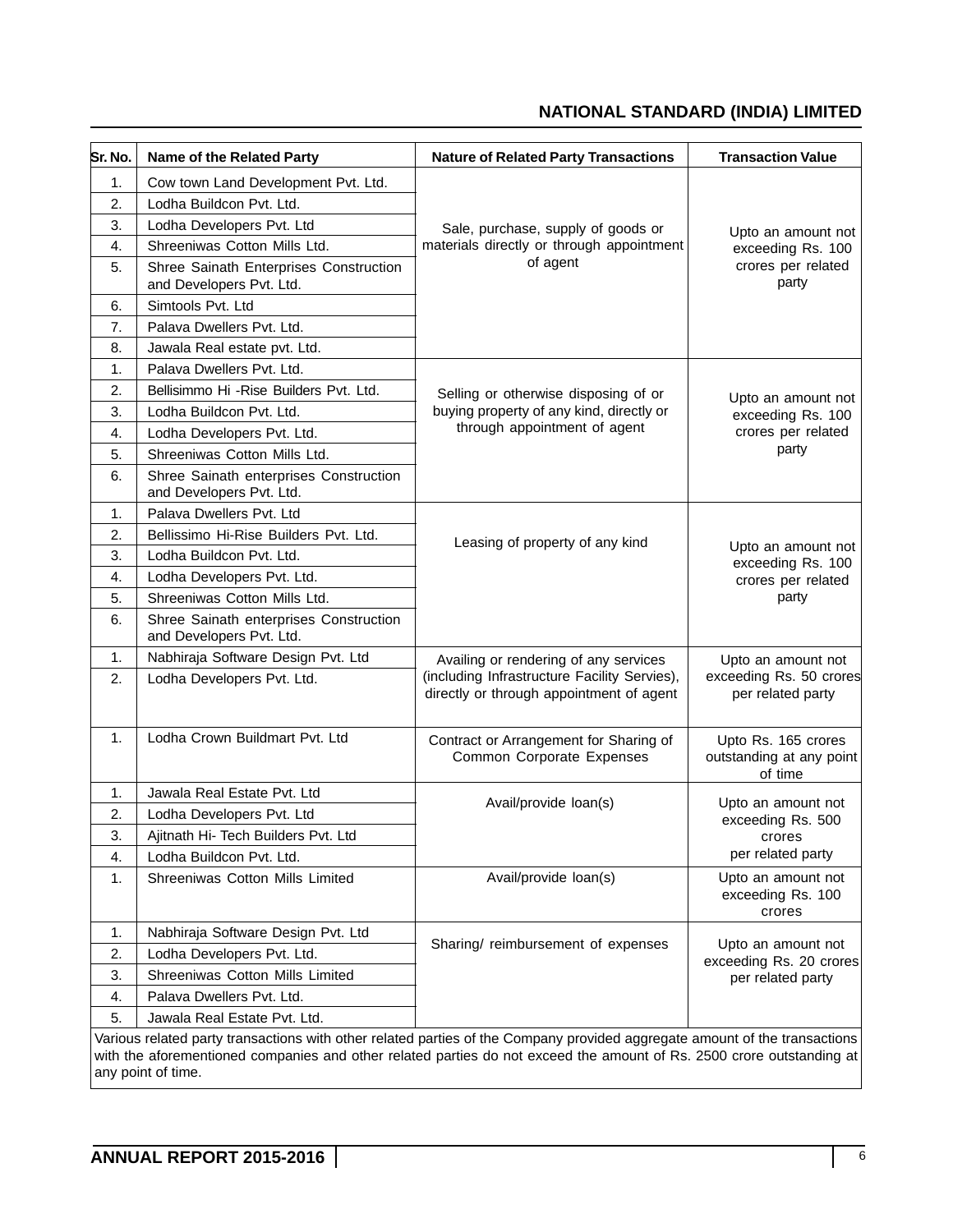**RESOLVED FURTHER THAT** the Board of Directors of the Company be and are hereby authorized to do all such acts, deeds, matters and things as may be required and necessary and delegate all or any of the powers herein conferred to any Committee of Directors, Director of the Company or any other person as the Board of Directors may deem fit, in order to give effect to the aforesaid resolution."

> **By Order of the Board** For **National Standard (India) Limited**

**Date: 3rd September, 2016 Company Secretary**

#### **Registered Office:**

412, Floor- 4, 17G Vardhaman Chamber, Cawasji Patel Road, Horniman Circle, Fort, Mumbai-400001 CIN: L27109MH1962PLC265959 Telephone No. : +9122-23024400 Fax No. : +9122-23024550 Website: www.nsil.net.in Email: Investors.nsil@lodhagroup.com

**Varun Shah Place: Mumbai Membership No: A28901**

#### **Notes**:

- 1) A member entitled to attend and vote at the 53<sup>rd</sup>Annual General Meeting ("the Meeting") is entitled to appoint proxy **to attend and vote instead of himself/herself and the proxy need not be a member of the Company. The instrument of proxy, in order to be effective, should be deposited at the Registered Office of the Company, duly completed, stamped and signed, not later than 48 hours before the commencement of the Meeting. A Proxy Form is annexed to this Annual Report. Proxies submitted on behalf of the companies, societies, etc., must be supported by an appropriate Board resolution / authority, as applicable.**
- 2) **A person can act as a proxy on behalf of the members not exceeding 50 (fifty) and holding in the aggregate not more than 10% of the total share capital of the Company. Members holding more than 10% of the total share capital of the Company carrying voting rights may appoint a single person as a proxy and such person shall not act as a proxy for any other person or member.**
- 3) Corporate member(s) intending to send their authorised representatives to attend the Meeting are requested to send a certified copy of the Board Resolution(s) authorising their representative to attend and vote on their behalf at the Meeting.
- 4) Every member entitled to vote at the Meeting of the Company can inspect the proxies lodged at the Company at any time during the normal business hours of the Company during the period beginning 24 (twenty-four) hours before the time fixed for the commencement of the Meeting and ending on the conclusion of the Meeting. However, a prior notice of not less than 3 (three) days in writing of the intention to inspect the proxies lodged shall be required to be provided to the Company.
- 5) A Statement pursuant to Section 102 (1) of the Companies Act, 2013 ("the Act"), relating to the Special Business to be transacted at the Meeting is annexed hereto.
- 6) This Notice is also being sent with Annual Report along with attendance slip, proxy form and route map of the venue of the Meeting.
- 7) Members/ proxies/ authorised representative should fill the attendance slip for attending the Meeting and bring their attendance slips along with their copy of the Annual Report atthe Meeting.
- 8) In case of the joint holders attending the Meeting, only such joint holder whose name appears first in the order of names will be entitled to vote.
- 9) Members who hold shares in dematerialised form are requested to write their DP ID and Client ID number(s) and those who hold share(s) in physical form are requested to write their folio number(s) in the attendance slip for attending the Meeting in order to facilitate identification of membership at the Meeting.
- 10) Members holding shares in physical form in multiple folios in identical names or joint holding in the same order of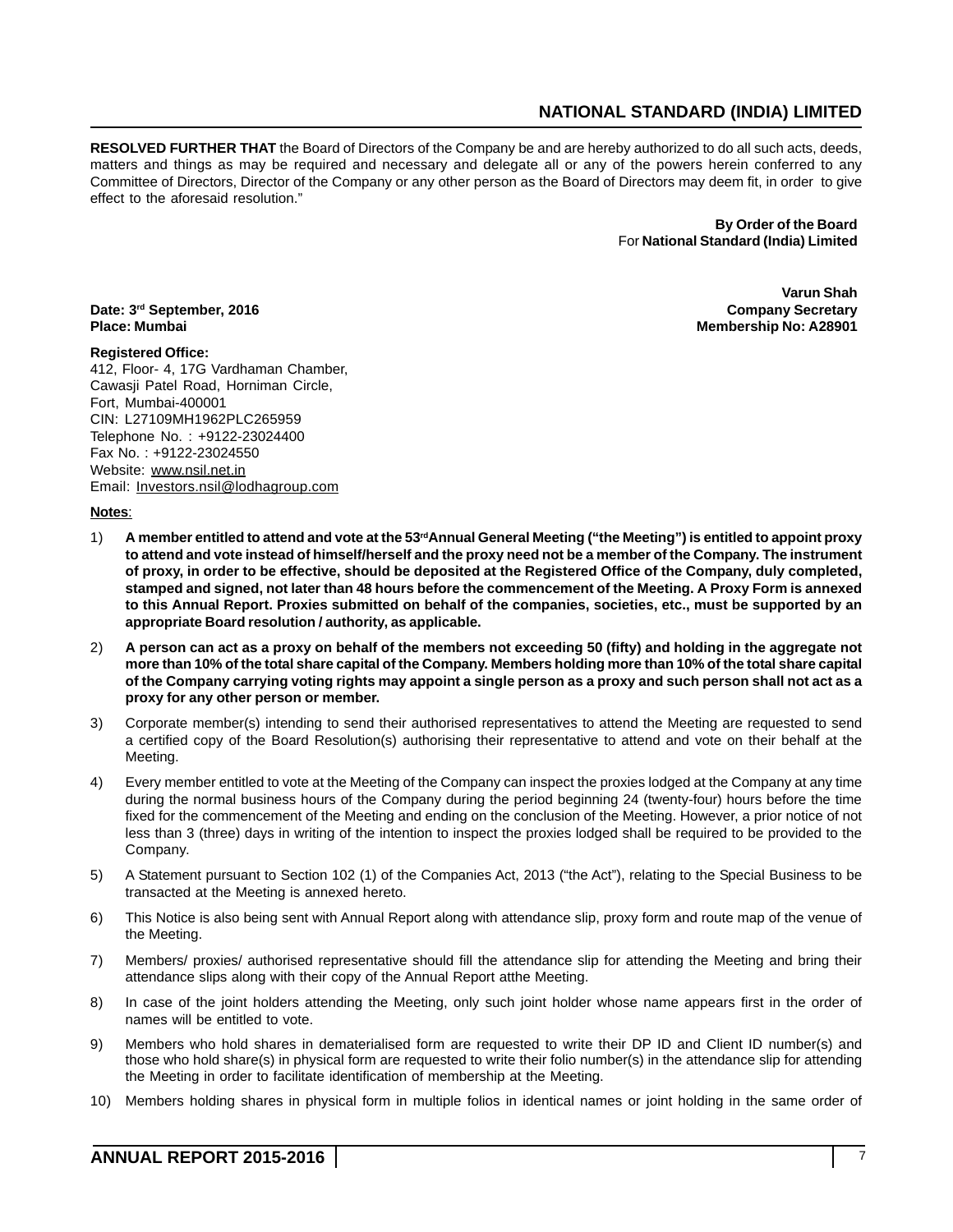names are requested to write to the Company's Registrar and Share Transfer agent, CB Management Services (P) Limited, P-22, Bondel Road, Kolkata-700 019, Tel No.: +91 33 40116700/22806692/94/2486, email ID: rta@cbmsl.com enclosing their original share certificate to enable them to consolidate the holdings into one folio.

- 11) The Register of Members and Share Transfer Books of the Company would remain closed from Saturday, 24<sup>th</sup> September, 2016 to Thursday, 29<sup>th</sup> September, 2016 (both days inclusive) in terms of the provisions of Section 91 of the Companies Act, 2013.
- 12) The Register of Directors and Key Managerial Personnel and their shareholding maintained under Section 170 of the Companies Act, 2013 and the Register of Contracts or arrangements in which Directors are interested under Section 189 of Companies Act, 2013, will be available for inspection by the members at the Meeting.
- 13) Relevant documents referred to in the accompanying Notice are open for inspection by the members at the Registered Office and Corporate Office of the Company on all working days, excluding Saturday, Sunday and Public Holidays between 11.00 A.M. and 1.00 P.M. upto and including the date of AGM. The said documents will also be available for inspection at the Meeting.
- 14) In terms of Rule 18 of the Companies (Management and Administration) Rules, 2014, the Company may give notice through electronic mode addressing to the person entitled to receive such e-mail as per the records of the Company or as provided by the depository, provided that the Company shall provide an advance opportunity atleast once in a financial year, to the member to register his e-mail address and changes therein and such request may be made by only those members who have not got their email ID recorded or to update a fresh email ID and not from the members whose e-mail IDs are already registered. In view of the above, the Company hereby request the members who have not updated their email IDs to update the same with their respective Depository Participant(s) or the CB Management Services (P) Limited, the Registrar and Transfer Agent of the Company. Further, the members holding shares in electronic mode are requested to keep their email addresses updated with the Depository Participants. Members holding shares in the physical mode are also requested to update their email addresses by writing to the Registrar and Transfer Agent of the Company quoting their folio number(s).
- 15) Physical copy of the Notice of the Meeting, Annual Report, Proxy Form and attendance slip are being sent to all the members of the Company whose address are registered with the Company or with the Depository Participant(s) or with CB Management Services (P) Limited, the Registrar and Share Transfer Agent of the Company.
- 16) Members holding shares in dematerialized form are requested to intimate all changes pertaining to their bank details, National Electronic Clearing Service (NECS) and Electronic Clearing Service (ECS) mandates, nominations, power of attorney, change of address, change of name, e-mail address, contact numbers, etc., to their Depository Participant (DP). Changes intimated to the DP will then be automatically reflected in the Company's record which will help the Company and the Company's Registrar and Transfer Agent, CB Management Services (P) Limited to provide efficient and better services. Members holding shares in physical form are requested to intimate such changes either to the Company or to the Company's Registrarand Transfer Agent, CB Management Services (P) Limited.
- 17) The Securities and Exchange Board of India (SEBI) has mandated submission of Permanent Account Number (PAN) by every participant in the securities market. Members holding shares in demat form are, therefore, requested to submit PAN details to the Depository Participants with whom they are maintaining their demat accounts. Members holding shares in physical form can submit their PAN details to CB Management Services (P) Limited, the Registrar and Share Transfer Agent of the Company.
- 18) Members desiring any information relating to the accounts are requested to write to the Company well in advance so as to enable the Management to keep the information ready.
- 19) Members holding shares of the Company as on Friday, 23<sup>rd</sup>September, 2016, shall be entitled to vote at the Meeting of the Company. A person who is not a member as on the cut-off should treat this notice for information purpose only.
- 20) In terms of Section 152 of the Act, Ms. Smita Ghag, retire by rotation at the Meeting and being eligible, offers herself for re-appointment. The Nomination and Remuneration Committee of the Board and the Board of Directors of the Company recommend her re-appointment.

The additional information in respect of re-appointment of Ms. Smita Ghag as Director, liable to retire by rotation, pursuant to the provisions of Securities and Exchange Board of India (Listing Obligations and Disclosure Requirements) Regulations, 2015 and the Secretarial Standard on General Meetings, are provided as Annexure 1 to the Explanatory Statement.

21) Ms. Smita Ghag is interested in Ordinary Resolution as set out at Item No. 2 of the Notice with respect to her reappointment. The relatives of Ms. Smita Ghag may be deemed to be interested in the said Resolution to the extent of their shareholding interest, if any, in the Company. Save and except the above, none of the Directors / Key Managerial Personnel of the Company / their Relatives are, in any way, concerned or interested, financially or otherwise, in the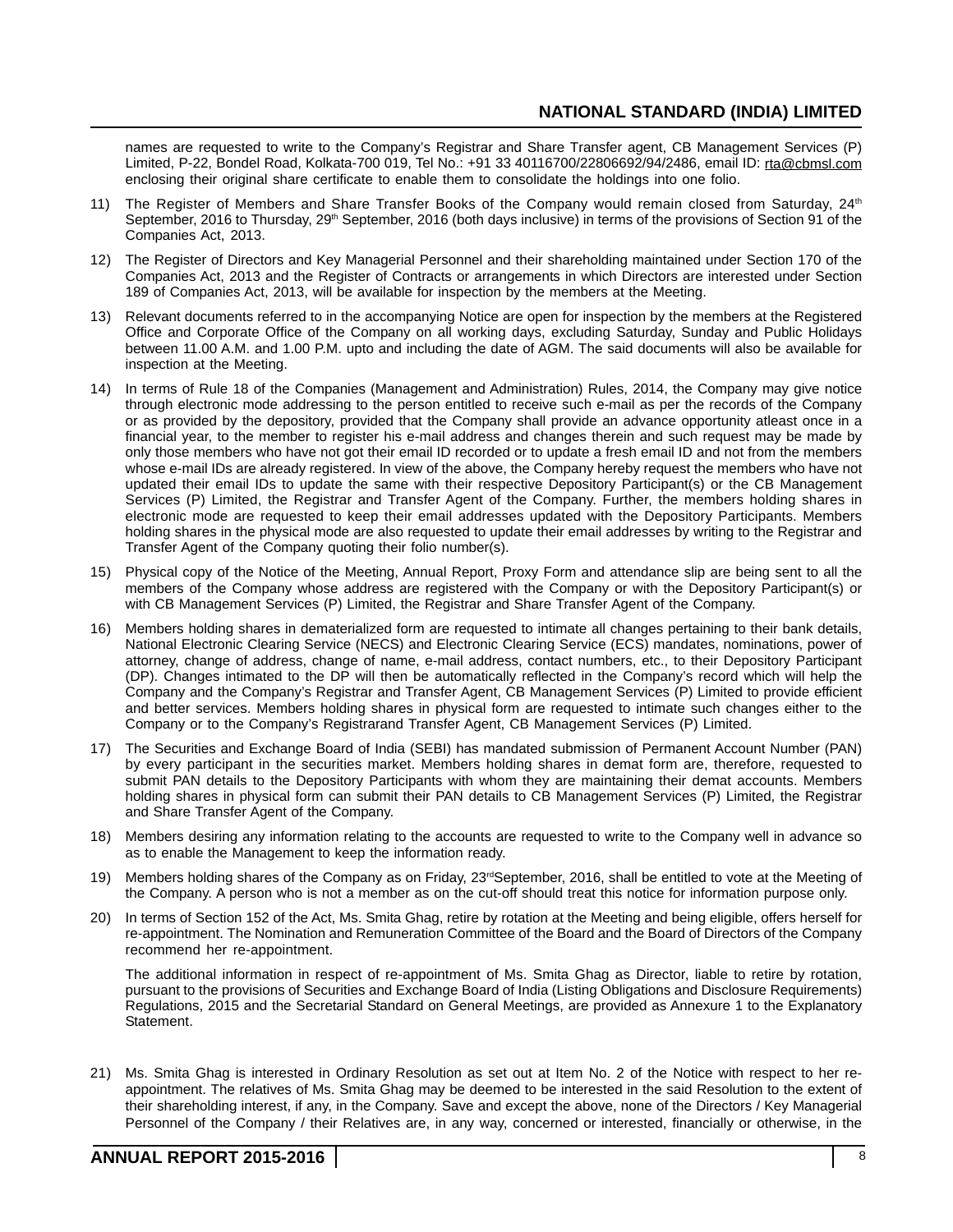Ordinary Resolution set out under Item No. 2.

- 22) The Company is providing facility for voting by electronic means (e-voting) through an electronic voting system which will include remote e-voting as prescribed by the Companies (Management and Administration) Rules, 2014 as presently in force and the business set out in the Notice will be transacted through such voting. Information and instructions including details of User ID and password relating to such e-voting are provided as follows:
- 1) In compliance with the provisions of Section 108 of the Companies Act, 2013, Rule 20 of the Companies (Management and Administration) Rules, 2014 as amended by the Companies (Management and Administration) Amendment Rules, 2015 and the Secretarial Standards issued by the Institute of Company Secretaries,the Company is pleased to provide members a facility to exercise their right to vote on the business proposed to be transacted at the Annual General Meeting (**AGM**) by electronic means and the business may be transacted through e-voting services. The facility of casting the votes by the members using an electronic voting system from a place other than venue of the AGM, ("**remote e-voting**") will be provided by Central Depository Services (India) Limited (**CDSL**).
- 2) The facility for voting through ballot form shall be made available at the AGM premises and the members attending the Meeting who have not cast their vote by remote e-voting shall be able to exercise their right at the AGM through ballot paper.
- 3) The members who have cast their vote by remote e-voting prior to the AGM may also attend the AGM but shall not be entitled to cast their vote again.
- 4) Any person, who acquires shares of the Company and becomes member of the Company after the dispatch of the notice and holding shares as of the cut-off date i.e., Friday, 23<sup>rd</sup> September, 2016 may obtain their login ID and password by sending a request at **helpdesk.evoting@cdslindia.com**. However, if you are already registered with CDSL for remote e-voting then you can use your existing user ID and password for casting your vote.
- 5) The voting rights of the members shall be in proportion to the number of equity shares held by them as on the cut-off date, Friday, 23rd September, 2016.
- 6) A person, whose name is recorded in the Register of Members or in the Register of Beneficial Owners maintained by the depositories as on the cut-off date i.e. Friday,  $23<sup>rd</sup>$  September, 2016 only shall be entitled to avail the facility of remote e-voting as well as voting at the AGM through ballot paper.
- 7) The remote e-voting period commences on Monday,  $26<sup>th</sup>$  September, 2016 (9:00 am) and ends on Wednesday,  $28<sup>th</sup>$ September, 2016 (5:00 pm). During this period the members' of the Company, holding shares either in physical form or in dematerialized form, as on the cut-off date i.e. Friday, 23<sup>rd</sup> September, 2016, may cast their vote by remote e-voting. The remote e-voting module shall be forthwith blocked by CDSL for voting thereafter. Once the vote on a resolution is cast by the member, the member shall not be allowed to change it subsequently or vote again.
- 8) You can also update your mobile number and e-mail ID in the user profile details of the folio which may be used for sending future communication(s).
- 9) A member can opt for only one mode of voting i.e. either through remote e-voting or by ballot process to be done at the AGM. If a member casts vote by both modes, then voting done through remote e-voting shall prevail and the ballot form shall be treated as invalid.
- 10) The Company has appointed Ms. Payal Purohit, Practising Company Secretary, as the scrutinizer (the '**Scrutinizer**') for scruntizing the remote e-voting process as well as voting at the AGM in a fair and transparent manner.
- 11) The Chairperson shall, at the AGM, at the end of discussion on the business matters on which voting is to be held, allow voting with the assistance of the Scrutinizer, by use of '**'Ballot Form**'' for all those members who are present at the AGM but have not cast their votes by availing the remote e-voting facility.
- 12) The Scrutinizer shall after the conclusion of voting at the AGM, first count the votes cast at the Meeting and thereafter unblock the votes cast through remote e-voting in the presence of atleast two witnesses not in the employment of the Company and shall make, not later than 3 (three) days of the conclusion of the AGM, a consolidated scrutinizer's report on the total votes cast in favour or against, if any, to the Chairperson or a person authorized by her in writing, who shall counter sign the same and declare the result of the voting forthwith.
- 13) The results declared along with the report of the Scrutinizer will be placed on the website of the Company www.nsil.netand on the website of the CDSL immediately after the declaration of result by the Chairperson or a person authorized by her in writing. The results will also be immediately forwarded to the stock exchanges (BSE Limited and The Calcutta Stock Exchange Limited).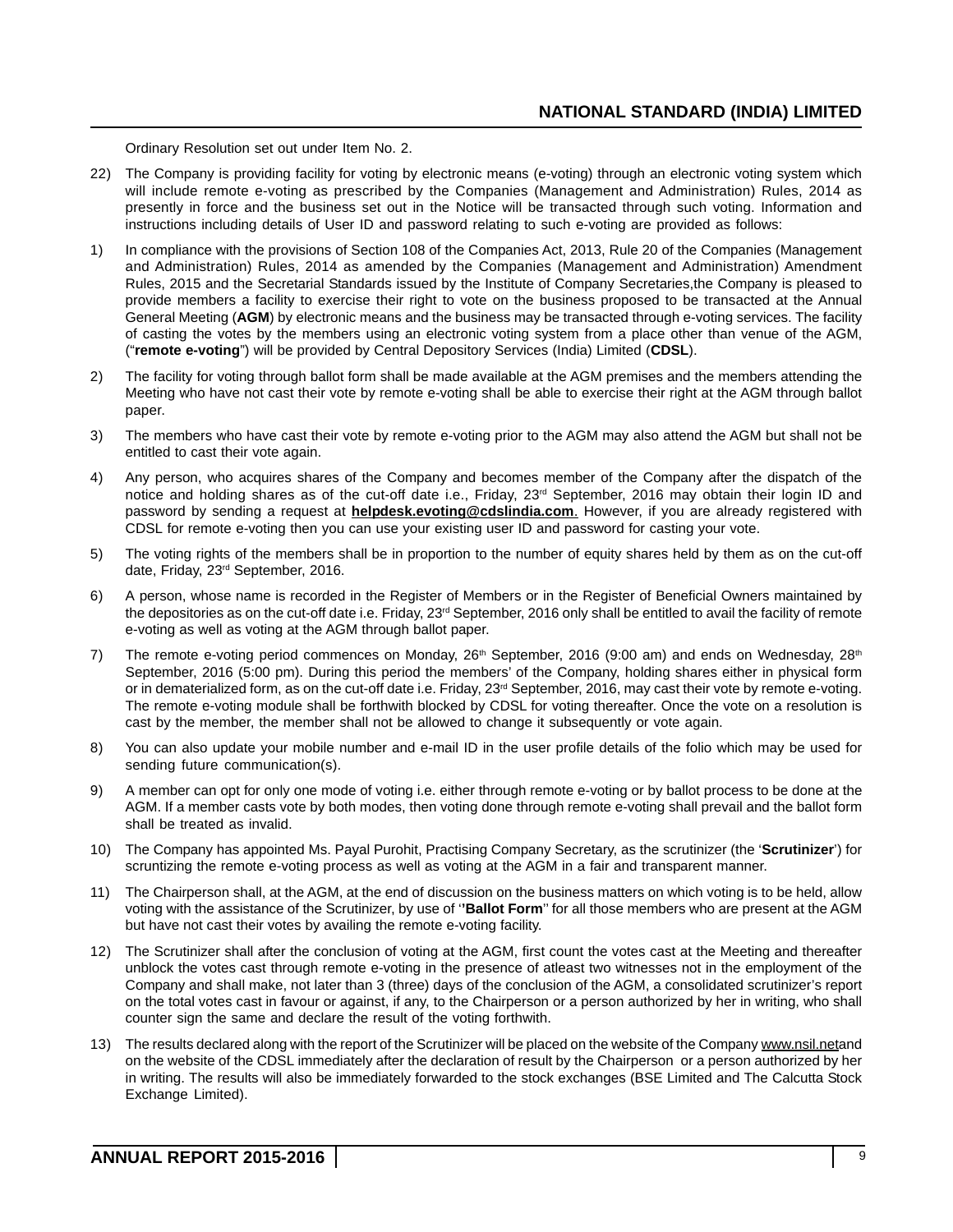14) This notice has been updated with the instructions for voting through electronic means as per the amended Companies (Management and Administration) Rules, 2015.

#### **THE PROCESS AND MANNER FOR REMOTE E-VOTING ARE AS UNDER:**

- 15) The voting period begins on Monday, 26<sup>th</sup> September, 2016 (9:00 am) and ends on Wednesday, 28<sup>th</sup> September, 2016 (5:00 pm). During this period Members' of the Company, holding shares either in physical form or in dematerialized form, as on the cut-off date,Friday, 23rd September, 2016 may cast their vote electronically. The e-voting module shall be disabled by CDSL for voting thereafter.
	- a. Members who have already voted prior to the AGM date would not be entitled to vote at the meeting venue.
	- b. The Members should log on to the e-voting website www.evotingindia.com
	- c. Click on Shareholders.
	- d. Now Enter your User ID
	- i. For CDSL: 16 digits beneficiary ID,
	- ii. For NSDL: 8 Character DP ID followed by 8 Digits Client ID,
	- e. Members holding shares in Physical Form should enter Folio Number registered with the Company.
	- f. Next enter the Image Verification as displayed and Click on Login.
	- g. If you are holding shares in demat form and had logged on to www.evotingindia.com and voted on an earlier voting of any Company, then your existing password is to be used.
	- h. If you are a first time user follow the steps given below:

#### **For Members holding shares in Demat Form and Physical Form**

- PAN Enter your 10 digit alpha-numeric PAN issued by Income Tax Department (Applicable for both demat shareholders as well as physical shareholders)
	- Members who have not updated their PAN with the Company/Depository Participant are requested to use the first two letters of their name and the 8 digits of the sequence number in the PAN field.
	- In case the sequence number is less than 8 digits enter the applicable number of 0's before the number after the first two characters of the name in CAPITAL letters. Eg. If your name is Ramesh Kumar with sequence number 1 then enter RA00000001 in the PAN field.
- i. After entering these details appropriately, click on "SUBMIT" tab.
- j. Members holding shares in physical form will then directly reach the Company selection screen. However, members holding shares in demat form will now reach 'Password Creation' menu wherein they are required to mandatorily enter their login password in the new password field. Kindly note that this password is to be also used by the demat holders for voting for resolutions of any other Company on which they are eligible to vote, provided that Company opts for e-voting through CDSL platform. It is strongly recommended not to share your password with any other person and take utmost care to keep your password confidential.
- k. For Members holding shares in physical form, the details can be used only for E-voting on the resolutions contained in this Notice.
- l. Click on the EVSN for the relevant <Company Name> on which you choose to vote.
- m. On the voting page, you will see "RESOLUTION DESCRIPTION" and against the same the option "YES/NO" for voting. Select the option YES or NO as desired. The option YES implies that you assent to the Resolution and option NO implies that you dissent to the Resolution.
- n. Click on the "RESOLUTIONS FILE LINK" if you wish to view the entire Resolution details. After selecting the resolution you have decided to vote on, click on "SUBMIT". A confirmation box will be displayed. If you wish to confirm your vote, click on "OK", else to change your vote, click on "CANCEL" and accordingly modify your vote.
- o. Once you "CONFIRM" your vote on the resolution, you will not be allowed to modify your vote.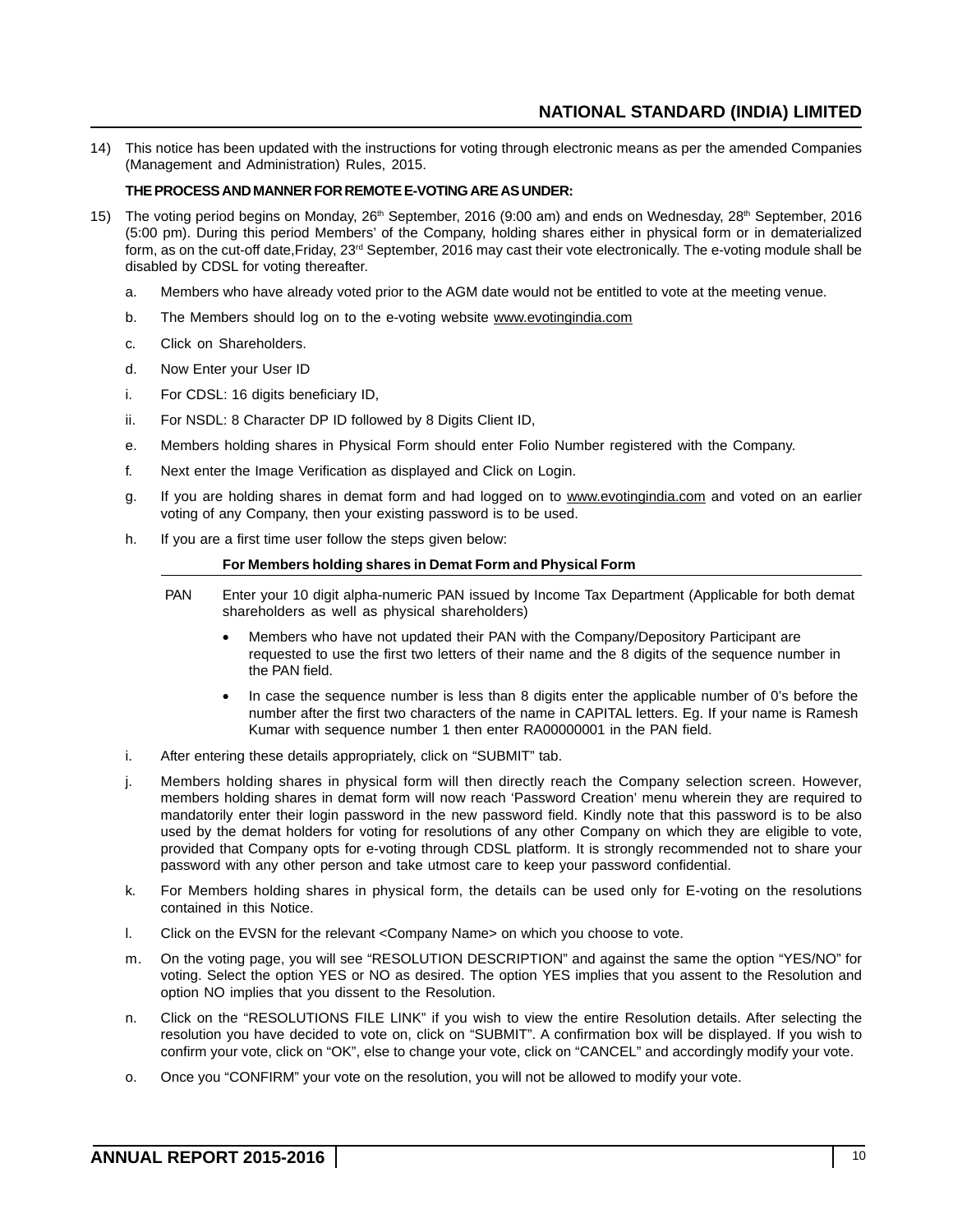- p. You can also take a print of the votes cast by clicking on "Click here to print" option on the Voting page.
- q. If a demat account holder has forgotten the login password then Enter the User ID and the image verification code and click on Forgot Password & enter the details as prompted by the system.

### **NOTE FOR NON – INDIVIDUAL MEMBERS AND CUSTODIANS**

- Non-Individual Members (i.e. other than Individuals, HUF, NRI etc.) and Custodian are required to log on to www.evotingindia.com and register themselves as Corporates.
- A scanned copy of the Registration Form bearing the stamp and sign of the entity should be emailed to helpdesk.evoting@cdslindia.com.
- After receiving the login details a Compliance User should be created using the admin login and password. The Compliance User would be able to link the account(s) for which they wish to vote on.
- The list of accounts linked in the login should be mailed to helpdesk.evoting@cdslindia.com and on approval of the accounts they would be able to cast their vote.
- A scanned copy of the Board Resolution and Power of Attorney (POA) which they have issued in favour of the Custodian, if any, should be uploaded in PDF format in the system for the scrutinizer to verify the same.

In case you have any queries or issues regarding e-voting, you may refer the Frequently Asked Questions ("**FAQs**") and evoting manual available at www.evotingindia.com, under help section or write an email to helpdesk.evoting@cdslindia.com.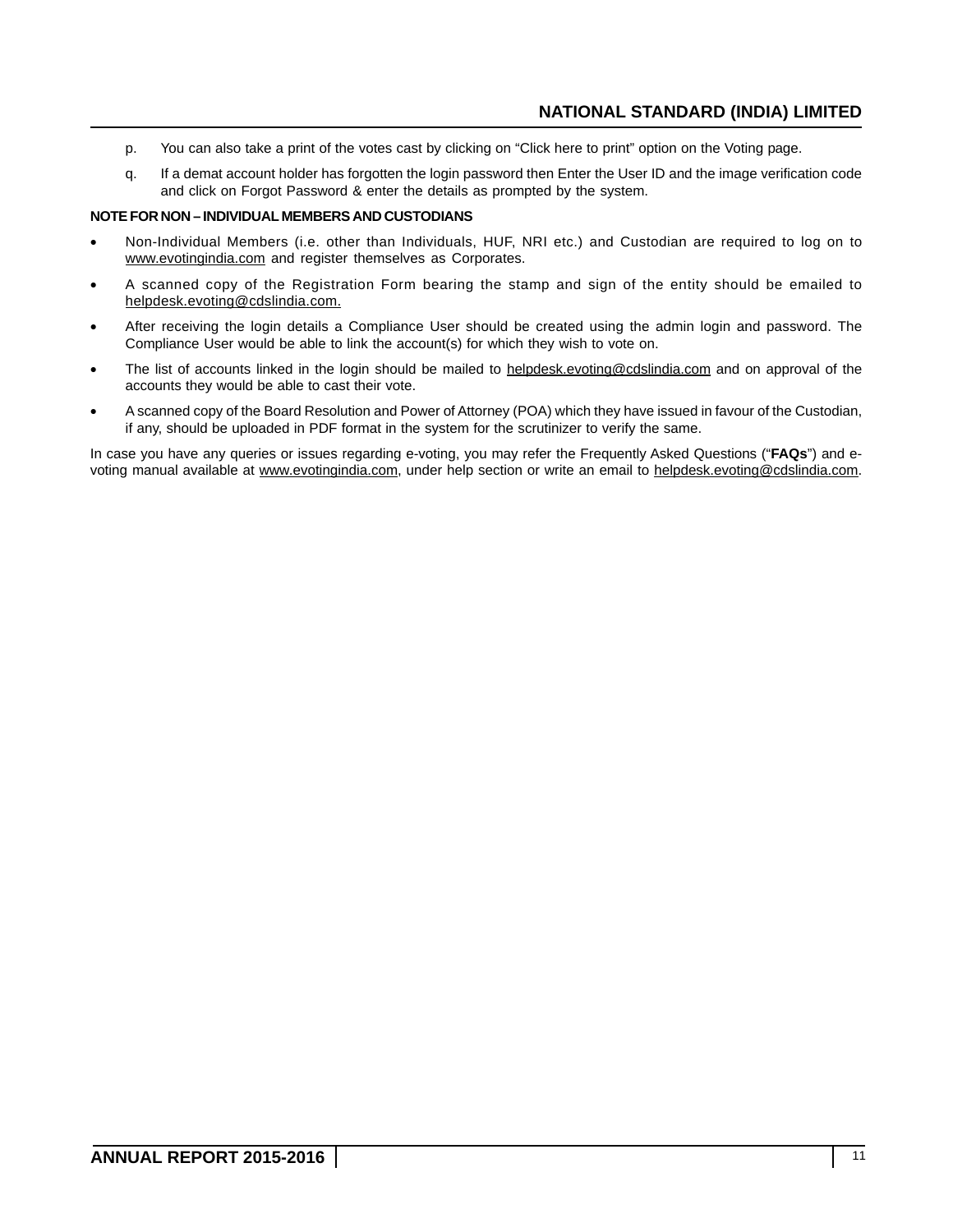#### **EXPLANATORY STATEMENT ANNEXED TO THE NOTICE PURSUANT TO SECTION 102(1) OF THE COMPANIES ACT, 2013 AND APPLICABLE REGULATIONS OF THE SEBI (LISTING OBLIGATIONS AND DISCLOSURE REQUIREMENT) REGULATIONS, 2015 IN RESPECT OF THE BUSINESS MENTIONED IN THE NOTICE OF THE FIFTY THIRD ANNUAL GENERAL MEETING OF THE COMPANY**

#### **ITEM NO. 3**

The Members of the Company at the 51<sup>st</sup>Annual General Meeting held on  $17<sup>th</sup>$  September, 2014 had appointed M/s Shanker and Kapani, Chartered Accountants, (Firm Registration No: 117761W) as the Statutory Auditors of the Company to hold office from the conclusion of 51<sup>st</sup>Annual General Meeting till the conclusion of 56<sup>th</sup>Annual General Meeting of the Company to be held in the year 2019, subject to ratification of the appointment by the Members at every Annual General Meeting held after the 51<sup>st</sup> Annual General Meeting of the Company.

M/s. Shanker and Kapani, Chartered Accountants resigned as the Statutory Auditors of the Company on 3<sup>rd</sup> September, 2016, resulting in a casual vacancy in the office of Statutory Auditors of the Company. The Board of Directors of the Company at its meeting held on 3rd September 2016,based on the recommendation of the Audit Committee, and pursuant to the provisions of Section 139(8) under Companies Act, 2013, appointed M/s. MZSK & Associates, Chartered Accountants, (Firm Registration No:105047W) as the Statutory Auditors of the Company to fill the casual vacancy caused by the resignation of M/s. Shanker & Kapani, Chartered Accountants, subject to the approval by the members in the 53<sup>rd</sup>Annual General Meeting of the Company.

M/s. MZSK & Associates is a leading Chartered Accountancy Firm in India and is the Member Firm of BDO International, which has presence in 6 cities in India viz. Mumbai, Pune, New Delhi - Gurgaon, Bengaluru, Hyderabad and Aurangabad with a team of 13 Partners and over 280 Employees which includes Chartered Accountant's, Advocates, Company Secretaries and Articles.

The firm serves several Multinational Companies and Indian Corporates across all industries in Technology, Services, Real Estate, Manufacturing & Distribution Segments providing integrated advice and support.

The Company has received consent and eligibility certificate from M/s. MZSK & Associates, Chartered Accountants, to act as Statutory Auditors of the Company, along with a confirmation that, their appointment, if made, would be within the limits prescribed under the Companies Act, 2013.

Accordingly, the consent of the members is sought for passing an Ordinary Resolution as set out in Item No. 3 of the Notice for appointment and payment of remuneration to the Statutory Auditors.

None of the Directors, Key Managerial Personnel of the Company and their relatives are in any way concerned or interested, financially or otherwise, in the resolution at Item No.3.

The Board recommends the Resolution at Item No. 3 for approval of the Members.

#### **ITEM NO. 4**

The Board of Directors of the Company at its meeting held on 3rd September 2016, based on the recommendation of the Audit Committee and pursuant to the provisions of Section 139 and other applicable provisions, if any, of the Companies Act, 2013 read with the Companies (Audit and Auditors) Rules, 2014 and other applicable provisions if any, recommended the appointment of M/s. MZSK & Associates, Chartered Accountants, (Firm Registration No: 105047W) as Statutory Auditors of the Company to hold office for five years, from the conclusion of the 53<sup>rd</sup> Annual General Meeting, till the conclusion of the 58thAnnual General Meeting of the Company to be held in the year 2021 (subject to ratification of the appointment by the Members at every Annual General Meeting held after the 53<sup>rd</sup>Annual General Meeting).

The brief profile of M/s. MZSK & Associates, Chartered Accountants is given in explanatory statement to item No. 3

The Company has received consent and eligibility certificate from M/s. MZSK & Associates, Chartered Accountants to act as Statutory Auditors of the Company along with a confirmation that, their appointment, if made, would be within the limits prescribed under the Companies Act, 2013.

Accordingly, consent of the members is sought for passing an Ordinary Resolution as set out in Item No. 4 of the Notice for appointment and payment of remuneration to the Statutory Auditors.

None of the Directors, Key Managerial Personnel of the Company and their relatives are in any way concerned or interested, financially or otherwise, in the Resolutions at Item No. 4.

The Board recommends the Resolution at Item No. 4 for approval of the Members.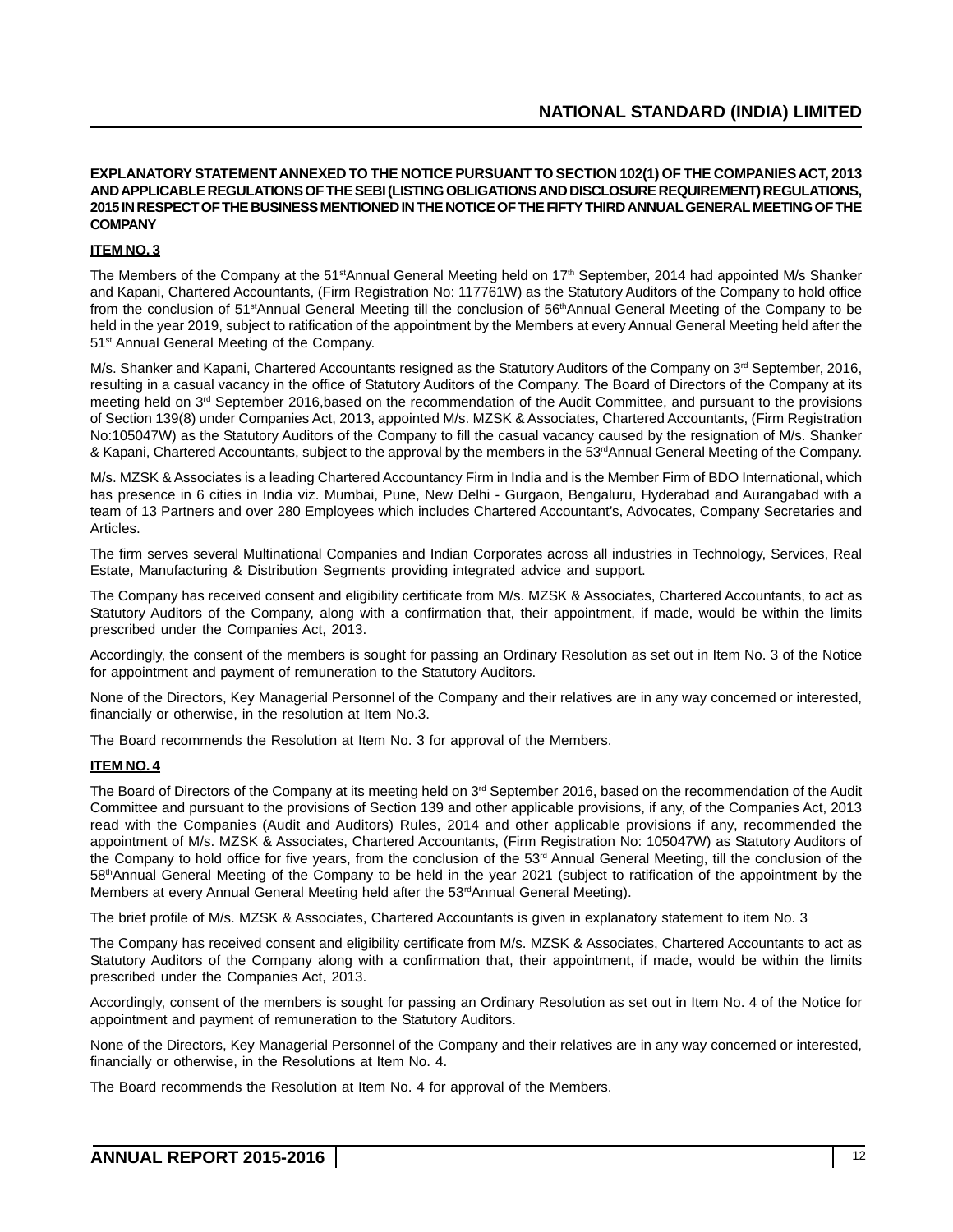#### **ITEM NO.5**

The Board of Directors of the Company on 28<sup>th</sup> October, 2015, had appointed Mr. Umashankar Hegde (DIN:06797098) as an Additional Director of the Company, categorised as Independent Director, in terms of Section 161 of the Companies Act, 2013 ("Act").

Mr. Umashankar K. Hegde is an expert on Legal and Secretarial matters. He is an Associate member of The Institute of Company Secretaries of India (ICSI) and holds bachelor's degree in Law from Mumbai University and has varied experience of over 8 years.

The Company has received notice in writing from a member along with the deposit of requisite amount under Section 160 of the Act, proposing the candidature of Mr. Umashankar Hegde for the office of Independent Director of the Company, to be appointed as such under the provisions of Section 149 and 152 of the Companies Act, 2013.

Mr. Umashankar Hegde is not disqualified from being appointed as a Director in terms of Section 164 of the Act and has given his consent to act as a Director. The Company has also received a declaration from Mr. Umashankar Hedge that he meets the criteria of independence as prescribed both under sub-section (6) of Section 149 of the Act and under the Listing Regulations.

The Nomination & Remuneration Committee has recommended the appointment of Mr. Umashankar Hegde as an Independent Director for a term of 5 years effective from October 28, 2015 till October 27, 2020.

Based on the recommendation of the Nominationand Remuneration Committee and after reviewing the declaration submitted by Mr. Umashankar Hegde, the Board of Directors of the Company has formed an opinion that Mr. Umashankar Hegde meets the criteria of independence as per the provisions of Section 149(6) of the Companies Act, 2013 and rules made thereunder and also meets the requirements of Regulation 16 of SEBI (Listing Obligations and Disclosure Requirements) Regulations, 2015, and that he is independent of the management and possesses appropriate skills, experience and knowledge and accordingly the board has proposed his appointment as an Independent Director of the Company.

A copy of the draft letter of appointment, setting out the terms and conditions of appointment of Mr. Umashankar Hegde, is available for inspection, without any fee, by the members at the Company's registered office and corporate office on all working days, excluding Saturday, Sunday and public holidays between 11.00 A.M. and 1.00 P.M. upto and including the date of the AGM.

The additional information in respect of appointment of Mr. Umashankar Hegde as Independent Director pursuant to the provisions of Securities and Exchange Board of India (Listing Obligations and Disclosure Requirements) Regulations, 2015 and the Secretarial Standard on General Meetings, is provided as Annexure 1 to the Explanatory Statement.

Except Mr. Umashankar K. Hegde and his relatives, none of the other Directors /Key Managerial Personnel of the Company and their relatives are concerned or interested, financially or otherwise, in the resolution set out at Item No. 5 of the notice.

The Board recommends the resolution set forth in Item No. 5 of the notice for approval of the members.

#### **ITEM NO.6**

The Board of Directors of the Company on 06<sup>th</sup> July, 2016, had appointed Mr. Bhushan Shah (DIN:07484485) as an Additional Director of the Company, categorised as an Independent Director, in terms of Section 161 of the Companies Act, 2013 ("Act").

Mr. Bhushan Shah holds Bachelors' degree in Commerce and is presently heading Private Client Group, Ventura Securities Limited. He has over 25 years experience in the field of finanace.

The Company has received notice in writing from a member along with the deposit of requisite amount under Section 160 of the Act, proposing the candidature of Mr. Bhushan Shah for the office of Independent Director of the Company, to be appointed as such under the provisions of Section 149 and 152 of the Companies Act, 2013.

Mr. Bhushan Shah is not disqualified from being appointed as a Director in terms of Section 164 of the Act and has given his consent to act as a Director. The Company has also received a declaration from Mr. Bhushan Shah that he meets the criteria of independence as prescribed both under sub-section (6) of Section 149 of the Act and under the Listing Regulations.

The Nomination & Remuneration Committee has recommended the appointment of Mr. Bhushan Shah as an Independent Director for a term of 5 years effective from July 6, 2016 till July 5, 2021.

Based on the recommendation of the Nomination and Remuneration Committee and after reviewing the declaration submitted by Mr. Bhushan Shah, the Board of Directors of the Company has formed an opinion that Mr. Bhushan Shah meets with the criteria of independence as per the provisions of Section 149(6) of the Companies Act, 2013 and rules made thereunder and also meets the requirements of Regulation 16 of SEBI (Listing Obligations and Disclosure Requirements) Regulations, 2015, and that he is independent of the management and possesses appropriate skills, experience and knowledge and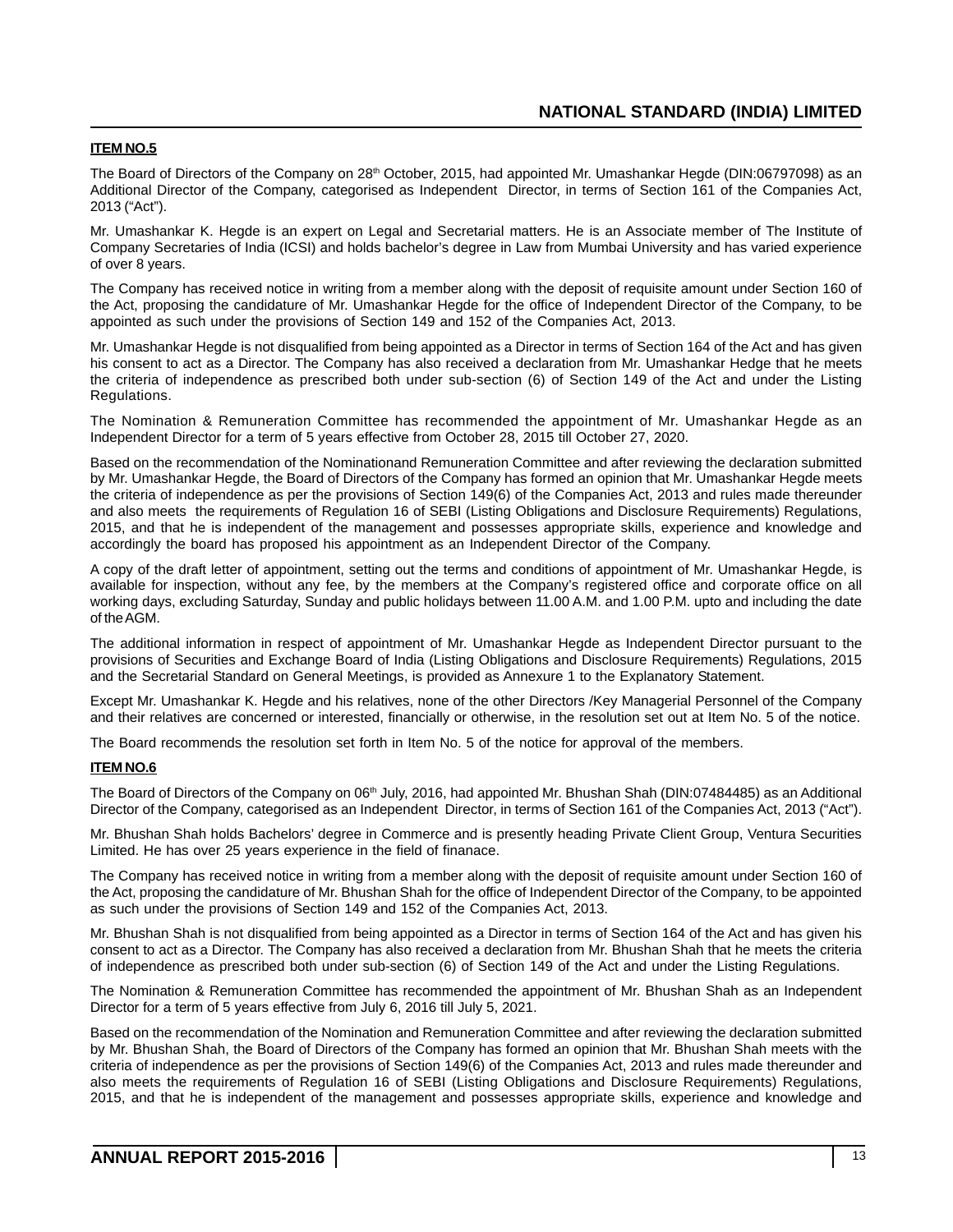accordingly the board has proposed his appointment as an Independent Director of the Company.

A copy of the draft letter of appointment, setting out the terms and conditions of appointment of Mr. Bhushan Shah, is available for inspection, without any fee, by the members at the Company's registered office and corporate office on all working days, excluding Saturday, Sunday and public holidays between 11.00 A.M. and 1.00 P.M.upto and including the date of the AGM.

The additional information in respect of appointment of Mr. Bhushan Shah as an Independent Director pursuant to the provisions of Securities and Exchange Board of India (Listing Obligations and Disclosure Requirements) Regulations, 2015 and the Secretarial Standard on General Meetings, is provided in Annexure 1 to the Explanatory Statement.

Except Mr. Bhushan Shah and his relatives, none of the other Directors /Key Managerial Personnel of the Company and their relatives are concerned or interested, financially or otherwise, in the resolution set out at Item No. 6 of the notice.

The Board recommends the resolution set forth in Item No. 6 of the notice for approval of the members.

#### **ITEM NO.7**

The Board of Directors of the Company on 3<sup>rd</sup> February, 2016, had appointed Mr. Maninder Singh Chhabra (DIN:02630680) as an Additional Director of the Company, in terms of Section 161 of the Companies Act, 2013 ("Act"). The Company has received notice in writing from a member along with the deposit of requisite amount under Section 160 of the Act, proposing the candidature of Mr. Maninder Singh Chhabra for the office of Director of the Company, to be appointed as such under the provisions of Section 152 of the Companies Act, 2013.

Mr. Maninder Singh Chhabra is not disqualified from being appointed as a Director in terms of Section 164 of the Act and has given his consent to act as a Director.

Mr. Maninder Singh Chhabra is a Gold Medallist in B.E. (Production engineering) from C.B.I.T, Osmania University, Hyderabad followed by PGDM from IIM Bangalore. Mr. Maninder Singh Chhabra has diverse experience in the field of marketing & customer service, across industries including the real estate industry; and as an entrepreneur. He has been associated with organizations like Britannia, Essar Group & Aliens Group in the past.

The additional information in respect of appointment of Mr. Maninder Singh Chhabra as Director pursuant to the provisions of Securities and Exchange Board of India (Listing Obligations and Disclosure Requirements) Regulations, 2015 and the Secretarial Standard on General Meetings, is provided in Annexure 1 to the Explanatory Statement.

The Nomination & Remuneration Committee has recommended the appointment of Mr. Maninder Singh Chhabra as Director of the Company.

Except Mr. Maninder Singh Chhabra and his relatives, none of the other Directors /Key Managerial Personnel of the Company and their relatives are concerned or interested,financially or otherwise, in the resolution set out at Item No. 7 of the notice.

The Board recommends the resolution set forth in Item No. 7 of the notice for approval of the members.

#### **ITEM NO.8**

As per the provisions of Section 181 of the Companies Act, 2013, prior approval of the members is required to be taken if the contribution by the Company towards bonafide and charitable funds in any financial year exeeds 5% of its average net profits for the three immediately preceding financial years.

Accordingly, the approval of the Members is being sought by way of an Ordinary Resolution under Section 181 of the Act to enable the Company to contribute towards bonafide and charitable funds upto an amount of Rs. 5 crores in one or more tranches, in any financial year.

None of the Directors, Key Managerial Personnel and relatives thereof are in any way, concerned or interested financially or otherwise in the above resolution.

The Board recommends the resolution set forth in Item No. 8 of the notice for approval of the members.

#### **ITEM NO.9**

Pursuant to the provisions of Regulation 23 of the Securities and Exchange Board of India (Listing Obligations and Disclosure Requirements) Regulations, 2015, all material related party transactions (i.e entered into individually or taken together with previous transactions during the financial year, exceeding 10% of the annual consolidated turnover of the Company as per the last audited financial statements of the Company), shall require approval of the shareholders through Special Resolution.

Accordingly, the approval of the shareholders by way of Special Resolution is sought under Regulation 23 of the Listing Regulations, to enable the Company to enter into related party transactions in one or more tranches. The particulars of the related party transactions are given hereunder.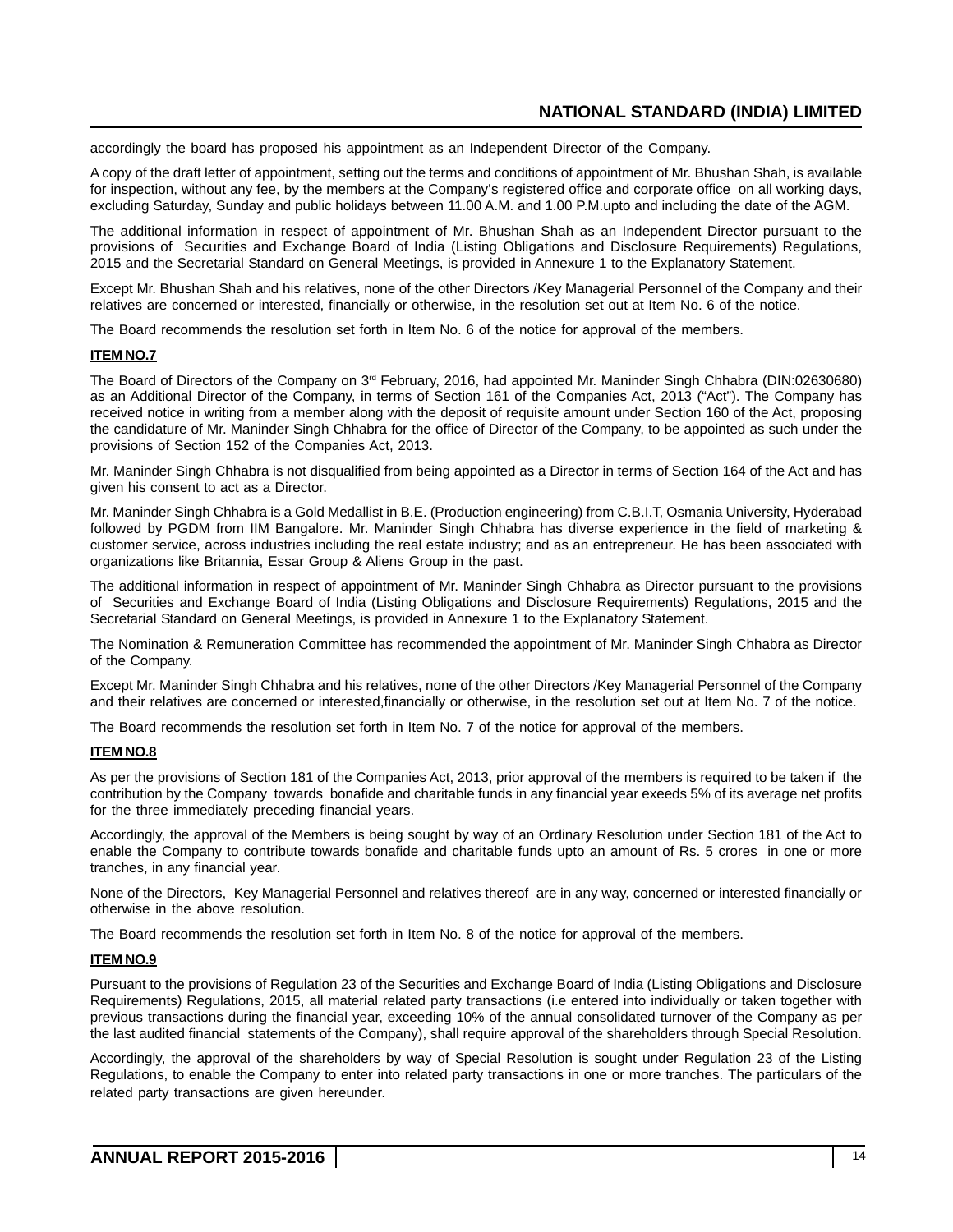| Sr. No. | Name of the Related Party                                          | <b>Nature of Related Party Transactions</b>                                                                                                                                                                                                         | <b>Transaction Value</b>                                            |  |
|---------|--------------------------------------------------------------------|-----------------------------------------------------------------------------------------------------------------------------------------------------------------------------------------------------------------------------------------------------|---------------------------------------------------------------------|--|
| 1.      | Cow town Land Development Pvt. Ltd.                                |                                                                                                                                                                                                                                                     |                                                                     |  |
| 2.      | Lodha Buildcon Pvt. Ltd.                                           |                                                                                                                                                                                                                                                     | Upto an amount not                                                  |  |
| 3.      | Lodha Developers Pvt. Ltd                                          | Sale, purchase, supply of goods or                                                                                                                                                                                                                  |                                                                     |  |
| 4.      | Shreeniwas Cotton Mills Ltd.                                       | materials directly or through appointment                                                                                                                                                                                                           | exceeding Rs. 100 crores                                            |  |
| 5.      | Shree Sainath Enterprises Construction<br>and Developers Pvt. Ltd. | of agent                                                                                                                                                                                                                                            | per related party                                                   |  |
| 6.      | Simtools Pvt. Ltd                                                  |                                                                                                                                                                                                                                                     |                                                                     |  |
| 7.      | Palava Dwellers Pvt. Ltd.                                          |                                                                                                                                                                                                                                                     |                                                                     |  |
| 8.      | Jawala Real estate pvt. Ltd.                                       |                                                                                                                                                                                                                                                     |                                                                     |  |
| 1.      | Palava Dwellers Pvt. Ltd.                                          |                                                                                                                                                                                                                                                     |                                                                     |  |
| 2.      | Bellisimmo Hi - Rise Builders Pvt. Ltd.                            | Selling or otherwise disposing of or                                                                                                                                                                                                                | Upto an amount not                                                  |  |
| 3.      | Lodha Buildcon Pvt. Ltd.                                           | buying property of any kind, directly or                                                                                                                                                                                                            | exceeding Rs. 100 crores                                            |  |
| 4.      | Lodha Developers Pvt. Ltd.                                         | through appointment of agent                                                                                                                                                                                                                        | per related party                                                   |  |
| 5.      | Shreeniwas Cotton Mills Ltd.                                       |                                                                                                                                                                                                                                                     |                                                                     |  |
| 6.      | Shree Sainath enterprises Construction<br>and Developers Pvt. Ltd. |                                                                                                                                                                                                                                                     |                                                                     |  |
| 1.      | Palava Dwellers Pvt. Ltd                                           |                                                                                                                                                                                                                                                     |                                                                     |  |
| 2.      | Bellissimo Hi-Rise Builders Pyt. Ltd.                              | Leasing of property of any kind                                                                                                                                                                                                                     | Upto an amount not<br>exceeding Rs. 100 crores<br>per related party |  |
| 3.      | Lodha Buildcon Pvt. Ltd.                                           |                                                                                                                                                                                                                                                     |                                                                     |  |
| 4.      | Lodha Developers Pvt. Ltd.                                         |                                                                                                                                                                                                                                                     |                                                                     |  |
| 5.      | Shreeniwas Cotton Mills Ltd.                                       |                                                                                                                                                                                                                                                     |                                                                     |  |
| 6.      | Shree Sainath enterprises Construction<br>and Developers Pvt. Ltd. |                                                                                                                                                                                                                                                     |                                                                     |  |
| 1.      | Nabhiraja Software Design Pvt. Ltd                                 | Availing or rendering of any services                                                                                                                                                                                                               | Upto an amount not                                                  |  |
| 2.      | Lodha Developers Pvt. Ltd.                                         | (including Infrastructure Facility Servies),<br>directly or through appointment of agent                                                                                                                                                            | exceeding Rs. 50 crores<br>per related party                        |  |
| 1.      | Lodha Crown Buildmart Pvt. Ltd                                     | Contract or Arrangement for Sharing of<br>Common Corporate Expenses                                                                                                                                                                                 | Upto Rs. 165 crores<br>outstanding at any point of<br>time          |  |
| 1.      | Jawala Real Estate Pyt. Ltd                                        | Avail/provide loan(s)                                                                                                                                                                                                                               | Upto an amount not                                                  |  |
| 2.      | Lodha Developers Pvt. Ltd                                          |                                                                                                                                                                                                                                                     | exceeding Rs. 500 crores                                            |  |
| 3.      | Ajitnath Hi- Tech Builders Pvt. Ltd                                |                                                                                                                                                                                                                                                     | per related party                                                   |  |
| 4.      | Lodha Buildcon Pvt. Ltd.                                           |                                                                                                                                                                                                                                                     |                                                                     |  |
| 1.      | Shreeniwas Cotton Mills Limited                                    | Avail/provide loan(s)                                                                                                                                                                                                                               | Upto an amount not<br>exceeding Rs. 100 crores                      |  |
| 1.      | Nabhiraja Software Design Pvt. Ltd                                 |                                                                                                                                                                                                                                                     |                                                                     |  |
| 2.      | Lodha Developers Pvt. Ltd.                                         | Sharing/ reimbursement of expenses                                                                                                                                                                                                                  | Upto an amount not<br>exceeding Rs. 20 crores                       |  |
| 3.      | Shreeniwas Cotton Mills Limited                                    |                                                                                                                                                                                                                                                     | per related party                                                   |  |
| 4.      | Palava Dwellers Pvt. Ltd.                                          |                                                                                                                                                                                                                                                     |                                                                     |  |
| 5.      | Jawala Real Estate Pvt. Ltd.                                       |                                                                                                                                                                                                                                                     |                                                                     |  |
|         | any point of time.                                                 | Various related party transactions with other related parties of the Company provided aggregate amount of the transactions<br>with the aforementioned companies and other related parties do not exceed the amount of Rs. 2500 crore outstanding at |                                                                     |  |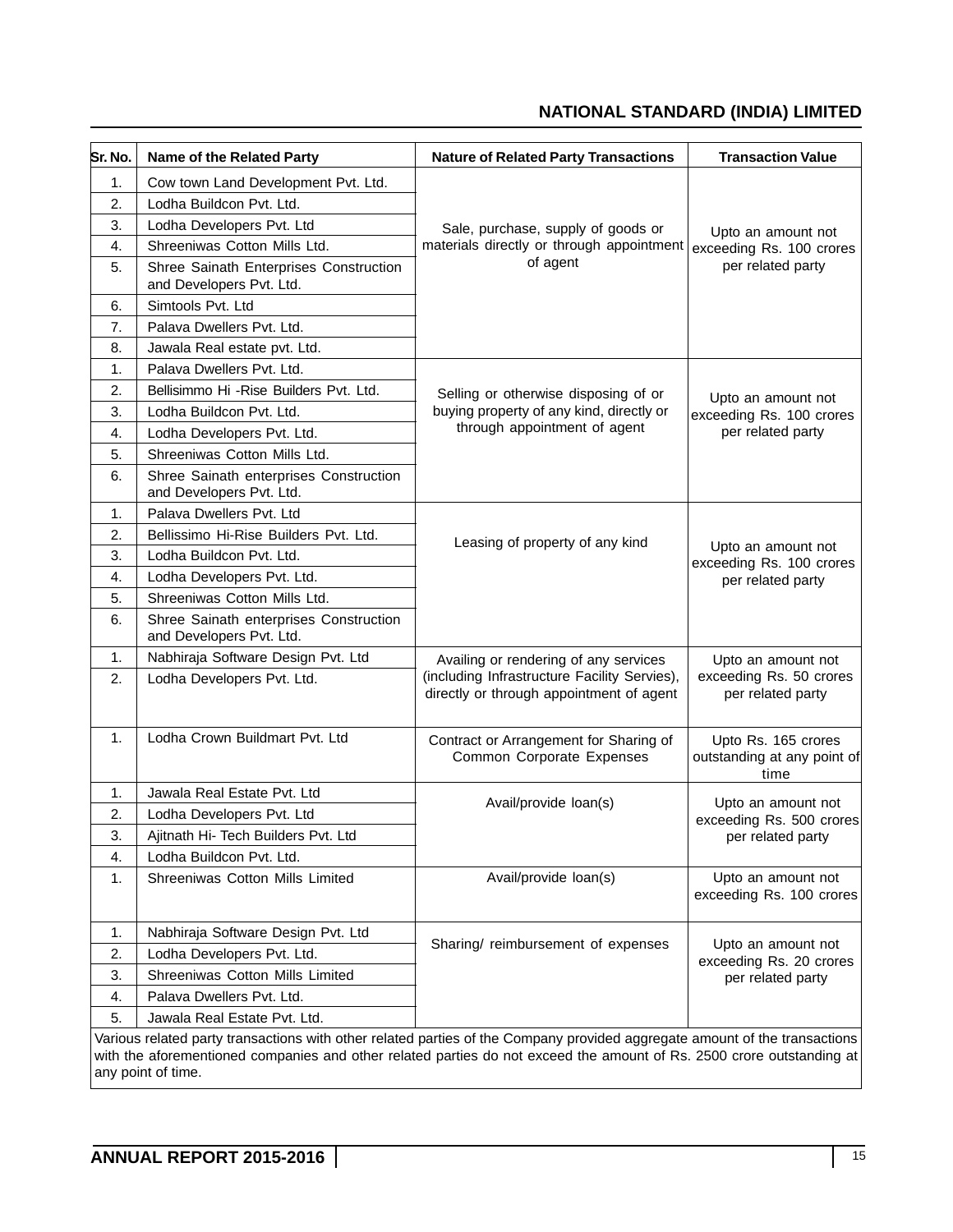Various related party transactions with other related parties of the Company provided aggregate amount of the transactions with the aforementioned companies and other related parties do not exceed the amount of Rs. 2500 crore outstanding at any point of time.

The Board of Directors recommends the resolution in Item No. 9 of the accompanying notice for approval by the members as a Special Resolution.

> **By Order of the Board** For **National Standard (India) Limited**

> > **Varun Shah**

#### **Date: 3rd September, 2016 Company Secretary Place: Mumbai Membership No: A28901**

#### **Registered Office:**

412, Floor- 4, 17G Vardhaman Chamber, Cawasji Patel Road, Horniman Circle, Fort, Mumbai-400001 CIN: L27109MH1962PLC265959 Telephone No. : +9122-23024400 Fax No. : +9122-23024550 Website: www.nsil.net.in Email: Investors.nsil@lodhagroup.com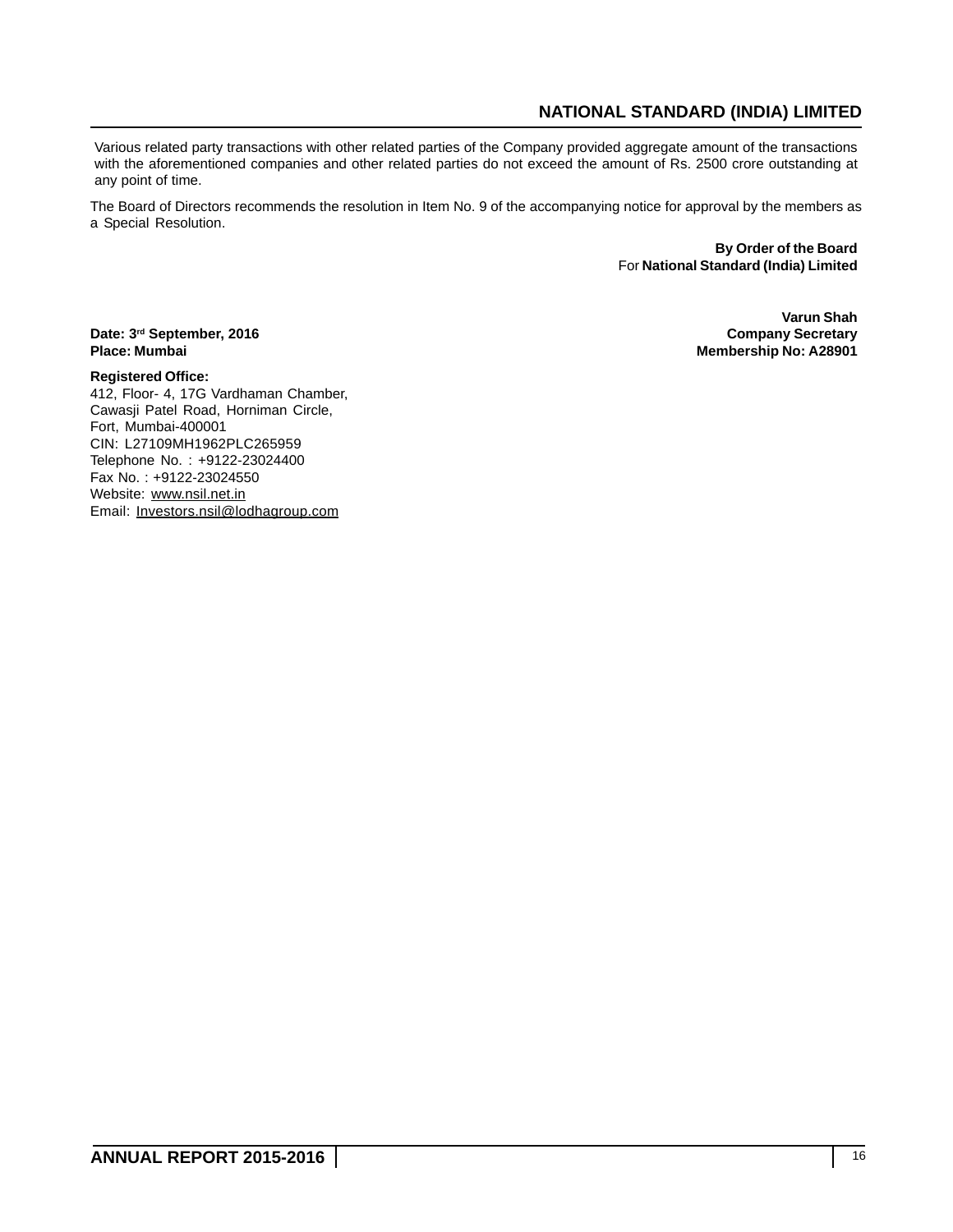#### **Annexure I**

|                                                          | <b>Smita Ghag</b>                                                                                                                      |                                                                                                                                                                                                                                                                                                                                                 |                                                                                                                                      |                                                                                                                                                                                                                                                                                                                                                                                                                                                                          |
|----------------------------------------------------------|----------------------------------------------------------------------------------------------------------------------------------------|-------------------------------------------------------------------------------------------------------------------------------------------------------------------------------------------------------------------------------------------------------------------------------------------------------------------------------------------------|--------------------------------------------------------------------------------------------------------------------------------------|--------------------------------------------------------------------------------------------------------------------------------------------------------------------------------------------------------------------------------------------------------------------------------------------------------------------------------------------------------------------------------------------------------------------------------------------------------------------------|
| Name of the<br><b>Director / Manager</b>                 | (DIN -02447362)                                                                                                                        | Umashankar Hegde<br>(DIN-06797098)                                                                                                                                                                                                                                                                                                              | <b>Bhushan Shah</b><br>(DIN-07484485)                                                                                                | Manindersingh<br>Chhabra<br>(DIN-02630680)                                                                                                                                                                                                                                                                                                                                                                                                                               |
| Date of Birth                                            | 4 <sup>th</sup> April, 1978                                                                                                            | 19th June, 1982                                                                                                                                                                                                                                                                                                                                 | 08th November, 1964                                                                                                                  | 26th September, 1978                                                                                                                                                                                                                                                                                                                                                                                                                                                     |
| Qualification                                            | B.L.I.Sc.in Library,<br>Information and<br>Documentation<br>science and Master's of<br>Science                                         | <b>Company Secretary</b>                                                                                                                                                                                                                                                                                                                        | Bachelors' degree in<br>Commerce                                                                                                     | Bachelors in<br>Production<br>Engineering                                                                                                                                                                                                                                                                                                                                                                                                                                |
| <b>Experience</b>                                        | A total 16 years of diverse<br>experience in the field of<br>Documentation across<br>industries including the<br>real estate industry. | Mr. Umashankar K. Mr. Bhushan Shah<br>Hegde is an expert on has over 25 years of<br>Legal and Secretarial experience in the field<br>matters. He is an<br>Associate member of presently heading<br><b>ICSI</b><br>and<br>holds<br>bachelor's degree in Law<br>from Mumbai University<br>and<br>have<br>varied<br>experience of over 8<br>years. | of finance and is<br>Private Client Group,<br>Ventura Securities<br>Limited.                                                         | Mr. Maninder Chhabra<br>is a Gold Medallist in<br>B.E.<br>(Production<br>engineering)<br>from<br>C.B.I.T,<br>Osmania<br>University, Hyderabad<br>followed by PGDM from<br>IIM Bangalore. He has<br>diverse experience in<br>the field of marketing &<br>customer<br>service,<br>industries<br>across<br>including<br>the<br>real<br>estate industry. He has<br>been associated with<br>organizations<br>like<br>Britannia, Essar Group<br>& Aliens Group in the<br>past. |
| <b>Terms &amp; Conditions</b><br>of appointment          | As per the provisions of<br>Companies Act, 2013                                                                                        | Appointed<br>as  <br>Independent Director on<br>terms and conditions as<br>mentioned in the draft.<br>letter of appointment                                                                                                                                                                                                                     | Appointed<br>as<br>Independent Director<br>on<br>terms<br>and<br>conditions<br>as<br>mentioned in the draft<br>letter of appointment | As per provisions of the<br>Companies Act, 2013                                                                                                                                                                                                                                                                                                                                                                                                                          |
| <b>Remuneration last</b><br>drawn & Sought to<br>be paid | Nil                                                                                                                                    | No remuneration except<br>sitting fee as<br>the<br>permitted under the<br>Companies Act, 2013                                                                                                                                                                                                                                                   | <b>No</b><br>remuneration<br>except the sitting fee<br>as permitted under<br>the Companies Act,<br>2013                              | Nil                                                                                                                                                                                                                                                                                                                                                                                                                                                                      |
| Date of<br><b>Appointment on the</b><br><b>Board</b>     | 24th April, 2014                                                                                                                       | 28th October, 2015                                                                                                                                                                                                                                                                                                                              | 06th July, 2016                                                                                                                      | 03rd February, 2016                                                                                                                                                                                                                                                                                                                                                                                                                                                      |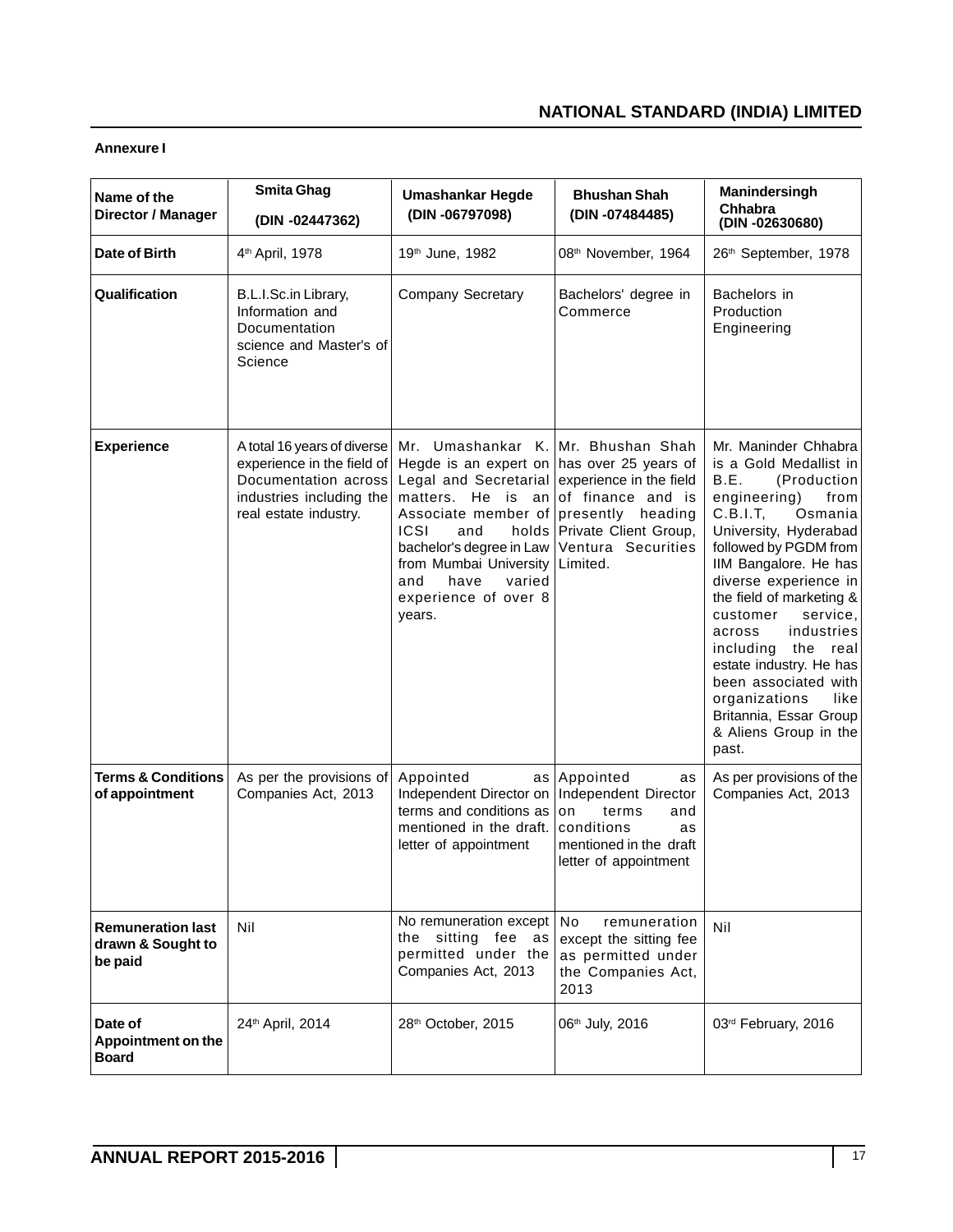| Directorships held<br>in other companies<br>as on 31 March,<br>2016                                                                                                      | 1.Dharmanath<br><b>Buildtech and Farms</b><br>Private Limited<br>2. Kidderpore Holdings<br>Limited<br>3. Lodha Brand<br><b>Holdings Private</b><br>Limited<br>4. National Standard<br>(India) Limited<br>5. Suryakrupa<br><b>Constructions Private</b><br>Limited<br>6. Lodha Buildcon<br><b>Private Limited</b><br>7. Odean Theatres<br>Private Limited<br>8. Arihant Premises<br><b>Private Limited</b><br>9. Kora Constructions<br>Private Limited | 1. Sanathnagar<br>Enterprises Limited<br>2. Capacity Projects<br>Private Limited<br>3. New Consolidation<br>Projects &<br>Constructions Private<br>limited<br>4. Capacity<br>Constructions &<br>Infrastructures<br>Private Limited | Nil  | 1. Sanathnagar<br>Enterprises Limited<br>2. Arihant Premises Pvt<br>Ltd<br>3. Aanant Developers<br><b>Private Limited</b> |
|--------------------------------------------------------------------------------------------------------------------------------------------------------------------------|-------------------------------------------------------------------------------------------------------------------------------------------------------------------------------------------------------------------------------------------------------------------------------------------------------------------------------------------------------------------------------------------------------------------------------------------------------|------------------------------------------------------------------------------------------------------------------------------------------------------------------------------------------------------------------------------------|------|---------------------------------------------------------------------------------------------------------------------------|
| <b>Memberships of</b><br>committees<br>across companies<br>(includes only<br>Audit &<br><b>Stakeholders</b><br><b>Relationship</b><br>Committee) as on<br>31 March, 2016 | Nil<br>1. Chairman of Audit<br>Committee of<br>Sanathnagar<br><b>Enterprises Limited</b><br>& National Standard<br>(India) Limited<br>2. Chairman of<br>Stakeholder<br>Relationship<br>Committee of<br>Sanathnagar<br><b>Enterprises Limited</b><br>& National Standard<br>(India) Limited                                                                                                                                                            |                                                                                                                                                                                                                                    | Nil  | Nil                                                                                                                       |
| Shareholding in the<br><b>Company (Equity)</b>                                                                                                                           | Nil                                                                                                                                                                                                                                                                                                                                                                                                                                                   | Nil                                                                                                                                                                                                                                | Nil  | Nil                                                                                                                       |
| <b>Relationship with</b><br>other Directors/<br>Manager/Key<br><b>Managerial</b><br><b>Personnel</b>                                                                     | None                                                                                                                                                                                                                                                                                                                                                                                                                                                  | None                                                                                                                                                                                                                               | None | None                                                                                                                      |
| <b>Number of Board</b><br>meetings attended<br>during the year<br>2015-16                                                                                                | 6                                                                                                                                                                                                                                                                                                                                                                                                                                                     | $\overline{2}$                                                                                                                                                                                                                     | Nil  |                                                                                                                           |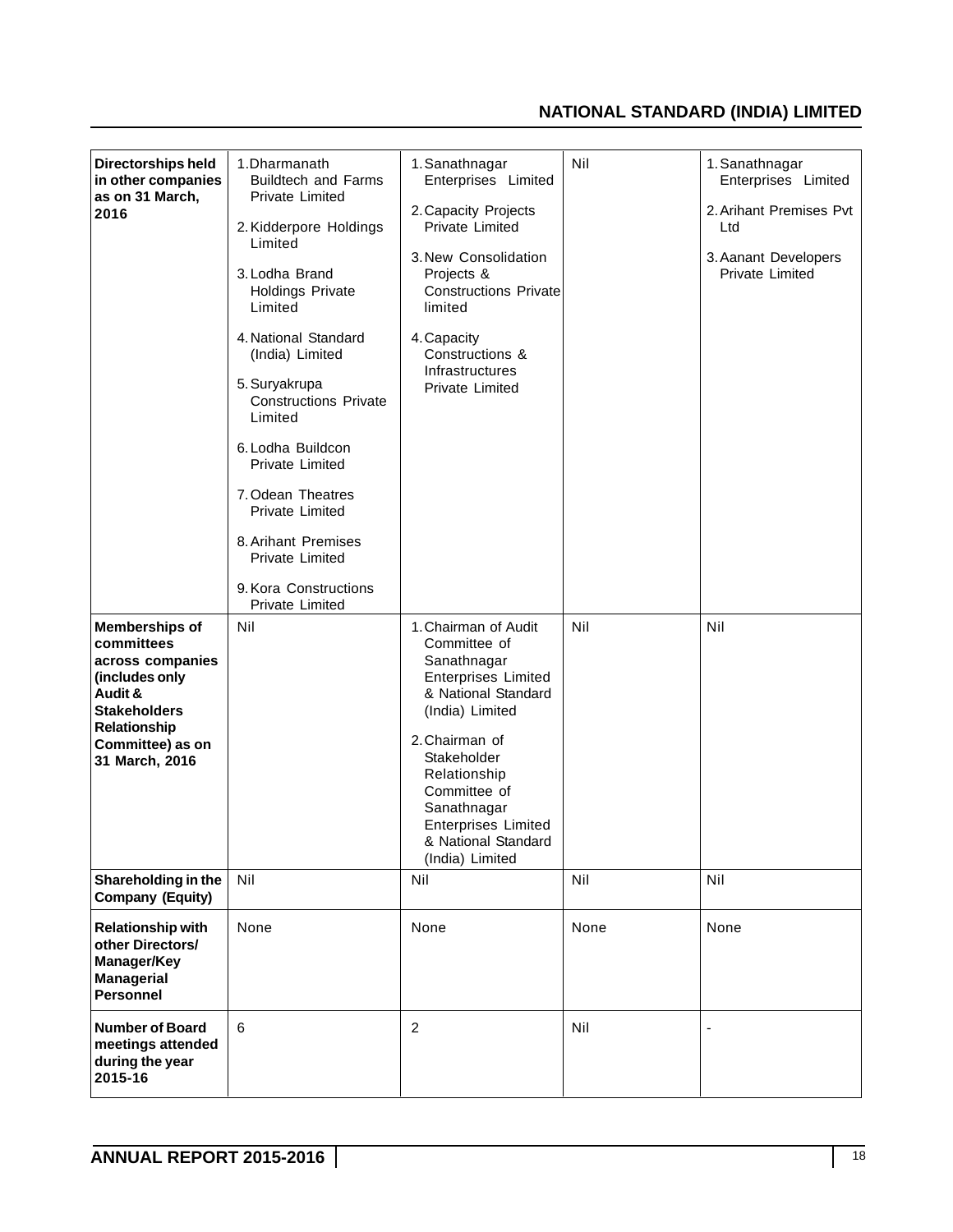# **DETAILS OF THE VENUE OF THE ANNUAL GENERAL MEETING Address: 6th Floor, Lodha Excelus, Apollo Mills Compound, Mahalaxmi, Mumbai - 400011.**

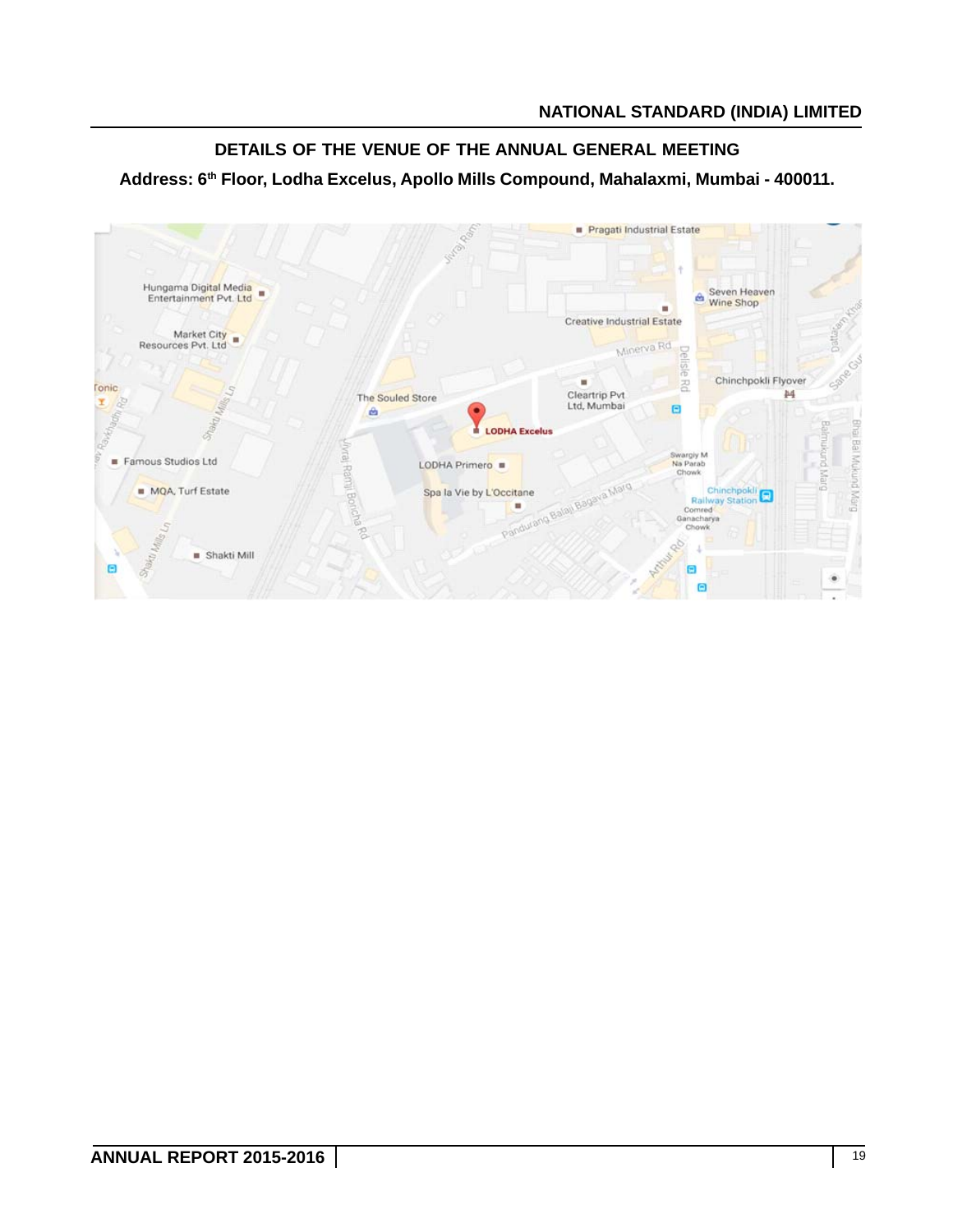## **BOARD'S REPORT**

#### **Dear Members,**

Your Directors have the pleasure in presenting the 53<sup>rd</sup> AnnualReport of your Company along with the audited financial statements for the financial year ended 31<sup>st</sup> March, 2016.

#### **1. FINANCIAL RESULTS & OVERVIEW**

The Company's performance during the financial year ended 31<sup>st</sup> March, 2016 as compared to the previous financial year, is summarized below:

|                                         |           | (Rs. in lakhs) |
|-----------------------------------------|-----------|----------------|
| <b>Particulars</b>                      | 2015-16   | 2014-15        |
| Total Income                            | 20,552.98 | 16,200.96      |
| Less: Total expenses                    | 11,436.95 | 9,554.42       |
| Profit Before tax                       | 9,116.03  | 6,646.54       |
| Less: Tax Expenses                      | 3,440.60  | 2,408.63       |
| Less: Prior Period Taxation adjustments | (387.39)  | 0.01           |
| Profit for the year                     | 6,062.82  | 4,237.90       |

#### **Results of operations and the state of the Company's affairs**

During the financial year 2015-16, the total income increased by 26.86% to Rs. 20,552.98 lakhs from Rs. 16,200.96 lakhs for the financial Year 2014-15. Total expenses increased by 19.70% to Rs. 11,436.95 lakhs for the financial year 2015-16 from Rs. 9,554.42 lakhs for the financial year 2014-15.

The Net Profit for the financial year 2015-16 has increased by 43.06% to Rs.6,062.82 lakhs as compared to the net profit of Rs.4,237.90 lakhs during the financial year 2014-15.

#### **2. TRANSFER TO RESERVES**

Your Director do not recommend any amount to be transferred to the reserves for the financial year ended 31<sup>st</sup> March, 2016.

#### **3. DIVIDEND**

With a view to conserve the resources of the Company, the Board of Directors of your Company do not recommend any dividend for the financial year ended 31<sup>st</sup> March, 2016.

#### **4. BUSINESS & SECTOR REVIEW**

#### **Indian Economy**

India has emerged as the fastest growing major economy in the world as per the Central Statistics Organisation (CSO) and International Monetary Fund (IMF). According to the Economic Survey 2015-16, the Indian economy will continue to grow more than 7 per cent in 2016-17. The improvement in India's economic fundamentals has accelerated in the year 2015 with the combined impact of strong government reforms, RBI's inflation focus supported by benign global commodity prices. India was ranked the highest globally in terms of consumer confidence during October-December quarter of 2015, continuing its earlier trend of being ranked the highest during first three quarters of 2015, as per the global consumer confidence index created by Nielsen.

According to IMF World Economic Outlook Update (January 2016), Indian economy is expected to grow at 7 to 7.5 per cent during FY 2016-17, despite the uncertainties in the global market. The Economic Survey 2015-16 had forecasted that the Indian economy will be growing by more than seven per cent for the third successive year 2016-17 and can start growing at eight per cent or more in next two years. Foreign direct investment (FDI) in India has increased by 29 per cent during October 2014-December 2015 period post the launch of Make in India campaign, compared to the 15-month period before the launch.

Source http://www.ibef.org/economy/indian-economy-overview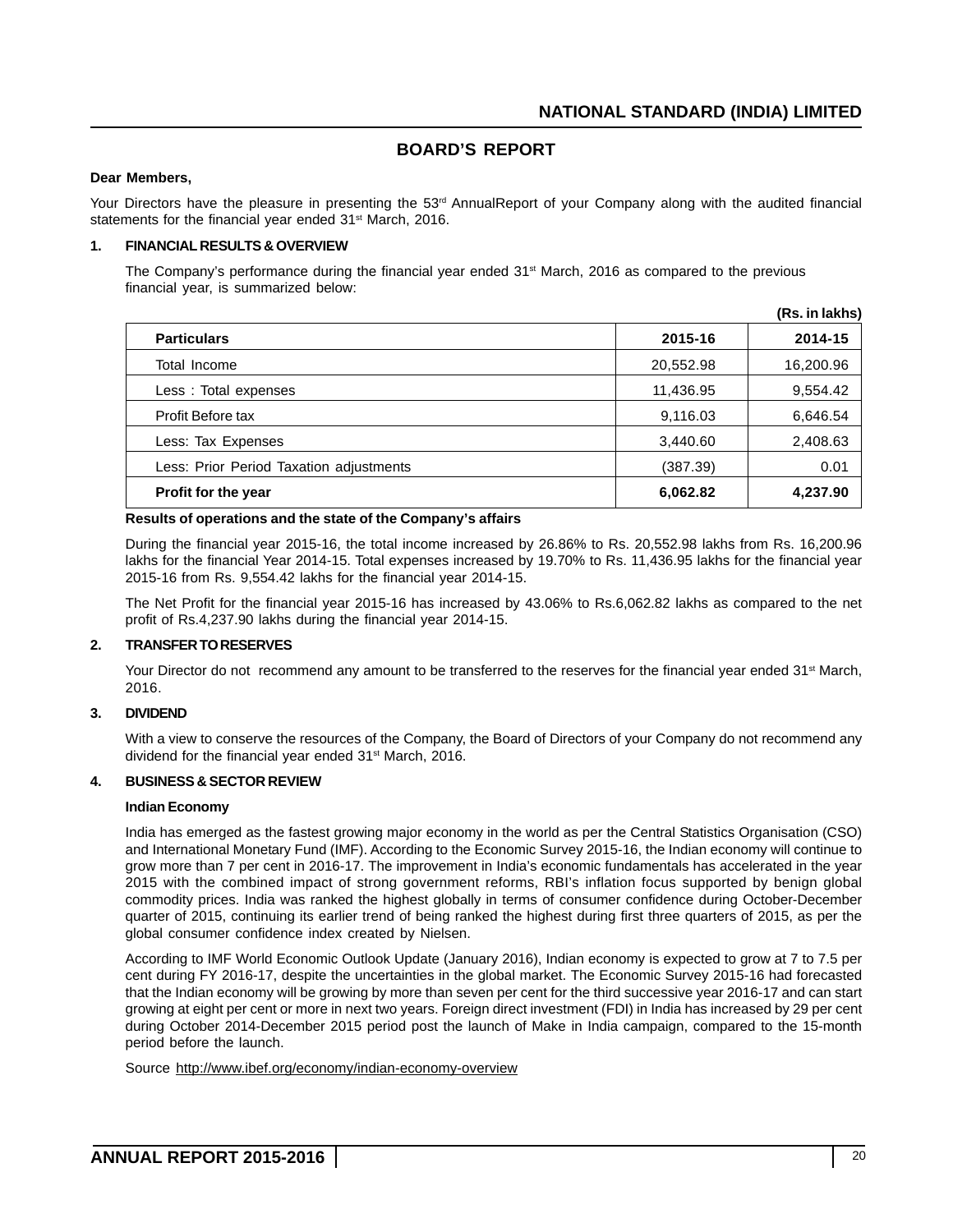#### **Industry review**

The Indian real estate sector has witnessed high growth in recent times with the rise in demand for office as well as residential spaces. According to data released by Department of Industrial Policy and Promotion (DIPP), the construction development sector in India has received Foreign Direct Investment (FDI) equity inflows to the tune of US\$ 24.156 billion in the period April 2000-September 2015. Real estate is currently the fourth-largest sector in the country in terms of Foreign Direct Investment (FDI) inflows.

The Indian real estate market is expected to touch US\$ 180 billion by 2020. The housing sector alone contributes 5-6 % to the country's Gross Domestic Product (GDP). In the period FY08-20, the market size of this sector is expected to increase at a Compound Annual Growth Rate (CAGR) of 11.2 %. Retail, hospitality and commercial real estate are also growing significantly, providing the much-needed infrastructure for India's growing needs.

Source http://www.ibef.org/economy/indian-economy-overview

#### **Mumbai Real Estate**

MMR market showed signs of revival in the second half of FY 2015-16 with residential sales volume increasing by 5% year on year though full year volumes were down 7% year on year. Also, 35% decline in new launches led to improvement in demand-supply scenario; inventory levels improved to 11 quarters compared to 12 quarters last year. While inventory of unsold units in MMR is higher than cities such as Bangalore and Pune, it is much below NCR having inventory level of 17 quarters. Prices remained stable or increased marginally across most of the micro-markets. Prices in MMR grew 3% in FY16, higher than NCR (flat y-o-y) and Pune (2%) but were marginally below Bangalore (4%).

Despite year on year decline in volumes, few large developers with an established brand managed to sell a significant chunk of the inventory mainly due to timely delivery, quality construction and a high level of services. With the implementation of Real Estate Regulatory Bill (RERA) in next 6-12 months, delivery timelines and transparency is expected to improve in the industry. We expect RERA to benefit large developers with established track record thereby leading to market share gains.

Activities in the office market have also improved significantly with absorption increasing to 7.5 mnsqft in MMR region (highest in past four years) due to consolidation and growth by corporate entities largely in the BFSI and IT/ITeS industry. Owing to the improved demand-supply scenario, vacancy levels declined to 20% from 22% last year. This resulted in lease rentals increasing by 2-3% across micro-markets. With Securities and Exchange Board of India clearing most of the roadblocks for Real Estate Investment Trusts (REIT), we believe there is a huge opportunity in office space for developers and investors in India. Also, pick up in commercial activities is expected to provide a fillip to residential sales.

#### **Government Initiatives**

The Government of India along with the governments of the respective states has taken several initiatives to encourage the development in the sector. The Smart City Project, where there is a plan to build 100 smart cities, is a prime opportunity for the real estate companies. Below are some of the other major Government Initiatives:

- Prime Minister Mr. Narendra Modi approved the launch of Housing for All by 2022. Under the Sardar Patel Urban Housing Mission, 30 million houses will be built in India by 2022, mostly for the economically weaker sections and low-income groups, through public-private-partnership (PPP) and interest subsidy.
- The Government of India has relaxed the norms to allow Foreign Direct Investment (FDI) in the construction development sector. FDI limits for townships and settlement development projects have been raised to 100%. Real estate projects within the Special Economic Zone are also permitted (100 percent FDI). This move should boost affordable housing projects and smart cities across the country.
- The Securities and Exchange Board of India has notified final regulations that will govern real estate investment trusts (REITs) and infrastructure investment trusts. This move will enable easier access to funds for cashstrapped developers and create a new investment avenue for institutions and high net worth individuals, and eventually ordinary investors.
- The Government of Maharashtra announced a series of measures to bring transparency and increase the ease of doing business in the real estate sector.
- The Real Estate (Regulation & Development) Act 2016, which seeks to protect home-buyers as well as help boost investments in the real estate industry was enacted in May 2016.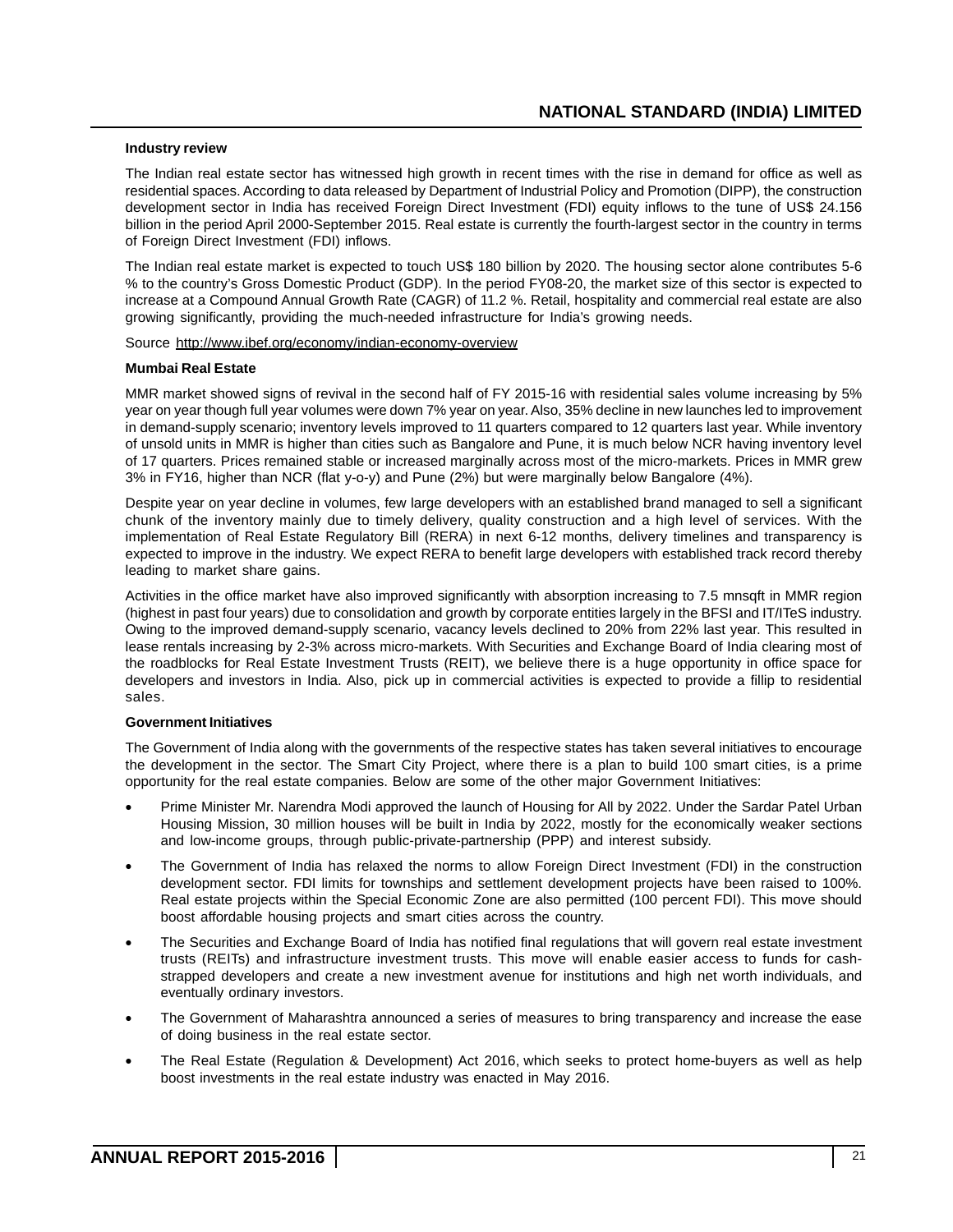#### **Opportunities and challenges:**

#### **Opportunities**

As India awaits policy reforms to pick up speed, your Company firmly believes that the demand for Real Estate in a country like India should remain strong in the medium to long term. Your company is ideally placed to further strengthen its development potential by acquiring new land parcels.

#### **Challenges**

While the management is confident of creating and exploiting the opportunities, it also finds the following challenges:

- Unanticipated delays in project approvals
- Availability of accomplished and trained labour force
- Increased cost of manpower
- Rising cost of construction
- Growth in auxiliary infrastructure
- Over-regulated environment

#### **Risks and concerns**

#### • **Market price fluctuation**

The performance of your Company may be affected by the sales realizations of its projects. These prices are driven by prevailing market conditions, the nature and location of the projects, and other factors such as brand and reputation and the design of the projects. Your company follows a prudent business model and tries to ensure steady cash flow even during adverse pricing scenario.

#### • **Sales volume**

The volume of bookings depends on the ability to design projects that will meet customer preferences, getting various approvals in time, general market factors, project launch and customer trust in entering into sale agreements well in advance of receiving possession of the projects. Your Company sells its projects in phases from the time it launches the project, based on the type and scale of the project and depending on market conditions

#### **Outlook**

FY2016 outlook would be governed by the implementation of REIT Regulations, the proposed New Real Estate Bill and the New Development Plan for Mumbai. We expect FY2016-17 to be the start of growth year for the Indian economy as a whole in view of various measures being taken by the new government to boost manufacturing and infrastructure development in the country. Economists expect India's GDP growth in the range of 7.0-8.0% for FY2016-17. Your company will target to ensure steady operations and deliver high quality projects for its customers.

#### **Business Overview**

The Company has undertaken an aspirational residential project by the name of Lodha Grandezza in the central business district of Thane, Wagle Estate. The Project comprises twin 18 storey residential towers in a mixed use development with three commercial Supremus towers comprising of chic boutique offices with spaces in the range of 2,000 square feet to 20,000 square feet. The target client profile of this project is the higher/upper middle income segment of the market.

"Lodha Excellencia", a premium residential project, with 20-storeyed towers with 2 & 3 BHK Garden Luxury Air-conditioned apartments in Thane, strategically located for easy connectivity was delivered in 3 years.

#### **5. RELATED PARTY TRANSACTIONS**

The transactions/contracts/arrangements, falling within the purview of provisions of Section 188(1) of the Companies Act, 2013, entered by the Company with related parties as defined under the provisions of Section 2(76) of the Companies Act, 2013, during the financial year under review are given in form AOC-2 which is furnished in **Annexure I** and forms part of this report.

In compliance with the Listing Regulations, the Company has a policy for transactions with Related Parties ('RPT Policy').The RPT Policy is available on the Company website viz. www.nsil.net.in on the Investor Relation page, under the section titled'Polices'.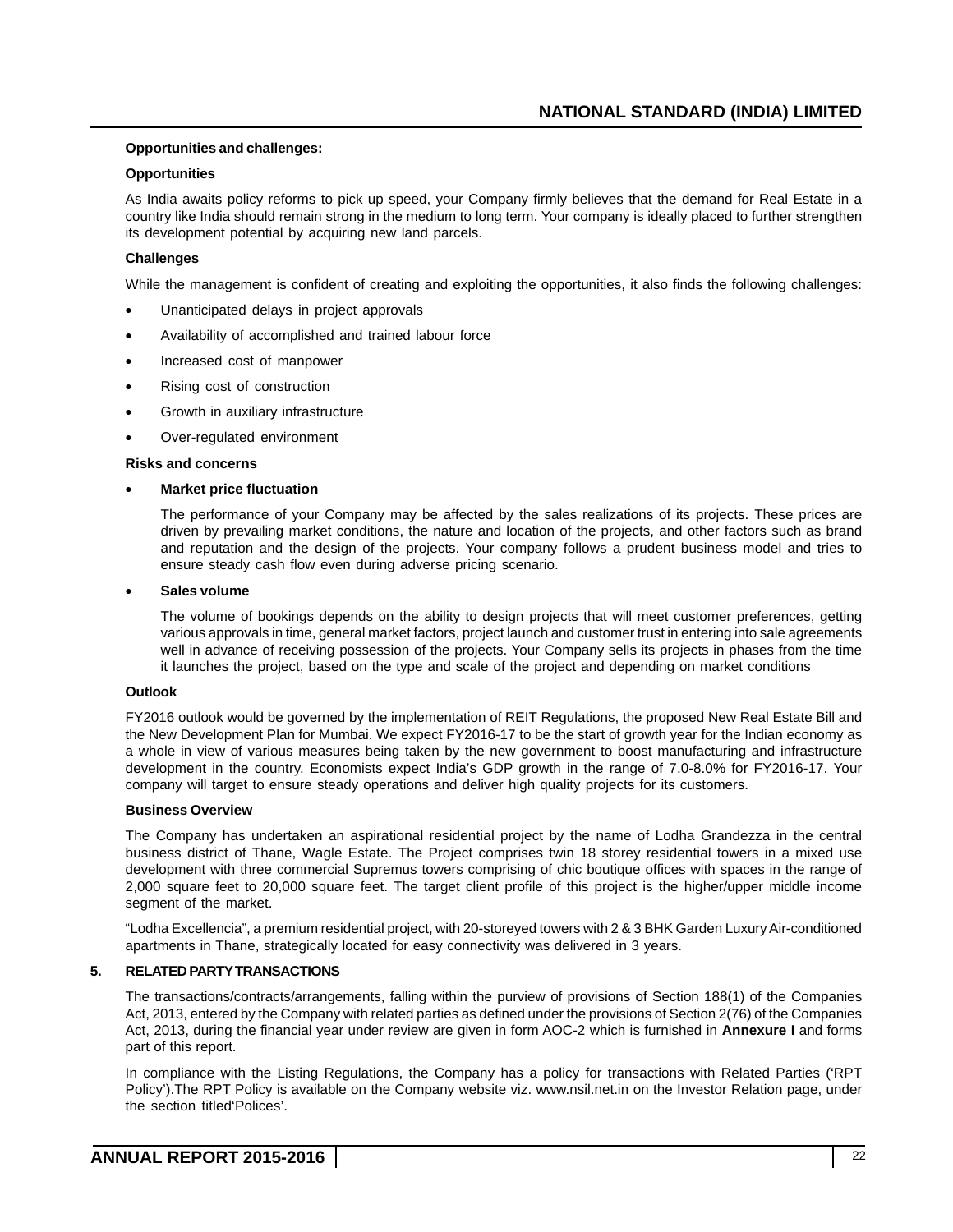#### **6. CHANGES IN SHARE CAPITAL**

During the financial year 2015-16, there has been no change in the equity share capital of the Company.

#### **7. DIRECTORS AND KEY MANAGERIAL PERSONNEL**

#### **Appointment**

Mr. Umashankar Hegde, Mr. Maninder Singh Chhabra & Mr. Bhushan Shah were appointed as Additional Directors on the Board of the Company on 28th October, 2015, 3rd February, 2016 & 6th July, 2016 respectively and hold office upto the date of the ensuing Annual General Meeting. Your Company has received notices from shareholders along with requisite deposits proposing their candidatures for appointment as Directors at the ensuing Annual General Meeting.

Mr. Mahesh Thakur was appointed as Chief Executive Officer of the Company with effect from 14th August, 2015. Mr. Varun Shah was appointed as Company Secretary and Compliance Officer w.e.f 3<sup>rd</sup> September, 2016.

Mr. Narinder Pal Singh and Mr. A.L.Ananthanarayanan continued to be Directors of the Company during the year under review.

Mr. Rameshchandra Chechani continues to be the Chief Financial Officer of the Company

#### **Re-appointment**

As per the provisions of the Companies Act, 2013, Ms. Smita Ghag would retire at the ensuing Annual General Meeting and being eligible, offers herself for reappointment.

#### **Resignation**

Mr. Sagar Gawde and Mr. Santosh Kumar Ojha resigned as Independent Directors of the Company with effect from 30th July, 2015 and 08 April, 2016 respectively.

Mr. Deepak Chitnis resigned as the Director of the Company w.e.f 18th January, 2016.

Further Mr. Pinkesh Shah was re-appointed as the Manager of the Company w.e.f 28th May, 2015. However, due to his preoccupations, he resigned as Manager and Chief Executive Officer (CEO) of the Company w.e.f 14th August, 2015.

Mr. Abhijeet Shinde resigned as the Company Secretary and Compliance officer of the Company w.e.f 21<sup>st</sup> October, 2015 and in his place Ms. Ami Parikh was appointed as the Company Secretary and Compliance officer of the Company w.e.f. 3rd November, 2015 who resigned on 2nd August, 2016.

#### **8. BOARD MEETINGS**

During the financial year2015-2016, 6 (Six) Board meetings were held on 28<sup>th</sup> April, 2015, 14<sup>th</sup> May, 2015, 14<sup>th</sup> August, 2015, 16th September, 2015, 3<sup>rd</sup> November, 2015 and 3<sup>rd</sup> February, 2016. The intervening gap between two meetings was within the period specified in the Companies Act 2013 and the Secretarial Standard. Details of meeting attended by Director are as below:

| Sr. No. | Name of Director(s)                                   | Category                                                        | <b>Number of Meetings</b><br>which director<br>was entitled to attend | Total no. of board<br>meetings attended |
|---------|-------------------------------------------------------|-----------------------------------------------------------------|-----------------------------------------------------------------------|-----------------------------------------|
| 1.      | Smita Ghag                                            | Chairperson &<br>Non-Executive Director                         | 6                                                                     | 6                                       |
| 2.      | Narinder Pal Singh                                    | Non-Executive Director                                          | 6                                                                     | 3                                       |
| 3.      | Ananthanarayanan Ariyanaya<br>KipuramLakshminarayanan | Non-Executive Director                                          | 6                                                                     | 3                                       |
| 4.      | Deepak Chitnis <sup>1</sup>                           | Non-Executive Director                                          | 5                                                                     | 5                                       |
| 5.      | Sagar Gawde <sup>2</sup>                              | Independent Director                                            | 2                                                                     | 2                                       |
| 6.      | Santosh Kumar Ojha <sup>3</sup>                       | Independent Director                                            | 6                                                                     | 3                                       |
| 7.      | Umashankar Hegde                                      | Additional Director<br>(Categorized as<br>Independent Director) | 2                                                                     | $\mathcal{P}$                           |
| 8.      | Maninder Chhabra <sup>4</sup>                         | <b>Additional Director</b>                                      |                                                                       |                                         |

<sup>1</sup> Mr. Deepak Chitnis resigned as Director of the Company w.e.f. 18<sup>th</sup> January, 2016

<sup>2</sup> Mr. Sagar Gawde resigned as an Independent Director of the Companyw.e.f 30<sup>th</sup> July 2015

- <sup>3</sup> Mr. Santosh Kumar Ojha resigned as an Independent Director of the Company w.e.f. 8<sup>th</sup> April, 2016.
- <sup>4</sup> Mr. Maninder Chhabra was appointed as a Director of the Company w.e.f. 3<sup>rd</sup> February, 2016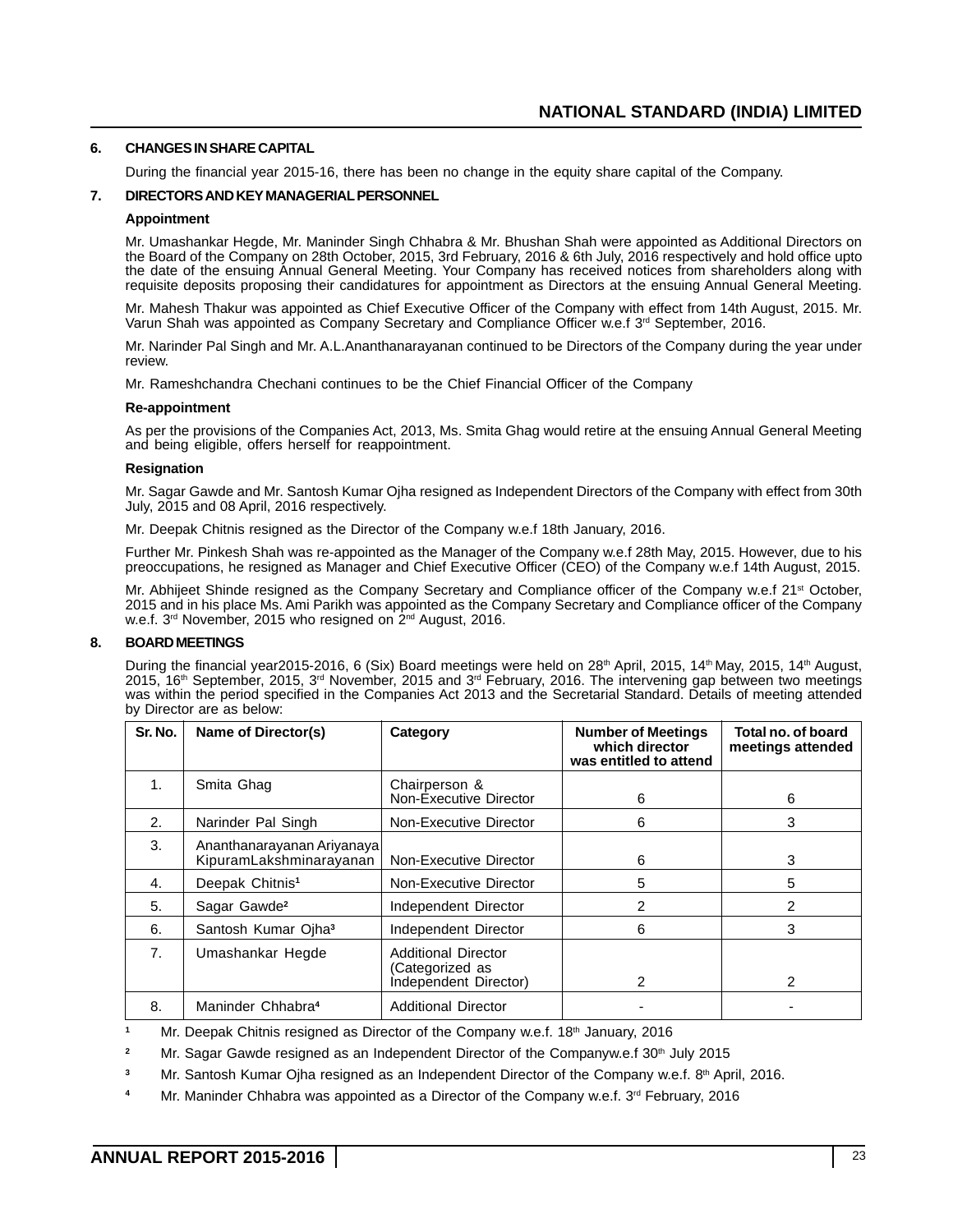#### **9. COMMITTEES OF THE BOARD**

The details of various Committees constituted by the Board of Directors of the company are given hereunder:

#### **A. Audit Committee**

The Audit Committee has been constituted by the Board of Directors of the Company in accordance with the provisions of Section 177 of the Companies Act, 2013 and in accordance with the provisions of SEBI (Listing Obligation and Disclosures Requirements) Regulations, 2015. The details in respect of the composition, number of meetings held and attended by the members of the Audit Committee during the financial year ended 31st March, 2016 are given in the Corporate Governance Report appended to this Annual Report.

#### **B. Nomination and Remuneration Committee:**

In accordance with the provisions of Section 178 of the Companies Act, 2013 and SEBI (Listing Obligation and Disclosures Requirements) Regulations, 2015, the Board has constituted Nomination and Remuneration Committee (NRC). The details in respect of the composition, number of meetings held and attended by the members of the Nomination and Remuneration Committee during the financial year ended 31<sup>st</sup> March, 2016 are given in the Corporate Governance Report appended to this Annual Report. The Board on recommendation of the Nomination and Remuneration Committee has approved a policy setting out the criteria for determining qualifications, positive attributes, independence of a Director and other matters provided under Section 178(3) of the Companies Act, 2013. The Policy on Directors appointment and remuneration for Directors, Key Managerial Personnel, Senior Management Personnel including policy for performance evaluation of Independent Directors, Board, Committees and other individual Directors is attached herewith as **Annexure II**.

#### **C. Corporate Social Responsibility Committee**

The Board of Directors of your Company has constituted Corporate Social Responsibility Committee and also approved its terms of reference in line with the provisions of Section 135 of the Companies Act, 2013 read together with the Rules made thereunder. The details in respect of the composition, number of meetings held and attended by the members of the Corporate Social Responsibility Committee during the financial year ended 31st March, 2016 are given in the Corporate Governance Report appended to this Annual Report.

The details required under the Companies (Corporate Social Responsibility Policy) Rules, 2014 are given in CSR Report appended as **Annexure III** to this Report.

The brief outline of the initiatives undertaken by the Company on CSR activities are set out in **Annexure III** of this Report. The CSR Policy of the Company is also annexed to this Report as **Annexure III**.

#### **D. Stakeholders Relationship Committee:**

The Board has already constituted Stakeholders Relationship Committee in accordance with Section 178 of the Companies Act, 2013 and SEBI (Listing Obligation and Disclosures Requirements) Regulations, 2015. The details in respect of the composition, number of meetings held and attended by the members of the Stakeholders Relationship Committee during the financial year ended 31<sup>st</sup> March, 2016 are given in the Corporate Governance Report appended to this Annual Report.

#### **10. DECLARATION GIVEN BY INDEPENDENT DIRECTORS**

The Company has received and taken on record declaration from the Independent Directors of the Company in accordance to Section 149(7) of the Companies Act, 2013, that they meet the criteria of independence as laid down under Section 149(6) of the Companies Act, 2013 and Regulation 16 (1) (b) of SEBI (Listing Obligations and Disclosure Requirements) Regulations, 2015.

#### **11. BOARD EVALUATION**

During the year, in terms of the requirements of the Companies Act, 2013,the Board carried out the evaluation of the Board as a whole, Board Committees and Directors. The evaluation process focused on various aspects of the functioning of the Board and Committees such as composition of the Board and Committees, experience and competencies, performance of specific duties and obligations etc. A separate exercise was carried out to evaluate the performance of individual Directors on parameters such as attendance, contribution and independent judgement.

The performance evaluation of the Non-Executive Directors (other than Independent Directors) was carried out by the Independent Directors at their meeting held on 17<sup>th</sup> March, 2016.

The results of the evaluation were shared with the Board, Chairman of respective Committees and individual Directors.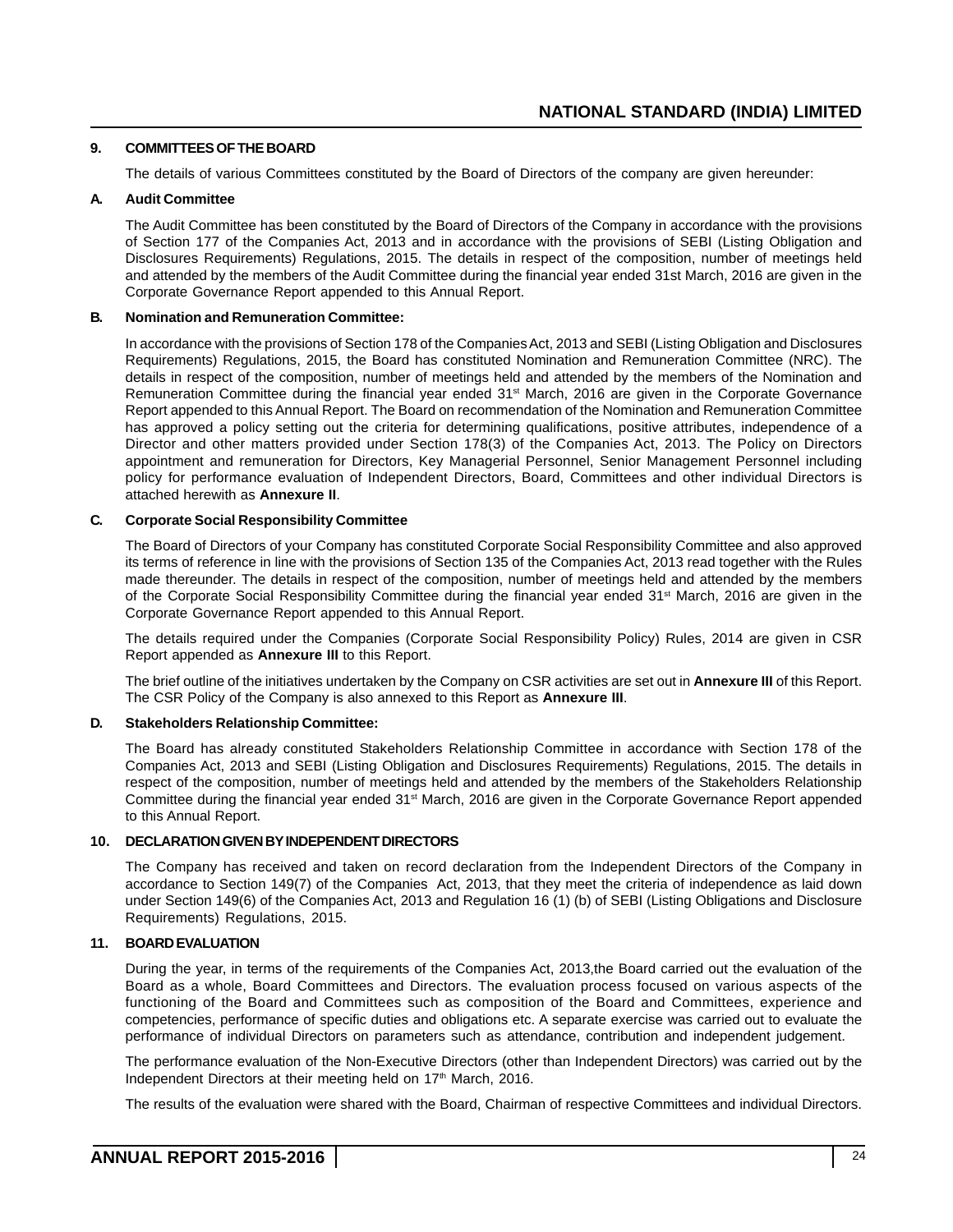Based on the outcome of the evaluation, the Board and Committees have agreed on an action to further improve the effectiveness and functioning of the Board and Committees.

#### **12. DISCLOSURE UNDER SECTION 197(12) OF THE COMPANIES ACT, 2013 AND OTHER DISCLOSURES AS PER RULE 5 OF COMPANIES (APPOINTMENT & REMUNERATION) RULES, 2014**

The disclosure on the details of remuneration to directors and other employees pursuant to Section 197 read with Rule 5(1)of the Companies (Appointmentand Remuneration of ManagerialPersonnel) Rules, 2014 has been annexed herewith as **Annexure IV**.

Since there are no employees on the roll of the Company, the requirement of disclosing the details of employees pursuant to Rule (5)(2) of the Companies (Appointment and Remuneration of Managerial Personnel) Rules, 2014 is not applicable.

#### **13. EXTRACT OF ANNUAL RETURN**

Pursuant to Section 92(3) of the Companies Act, 2013 ('the Act') and rule 12(1) of the Companies (Management and Administration) Rules, 2014, extract of annual return is annexed as **Annexure V.**

#### **14. AUDIT & AUDITORS**

#### **a. Report on Statutory Audit**

The Report given by the Auditors on the financial statements of the Company is part of the Annual Report. There is no qualification, reservation, adverse remark or disclaimer given by the Auditors in their Report.

#### **b. Statutory Auditors**

M/s. Shanker and Kapani, Chartered Accountants were appointed as Statutory Auditors at the 51<sup>st</sup> Annual General Meeting for the period of 5 years subject to ratification by members at every Annual General Meeting held thereafter. However M/s Shanker and Kapani, Chartered Accountants vide their letter dated 3<sup>rd</sup> September, 2016 resigned as Auditors of the Company.

In accordance with the provisions of Section 139 (8) of the Companies Act, 2013, the Board of Directors of the Company at its Meeting held on September 3, 2016 have filled the casual vacancy caused by their resignation and have recommended the appointment of M/s MZSK & Associates, Chartered Accountants as the Statutory Auditors of the Company who shall hold office till the conclusion of the  $53<sup>rd</sup>$  Annual General Meeting.

M/s. MZSK & Associates is a leading Chartered Accountancy Firm in India and is the Member Firm of BDO International, which has presence in 6 cities in India viz. Mumbai, Pune, New Delhi - Gurgaon, Bengaluru, Hyderabad and Aurangabad with a team of 13 Partners and over 280 Employees which includes Chartered Accountant's, Advocates, Company Secretaries and Articles.

The firm serves several Multinational Companies and Indian Corporates across all industries in Technology, Services, Real Estate, Manufacturing & Distribution Segments providing integrated advice and support.

Further, the Board of Directors of the Company have recommended the appointment of M/s. MZSK & Associates, Chartered Accountants as the Statutory Auditors of the Company for period of five years, from the conclusion of the 53<sup>rd</sup> Annual General Meeting till the conclusion of the 58<sup>th</sup> Annual General Meeting of the Company to be held in the year 2021 (subject to ratification of the appointment by the Members at every Annual General Meeting held after the 53<sup>rd</sup> Annual General Meeting).

A proposal seeking their appointment has been incorporated in the Notice of the Annual General Meeting

#### **c. Internal Audit**

Pursuant to the provisions of Section 138 of the Companies Act, 2013 and as per the recommendation of the Audit Committee, the Board of Directors appointed Mr. Parag Parekh, Chartered Accountant, Mumbai as an Internal Auditor of the Company. The Internal Audit Team monitors and evaluates the efficiency and adequacy of internal control systems in the Company. Significant Observations and Corrective actions given by the Internal Audit Team are presented to the Audit Committee from time to time.

#### **d. Secretarial Audit**

M/s. Shravan A. Gupta and Associates, (Membership No. A27484, CP No. 9990) Practicing Company Secretary has been appointed as the Secretarial Auditor of the Company to carry out Secretarial Audit for the financial year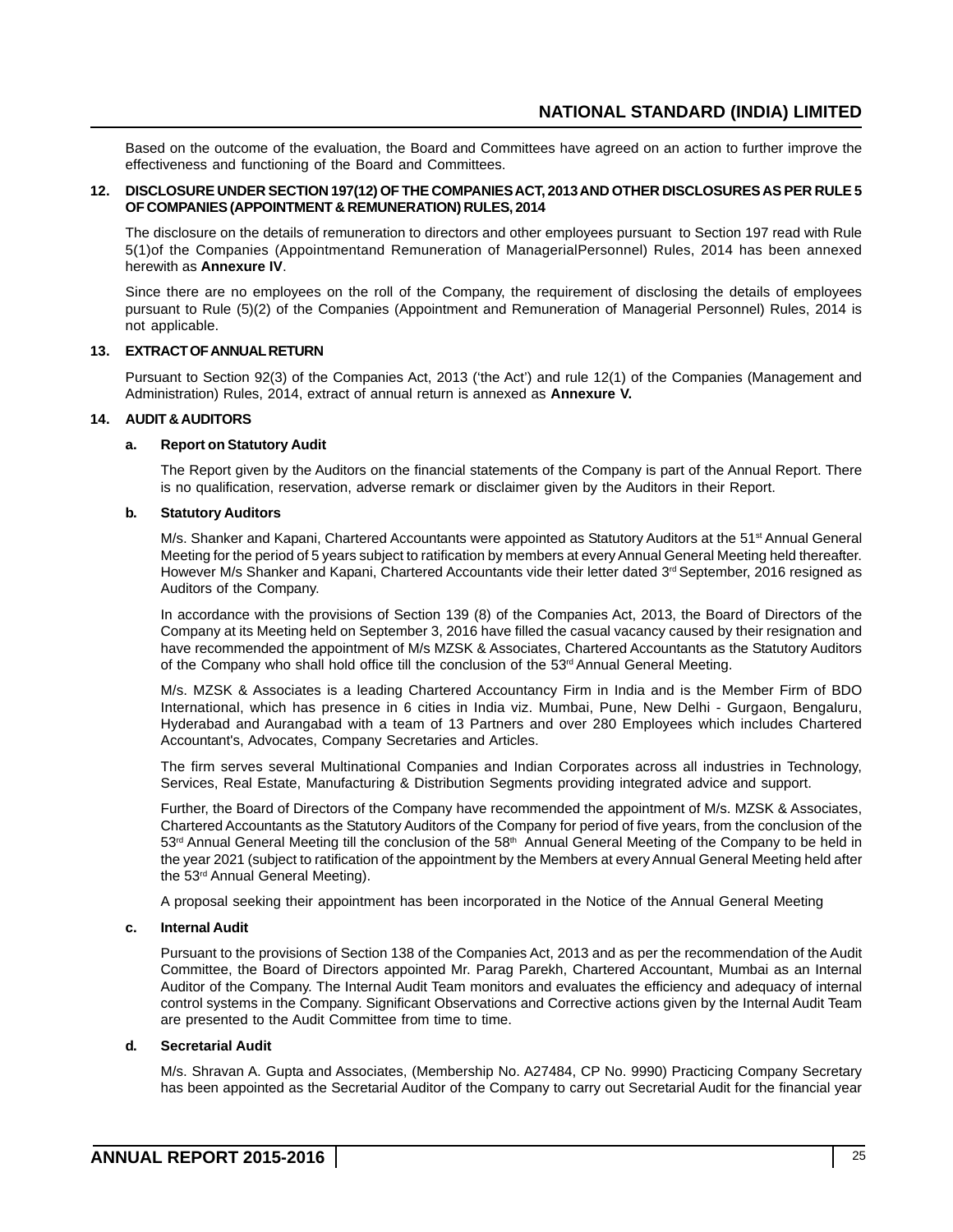2015-16. The Secretarial Audit Report issued by M/s Shravan A. Gupta and Associates in form MR-3 for the financial year 2015-16 forms part of this report and is annexed as **Annexure VI**. The said report does not contain any observation or qualification requiring explanation or comments from the Board under the Section 134(3) of the Companies Act, 2013.

#### **e. Cost Audit**

Pursuant to the provisions of Section 148 of Companies Act, 2013 read with Notification/Circulars issued by the Ministry of Corporate Affairs from time to time and as per the recommendation of the Audit Committee, the Board of Directors appointed Mr. Dushyant C. Dave, (Membership No: 7759) as the Cost Auditor to conduct the audit of cost records of the Company for the financial year 2015-16.

#### **15. LOANS, GUARANTEES, SECURITIES AND INVESTMENT**

The Company is engaged in the business of providing "infrastructural facilities" as defined in Schedule VI of the Companies Act 2013 and therefore the provisions of Section 186 are not applicable to any loans and, guarantee given or security provided by the Company in terms of exemption provided u/s 186(11) (a).

During the financial year ended  $31<sup>st</sup>$  March, 2016, the Company has not made any Investments.

The disclosures w.r.t Regulation 34(3) of the SEBI (Listing Obligations and Disclosure Requirements) Regulations, 2015 relating to Loans and Advances to related parties is given in the Financial Statements (Refer Note 23 (9) of the Financial Statements)

#### **16. HOLDING ,SUBSIDIARY, ASSOCIATE AND JOINT VENTURE COMPANY**

The Company continues to be the subsidiary of Anantnath Constructions And Farms Pvt. Ltd., which in turn is the subsidiary of Lodha Developers Private Limited. Sambhavnath Infrabuild and Farms Private Limited is the Ultimate holding Company.

During the financial year ended 31<sup>st</sup> March, 2016, the Company did not have any subsidiaries, joint venture and associate Companies.

#### **17. RISK MANAGEMENT**

Your Company has adopted a Risk Management policy which is based on three pillars: Business Risk Assessment, Operational Controls Assessment and Policy Compliance processes. Major risks identified by the businesses and functions are systematically addressed through mitigating actions on a continuing basis. The key risks and mitigating actions are also placed before the Board of Directors/Audit Committee of the Company.

Pursuant to the requirements of Section 134(3)(n) of the Companies Act, 2013, the Company has also put in place "Risk Management Policy".

#### **18. INTERNAL FINANCIAL CONTROLS**

Internal Financial Controls with reference to financial statements as designed and implemented by the Company are adequate. During the year under review, no material or serious observation has been received from the Statutory Auditors and the Internal Auditors of the Company on the inefficiency or inadequacy of such controls. The Company has policies and procedures in place for ensuring proper and efficient conduct of its business, safeguarding of its assets, the prevention and defectiveness of frauds etc.

#### **19. INTERNAL CONTROL SYSTEMS**

The Company's internal control systems are commensurate with the nature of its business and the size and complexity of operations. These systems are routinely tested and certified by Statutory as well as Internal Auditor and cover all offices, sites and key business areas. Significant audit observations and follow up actions thereon are reported to the Audit Committee. The Audit Committee reviews adequacy and effectiveness of the Company's internal control environment and monitors the implementation of audit recommendations, including those relating to strengthening of the Company's risk management policies and systems. These systems provide a reasonable assurance in respect of financial and operational information, complying with applicable statutes, safeguarding of assets of the Company, prevention & detection of frauds, accuracy & completeness of accounting records and ensuring compliance with corporate policies.

#### **20. VIGIL MECHANISM**

The Company has established a Vigil Mechanism process by adopting a Whistle Blower Policy for directors and employees. This policy outlines the procedures for reporting, handling, investigating and deciding on the course of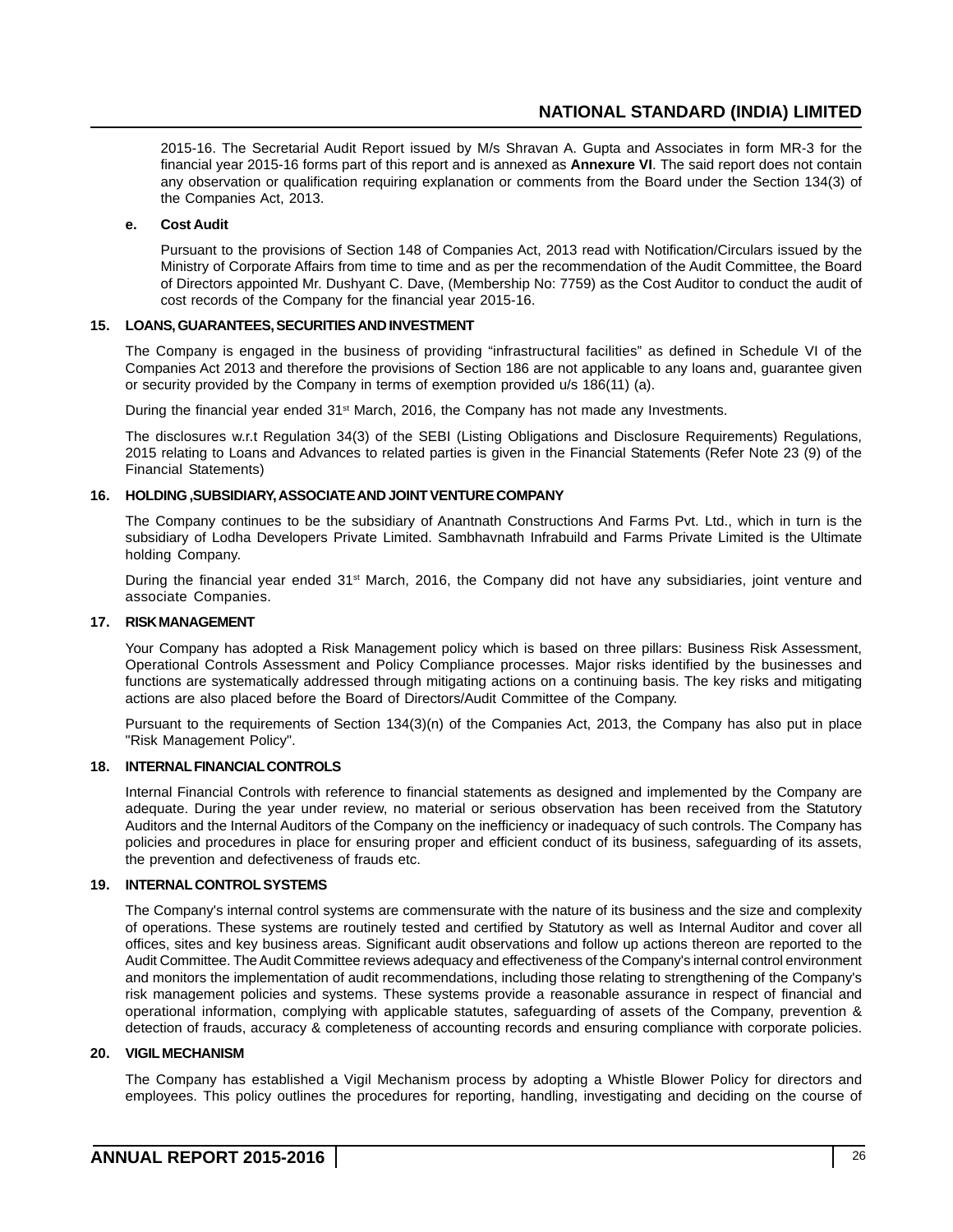action to be taken in case inappropriate conduct / behaviour is/are noticed, reported or suspected. The Policy provides for adequate safeguards against victimization of persons who use the mechanism and has a process for providing direct access to the Ombudsman in appropriate or exceptional cases.

The employees of the Company have the right to report their concern or grievance to the Chairman of the Audit Committee. The Whistle Blower Policy is posted on the Company's website http://www.nsil.net.in/pdf/ Vigil%20Mechanism%20Policy.pdf

#### **21. FAMILIARISATION PROGRAMME FOR INDEPENDENT DIRECTORS**

The Company held the familiarization programme for the Independent Directors of the Company and familiarized the Independent Directors with their their roles, rights, responsibilities in the Company, nature of the industry in which the Company operates, business model of the Company. The details of the same are put up on the website of the Company at the link http://www.nsil.net.in/pdf/Familarisation%20programme.pdf.

#### **22. CODE OF CONDUCT**

Pursuant to Regulation 34(3) and Schedule V of SEBI (Listing Obligations and Disclosure Requirements) Regulations, 2015, the declaration signed by the CEO affirming the compliance of Code of Conduct by the Directors and senior management personnel for the financial year ended 31<sup>st</sup> March, 2016 is annexed to and forms part of the Corporate Governance Report, appended to this Annual Report.

#### **23. CORPORATE GOVERNANCE**

The Company is committed to maintain the highest standards of Corporate Governance and adhere to the Corporate Governance requirement as set out by SEBI. The Report on Corporate Governance as stipulated under SEBI (Listing Obligations and Disclosure Requirements) Regulations, 2015 forms part of this report.

As required by SEBI (Listing Obligations and Disclosure Requirements) Regulations, 2015, the Practicing Company Secretary Certificate on Corporate Governance is enclosed to the Corporate Governance Section of the Annual Report.

#### **24. DETAILS OF CONSERVATION OF ENERGY, TECHNOLOGY ABSORPTION, FOREIGN EXCHANGE EARNINGS AND OUTGO**

| (A) | <b>Conservation of energy</b>                                  |       |                                                                                                                                        |
|-----|----------------------------------------------------------------|-------|----------------------------------------------------------------------------------------------------------------------------------------|
| a)  | Energy conservation measures taken                             | (i)   | Use of variable frequency drives for all its elevators and air-<br>conditioning equipment.                                             |
|     |                                                                | (ii)  | Occupation censor controlled lighting and air-conditioning through<br>home automation in its projects.                                 |
|     |                                                                |       | (iii) At all its major projects electrical designs have been fine tuned to<br>contain the voltage drop to less than 5%.                |
|     |                                                                | (iv)  | Use of low voltage PL lamps.                                                                                                           |
| b)  | Capital Investment on Energy<br><b>Conservations Equipment</b> | (i)   | Variable frequency drives for all its elevators and air-conditioning<br>equipment.                                                     |
|     |                                                                | (ii)  | Censor controlled lighting and air-conditioning through home<br>automation.                                                            |
|     |                                                                | (iii) | Solar water heaters and solar powered street lights.                                                                                   |
| C)  | Steps taken for utilizing alternate<br>source of energy        |       | Same as Above                                                                                                                          |
| d)  | Impact of measures for reduction of<br>energy consumption      |       | Reduction in overall maximum demand for the electricity in all its<br>projects and consequent energy saving benefits to the residents. |
| e)  | Environment protection                                         | (i)   | Minimise use of paper in its offices across all sites.                                                                                 |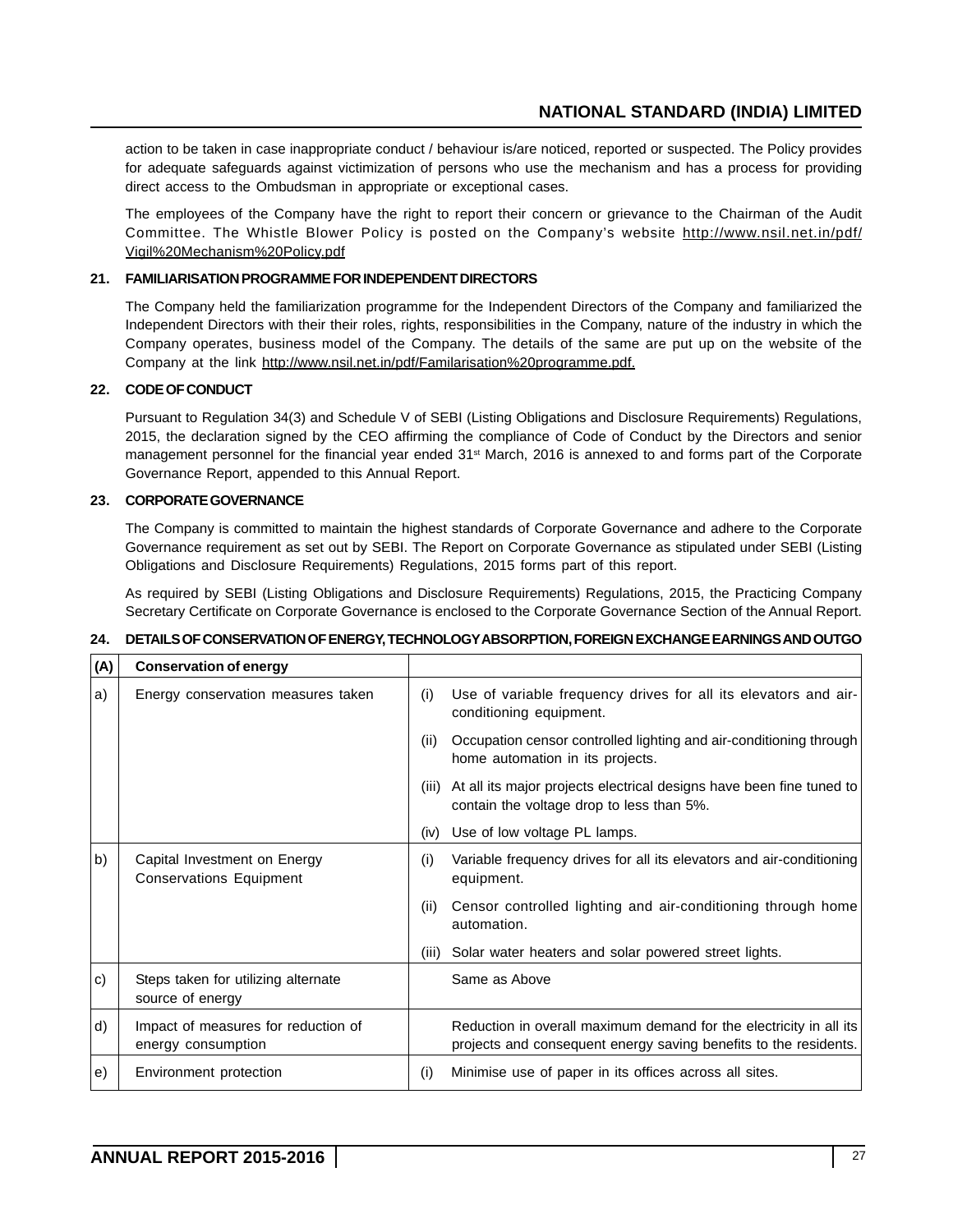| В  | <b>Technology Absorption</b>                                                                                                                                             |                |
|----|--------------------------------------------------------------------------------------------------------------------------------------------------------------------------|----------------|
| 1. | Efforts, in brief, made towards technology<br>absorption, adaptation and innovation                                                                                      | None           |
| 2. | Benefits derived as result of above efforts,<br>e.g., product improvement, cost reduction,<br>product development, import substitution, etc.                             | None           |
| 3. | In case of imported technology (imported<br>during the last three years reckoned from the<br>beginning of the financial year), following<br>information may be furnished |                |
|    | Technology imported<br>a)                                                                                                                                                |                |
|    | Year of import<br>b)                                                                                                                                                     |                |
|    | Has technology been fully absorbed?<br>C)                                                                                                                                | Not applicable |
|    | If not fully absorbed, areas where this<br>d)<br>has not taken place, reasons thereof                                                                                    |                |
| 4. | The expenditure incurred on Research<br>and Development                                                                                                                  | Nil            |

#### **C. Foreign exchange earnings and Outgo**

During the financial year ended 31<sup>st</sup> March, 2016, the total foreign exchange used was Nil and the total foreign exchange earnings was Rs. 73.92 lakhs

#### **25. SUSPENSION IN TRADING OF EQUITY SHARES OF THE COMPANY**

The trading in the Equity Shares of the Company is suspended on BSE Limited and CSE Limited.

The Company is in the process of completing all pending Corporate Actions with BSE Limited, in order to revoke the suspension of trading in the Equity Shares of the Company. Also, as a prerequisite, the Company has obtained ISIN (Permanent ISIN: INE166R01015) from Central Depository Services (India) Limited (CDSL) and National Securities Depository Limited (NSDL) for all shares listed on BSE Limited i.e. 2,00,00,000 Equity Shares for providing dematerialisation facility to the Shareholders of the Company.

#### **26. GENERAL**

Your Directors state that for the financial year ended March 31, 2016 no disclosure is required in respect of the following items and accordingly confirm as under:

- a. The Company has neither revised the financial statements nor the report of Board of Directors.
- b. No cases were filed pursuant to the Sexual Harassment of Women at Workplace (Prevention, Prohibition and Redressal) Act, 2013.
- c. There are no material changes or commitments affecting the financial position of the Company between March 31, 2016 and the date of this report
- d. The Company has not accepted any deposits during financial year 2015-16.
- e. No instance of fraud has been reported to Board of Directors of the Company by the Auditors or any other person.
- f. There are no significant or material for which orders were passed by the Regulators/Courts/Tribunals which impact the going concern status and Company's operations in future.
- g. During the financial year 2015-16, there is no change in the nature of the business of the Company.
- h. There has been no Issue of equity shares with differential rights as to dividend, voting or otherwise during the financial year 2015-16
- i. The Company has not issued any shares (including sweat equity shares) to employees of the Company under any scheme during the financial year 2015-16.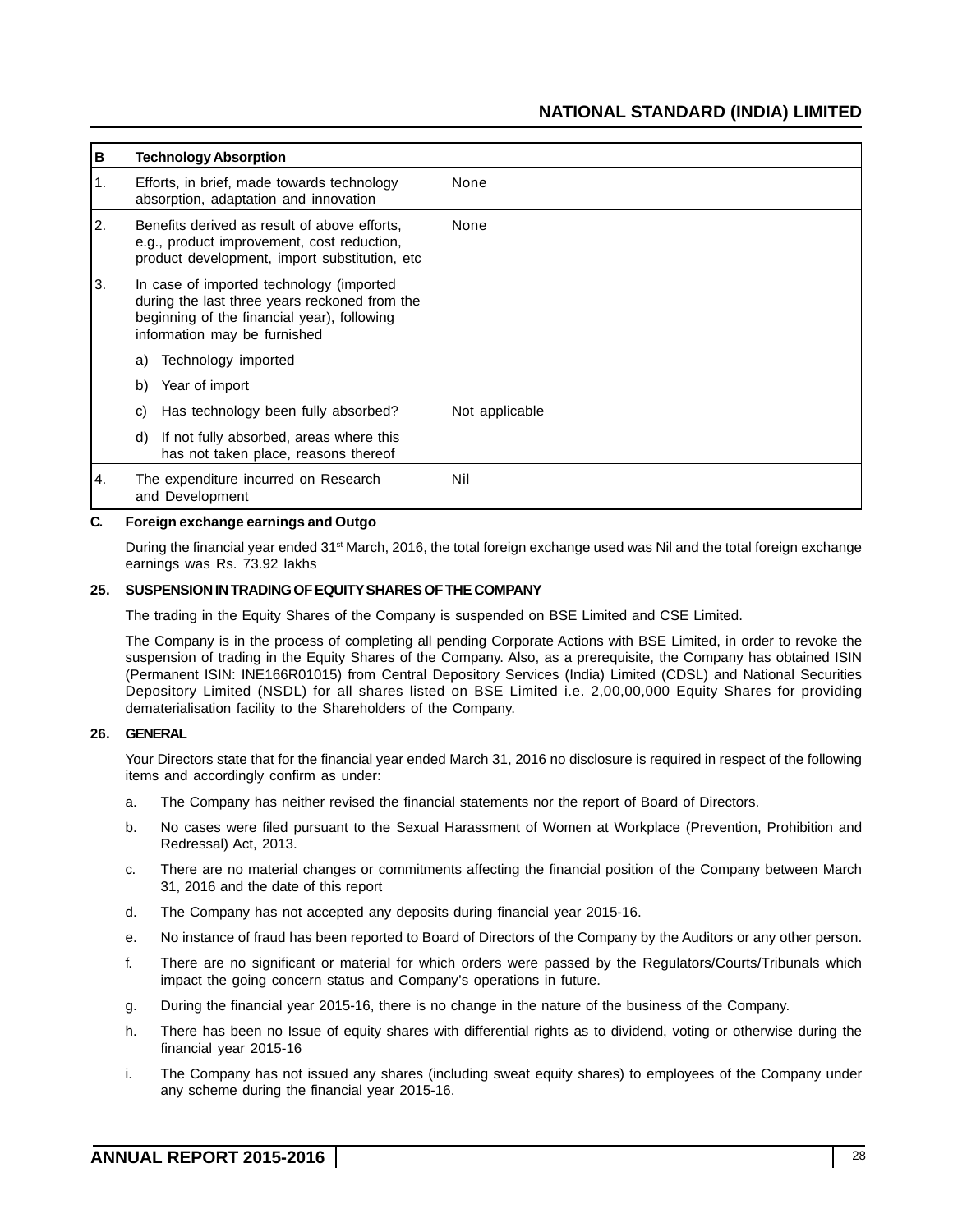#### **27. DIRECTORS' RESPONSIBILITY STATEMENT**

Pursuant to the requirement of clause (c) of sub-section (3) of Section 134 of the Companies Act, 2013, the Board of Directors hereby confirms that:

- (a) in the preparation of the annual accounts for the financial year ended  $31<sup>st</sup>$  March, 2016, the applicable accounting standards read with the requirements set out under Schedule III to the Act, have been followed;
- (b) the Directors had selected such accounting policies and applied them consistently and made judgments and estimates that are reasonable and prudent so as to give a true and fair view of the state of affairs of the Company as at 31st March, 2016 and of the profit of the Company for the financial year ended on that date;
- (c) the Directors had taken proper and sufficient care for the maintenance of adequate accounting records in accordance with the provisions of this Act for safeguarding the assets of the Company and for preventing and detecting fraud and other irregularities;
- (d) the Directors had prepared the annual accounts on a going concern basis;
- (e) the Directors had laid down internal financial controls to be followed by the Company and such internal financial controls are adequate and been operating effectively; and
- (f) the Directors had devised proper systems to ensure compliance with the provisions of all applicable laws and that such systems were adequate and operating effectively.

#### **ACKNOWLEDGEMENT**

Your Directors place on record their appreciation for stakeholders at all levels, who have contributed to the growth and performance of your Company.

> For and on behalf of the Board of Directors **National Standard (India) Limited**

**Date : 3<sup>rd</sup> September, 2016 Director Director Director Director Director Place : Mumbai DIN: 02630680 DIN: 02447362**

**Maninder Chhabra Smita Ghag**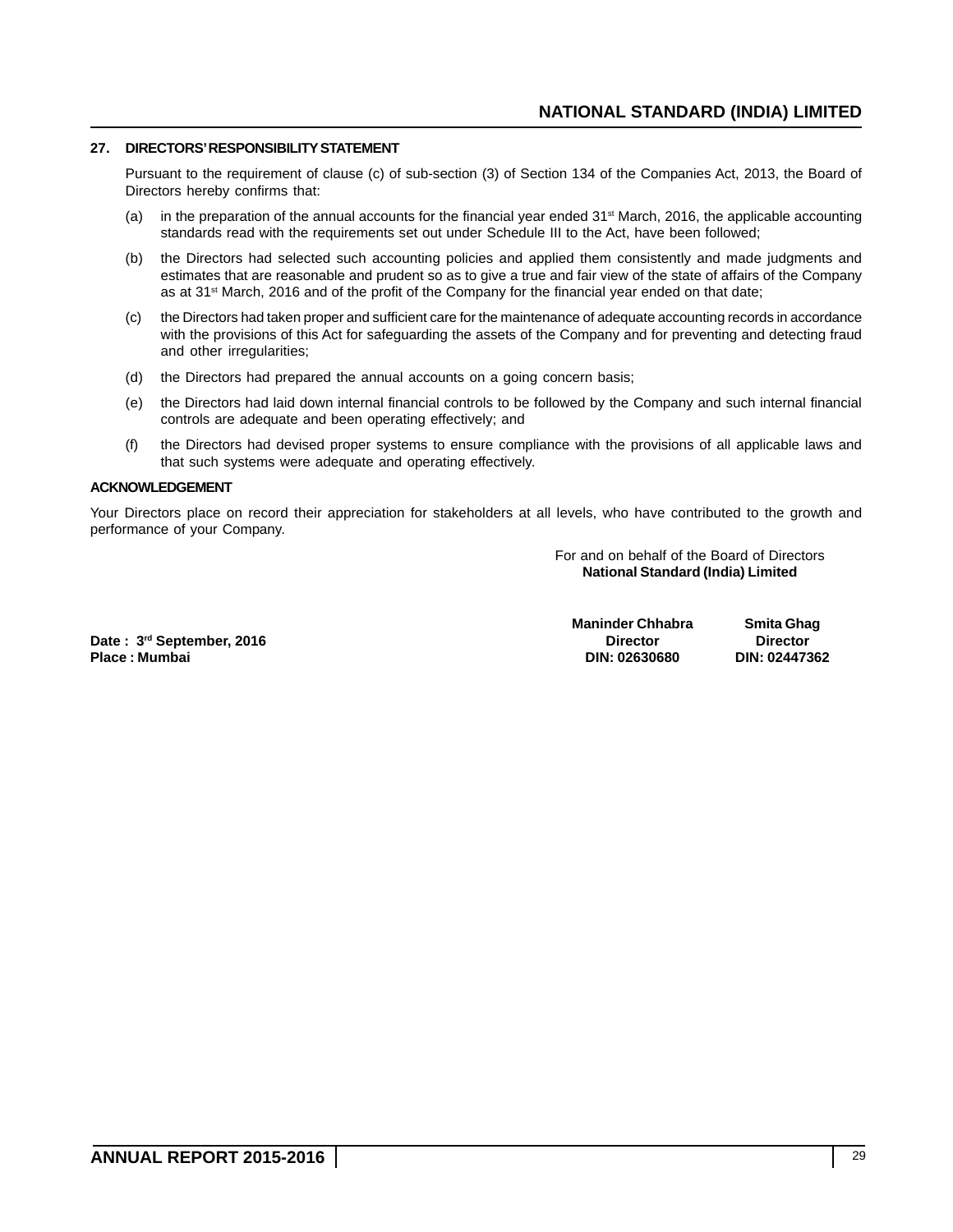#### **ANNEXURE l**

#### **FORM AOC -2**

#### **Particulars of material contracts or arrangement or transactions at arm's length basis**

(Pursuant to Clause (h) of sub-section (3) of Section 134 of the Act and Rule 8(2) of the Companies (Accounts) Rules, 2014-AOC 2)

This forms pertains to the disclosure of particulars of contracts/arrangements entered into by the company with related parties referred to in sub-section (1) of Section 188 of the Companies Act, 2013 including certain arm's length transactions under third proviso thereto.

#### **1. Details of contracts or arrangement or transactions not at arm's length basis:**

| Name(s) of the related party and nature of relationship                                                                 | Bakelite Hylam Limited (Mr. Narinder Pal Singh<br>Director of the Company is also a Director on the<br>Board of this Company and holds more than 2% of<br>Shareholding in this Company)                                                                                                                                                                        |
|-------------------------------------------------------------------------------------------------------------------------|----------------------------------------------------------------------------------------------------------------------------------------------------------------------------------------------------------------------------------------------------------------------------------------------------------------------------------------------------------------|
| Nature of contracts/arrangements/transactions                                                                           | Availing or Rendering Services as per Clause (iv) of<br>Section 188 (3) of the Companies Act, 2013                                                                                                                                                                                                                                                             |
| Duration of the contracts / arrangements/transactions                                                                   |                                                                                                                                                                                                                                                                                                                                                                |
| Salient terms of the contracts or arrangements or                                                                       | Consultancy Services with Bakelite Hylam Limited                                                                                                                                                                                                                                                                                                               |
| transactionsincluding the value, if any                                                                                 | relating to Real Estate Projects of the Company<br>for an amount not exceeding Rs. 5 crores.                                                                                                                                                                                                                                                                   |
| Justification for entering into such contracts or<br>arrangements or transactions                                       | The Company was earlier part of the Bakelite Hylam<br>Ltd Group and hence Bakelite Hylam Ltd had an<br>understanding of the business requirements of the<br>Company. Hence the Company had availed<br>consultancy services from Bakelite Hylam Ltd for its<br>real estate project. The availment of these services by<br>the Company is at arm's length basis. |
| Date(s) of approval by the Board                                                                                        | 28th January, 2015                                                                                                                                                                                                                                                                                                                                             |
| Amount paid as advances, if any                                                                                         | Nil                                                                                                                                                                                                                                                                                                                                                            |
| Date on which the special resolution was passed in<br>general meeting as required under first proviso to<br>section 188 | N.A                                                                                                                                                                                                                                                                                                                                                            |

Note:- The above said transaction was at arm's length basis but since it was not in ordinary course of business, the same has been disclosed herein.

#### **2. Details of material contracts or arrangement or transactions at arm's length basis**

| Name(s) of<br>the related<br>party and<br>nature of<br>relationship | Nature of<br>contracts/<br>transactions $\vert$ | Duration of<br>the contracts/<br>arrangements/ arrangements/<br>Transactions | Value Rs. (in<br>Lakhs) | <b>Salient terms</b><br>of the<br>contracts or<br>arrangements<br>or<br>transactions<br>including the<br>value, if any | <b>Justification</b><br>for entering<br>into such<br>contracts or<br>arrangements<br>or<br>transactions: | Date(s)<br>οf<br>approval<br>by the<br>Board, if<br>any | Amount<br>paid as<br>advances,<br>if any |
|---------------------------------------------------------------------|-------------------------------------------------|------------------------------------------------------------------------------|-------------------------|------------------------------------------------------------------------------------------------------------------------|----------------------------------------------------------------------------------------------------------|---------------------------------------------------------|------------------------------------------|
| <b>NIL</b>                                                          |                                                 |                                                                              |                         |                                                                                                                        |                                                                                                          |                                                         |                                          |

For and on behalf of the Board of Directors **National Standard (India) Limited**

**Maninder Chhabra Smita Ghag Date : 3rd September, 2016 Director Director Place : Mumbai DIN: 02630680 DIN: 02447362**

**ANNUAL REPORT 2015-2016**  $\begin{array}{|c|c|c|c|c|}\n\hline\n\textbf{30} & \textbf{30} \\
\hline\n\textbf{50} & \textbf{30} \\
\hline\n\textbf{60} & \textbf{30} \\
\hline\n\textbf{70} & \textbf{100} \\
\hline\n\textbf{81} & \textbf{100} \\
\hline\n\textbf{92} & \textbf{100} \\
\hline\n\textbf{100} & \textbf{100} \\
\hline\n\textbf{11} & \textbf{100} \\
\hline\n\textbf{120$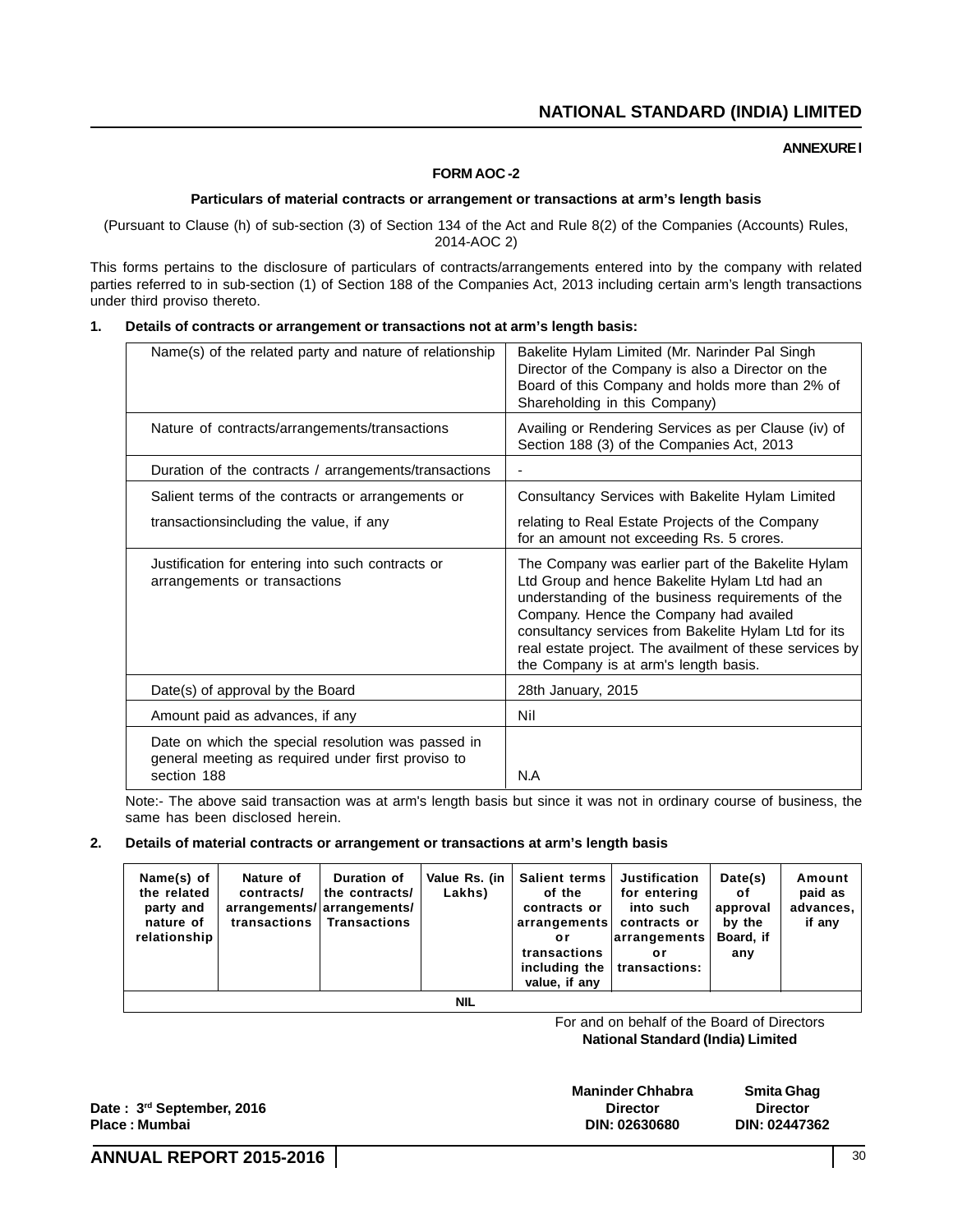#### **ANNEXURE II**

#### **POLICY ON DIRECTORS'APPOINTMENT AND REMUNERATION FOR DIRECTORS, KEY MANAGERIAL PERSONNEL, SENIOR MANAGEMENT PERSONNEL AND OTHER EMPLOYEES**

#### **Background & Objectives:**

Clause 49 of the Listing Agreement andSection 178 of the Companies Act, 2013 ('the Act') requires the Nomination and Remuneration Committee to identify persons who are qualified to become Directors and who may be appointed in Senior Management and to formulate a Policy relating to the remuneration for the Directors, Key Managerial Personnel (KMP), Senior Management and other employees of the Company and recommend the same for approval of the Board. Further Section 134 of the Act stipulates that the Board Report shall include a statement on Company's Policy on Directors' appointment and remuneration including criteria for determining qualifications, positive attributes, independence of Director and remuneration for Key Managerial Personnel and other employees.

This Policy shall act as a guideline for determining, inter-alia, qualifications, positive attributes and independence of a Director, matters relating to the remuneration, appointment, removal and evaluation of performance of the Directors, Key Managerial Personnel, Senior Management and other employees.

#### **Objective and Role of Committee:**

- To attract, recruit and retain good and exceptional talent.
- To identify persons who are qualified to become Directors and who may be appointment in Senior Management in accordance with the criteria laid down in this Policy.
- To guide the Board in relation to appointment and removal of Directors.
- To evaluate the performance of the Members of the Board including Independent Directors.
- Formulation of criteria for evaluation of Independent Director and the Board.
- To determine criteria for payment of remuneration to Directors, Key Managerial Personnel, Senior Management and Employees.
- To recommend to the Board on remuneration payable to the Directors including Key Managerial Personnel, Senior Management and Employees, if required.
- To ensure that level and composition of remuneration is reasonable and sufficient, relationship of remuneration to performance is clear and meets appropriate performance benchmarks.
- To devise a Policy on Board diversity.
- To carry out any other function as is mandated by the Board from time to time and/or enforced by any statutory notification, amendment or modification, as may be applicable.
- To perform such other functions as may be necessary or appropriate for the performance of its duties.

#### **Definitions:**

**"Act"** means the Companies Act, 2013 and rules thereunder.

**"Board of Directors"** or **"Board"** means the Board of Directors of National Standard (India) Limited, as constituted from time to time.

**"Company"** means National Standard (India) Limited.

**"Committee"** means Nomination and Remuneration Committee of the Company as constituted or reconstituted by the Board.

**"Director"** means a director appointed to the Board of a Company.

**"Independent Director"** means an independent director referred to in sub-section (5) of Section 149 of the Companies Act, 2013.

**"Policy"** means Nomination and Remuneration Policy.

#### **"Key Managerial Personnel" (KMP)** means:

a. Chief Executive Officer or the Managing Director or the Manager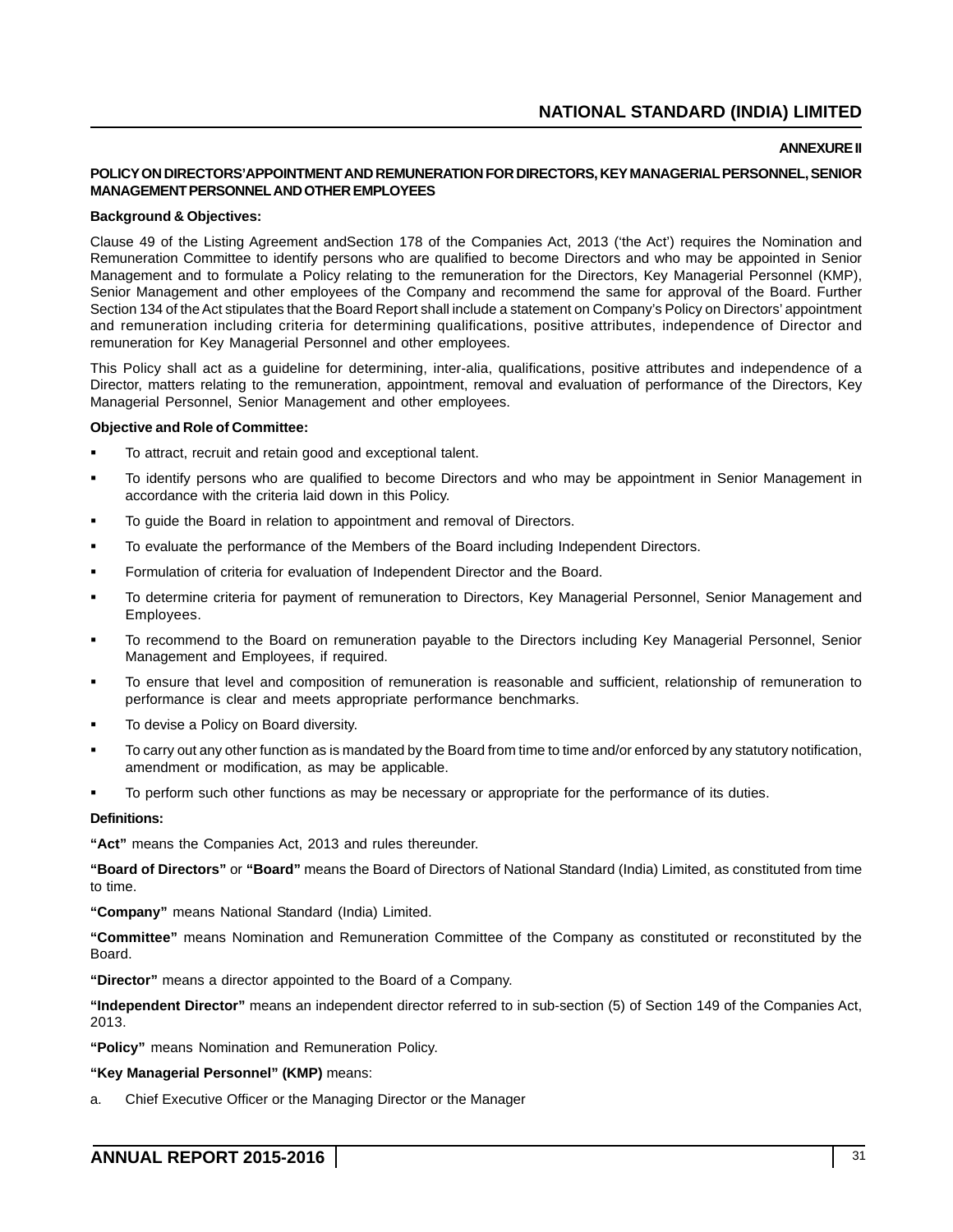- b. Whole-time Director
- c. Chief Financial Officer
- d. Company Secretary
- e. Such other officer as may be prescribed
- **"Senior Management Personnel"** for this purpose shall mean personnel of the Company who are members of its core management team excluding Board of Directors comprising all members of management one level below the executive Director(s), including the functional/vertical heads.
- Unless the context otherwise requires, words and expressions used in this Policy and not defined herein but defined in the Companies Act, 2013 as may be amended from time to time shall have the meaning respectively assigned to them therein.

#### **Composition**

- The Committee shall comprise at least three (3) Directors, all of whom shall be non-executive Directors and at least half shall be independent.
- The Board shall reconstitute the Committee as and when required to comply with the provisions of the Companies Act, 2013 and applicable statutory requirement.
- Minimum two (2) members shall constitute a quorum for Committee meeting.
- Membership of the Committee shall be disclosed in the Annual Report.
- Chairman of the Committee shall be an Independent Director.
- Chairperson of the Company may be appointed as a member of the Committee but shall not Chair the Committee

#### **Frequency of Meetings:**

The meeting of the Committee shall be held at such regular intervals as may be required.

#### **Committee Member's Interest:**

- A member of the Committee is not entitled to be present when his or her own remuneration is discussed at a meeting or when his or her performance is being evaluated.
- The Committee may invite such executives , as it considers appropriate, to be present at the meetings of the Committee.

#### **Voting:**

- Matters arising for determination at Committee meetings shall be decided by a majority of votes Members and voting and any such decision shall for all purposes be deemed a decision of the Committee.
- In the case of equality of votes, the Chairman of the meeting will have a casting vote.

#### **Appointment– Criteria Identification**

- The Committee shall identify and ascertain the integrity, professional qualification, expertise and experience of the person, who is proposed to be appointed as a Director, KMP or at a Senior Management level and appropriate recommendation shall be made to the Board with respect to his/her appointment. However the Committee while identifying person, who is proposed to be appointed as a Director, KMP or at a Senior Management level, may identify and appoint the employees of the group companies.
- A person should possess adequate qualification, expertise and experience for the position he/she is considered for appointment as KMP, Senior Management Personnel of the Company. The Committee, on the recommendation of Human Resource Department (HR Department), if required, shall have the discretion to decide whether qualification, expertise and experience possessed by a person is sufficient / satisfactory for the concerned position.
- Appointment of Independent Directors shall be subject to the provisions of Section 149 of the Act read with schedule IV and rules made thereunder. Before appointment as Independent Director, the Committee shall satisfy itself that the proposed person satisfies the criteria of independence as stipulated under Section 149(6) of the Act.
- Appointment of Directors on the Board of a Company shall be subject to the recommendation made by the Committee. However, the decision of the Board with respect to appointment of a Director shall be final.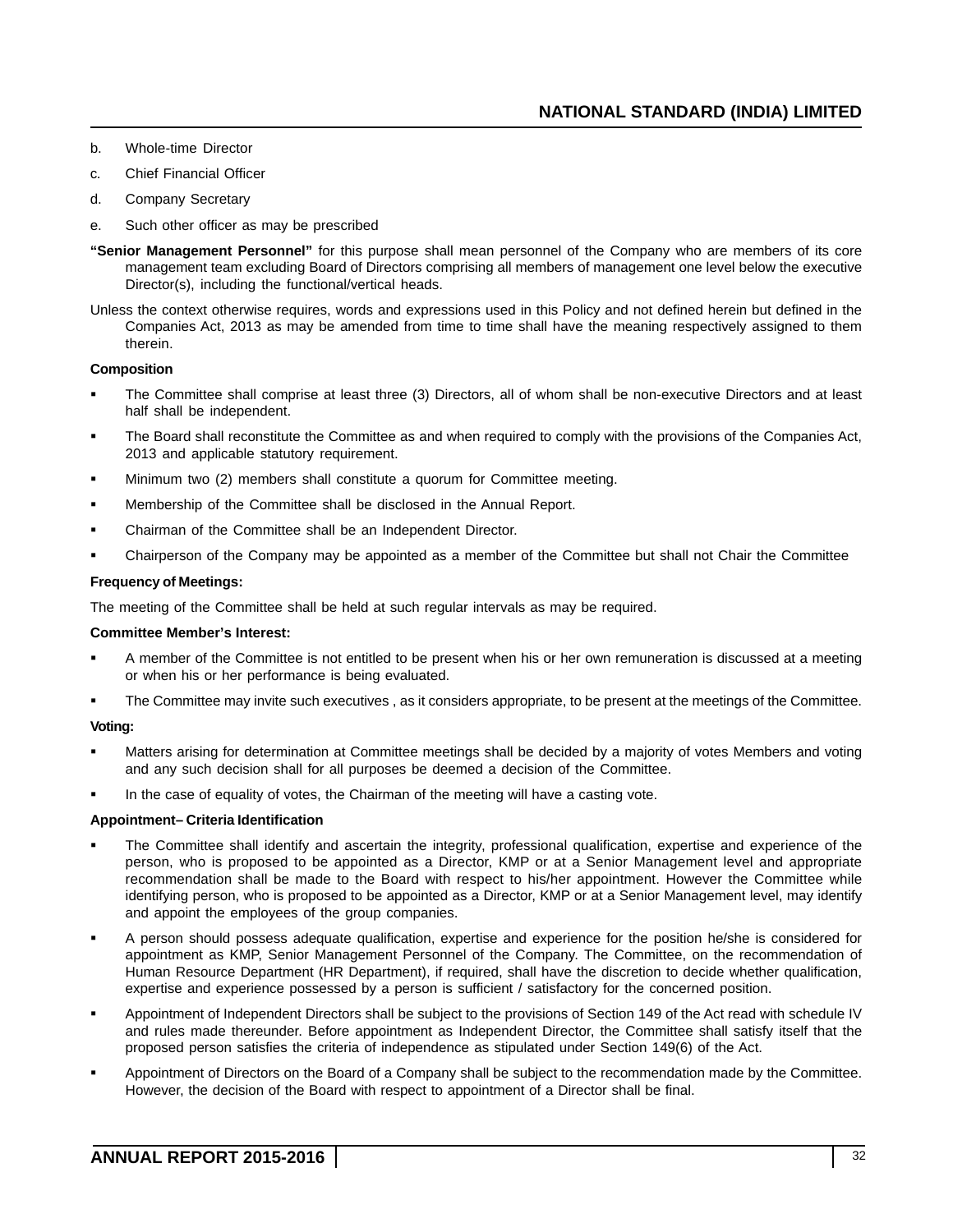- Appointment of Managing Director and Whole-time Director shall be subject to provisions of Sections 196, 197, 198 and 203 of the Act read with Schedule V and rules made there under. The Committee shall ensure that a person shall not occupy position as a Managing Director/Whole-time Director beyond the age of seventy years, unless his appointment is approved by a special resolution passed by the Company in general meeting. No re-appointment shall be made earlier than one year before the expiry of term.
- No person shall be eligible to be appointed as a Director, if he/she is subject to any disqualifications as stipulated under the Companies Act, 2013 or any other law(s) for the time being in force.

#### **Removal:**

Due to reasons for any disqualification mentioned in the Act or under any other applicable Act, rules and regulations there under, the Committee may recommend, to the Board with reasons recorded in writing, removal of a Director, KMP or Senior Management Personnel, subject to the provisions and compliance of the said Act, rules and regulations.

#### **Retirement:**

The Director, KMP or Senior Management Personnel, shall retire as per the applicable provisions of the Act and the prevailing Policy of the Company, if any. The Board will have the discretion to retain the Director in the same position/ remuneration or otherwise, even after attaining the retirement age, for the benefit of the Company.

#### **Evaluation:**

#### **A) Independent Directors/Non-Executive Directors**

The Committee shall carry out evaluation of performance of Independent Directors/Non-Executive Directors every year ending 31<sup>st</sup> March. In case, if a Director is a member of the Committee, he/she shall abstain himself/herself from participation, when he/she is being evaluated.

As a part of evaluation, the Committee shall determine the following criteria:

- Membership & attendance Committee and Board Meetings
- Contribution during such meetings
- Willingness to spend time and effort learning about the Company and its business
- Active participation in strategic decision making
- Inputs to executive management on matters of strategic importance
- Individual Performance and Contribution
- Such other matters, as the Committee/Board may determine from time to time.

#### **B) Executive Directors**

The Committee shall carry out evaluation of performance of Executive Directors every year ending 31<sup>st</sup> March. In case, if a Director is a member of the Committee, he/she shall abstain himself/herself from participation, when he/she is being evaluated. The evaluation shall be on the basis of Key Performance Indicators (KPI), which would be identified based on a) their commitment to achieve Company's goals and alignment with the strategic direction, b) their decision making ability, and c) their ability and actions to safeguard the interest of shareholders of the Company and weights assigned for each measure of performance keeping in view the distinct roles of each Executive Director. The identified KPI for Executive Directors shall be approved by the Board, pursuant to recommendation of the Committee, if required.

#### **C) Key Managerial Personnel /Senior Management/ Employees**

The HR Department shall assign the responsibility of carrying out the evaluation of the aforementioned persons every year ending March 31st, to the concerned department heads. KPI are identified well in advance at the commencement of the financial year. Performance benchmarks shall be set and evaluation of employees would be done by the respective reporting manager(s)/Management to determine whether the performance benchmarks are achieved. The payment of remuneration/annual increment to the aforementioned persons shall be determined after the satisfactory completion of Evaluation process.

The objective of carrying out the evaluation by the Company is to identify and reward those with exceptional performances during any financial year. Additional Training and Development Orientation programs on need basis shall be provided to employees, whose performance during any financial year do not meet the benchmark criteria.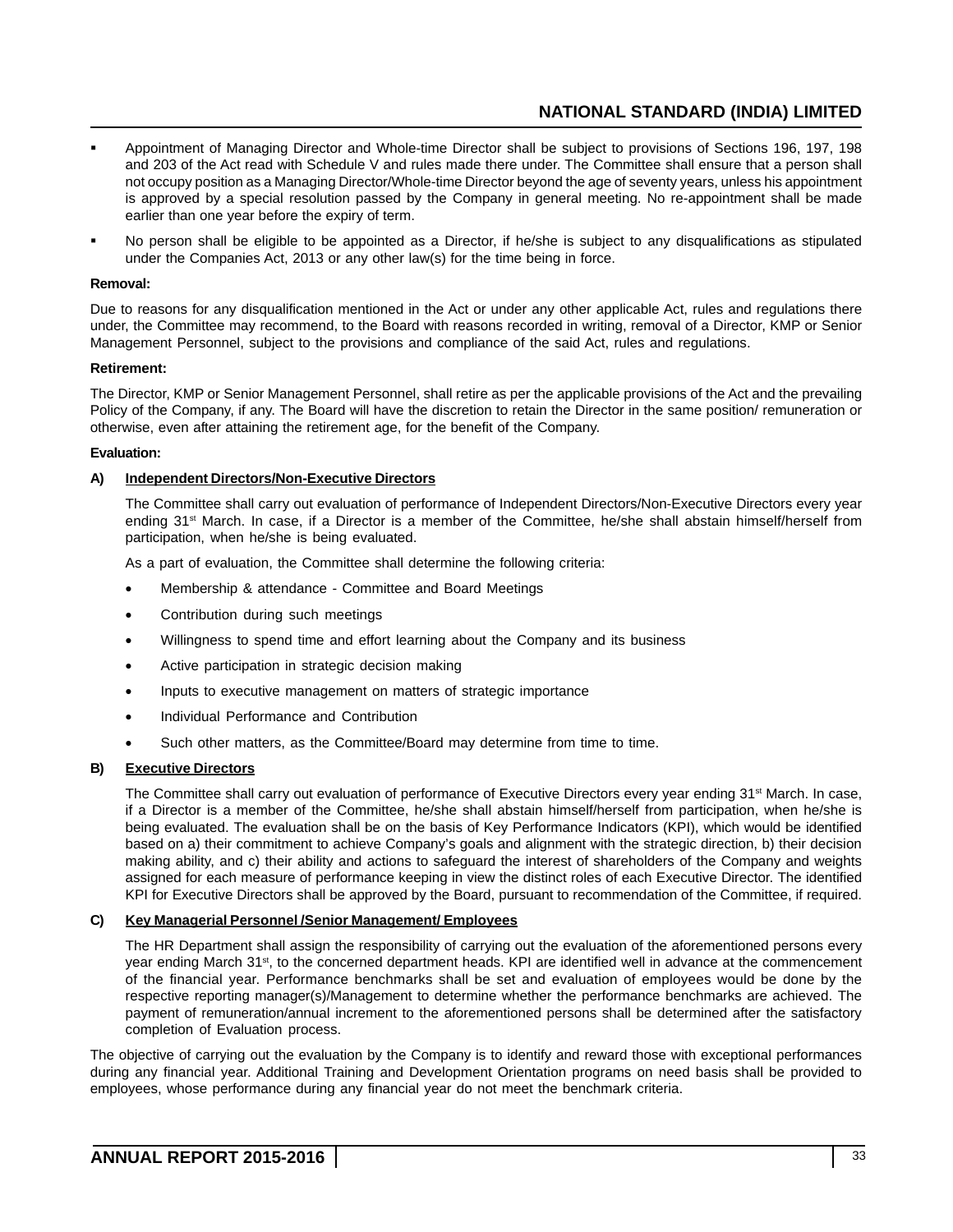Further, the performance of the Committees formed by the Board will be evaluated based on the terms of reference assigned to the respective Committees.

#### **Matters relating to remuneration, perquisites for Directors, KMP/Senior Management Personnel & Employees:**

Clause 49 of the Listing Agreement and Section 178 of the Act, emphatically specify that the Committee, while formulating the Policy shall ensure the following:

- the level and composition of remuneration is reasonable and sufficient to attract, retain and motivate Directors of the quality required to run the Company successfully;
- relationship of remuneration to performance is clear and meets appropriate performance benchmarks; and
- remuneration to Directors, Key Managerial Personnel and senior management involves a balance between fixed and incentive pay reflecting short and long-term performance objectives appropriate to the working of the Company and its goals.

In the Company, the remuneration structure for Executive Directors/Senior Management & Employees comprises of :

- **a)** A **fixed base salary**, set at a level aimed at attracting and retaining executives with professional and personal competences required to drive the Company's performance.
- **b)** Performance Bonus, based on achieving the minimum KPI predefined at the commencement of the financial year.
- **c) Retirement benefits** including PF, gratuity, etc.
- **d) Such other emolument(s)** as the HR department may after consultation with the Management determine from time to time.

#### **Criteria for Remuneration:**

#### 1) **KMP/Senior Management/other employees**

Upon the satisfactory completion of Evaluation process and after taking into consideration the performance appraisal of the concerned employee(s) and also taking into consideration the profitability/performance of the Company, salary increments/performance bonus would be decided by the concerned Department Head(s)/Management, as the case may be. The increments/ performance bonus declared shall be solely as per Company Policy.

Determination of remuneration/performance bonus for KMP /Senior Management/other employees, so far as there are no regulatory requirements, need not be recommended/approved by the Committee/Board. The concerned Department Head(s)/Management on the recommendation of the HR department shall have the discretion to determine the quantum of remuneration to be payable to KMP/Senior Management and other employees, as the case may be. Regulatory compliance, if any, needs to be complied appropriately before determining/approving remuneration.

#### 2) **Executive Director(s) (EDs)**

The remuneration/compensation, etc., to Executive Directors (EDs) of the Company during any financial year shall be determined on the basis of they achieving the Key Performance Indicators (KPIs) as is set on them at the commencement of every financial year. The remuneration/compensation shall be determined by the Committee after considering the KPI achieved by EDs. The Committee may consider the recommendation of HR department while determining the remuneration to be paid to EDs.

The remuneration payable to EDs and Whole-time Directors shall be subject to the provisions of Section 197 and 198 of the Companies Act, 2013 or which may be mutually agreed.

#### 3) **Non**-**Executive Director/Independent Director**

The Non-executive / Independent Directors (NEDs) of the Company may be paid sitting fees as per the applicable Regulations. Any revision in the quantum of sitting fees shall be subject to approval of Board of Directors of the Company. Further the travelling, boarding and lodging expenses, if any, shall be reimbursed to the Directors based out of Mumbai.

The profit-linked Commission may be paid within the monetary limit approved by the shareholders of the Company and subject to compliance with the provisions of Companies Act, 2013, if any. The aforesaid Commission shall be paid, subject to NEDs, satisfying the criteria approved by the Board for receiving remuneration.

Pursuant to the provisions of the Act, an Independent Director shall not be entitled to any stock option (ESOPs) of the Company.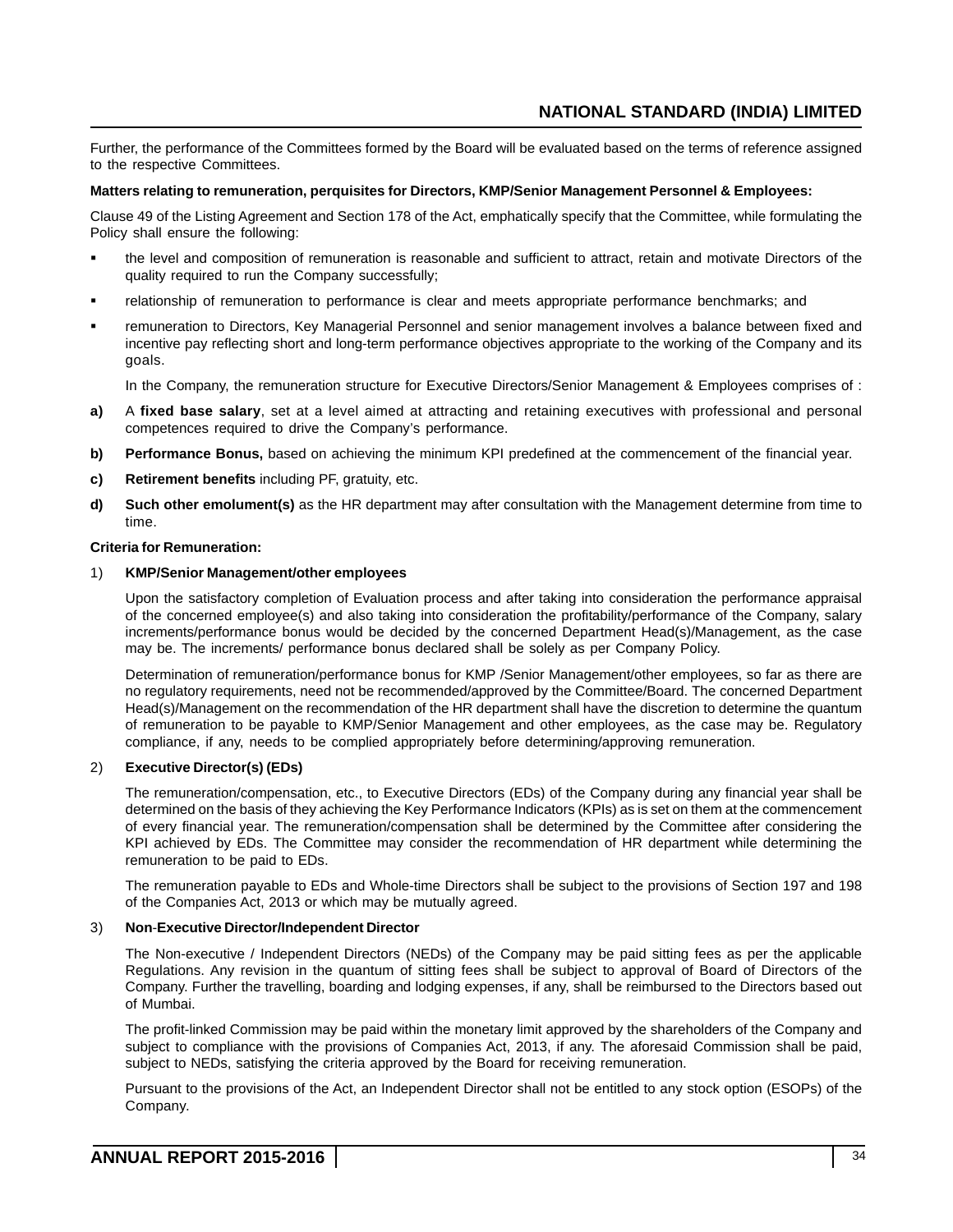Where any insurance is taken by the Company on behalf of its KMP and any other employees for indemnifying them against any liability, the premium paid on such insurance shall not be treated as part of the remuneration payable to any such personnel. Provided that if such person is proved to be guilty, the premium paid on such insurance shall be treated as part of the remuneration.

#### **Amendments to the Policy:**

The Board of Directors on its own and / or as per the recommendations of Nomination and Remuneration Committee can amend this Policy, as and when deemed fit.

In case of any amendment(s), clarification(s), circular(s) etc. issued by the relevant authorities, not being consistent with the provisions laid down under this Policy, then such amendment(s), clarification(s), circular(s) etc. shall prevail upon the provisions hereunder and this Policy shall stand amended accordingly from the effective date as laid down under such amendment(s), clarification(s), circular(s) etc.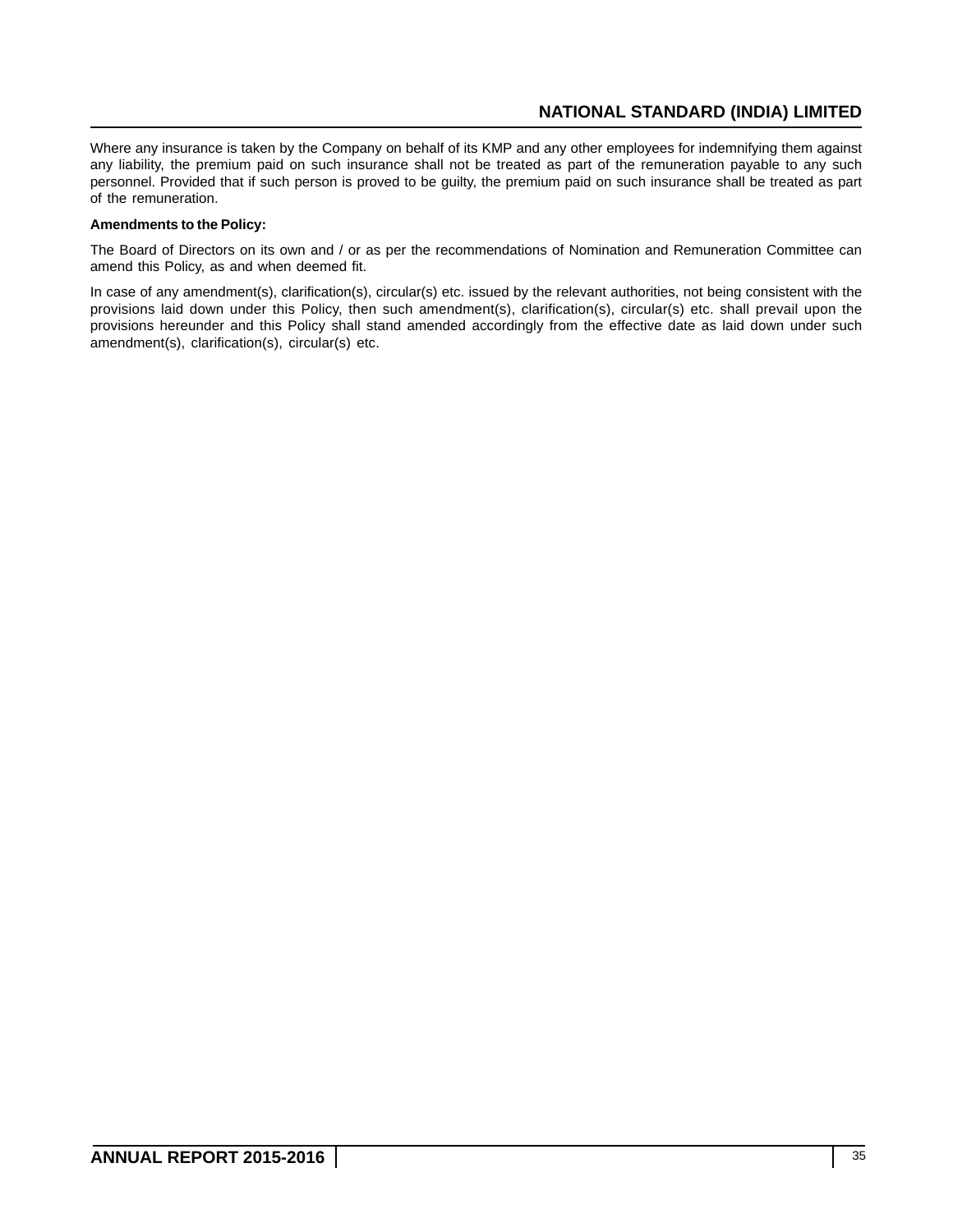# **ANNEXURE III**

# **REPORT ON CSR ACTIVITIES/ INITIATIVES**

| Sr.<br>No. | <b>Particulars</b>                                                                                                                                                                                                                          | <b>Details</b>                                                                                                                                                                                                                                                                                                                                                                                              |             |  |  |
|------------|---------------------------------------------------------------------------------------------------------------------------------------------------------------------------------------------------------------------------------------------|-------------------------------------------------------------------------------------------------------------------------------------------------------------------------------------------------------------------------------------------------------------------------------------------------------------------------------------------------------------------------------------------------------------|-------------|--|--|
| 1.         | A brief outline of the Company's CSR policy,<br>including overview of projects or programs<br>proposed to be undertaken and a reference to<br>the web- link to the CSR policy and projects<br>and programs                                  | The Policy emphasizes initiatives in specific areas of social<br>development that would include primary and secondary<br>education, skills development, vocational training, health and<br>hygiene, preventive health care and sanitation, women<br>empowerment, environment and ecological protection, character<br>building by providing training opportunities in sports and cultural<br>activities etc. |             |  |  |
|            |                                                                                                                                                                                                                                             | The Company has framed its CSR Policy in compliance with<br>the provisions of the Companies Act, 2013 and the same is<br>available on the Company's website at the web-link :<br>http://www.nsil.net.in/pdf/Corporate%20Social%20<br>Responsibility%20 Policy.pdf                                                                                                                                           |             |  |  |
| 2.         | Present Composition of the CSR Committee                                                                                                                                                                                                    | Ms. Smita Ghag                                                                                                                                                                                                                                                                                                                                                                                              | Chairperson |  |  |
|            |                                                                                                                                                                                                                                             | Mr. Umashankar Hegde                                                                                                                                                                                                                                                                                                                                                                                        | Member      |  |  |
|            |                                                                                                                                                                                                                                             | Mr. Bhushan Shah                                                                                                                                                                                                                                                                                                                                                                                            | Member      |  |  |
| 3.         | Average Net Profit of the Company for<br>last three financial years                                                                                                                                                                         | Rs. 40,04,68,333/-                                                                                                                                                                                                                                                                                                                                                                                          |             |  |  |
| 4.         | Prescribed CSR Expenditure (two percent<br>of the amount as per item 3 above)                                                                                                                                                               | Rs. 80,09,367/-                                                                                                                                                                                                                                                                                                                                                                                             |             |  |  |
| 5.         | Details of CSR spent during the financial year;                                                                                                                                                                                             |                                                                                                                                                                                                                                                                                                                                                                                                             |             |  |  |
|            | Total amount spent for the financial year<br>a.                                                                                                                                                                                             | Rs. 81,00,000/-                                                                                                                                                                                                                                                                                                                                                                                             |             |  |  |
|            | Amount unspent, if any<br>b.                                                                                                                                                                                                                | Nil                                                                                                                                                                                                                                                                                                                                                                                                         |             |  |  |
|            | Manner in which the amount spent during<br>C.<br>the financial year is detailed below:                                                                                                                                                      | Refer Annexure A                                                                                                                                                                                                                                                                                                                                                                                            |             |  |  |
| 6.         | In case the Company has failed to spend the<br>two percent of the average net profit of the last<br>three financial years or any part thereof, the<br>Company shall provide the reasons for not<br>spending the amount in its Board Report. | <b>NA</b>                                                                                                                                                                                                                                                                                                                                                                                                   |             |  |  |

## **[Pursuant to Section 135 of the Act & Rules made thereunder]**

The implementation and monitoring of CSR policy is in compliance with CSR objectives and policy of the Company.

**Ms. Smita Ghag Mr. Umashankar Hegde Chairperson of CSR Committee Member Chairperson of CSR Committee Member<br>DIN: 02447362 DIN:06797098 DIN: 02447362**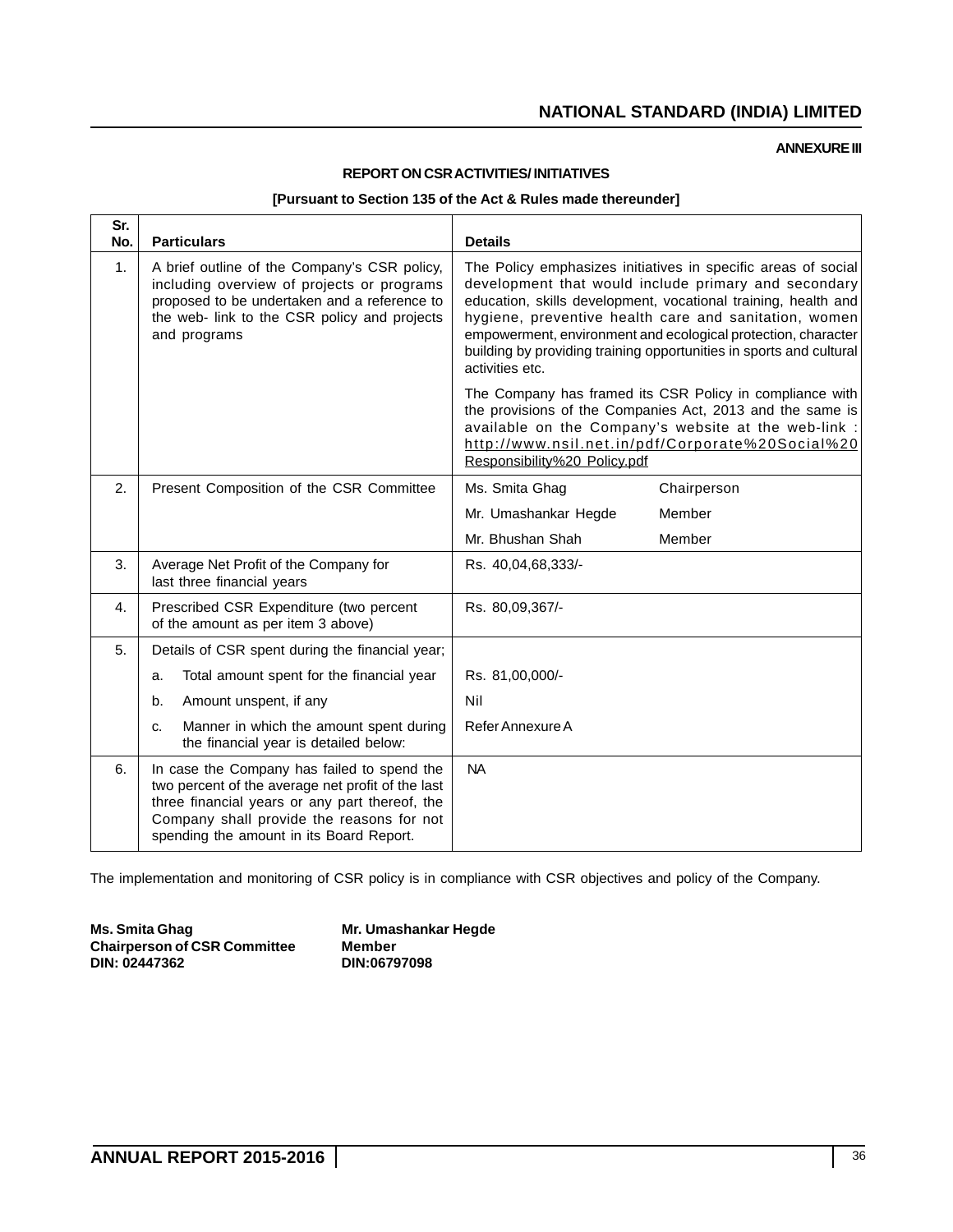# **Annexure A**

| (1)       | (2)                                                                                                                                                                        | (3)                                                        | (4)                                                                                                                                                           | (5)                                                            | (6)                                                                                                                                                      | (7)                                                                  | (8)                                                                    |
|-----------|----------------------------------------------------------------------------------------------------------------------------------------------------------------------------|------------------------------------------------------------|---------------------------------------------------------------------------------------------------------------------------------------------------------------|----------------------------------------------------------------|----------------------------------------------------------------------------------------------------------------------------------------------------------|----------------------------------------------------------------------|------------------------------------------------------------------------|
| S.<br>No. | <b>CSR Project or</b><br>activity identified                                                                                                                               | Sector in<br>which the<br>project is<br>covered            | Project or<br>programs<br>(1) Local area<br>or other<br>(2)<br><b>Specify the</b><br>state and<br>district where<br>projects or<br>programs was<br>undertaken | Amount<br>outlay<br>(budget)<br>project or<br>programs<br>wise | <b>Amount spent</b><br>on the projects<br>or programs<br>sub heads:<br>(1) Direct<br><b>Expenditure on</b><br>projects and<br>programs (2)<br>Overheads: | <b>Cumulative</b><br>expenditure<br>up to the<br>reporting<br>period | <b>Amount spent</b><br>Direct or<br>through<br>implementing<br>agency* |
| 1         | Donation given to<br>the Trust for<br>promoting<br>education and<br>undertaking other<br>community welfare<br>measures such as<br>imparting<br>vocational training,<br>etc | Vocational<br>Training<br>Programs<br>{Schedule<br>VII(ii) | Mumbai,<br>Maharashtra                                                                                                                                        | Rs.<br>80,09,367/-                                             | Rs. 81,00,000/-                                                                                                                                          | Rs.<br>81,00,000/-                                                   | Implementing<br>Agency                                                 |
|           |                                                                                                                                                                            | Rs.<br>80,09,367                                           | Rs.<br>81,00,000                                                                                                                                              | Rs.<br>81,00,000                                               |                                                                                                                                                          |                                                                      |                                                                        |

\*Lodha Charitable Trust is registered Public Charitable Trust established in 2007 with an overall aim of enabling lives, living and livelihood for a stronger India. The focus areas of the foundation are health, education and livelihood development. Lodha Charitable Trust has a track record of more than three years in undertaking such projects and programs.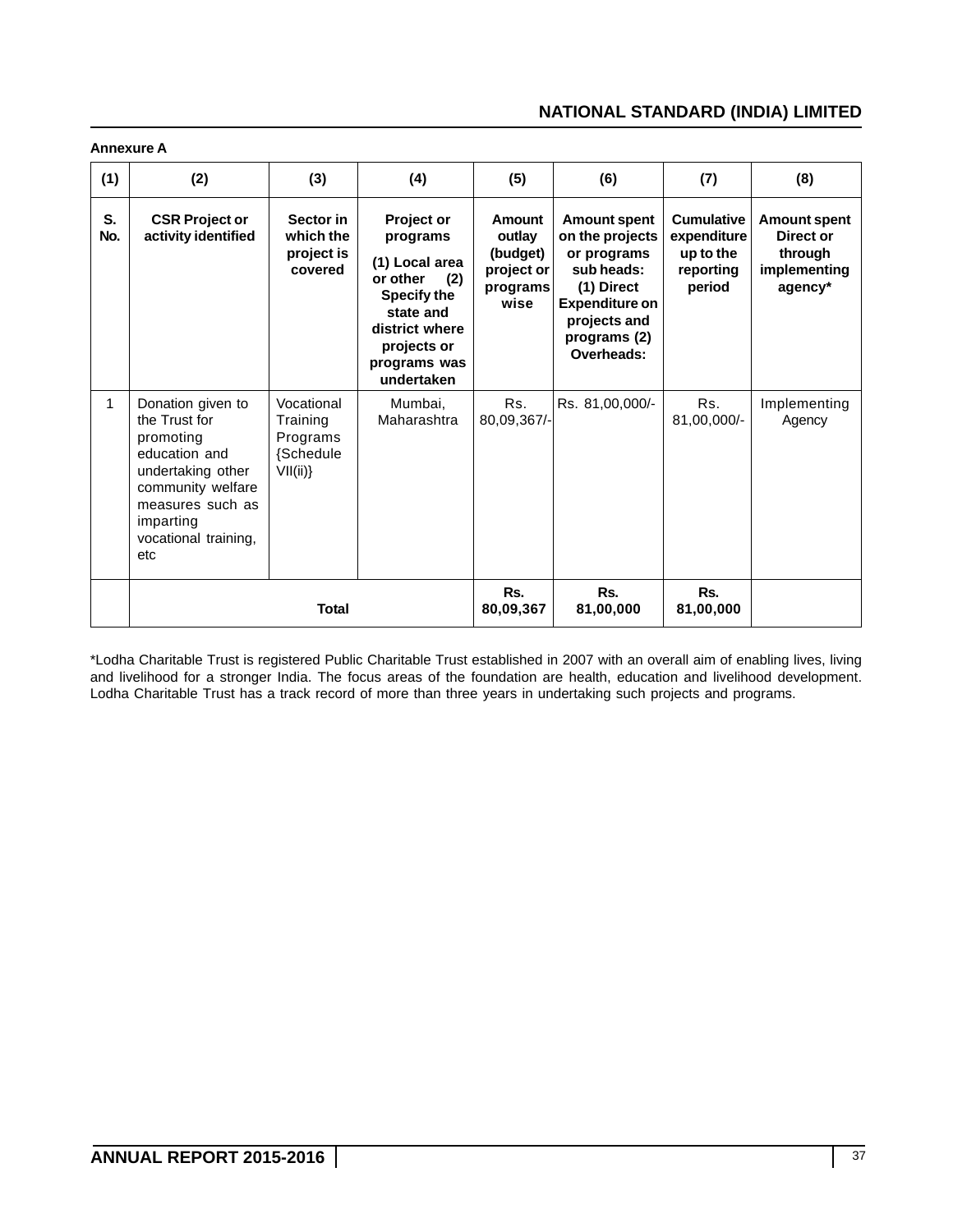## **Annexure-III**

## **Corporate Social Responsibility Policy**

## **A. Preamble** :

National Standard (India) Limited ("the Company") has adopted a Policy on Corporate Social Responsibility (CSR). The Company shall strive to be a socially responsible company and strongly believes in development which is beneficial for the society at large. The Company shall carry out the CSR activities where it has its major business presence.

## **B. Policy Objective :**

The objective of this Policy is to set guiding principles for carrying out Corporate Social Responsibility (CSR) activities and also to set up process of implementation and monitoring of the CSR activities to be undertaken by the Company.

## **C. Scope and Implementation of CSR :**

The Company shall implement the CSR activities / programs as a combined effort between itself and its subsidiaries, in such a manner, that their individual CSR Committees will be in a position to report separately on CSR activities / programs in accordance with Section 135 of Companies Act 2013 and notified rules.

All CSR projects/activities will be over and above the normal course of the Company's business.

The Company may decide to do CSR activities through a registered trust or registered society or a Section 8 Company either singly or along with its holding or subsidiary or associate company, or along with any other company or holding or subsidiary or associate company of such company, or otherwise.

If such trust, society or section 8 companies are not established by the Company or aforementioned companies - then they should have an established track record of 3 years in undertaking similar projects or programs.

The Company shall engage / co-ordinate with these Implementing Agencies and seek requisite documents / papers so as to ensure that they have an established track record in undertaking CSR activities.

The Company shall specify the project or programs to be undertaken by these entities, the modalities of utilization of funds on such projects and programs and the monitoring and reporting mechanism.

The Company may also collaborate with other companies for undertaking CSR activities - provided they are able to report separately such activities.

## **D. Composition and Quorum of CSR Committee :**

Pursuant to the provisions of Section 135 of the Act, the Members of CSR Committee shall be appointed by the Board of Directors of the Company. Members of the CSR Committee shall meet, at mutually decided time, as and when required by sending notice or e-mails in order to perform, decide and monitor the implementation of this CSR Policy.

The quorum of CSR Committee shall be two members or one third of the total strength whichever is higher.

## **E. Scope of CSR Committee is as under:**

- 1. Formulate and recommend to the Board, a Corporate Social Responsibility Policy;
- 2. Finalise and approve the amount of expenditure to be incurred on the activities to be undertaken for Corporate Social Responsibility and for this purpose approve the annual plans and budgets;
- 3. Ensure that the company spends towards Corporate Social Responsibility, in every financial year, amount as may be recommended by the CSR Committee;
- 4. Ensure that the activities as are included in Corporate Social Responsibility Policy of the company are undertaken by the company;
- 5. Monitor the Corporate Social Responsibility Policy of the Company from time to time.

Any other matter as the CSR Committee may deem appropriate after the approval of the Board of Directors or as may be directed by the Board from time to time.

F. Areas of CSR activities:

The Company may undertake the below activities under the ambit of CSR:

1. Eradicating hunger, poverty and malnutrition, promoting health care including preventive health care and sanitation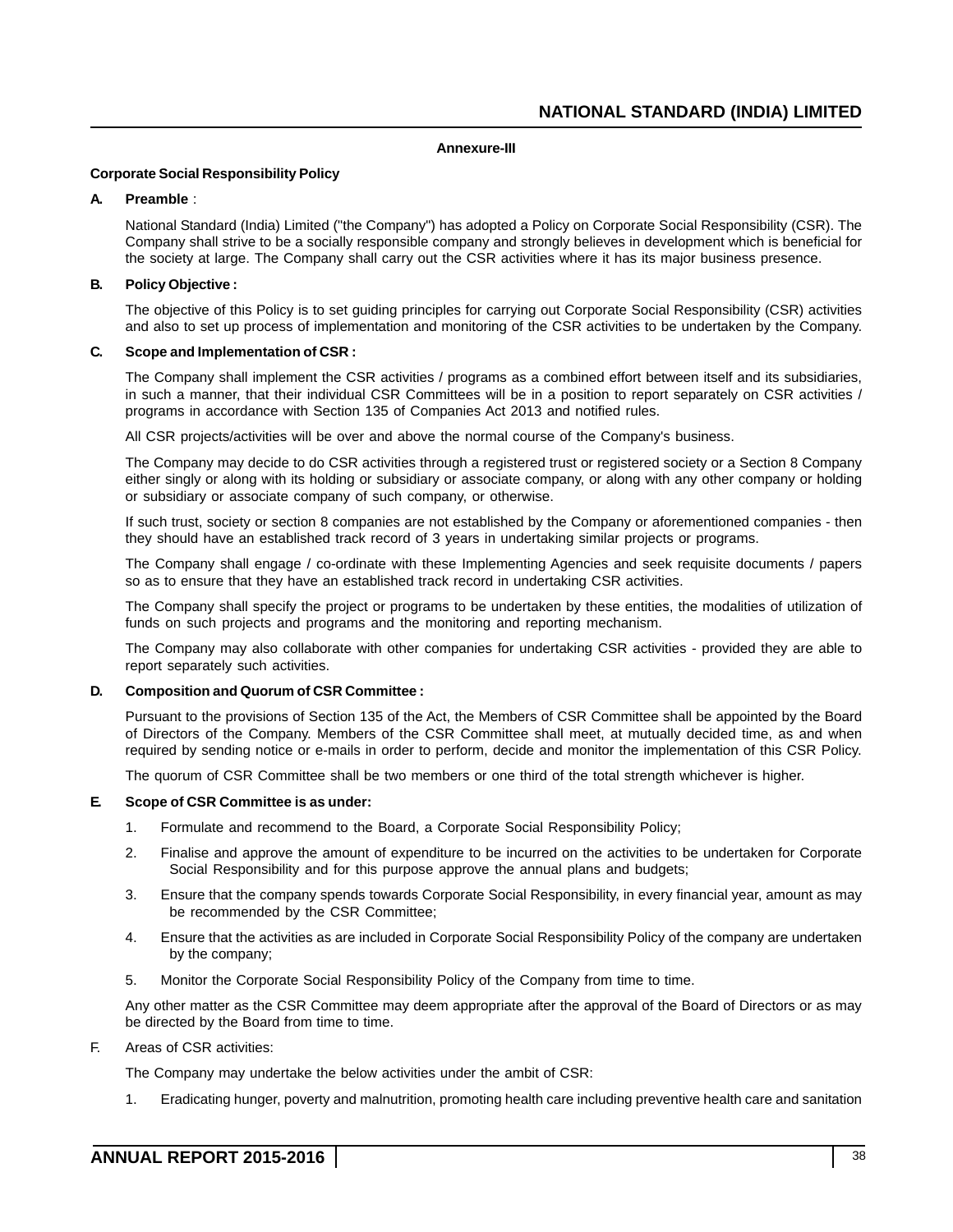and making available safe drinking water;

- 2. Promoting education, hosting events, performances in pure arts including special education and employment enhancing vocational skills especially among children, women and the differently abled and livelihood enhancement projects;
- 3. Promoting gender equality, empowering women, setting up homes and hostels for women and orphans; day care centers and such other facilities and measures for reducing inequalities faced by socially and economically backward groups;
- 4. Ensuring environmental sustainability, ecological balance, protection of flora and fauna and conservation of natural resources;
- 5. Protection of national heritage, art and culture; setting up public libraries; promotion and development of traditional arts and handicrafts;
- 6. Contributions to the Prime Minister's National Relief Fund or any other fund set up by the Central Government for socio-economic development and relief and welfare of the Scheduled Castes, the Scheduled Tribes, other backward classes, minorities and women;
- 7. Contributions or funds provided to technology incubators located within academic institutions which are approved by the Central Government;
- 8. Rural development projects;
- 9. Slum area development;
- 10. Contribution to Prime Minister's National Relief Fund, etc.;
- 11. Contributions or funds provided to technology incubators located within academic institutions which are approved by Central Government;
- 12. Contribution to corpus of a trust / society / section 8 company would also qualify as CSR expenditure as long as they are created exclusively for undertaking CSR activities or where the corpus is created exclusively for the purpose directly relatable to a subject covered in Schedule VII of the Act;

The Company may contribute to other areas of interest as permitted under **Schedule VII of the Act & update the above** list as per Section 135 and Schedule VII of the Act as amended from time to time.

## **G. Budget**

A specific budget will be allocated for CSR activities alongwith the projected plan on an annual basis. The amount & the projected plan will be approved by the Board on the recommendation of the CSR Committee. Any surplus arising and/ or additional revenue generated out of CSR Activities undertaken by the Company shall not form part of the business profit of the Company and same shall be spent for undertaking any CSR Activities only.

## **H. Dissemination of information of CSR activities :**

The Company's involvement in the CSR projects and/or activities and details of work executed and progress made will be communicated through its annual reports and other modes as may be required from time to time.

## **I. Monitoring :**

The Company will set up a monitoring process for implementation of the CSR projects/activities and reporting to the CSR Committee in compliance with the requirements of Section 135 of the Companies Act, 2013.

## **J. Reporting Framework**

The Company shall lay down a reporting framework for each and every program / project being undertaken towards CSR activities laying down specifically the sector / location in which the activity has been undertaken, the description of the activities being undertaken, the amount allocated towards the same, the amount spent towards the CSR activities and such other particulars as may be required from time to time depending upon the nature of the CSR activity.

#### **Any or all provisions of the CSR Policy would be subject to revision/amendment as may be required / deemed fit by the Company from time to time.**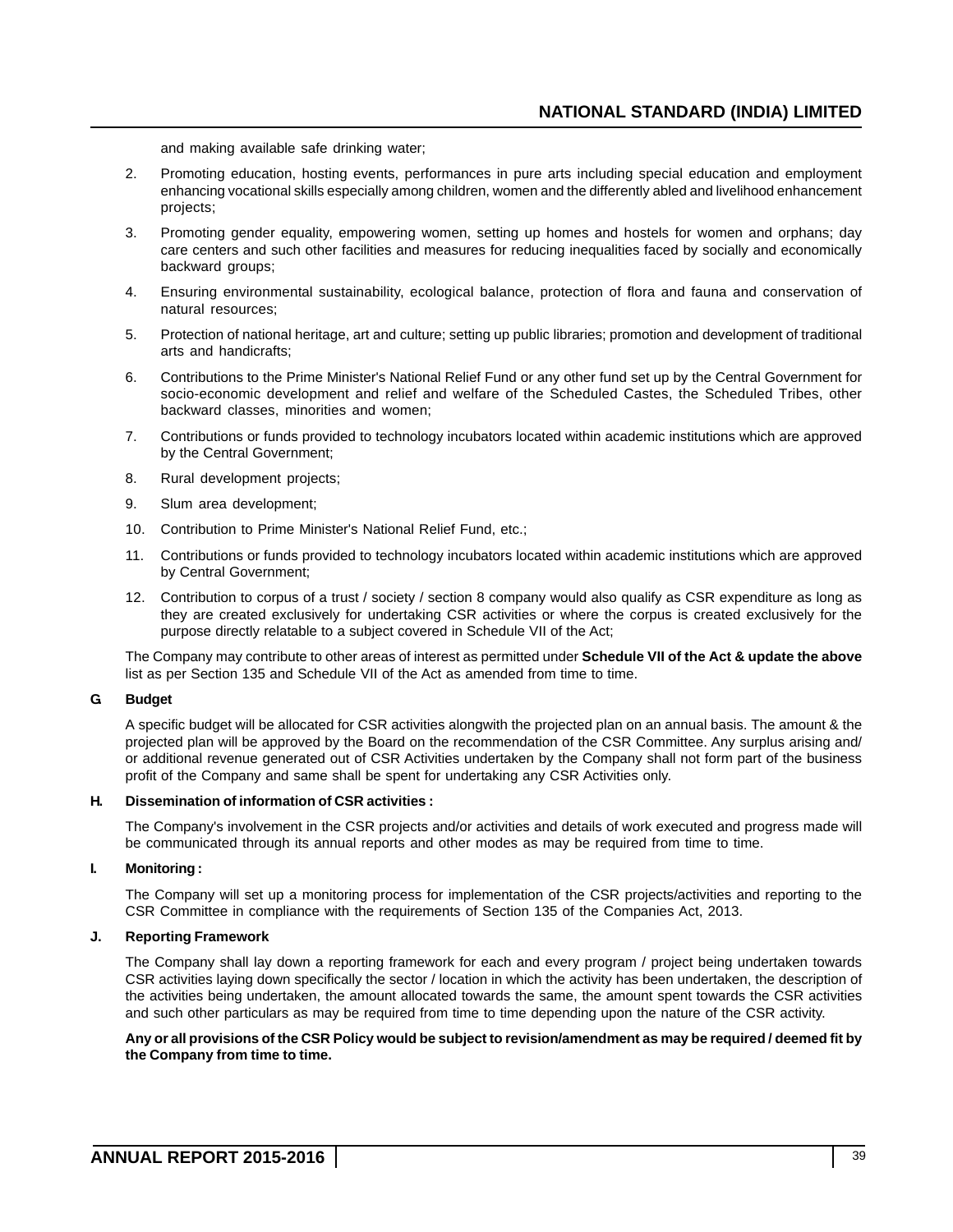# **ANNEXURE IV**

## **DETAILS PERTAINING TO REMUNERATION AS REQUIRED UNDER SECTION 197(12) OF THE COMPANIES ACT, 2013 READ WITH RULE 5(1) OF THE COMPANIES (APPOINTMENT AND REMUNERATION OF MANAGERIAL PERSONNEL) RULES, 2014**

(i) The percentage increase in remuneration of each Director, Chief Executive Officer, Chief Financial Officer and Company Secretary during the financial year 2015-16, ratio of the remuneration of each Director to the median remuneration of the employees of the Company for the financial year 2015-16 are given as under:

| Sr.<br><b>No</b> | Name of Director / KMP<br>and Designation          | <b>Period</b>                                          | <b>Remuneration of</b><br>Director / KMP for<br>financial year<br>2015-16 (Amount<br>in $Rs.$ ) | % increase in<br>remuneration<br>in the<br>financial year<br>2015-16 | Ratio of<br>remuneration of<br>each Director to<br>the median<br>remuneration of<br>employees# |
|------------------|----------------------------------------------------|--------------------------------------------------------|-------------------------------------------------------------------------------------------------|----------------------------------------------------------------------|------------------------------------------------------------------------------------------------|
| $\mathbf{1}$ .   | Mahesh Thakur*<br><b>Chief Executive Officer</b>   | 14 <sup>th</sup> August, 2015<br>to $31st$ March, 2016 | 46,90,668/-                                                                                     | N.A.t.                                                               | N.A. ##                                                                                        |
| 2.               | Ramesh Chechani*<br><b>Chief Financial Officer</b> | $1st$ April, 2015<br>to $31st$ March, 2016             | 64,99,403/-                                                                                     | 2.38%                                                                | N.A. ##                                                                                        |
| 3.               | Abhijeet Shinde*<br><b>Company Secretary</b>       | $1st$ April, 2015<br>to 21 <sup>st</sup> October, 2015 | $3,85,208/-$                                                                                    | 13.22%                                                               | N.A. ##                                                                                        |
| 4.               | Ami Parikh*<br><b>Company Secretary</b>            | 3rd November, 2015<br>to $31st$ March, 2016            | $5,30,481/-$                                                                                    | N.A.#                                                                | N.A. ##                                                                                        |

- Mr. Mahesh Thakur, Chief Executive Officer, Mr. Ramesh Chechani, Chief Financial Officer and Mr. Abhijeet Shinde and Ms. Ami Parikh, Company Secretary are not on the payroll of the Company and are deputed by Group Companies. Their remuneration is being reimbursed by the Company to the said Group Companies.
- # The percentage increase for remuneration cannot be derived during the financial year 2015-16 for Mr. Mahesh Thakur as he was appointed as Chief Executive Officer on 14th August, 2015 and Ms. Ami Parikh who was appointed as Company Secretary on 3rd November, 2015.
- ## Since there is no payment of remuneration made to the Directors and Key Managerial Personnel during the year under review, the criteria for increase in remuneration ratio of remuneration of each director to the median remuneration of employees are not applicable.
- (ii) There are no employees on the rolls of Company and hence, the percentage increase in the median remuneration of employees of the Company during the financial year ended 31<sup>st</sup> March, 2016 is not applicable;
- (iii) Since the Company has not paid any remuneration to any of its managerial personnel either in previous financial year or in current financial year, the point pertaining to average percentage increase / decrease in the salaries of employees other than the managerial personnel is not applicable.
- (iv) The affirmation that the remuneration to the Directors, KMP's and other employees is as per the Remuneration Policy is not applicable as the remuneration to above mentioned KMPs is paid by the group companies and later on reimbursed.
- (v) Since there are no employees on the rolls of the Company, the Company is not required to disclose the details of employees pursuant to Rule (5)(2) of the Companies (Appointment and Remuneration of Managerial Personnel) Rules, 2014.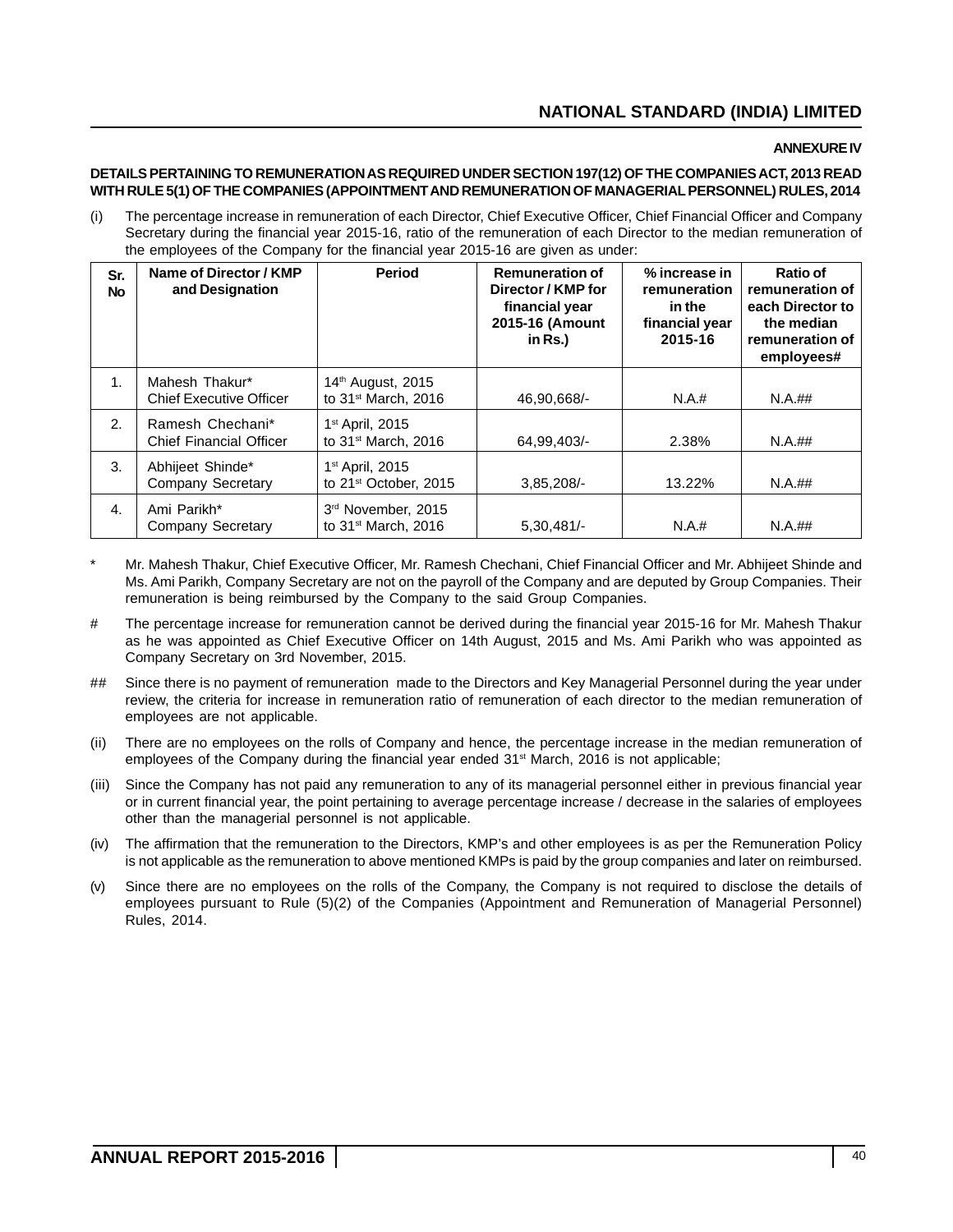# **ANNEXURE V**

# **Form No. MGT-9**

# EXTRACT OF ANNUAL RETURN

# as on the financial year ended on 31<sup>st</sup> March, 2016

of

National Standard (India) Limited

[Pursuant to Section 92(1) *of the Companies Act, 2013 and* rule 12(1) of the Companies

(Management and Administration) Rules, 2014]

# **I. REGISTRATION AND OTHER DETAILS**

|      | <b>CIN</b>                                   |         | L27109MH1962PLC265959                                                                                                                                                                                                                           |  |  |  |  |
|------|----------------------------------------------|---------|-------------------------------------------------------------------------------------------------------------------------------------------------------------------------------------------------------------------------------------------------|--|--|--|--|
| ii)  | <b>Registration Date</b>                     |         | 20-Aug-1962                                                                                                                                                                                                                                     |  |  |  |  |
| iii) | Name of the Company                          | ٠       | National Standard (India) Limited                                                                                                                                                                                                               |  |  |  |  |
| iv)  | Category of the Company                      | $\cdot$ | Company limited by shares                                                                                                                                                                                                                       |  |  |  |  |
|      | Sub-Category of the Company                  |         | Indian Non-Government Company                                                                                                                                                                                                                   |  |  |  |  |
| V)   | Address of the Registered Office             |         | 412, Floor - 4, 17G Vardhaman Chamber, Cawasji Patel                                                                                                                                                                                            |  |  |  |  |
|      | and contact details                          |         | Road, Horniman Circle, Fort, Mumbai-400001                                                                                                                                                                                                      |  |  |  |  |
|      |                                              |         | Telephone No. : +9122-23024400                                                                                                                                                                                                                  |  |  |  |  |
|      |                                              |         | Fax No. : +9122-23024550                                                                                                                                                                                                                        |  |  |  |  |
|      |                                              |         | : www.nsil.net.in<br>Website                                                                                                                                                                                                                    |  |  |  |  |
|      |                                              |         | Email<br>: Investors.NSIL@lodhagroup.com                                                                                                                                                                                                        |  |  |  |  |
| vi)  | Whether listed company                       | ٠       | Yes                                                                                                                                                                                                                                             |  |  |  |  |
| vii) | Name, Address and contact details            |         | C B Management Services (P) Limited                                                                                                                                                                                                             |  |  |  |  |
|      | of Registrar & Transfer Agents (RTA), if any |         | P-22, Bondel Road, Kolkata- 700019                                                                                                                                                                                                              |  |  |  |  |
|      |                                              |         | Telephone No. : +9133-4011 6700/2280 6692/2282                                                                                                                                                                                                  |  |  |  |  |
|      |                                              |         | Fax no contract the set of the set of the set of the set of the set of the set of the set of the set of the set of the set of the set of the set of the set of the set of the set of the set of the set of the set of the set<br>+9133-22870263 |  |  |  |  |
|      |                                              |         | E-mail <b>E</b><br>$:$ rta@cbmsl.com                                                                                                                                                                                                            |  |  |  |  |

# **II. PRINCIPAL BUSINESS ACTIVITIES OF THE COMPANY**

All the business activities contributing 10 % or more of the total turnover of the company shall be stated:-

| SI. No. | Name and Description of main products / | NIC Code of the        | % to total turnover |
|---------|-----------------------------------------|------------------------|---------------------|
|         | services                                | <b>Product/service</b> | of the Company      |
|         | Development of real estate              | 410                    | 89.59%              |

# **III. PARTICULARS OF HOLDING, SUBSIDIARY AND ASSOCIATE COMPANIES -**

| Name and Address of the Company                                                                                                                                         | <b>CIN</b>            | Holding/<br>Subsidiary/                                                     | % of shares<br>held<br>Associate | Applicable<br><b>Section</b> |
|-------------------------------------------------------------------------------------------------------------------------------------------------------------------------|-----------------------|-----------------------------------------------------------------------------|----------------------------------|------------------------------|
| Anantnath Constructions and Farms<br>Pvt Ltd<br>Address: 412, Floor - 4, 17G Vardhaman<br>Chamber, Cawasii Patel Road, Horniman<br>Circle, Fort, Mumbai-400 001         | U45400MH2007PTC173512 | Holding<br>Company                                                          | 73.94%                           | 2(46)                        |
| Lodha Developers Private Limited<br>Address: 412, Floor - 4, 17G Vardhaman<br>Chamber, Cawasii Patel Road, Horniman<br>Circle, Fort, Mumbai-400 001                     | U45200MH1995PTC093041 | Holding<br>Company<br>of Anantnath<br>Constructions<br>and Farms<br>Pvt Ltd | 73.94%*                          | 2(46)                        |
| Sambhavnath Infrabuild and Farms<br>Private Limited.<br>Address: 412, Floor - 4, 17G Vardhaman<br>Chamber, Cawasji Patel Road, Horniman<br>Circle, Fort, Mumbai-400 001 | U45200MH2007PTC173517 | Ultimate<br>Holding<br>Company                                              | 44.83%*                          | 2(46)                        |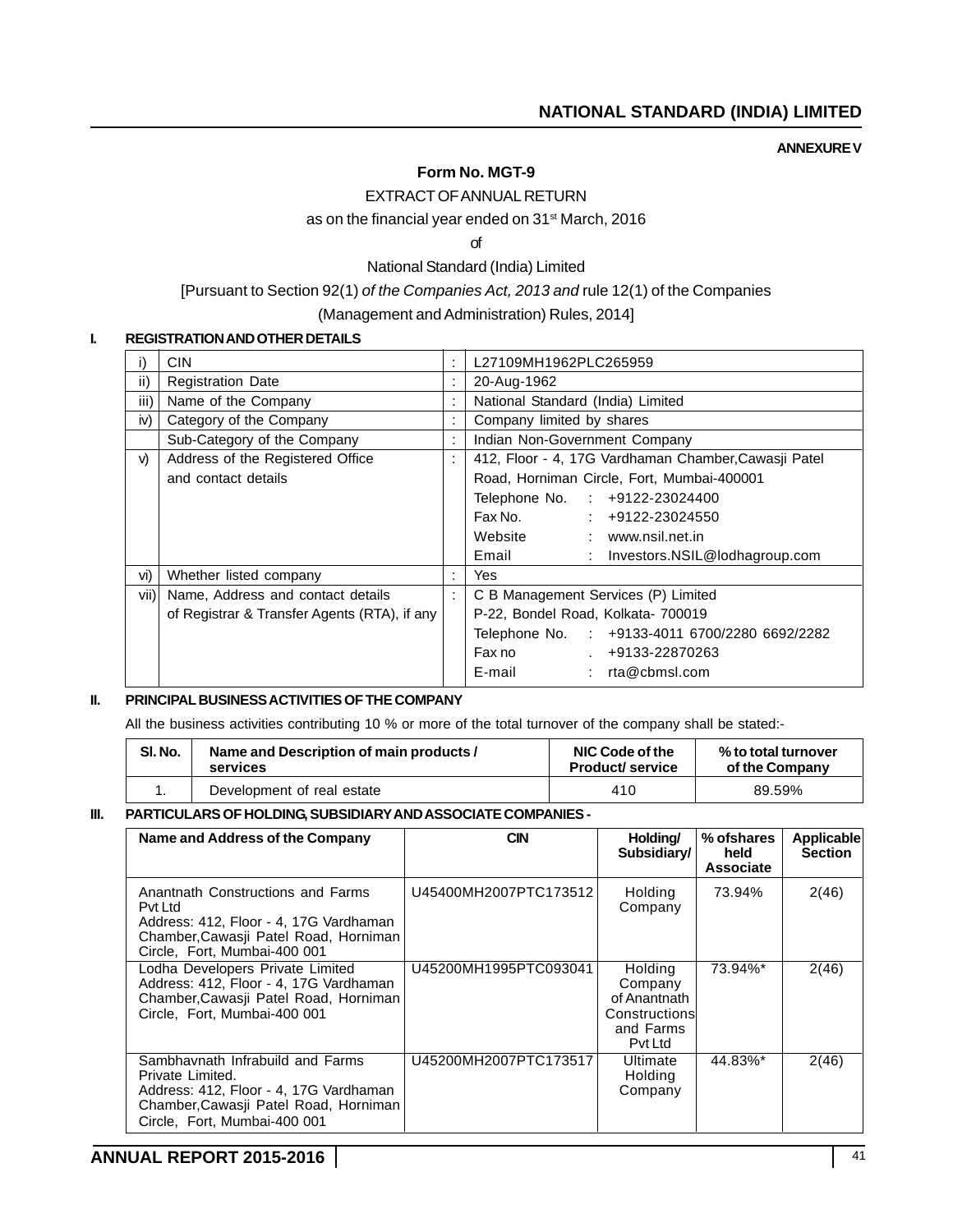Note:

- 1) The Company does not have any subsidiary or associate companies.
- 2) Lodha Developers Private Limited is the holding Company of Anantnath Constructions and Farms Private Limited and Sambhavnath Infrabuild and Farms Private Limited is the Ultimate Holding Company. The Percentage Shareholding represent the Shares held in the Company through Anantnath Constructions and Farms Private Limited.

## **IV. SHARE HOLDING PATTERN (Equity Share Capital Breakup as percentage of Total Equity)**

## **(i) Category-wise Share Holding**

| Category of<br><b>Shareholders</b> |                                                                                        |                          | No. of Shares held at the beginning of<br>the year 1st April, 2015 | No. of Shares held at the end of the<br>year 31 <sup>st</sup> March, 2016 |                           |                      |                              | %Change<br>during        |                          |                          |
|------------------------------------|----------------------------------------------------------------------------------------|--------------------------|--------------------------------------------------------------------|---------------------------------------------------------------------------|---------------------------|----------------------|------------------------------|--------------------------|--------------------------|--------------------------|
|                                    |                                                                                        | Demat                    | Physical                                                           | <b>Total</b>                                                              | $%$ of<br>total<br>shares | Demat                | Physical                     | <b>Total</b>             | % of<br>total<br>shares  | The year                 |
| Α.                                 | <b>Promoters</b>                                                                       |                          |                                                                    |                                                                           |                           |                      |                              |                          |                          |                          |
| (1)                                | Indian                                                                                 |                          |                                                                    |                                                                           |                           |                      |                              |                          |                          |                          |
| (a)                                | Individual/HUF                                                                         | $\blacksquare$           | $\blacksquare$                                                     | $\overline{\phantom{a}}$                                                  | $\blacksquare$            | $\blacksquare$       | $\blacksquare$               | $\blacksquare$           | $\blacksquare$           | $\blacksquare$           |
| (b)                                | Central Govt                                                                           | ä,                       | $\blacksquare$                                                     | $\blacksquare$                                                            | $\blacksquare$            | $\overline{a}$       | $\blacksquare$               | $\overline{\phantom{a}}$ | $\blacksquare$           | $\blacksquare$           |
| (c)                                | State Govt (s)                                                                         | $\overline{\phantom{a}}$ | $\blacksquare$                                                     | $\blacksquare$                                                            | $\overline{\phantom{a}}$  | $\ddot{\phantom{a}}$ | $\blacksquare$               | ÷,                       | $\overline{\phantom{a}}$ | $\blacksquare$           |
| (d)                                | Bodies Corp.                                                                           | $\blacksquare$           | 14788099                                                           | 14788099                                                                  | 73.94                     | 14788099             | $\blacksquare$               | 14788099                 | 73.94                    | $\blacksquare$           |
| (e)                                | Banks / FI                                                                             | $\blacksquare$           | $\overline{\phantom{a}}$                                           | $\overline{\phantom{a}}$                                                  | $\overline{\phantom{a}}$  | $\overline{a}$       | $\overline{\phantom{a}}$     | ۰                        | $\blacksquare$           | ۰                        |
| (f)                                | Others                                                                                 |                          | $\overline{a}$                                                     | $\overline{\phantom{a}}$                                                  |                           | ÷,                   | ÷,                           |                          |                          |                          |
|                                    | Sub-total (A) (1):-                                                                    | $\blacksquare$           | 14788099                                                           | 14788099                                                                  | 73.94                     | 14788099             | ÷,                           | 14788099                 | 73.94                    | $\blacksquare$           |
| (2)                                | Foreign                                                                                | $\blacksquare$           | $\blacksquare$                                                     | $\blacksquare$                                                            | $\blacksquare$            | $\mathbf{r}$         | $\blacksquare$               | $\blacksquare$           | $\blacksquare$           | $\blacksquare$           |
| (a)                                | NRIs-Individuals                                                                       | $\blacksquare$           | $\blacksquare$                                                     | $\blacksquare$                                                            | $\blacksquare$            | $\blacksquare$       | $\blacksquare$               | $\blacksquare$           | $\blacksquare$           | $\blacksquare$           |
| (b)                                | Other-Individuals                                                                      | $\overline{\phantom{a}}$ | $\blacksquare$                                                     | $\blacksquare$                                                            | $\blacksquare$            | $\blacksquare$       | $\blacksquare$               | $\blacksquare$           | $\blacksquare$           | ۰                        |
| (c)                                | Bodies Corp.                                                                           | $\blacksquare$           | $\blacksquare$                                                     | $\blacksquare$                                                            | $\blacksquare$            | $\blacksquare$       | $\blacksquare$               | $\blacksquare$           | $\blacksquare$           | $\overline{\phantom{a}}$ |
| (d)                                | Banks / Fl                                                                             | $\blacksquare$           | $\blacksquare$                                                     | $\blacksquare$                                                            | $\blacksquare$            | $\blacksquare$       | $\blacksquare$               | $\blacksquare$           | $\blacksquare$           | $\blacksquare$           |
| (e)                                | Any Others                                                                             | $\blacksquare$           | $\blacksquare$                                                     | $\blacksquare$                                                            | $\blacksquare$            | $\mathbf{r}$         | $\blacksquare$               | $\mathbf{r}$             | $\blacksquare$           | $\blacksquare$           |
|                                    | Sub-total (A) (2):-                                                                    | $\blacksquare$           | $\blacksquare$                                                     | $\blacksquare$                                                            | $\overline{\phantom{a}}$  | $\blacksquare$       | $\blacksquare$               | $\overline{\phantom{a}}$ | $\blacksquare$           | $\overline{\phantom{a}}$ |
|                                    | Totalshareholding<br>of Promoter and<br><b>Promoter Group</b><br>$(A) = (A)(1)+(A)(2)$ | $\blacksquare$           | 14788099                                                           | 14788099                                                                  | 73.94                     | 14788099             | $\overline{\phantom{a}}$     | 14788099                 | 73.94                    |                          |
| В.                                 | <b>Public Shareholding</b>                                                             |                          |                                                                    |                                                                           |                           |                      |                              |                          |                          |                          |
| 1.                                 | Institutions                                                                           |                          |                                                                    |                                                                           |                           |                      |                              |                          |                          |                          |
| (a)                                | <b>Mutual Funds</b>                                                                    | $\mathbf{r}$             | $\blacksquare$                                                     | $\blacksquare$                                                            | $\blacksquare$            | $\blacksquare$       | $\blacksquare$               | $\overline{\phantom{a}}$ | $\blacksquare$           | $\blacksquare$           |
| (b)                                | Banks / Fl                                                                             | $\blacksquare$           | 90                                                                 | 90                                                                        | 0                         | $\blacksquare$       | 90                           | 90                       | 0                        | $\blacksquare$           |
| (c)                                | Central Govt                                                                           | $\overline{\phantom{a}}$ | $\blacksquare$                                                     | $\blacksquare$                                                            | $\blacksquare$            | $\blacksquare$       | $\blacksquare$               | $\blacksquare$           | $\blacksquare$           | $\blacksquare$           |
| (d)                                | State Govt(s)                                                                          | $\blacksquare$           | $\blacksquare$                                                     | $\blacksquare$                                                            | $\blacksquare$            | $\blacksquare$       | $\blacksquare$               | $\blacksquare$           | $\blacksquare$           | $\blacksquare$           |
| (e)                                | Venture Capital Funds                                                                  | $\blacksquare$           | $\overline{\phantom{a}}$                                           | $\blacksquare$                                                            | $\blacksquare$            | $\blacksquare$       | $\qquad \qquad \blacksquare$ | $\blacksquare$           | $\blacksquare$           | $\blacksquare$           |
| (f)                                | Insurance Companies                                                                    | $\blacksquare$           | $\blacksquare$                                                     | $\blacksquare$                                                            | $\blacksquare$            | ÷,                   | ÷,                           | $\blacksquare$           | $\blacksquare$           | $\blacksquare$           |
| (g)                                | ${\sf Flls}$                                                                           | $\overline{\phantom{a}}$ |                                                                    |                                                                           |                           |                      |                              |                          |                          |                          |
| (h)                                | Foreign Venture Capital                                                                | $\blacksquare$           | $\blacksquare$                                                     | $\blacksquare$                                                            | $\blacksquare$            | $\blacksquare$       | $\blacksquare$               | $\blacksquare$           | $\blacksquare$           | $\overline{\phantom{a}}$ |
| (i)                                | Other (specify)                                                                        | $\blacksquare$           | $\blacksquare$                                                     | $\blacksquare$                                                            | $\blacksquare$            | $\blacksquare$       | $\overline{\phantom{a}}$     | $\blacksquare$           | $\blacksquare$           | $\blacksquare$           |
| (j)                                | Foreign Financial<br>Institutional                                                     | $\blacksquare$           | $\blacksquare$                                                     | $\blacksquare$                                                            | $\blacksquare$            | $\blacksquare$       | $\blacksquare$               | $\blacksquare$           | $\blacksquare$           | $\overline{\phantom{a}}$ |
|                                    | Sub-total (B)(1):-                                                                     | $\blacksquare$           | 90                                                                 | 90                                                                        | 0                         | $\blacksquare$       | 90                           | 90                       | $\mathbf 0$              | $\frac{1}{2}$            |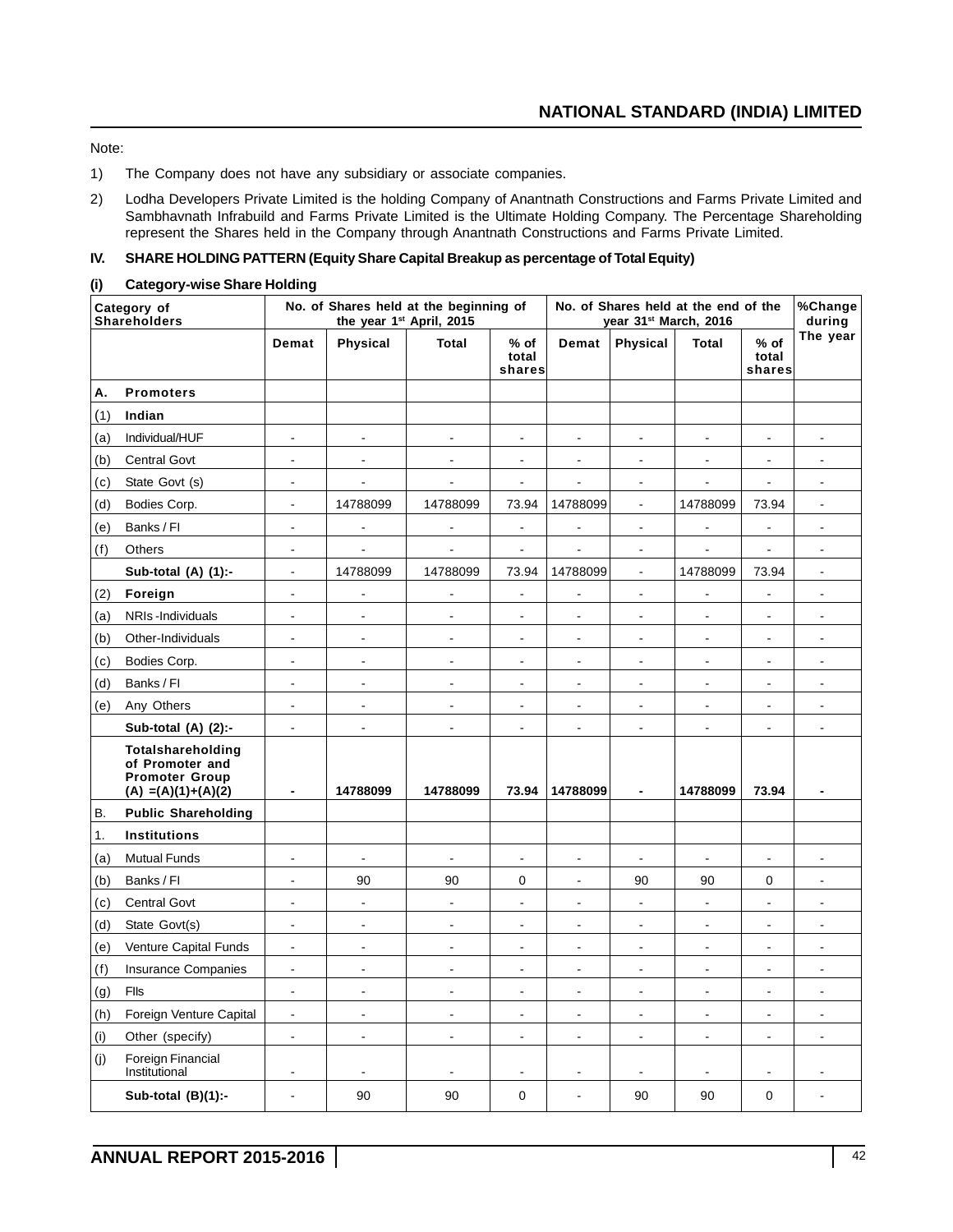| $\overline{2}$ . | <b>Non-Institutions</b>                                                              |                          |                          |                          |                |                |                |                |                |                |
|------------------|--------------------------------------------------------------------------------------|--------------------------|--------------------------|--------------------------|----------------|----------------|----------------|----------------|----------------|----------------|
| (a)              | Bodies Corp.                                                                         |                          |                          |                          |                |                |                |                |                |                |
| (i)              | Indian                                                                               |                          | 998996                   | 998996                   | 5.00           | $\blacksquare$ | 998996         | 998996         | 5.00           |                |
| (ii)             | Overseas                                                                             | ÷.                       | L.                       |                          | $\blacksquare$ | $\blacksquare$ | ÷,             |                | ÷,             | $\mathbf{r}$   |
| (b)              | Individuals                                                                          | $\overline{\phantom{a}}$ | $\blacksquare$           | ä,                       | $\blacksquare$ | $\blacksquare$ | ÷,             | $\blacksquare$ | $\blacksquare$ |                |
| (i)              | Individual shareholders<br>holding nominal share<br>capital upto Rs. 1 lakh          | 91                       | 67706                    | 67797                    | 0.34           | 1244           | 66553          | 67797          | 0.34           |                |
| (ii)             | Individual shareholders<br>holding nominal<br>sharecapital in<br>excess ofRs. 1 lakh | $\blacksquare$           | 4144754                  | 4144754                  | 20.72          | $\blacksquare$ | 4144754        | 4144754        | 20.72          | $\overline{a}$ |
| (c)              | Others (specify)                                                                     |                          |                          |                          |                |                |                |                |                |                |
| 1.               | <b>NRI</b>                                                                           | $\overline{\phantom{a}}$ | 232                      | 232                      | $\Omega$       | $\blacksquare$ | 232            | 232            | $\mathbf 0$    | $\sim$         |
| 2.               | Foreign National                                                                     |                          | 32                       | 32                       | 0              | ÷.             | 32             | 32             | $\mathbf 0$    | $\blacksquare$ |
| 3.               | <b>Clearing Member</b>                                                               |                          | $\overline{\phantom{a}}$ | ٠                        |                | $\overline{a}$ | $\overline{a}$ |                |                |                |
| 4.               | <b>OCB</b>                                                                           |                          | $\blacksquare$           | $\overline{\phantom{0}}$ | $\blacksquare$ | ÷              | ÷              | ۰              | $\blacksquare$ |                |
| 5.               | Trust                                                                                |                          | $\overline{\phantom{a}}$ | $\blacksquare$           | $\blacksquare$ | ÷              | $\blacksquare$ | $\blacksquare$ | $\blacksquare$ |                |
| 6.               | Foreign Fortfolio Investor                                                           | $\sim$                   | $\blacksquare$           | $\blacksquare$           | $\blacksquare$ | ä,             | $\blacksquare$ | $\blacksquare$ | $\mathbf{r}$   | ÷              |
| 7.               | Foreign Body Corporate                                                               |                          | $\overline{a}$           |                          | $\overline{a}$ | $\overline{a}$ | $\overline{a}$ | ٠              | $\overline{a}$ | $\overline{a}$ |
|                  | Sub-total $(B)(2)$ :-                                                                | 91                       | 5211720                  | 5211811                  | 26.06          | 1244           | 5210567        | 5211811        | 26.06          | $\blacksquare$ |
|                  | <b>Total PublicShareholding</b><br>$(B)=(B)(1)+(B)(2)$                               | 91                       | 5211810                  | 5211901                  | 26.06          | 1244           | 5210567        | 5211811        | 26.06          |                |
| C.               | Shares held by<br>Custodian for<br><b>GDRs &amp; ADRs</b>                            |                          |                          |                          |                |                |                |                |                |                |
|                  | Grand Total(A+B+C)<br>$\sim$ $\sim$ $\sim$                                           | 91                       | 19999909                 | 20000000                 | 100            | 14789343       | 5210657        | 20000000       | 100            | $\blacksquare$ |

**(ii) Shareholding of Promoters**

| Sr.<br>No. | Shareholder's<br>Name                                       |                         | Shareholding at the beginning<br>of the year (1 <sup>st</sup> April, 2015) |                                                           | Shareholding at the end of the<br>year (31 <sup>st</sup> March, 2016) |                                           |                                                           | % change<br>in the<br>shareholding<br>during the<br>year |
|------------|-------------------------------------------------------------|-------------------------|----------------------------------------------------------------------------|-----------------------------------------------------------|-----------------------------------------------------------------------|-------------------------------------------|-----------------------------------------------------------|----------------------------------------------------------|
|            |                                                             | No. of<br><b>Shares</b> | % of total<br>Shares of<br>the<br>company                                  | % of Shares<br>Pledged /<br>encumbered<br>to total Shares | No. of<br><b>Shares</b>                                               | % of total<br>Shares of<br>the<br>company | % of Shares<br>Pledged /<br>encumbered<br>to total Shares |                                                          |
|            | <b>Anantnath Constructions</b><br>And Farms Private Limited | 14788099                | 73.94                                                                      | 0.00                                                      | 14788099                                                              | 73.94                                     | 0.00                                                      |                                                          |

**(iii) Change in Promoters' Shareholding (please specify, if there is no change)**

| Sr.<br>No. | <b>Particulars</b>                                                                                                                                                                      |                                           |                  | Shareholding at the beginning<br>of the year | <b>Cumulative Shareholding</b><br>during the year |                                        |  |
|------------|-----------------------------------------------------------------------------------------------------------------------------------------------------------------------------------------|-------------------------------------------|------------------|----------------------------------------------|---------------------------------------------------|----------------------------------------|--|
|            |                                                                                                                                                                                         | Date                                      | No. of<br>shares | % of total<br>shares of the<br>company       | No. of<br>shares                                  | % of total<br>shares of the<br>company |  |
|            | At the beginning of the year                                                                                                                                                            | 01-04-2015                                | 14788099         | 73.94                                        | 14788099                                          | 73.94                                  |  |
|            | Date wise Increase /Decrease in<br>PromotersShare holding during the<br>Year specifying the reasons for<br>increase / decrease (e.g.allotment /<br>transfer / bonus/ sweat equity etc): | No change in Shareholding during the year |                  |                                              |                                                   |                                        |  |
|            | At the end of the year                                                                                                                                                                  | 31-03-2016<br>14788099<br>73.94           |                  | 14788099                                     | 73.94                                             |                                        |  |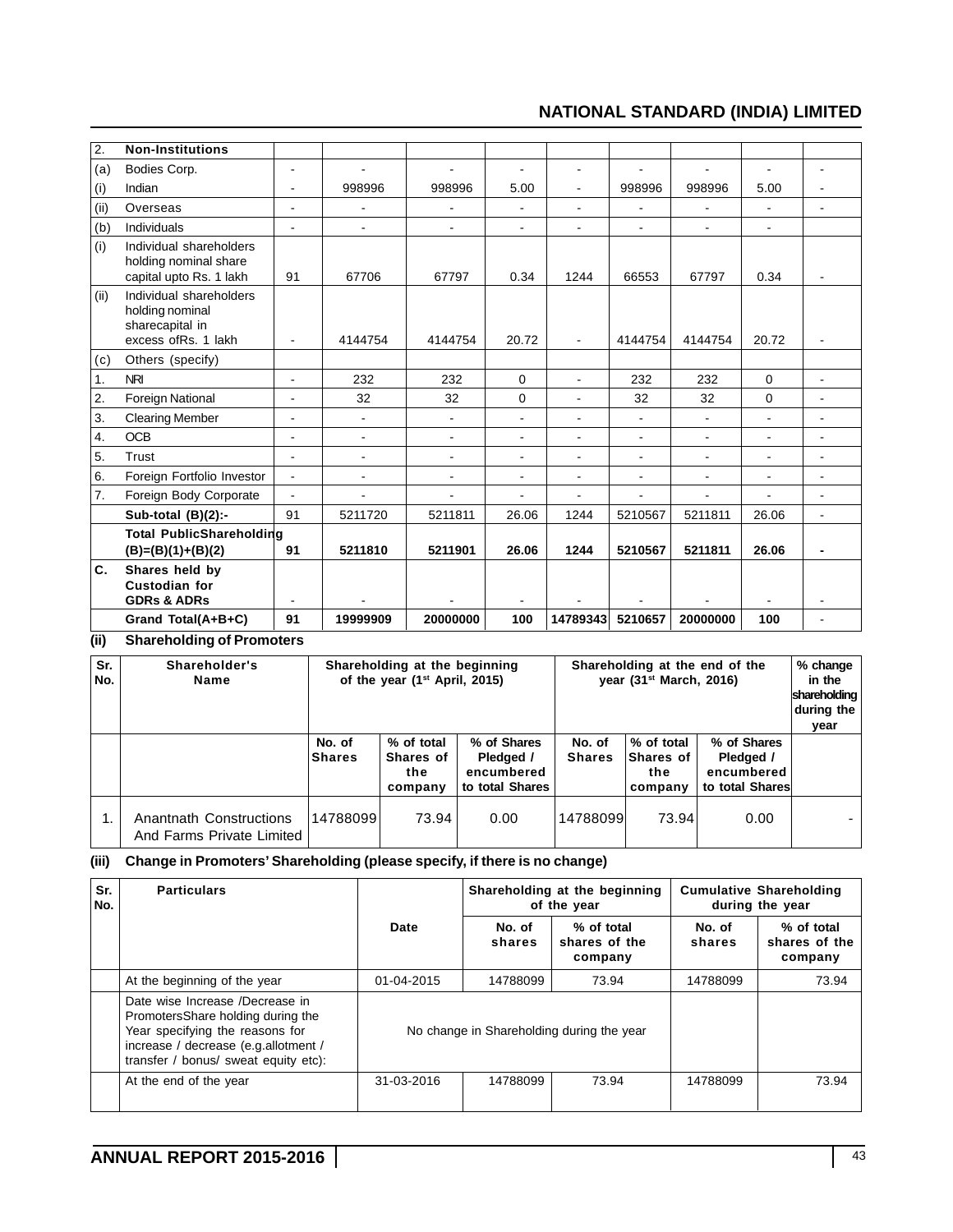| Sr.<br>No. | For Each of the Directors<br>and KMP                      | Date                     |                  | Shareholding at the<br>beginning of the year | <b>Cumulative shareholding</b><br>during the year |                                      |  |
|------------|-----------------------------------------------------------|--------------------------|------------------|----------------------------------------------|---------------------------------------------------|--------------------------------------|--|
|            |                                                           |                          | No. of<br>shares | $%$ of<br>totalshares of<br>thecompany       | No. of<br>shares                                  | % of<br>totalshares of<br>thecompany |  |
| 1          | Gurpreet Kaur Shinh                                       |                          |                  |                                              |                                                   |                                      |  |
|            | At the beginning of the year<br>a)                        | 01-04-2015               | 1314118          | 6.57                                         | 1314118                                           | 6.57                                 |  |
|            | Changes during the year<br>b)                             | <b>NIL</b>               |                  |                                              |                                                   |                                      |  |
|            | At the end of the year<br>C)                              | 31-03-2016               |                  |                                              | 1314118                                           | 6.57                                 |  |
| 2          | Niharika Realtors Private Limited                         |                          |                  |                                              |                                                   |                                      |  |
|            | At the beginning of the year<br>a)                        | 01-04-2015               | 990486           | 4.95                                         | 990486                                            | 4.95                                 |  |
|            | Changes during the year<br>b)                             |                          |                  |                                              |                                                   |                                      |  |
|            | Date and Reason<br>i)                                     | 29-02-2016               | 15               | 0.00                                         | 990501                                            | 4.95                                 |  |
|            |                                                           | Purchase                 |                  |                                              |                                                   |                                      |  |
|            | At the end of the year<br>C)                              | 31-03-2016               |                  |                                              | 990501                                            | 4.95                                 |  |
| 3          | A L Ananthanarayanan                                      |                          |                  |                                              |                                                   |                                      |  |
|            | At the beginning of the year<br>a)                        | 01-04-2015               | 879828           | 4.40                                         | 879828                                            | 4.40                                 |  |
|            | Changes during the year<br>b)                             | <b>NIL</b><br>31-03-2016 |                  |                                              | 879828                                            | 4.40                                 |  |
| 4          | At the end of the year<br>C)<br>NPS Shinh                 |                          |                  |                                              |                                                   |                                      |  |
|            | At the beginning of the year                              | 01-04-2015               | 687495           | 3.44                                         | 687495                                            | 3.44                                 |  |
|            | a)<br>Changes during the year<br>b)                       | <b>NIL</b>               |                  |                                              |                                                   |                                      |  |
|            | c) At the end of the year                                 | 31-03-2016               |                  |                                              | 687495                                            | 3.44                                 |  |
| 5          | Ramnika Singh                                             |                          |                  |                                              |                                                   |                                      |  |
|            | At the beginning of the year<br>a)                        | 01-04-2015               | 507611           | 2.54                                         | 507611                                            | 2.54                                 |  |
|            | Changes during the year<br>b)                             | <b>NIL</b>               |                  |                                              |                                                   |                                      |  |
|            | At the end of the year<br>C)                              | 31-03-2016               |                  |                                              | 507611                                            | 2.54                                 |  |
| 6          | Narinder Pal Singh                                        |                          |                  |                                              |                                                   |                                      |  |
|            | At the beginning of the year<br>a)                        | 01-04-2015               | 248567           | 1.24                                         | 248567                                            | 1.24                                 |  |
|            | Changes during the year<br>b)                             | <b>NIL</b>               |                  |                                              |                                                   |                                      |  |
|            | At the end of the year<br>C)                              | 31-03-2016               |                  |                                              | 248567                                            | 1.24                                 |  |
| 7          | Manita Shinh                                              |                          |                  |                                              |                                                   |                                      |  |
|            | At the beginning of the year<br>a)                        | 01-04-2015               | 122500           | 0.61                                         | 122500                                            | 0.61                                 |  |
|            | Changes during the year<br>b)                             | <b>NIL</b>               |                  |                                              |                                                   |                                      |  |
|            | At the end of the year<br>C)                              | 31-03-2016               |                  |                                              | 122500                                            | 0.61                                 |  |
| 8          | Amrita Shinh                                              |                          |                  |                                              |                                                   |                                      |  |
|            | At the beginning of the year<br>a)                        | 01-04-2015               | 122500           | 0.61                                         | 122500                                            | 0.61                                 |  |
|            | Changes during the year<br>b)                             | <b>NIL</b>               |                  |                                              |                                                   |                                      |  |
|            | At the end of the year<br>C)                              | 31-03-2016               |                  |                                              | 122500                                            | 0.61                                 |  |
| 9          | Mangala Ananthanarayanan                                  |                          |                  |                                              |                                                   |                                      |  |
|            | At the beginning of the year<br>a)                        | 01-04-2015               | 120000           | 0.60                                         | 120000                                            | 0.60                                 |  |
|            | Changes during the year<br>b)                             | <b>NIL</b>               |                  |                                              |                                                   |                                      |  |
|            | At the end of the year<br>C)                              | 31-03-2016               |                  |                                              | 120000                                            | 0.60                                 |  |
| 10         | Arundhati Maya Subramoney-U/G<br>Mangala Ananthanarayanan |                          |                  |                                              |                                                   |                                      |  |
|            | At the beginning of the year<br>a)                        | 01-04-2015               | 50000            | 0.25                                         | 50000                                             | 0.25                                 |  |
|            | Changes during the year<br>b)                             | <b>NIL</b>               |                  |                                              |                                                   |                                      |  |
|            | At the end of the year<br>C)                              | 31-03-2016               |                  |                                              | 50000                                             | 0.25                                 |  |
| 11         | 'Aditi Kamala Subramoney-U/G<br>Mangala Ananthanarayanan  |                          |                  |                                              |                                                   |                                      |  |
|            | a)At the beginning of the year                            | 01-04-2015               | 50000            | 0.25                                         | 50000                                             | 0.25                                 |  |
|            | b)Changes during the year                                 | <b>NIL</b>               |                  |                                              |                                                   |                                      |  |
|            | c)At the end of the year                                  | 31-03-2016               |                  |                                              | 50000                                             | 0.25                                 |  |
| 12         | Gurpreet Kaur Shinh                                       |                          |                  |                                              |                                                   |                                      |  |
|            | At the beginning of the year<br>a)                        | 01-04-2015               | 24244            | 0.12                                         | 24244                                             | 0.12                                 |  |
|            | Changes during the year<br>b)                             | <b>NIL</b>               |                  |                                              |                                                   |                                      |  |
|            | At the end of the year<br>C)                              | 31-03-2016               |                  |                                              | 24244                                             | 0.12                                 |  |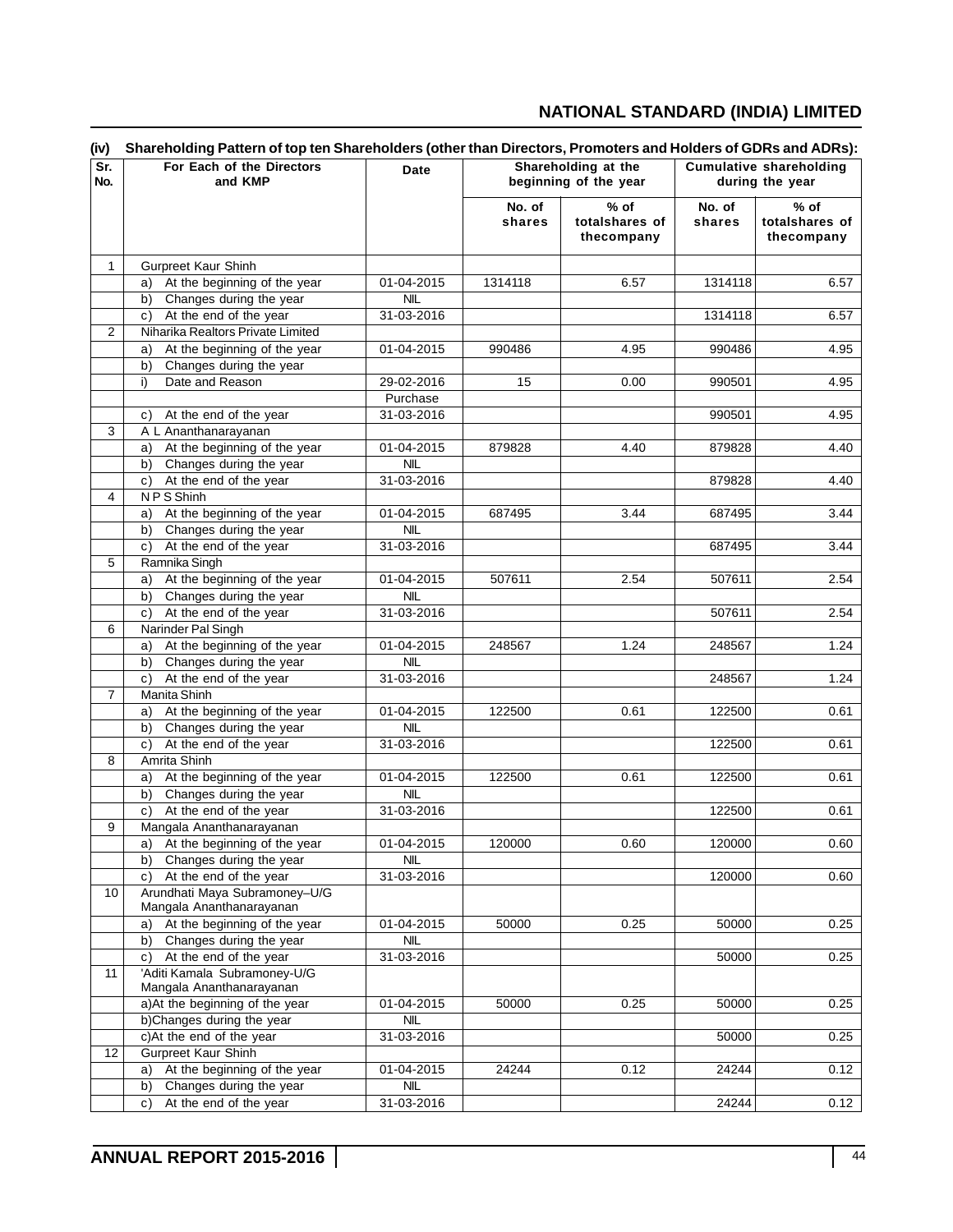| $\ddot{\phantom{1}}$<br>Sr.<br>No. | For Each of the Directors<br>and KMP                    | <b>Designation</b> |                  | Shareholding at the<br>beginning of the year | <b>Cumulative shareholding</b><br>during the year |                                       |  |
|------------------------------------|---------------------------------------------------------|--------------------|------------------|----------------------------------------------|---------------------------------------------------|---------------------------------------|--|
|                                    |                                                         |                    | No. of<br>shares | % of total<br>shares of<br>thecompany        | No. of<br>shares                                  | % of total<br>shares of<br>thecompany |  |
|                                    | Narinder Pal Singh                                      | Director           |                  |                                              |                                                   |                                       |  |
|                                    | a) At the beginning of the year                         | 01-04-2015         | 2250180*         | 11.25%                                       | 2250180*                                          | 11.25%                                |  |
|                                    | b) Changes during the year                              | NIL.               | <b>NIL</b>       |                                              |                                                   |                                       |  |
|                                    | c) At the end of the year                               | 31-03-2016         |                  |                                              | 2250180*                                          | 11.25%                                |  |
| 2                                  | Anantha narayanan Ariya nayakipuram<br>Lakshminarayanan | Director           |                  |                                              |                                                   |                                       |  |
|                                    | a) At the beginning of the year                         | 01-04-2015         | 887896*          | 4.44%                                        | 887896*                                           | 4.44%                                 |  |
|                                    | b) Changes during the year                              | NIL.               | <b>NIL</b>       |                                              |                                                   |                                       |  |
|                                    | c) At the end of the year                               | 31-03-2016         |                  |                                              | 887896*                                           | 4.44%                                 |  |

# **(v) Shareholding of Directors and Key Managerial Personnel:**

**\* Includes Shares held jointly.**

# **V. INDEBTEDNESS**

# **Indebtedness of the Company including interest outstanding/accrued but not due for payment**

|                                                        |                                               |                                       |                           |                 | (Amount in Rs.)           |
|--------------------------------------------------------|-----------------------------------------------|---------------------------------------|---------------------------|-----------------|---------------------------|
| <b>Particulars</b>                                     | <b>Secured Loans</b><br>excluding<br>deposits | <b>Unsecured</b><br><b>Debentures</b> | <b>Unsecured</b><br>Loans | <b>Deposits</b> | <b>Total Indebtedness</b> |
| Indebtedness at the beginning<br>of the financial year |                                               |                                       |                           |                 |                           |
| <b>Principal Amount</b><br>i)                          | 1,376,797,377                                 |                                       | 119,586,739               |                 | 1,496,384,116             |
| Interest due but not paid<br>ii)                       | $\blacksquare$                                |                                       |                           |                 |                           |
| Interest accrued but not due<br>iii)                   |                                               |                                       | 2,883,629                 |                 | 2,883,629                 |
| Total (i+ii+iii)                                       | 1,376,797,377                                 |                                       | 122,470,368               |                 | 1,499,267,745             |
| Change in Indebtedness<br>the financial year<br>during |                                               |                                       |                           |                 |                           |
| Addition                                               |                                               |                                       | 1,002,373,742             |                 | 1,002,373,742             |
| Reduction                                              | (431,600,899)                                 |                                       | (923, 506, 230)           |                 | (1,355,107,129)           |
| Net Change                                             | (431,600,899)                                 |                                       | 78,867,512                |                 | $-352,733,387$            |
| Indebtedness at the end of<br>the financial year       |                                               |                                       |                           |                 |                           |
| <b>Principal Amount</b><br>i)                          | 945,196,478.00                                |                                       | 198,454,251               |                 | 1,143,650,729             |
| ii)<br>Interest due but not paid                       |                                               | ۰                                     |                           |                 |                           |
| Interest accrued but not due<br>iii)                   | 3,161.00                                      |                                       | 32,560,206                |                 | 32,563,367                |
| Total (i+ii+iii)                                       | 945,199,639.00                                |                                       | 231,014,457               |                 | 1,176,214,096             |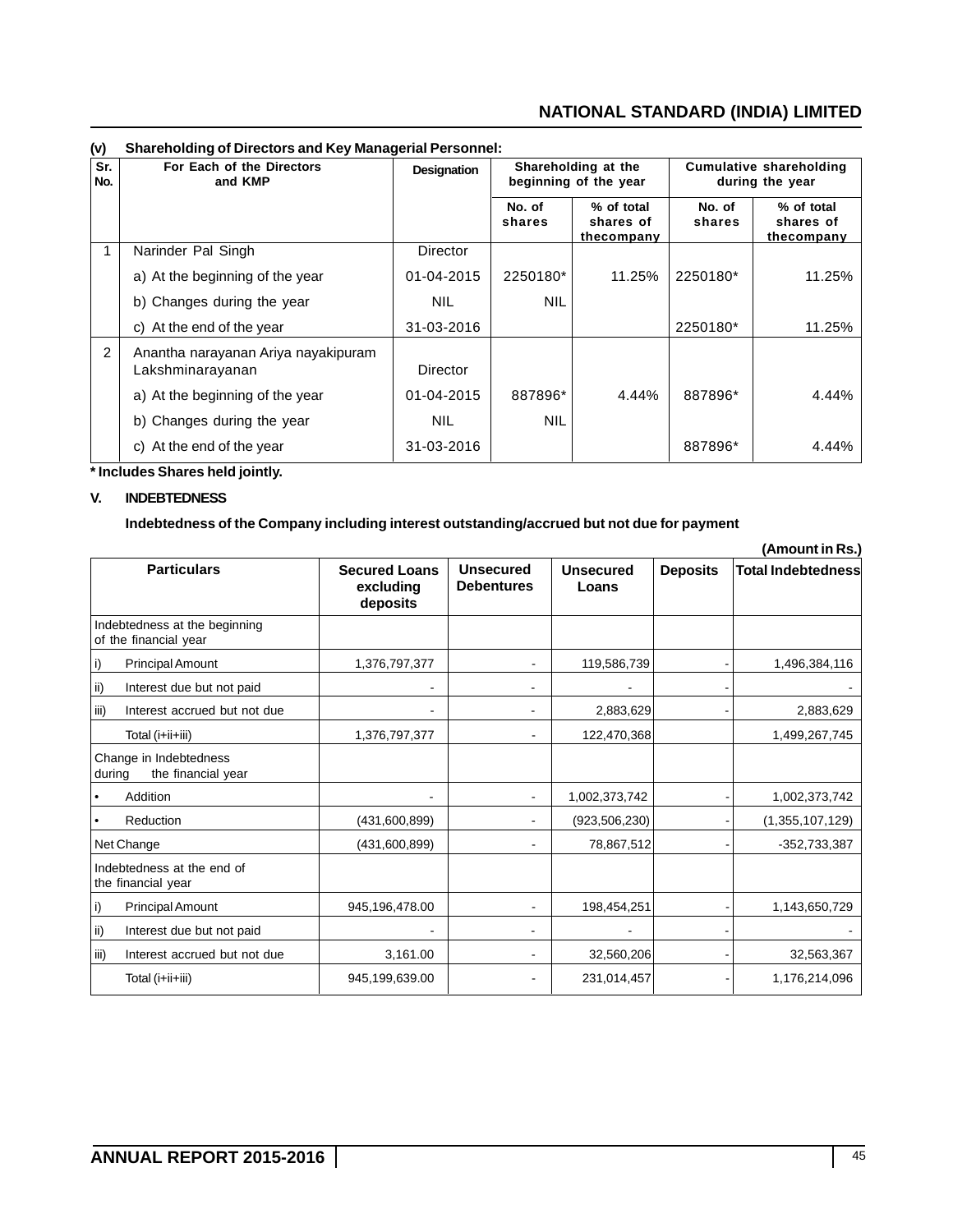# **VI. REMUNERATION OF DIRECTORS AND KEY MANAGERIAL PERSONNEL**

# **A. Remuneration to Managing Director, Whole-time Directors and/or Manager:**

| SI. | <b>Particulars of Remuneration</b>                                                           | <b>Name of Directors</b> | <b>Total Amount</b> |
|-----|----------------------------------------------------------------------------------------------|--------------------------|---------------------|
| No. |                                                                                              |                          |                     |
| 1   | Gross salary                                                                                 |                          |                     |
|     | Salary as per provisions<br>(a)<br>contained in section 17(1)<br>of the Income-tax Act, 1961 |                          |                     |
|     | Value of perquisites u/s 17(2)<br>(b)<br>Income-tax Act, 1961                                |                          |                     |
|     | Profits in lieu of salary under<br>(c)                                                       |                          |                     |
| 2.  | <b>Stock Option</b>                                                                          |                          |                     |
| 3.  | <b>Sweat Equity</b>                                                                          |                          |                     |
| 4.  | <b>Commission</b>                                                                            |                          |                     |
|     | as % of profit<br>۰                                                                          |                          |                     |
|     | others, specify                                                                              |                          |                     |
| 5.  | Others, please specify                                                                       |                          |                     |
|     | Total (A)                                                                                    |                          |                     |
|     | Ceiling as per the Act                                                                       |                          |                     |
| В.  | <b>Remuneration to other directors:</b>                                                      |                          |                     |

| SI. | <b>Particulars of Remuneration</b>                   | <b>Name of Directors</b> | <b>Total Amount</b> |
|-----|------------------------------------------------------|--------------------------|---------------------|
| No. |                                                      |                          |                     |
| 1.  | <b>Independent Directors</b>                         |                          |                     |
|     | 0<br>Fee for attending board /<br>committee meetings |                          |                     |
|     | <b>Commission</b><br>0                               |                          |                     |
|     | 0<br>Others, please specify                          |                          |                     |
|     | Total (1)                                            | NIŁ                      |                     |
| 2.  | <b>Other Non-Executive Directors</b>                 |                          |                     |
|     | 0<br>Fee for attending board /<br>committee meetings |                          |                     |
|     | <b>Commission</b><br>0                               |                          |                     |
|     | 0<br>Others, please specify                          |                          |                     |
|     | Total (2)                                            |                          |                     |
|     | Total $(B)=(1+2)$                                    |                          |                     |
|     | <b>Total Managerial Remuneration</b>                 |                          |                     |
|     | Overall Ceiling as per the Act                       |                          |                     |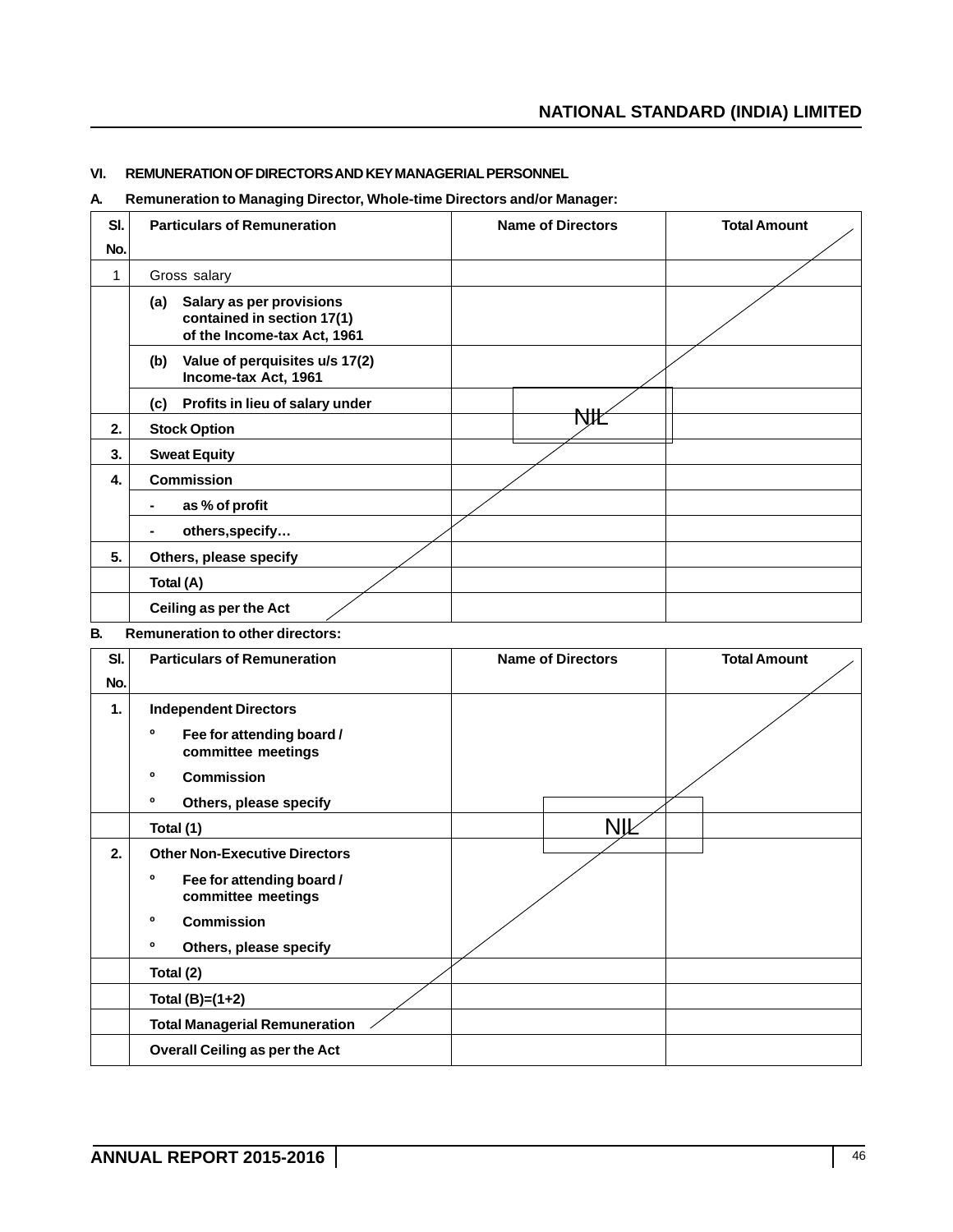# **C***.* **REMUNERATION TO KEY MANAGERIAL PERSONNEL OTHER THAN MD / MANAGER/WTD**

| (Amount in Rs.) |
|-----------------|
|-----------------|

| SI.No.         | <b>Particulars of Remuneration</b>                                                           | <b>Key Managerial Personnel</b> |            |            |             |
|----------------|----------------------------------------------------------------------------------------------|---------------------------------|------------|------------|-------------|
|                |                                                                                              | <b>CEO</b>                      | <b>CFO</b> | Company    | Total       |
|                |                                                                                              |                                 |            | Secretary  |             |
| $\mathbf{1}$   | Gross salary*                                                                                | 46,90,668                       | 64,99,403  | 9,15,689   | 1,21,05,760 |
|                | Salary as per provisions<br>(a)<br>contained in section 17(1) of<br>the Income-tax Act, 1961 | <b>NA</b>                       | <b>NIL</b> | <b>NIL</b> | <b>NIL</b>  |
|                | Value of perquisites u/s<br>(b)<br>17(2) Income-tax Act, 1961                                | <b>NA</b>                       | <b>NIL</b> | <b>NIL</b> | <b>NIL</b>  |
|                | Profits in lieu of salary<br>(c)<br>under section 17(3)<br>Income-tax Act, 1961              | <b>NA</b>                       | <b>NIL</b> | <b>NIL</b> | <b>NIL</b>  |
| 2              | <b>Stock Option</b>                                                                          | <b>NA</b>                       | <b>NIL</b> | <b>NIL</b> | <b>NIL</b>  |
| 3              | <b>Sweat Equity</b>                                                                          | <b>NA</b>                       | <b>NIL</b> | <b>NIL</b> | <b>NIL</b>  |
| $\overline{4}$ | Commission                                                                                   |                                 |            |            |             |
|                | as % of profit<br>$\overline{\phantom{a}}$                                                   |                                 |            |            |             |
|                | others, specify<br>$\overline{\phantom{a}}$                                                  | <b>NA</b>                       | NA.        | <b>NA</b>  | <b>NA</b>   |
| 5              | Others, please specify                                                                       | <b>NA</b>                       | <b>NA</b>  | <b>NA</b>  | <b>NA</b>   |
|                | Total                                                                                        | 46,90,668                       | 64,99,403  | 9,15,689   | 1,21,05,760 |

Mr. Ramesh Chechani, Chief Financial Officer, Mr. Abhijeet Shinde(Rs. 3,85,208/-) and Ms. Ami Parikh (Rs. 5,30,481/-), Company Secretary and Mr. Mahesh Thakur, Chief Executive Officer are not on the payroll of the Company and are deputed by the Group Companies Their remuneration is being reimbursed by the Company to the Group Companies.

# **VII. PENALTIES / PUNISHMENT/ COMPOUNDING OF OFFENCES:**

| <b>Type</b> |                           | Section of the<br><b>Companies Act</b> | <b>Brief</b><br><b>Description</b> | Details of Penalty /<br><b>Punishment/</b><br>Compounding<br>fees imposed | <b>Authority</b><br>[RD/NCLT/<br><b>COURT]</b> | Appeal made,<br>if any<br>(give Details) |
|-------------|---------------------------|----------------------------------------|------------------------------------|---------------------------------------------------------------------------|------------------------------------------------|------------------------------------------|
| А.          | <b>COMPANY</b>            |                                        |                                    |                                                                           |                                                |                                          |
|             | Penalty                   |                                        |                                    |                                                                           |                                                |                                          |
|             | Punishment                |                                        |                                    |                                                                           |                                                |                                          |
|             | Compounding               |                                        |                                    |                                                                           |                                                |                                          |
| В.          | <b>DIRECTORS</b>          |                                        |                                    | NЖ                                                                        |                                                |                                          |
|             | Penalty                   |                                        |                                    |                                                                           |                                                |                                          |
|             | Punishment                |                                        |                                    |                                                                           |                                                |                                          |
|             | Compounding               |                                        |                                    |                                                                           |                                                |                                          |
| C.          | OTHER OFFICERS IN DEFAULT |                                        |                                    |                                                                           |                                                |                                          |
|             | Penalty                   |                                        |                                    |                                                                           |                                                |                                          |
|             | Punishment                |                                        |                                    |                                                                           |                                                |                                          |
|             | Compounding               |                                        |                                    |                                                                           |                                                |                                          |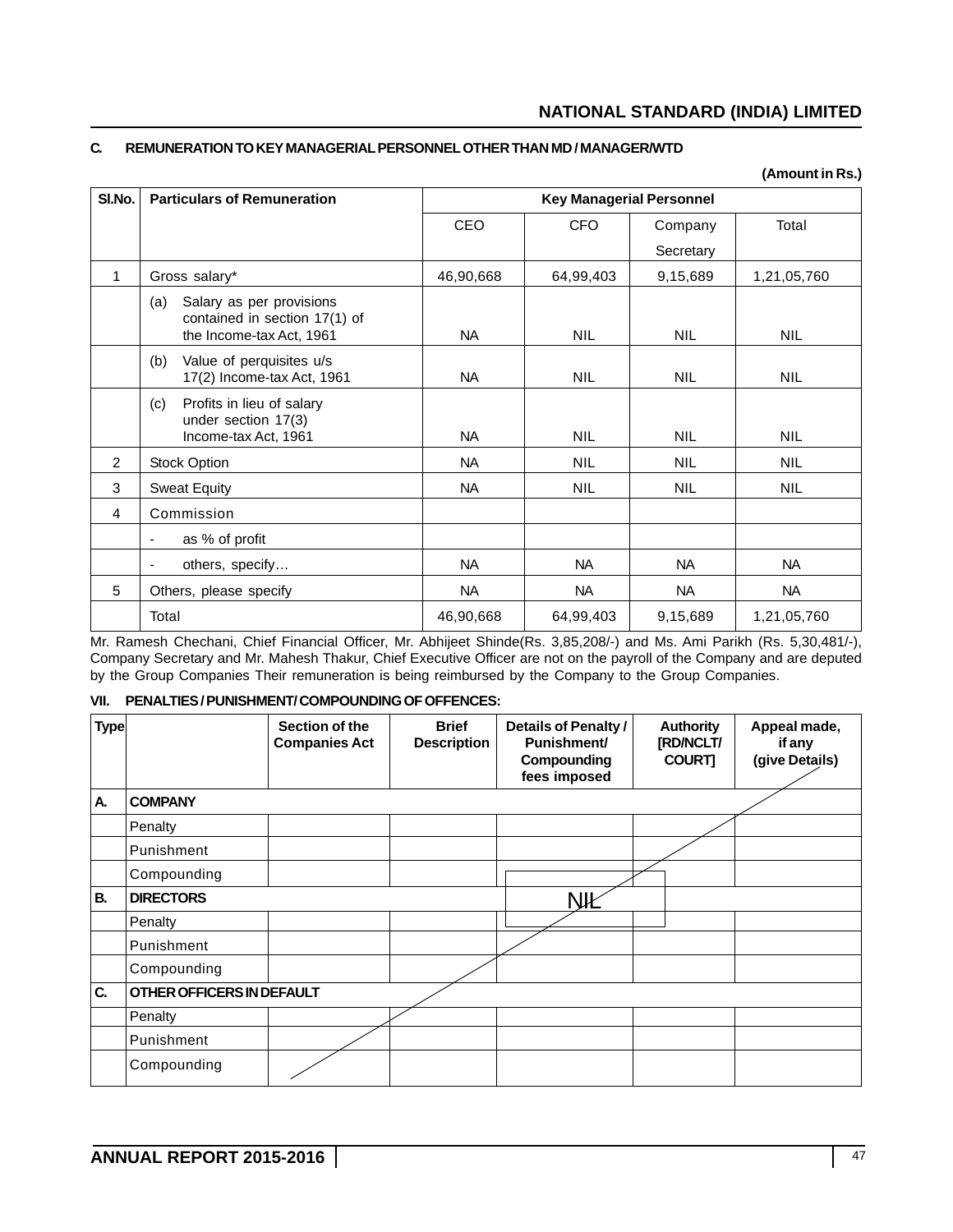## **ANNEXURE VI**

# **Form No. MR-3**

## **SECRETARIAL AUDIT REPORT**

FOR THE FINANCIAL YEAR ENDED 31<sup>st</sup> March, 2016

*[Pursuant to section 204(1) of the Companies Act, 2013 and rule*

*No.9 of the Companies (Appointment and Remuneration Personnel) Rules, 2014]*

## To The Board of Directors **M/s. NATIONAL STANDARD (INDIA) LIMITED CIN:L27109MH1962PLC265959**

412 Floor 4 ,17 G Vardhaman Chamber, Cawasji Patel Road, Horniman Circle, Fort , Mumbai 400001

We have conducted the secretarial audit of the compliance of applicable statutory provisions and the adherence to good corporate practices by **M/s. NATIONAL STANDARD (INDIA) LIMITED**(hereinafter called the "company"). Secretarial Audit was conducted in a manner that provided us a reasonable basis for evaluating the corporate conducts/statutory compliances and expressing my opinion thereon.

Based on my/our verification of the Company's books, papers, minute books, forms and returns filed and other records maintained by the company and also the information provided by the Company, its officers, agents and authorized representatives during the conduct of secretarial audit, we hereby report that in my/our opinion, the company has, during the audit period covering the financial year ended on 31st March 2016, complied with the statutory provisions listed hereunder and also that the Company has proper Board-processes and compliance-mechanism in place to the extent, in the manner and subject to the reporting made hereinafter:

We have examined the books, papers, minute books, forms and returns filed and other records maintained by Company for the financial year ended on 31<sup>st</sup> March, 2016 according to the provisions of:

- (i) The Companies Act 2013 and the Rules made thereunder ;
- (ii) The Depositories Act, 1996 and the Regulations and Bye-laws framed there under;
- (iii) The Securities Contracts (Regulation) Act, 1956 ('SCRA') and the Rules made there under;
- (iv) Foreign Exchange Management Act, 1999 and the applicable rules and regulations made there under; *Not Applicable*
- (v) The following Regulations and Guidelines prescribed under the Securities and Exchange Board of India Act, 1992 ('SEBI Act');
	- (a) The Securities and Exchange Board of India (Substantial Acquisition of Shares and Takeovers) Regulations, 2011; *Not Applicable during the period under Review*
	- (b) The Securities and Exchange Board of India (Prohibition of Insider Trading) Regulations, 2015;
	- (c) The Securities and Exchange Board of India (Issue of Capital and Disclosure Requirements) Regulations, 2009; *Not Applicable during the period under Review*
	- (d) The Securities and Exchange Board of India (Employee Stock Option Scheme and Employee Stock Purchase Scheme) Guidelines, 1999; *Not Applicable during the period under Review*
	- (e) The Securities and Exchange Board of India (Listing Obligation and Disclosure Requirements )Regulations, 2015;
	- (f) The Securities and Exchange Board of India (Registrars to an Issue and Share Transfer Agents) Regulations, 1993 regarding the Companies Act and dealing with client;
	- (g) The Securities and Exchange Board of India (Delisting of Equity Shares) Regulations, 2009- *Not Applicable during the period under Review*
	- (h) The Securities and Exchange Board of India (Buyback of Securities) Regulations, 1998- *Not Applicable during the period under Review*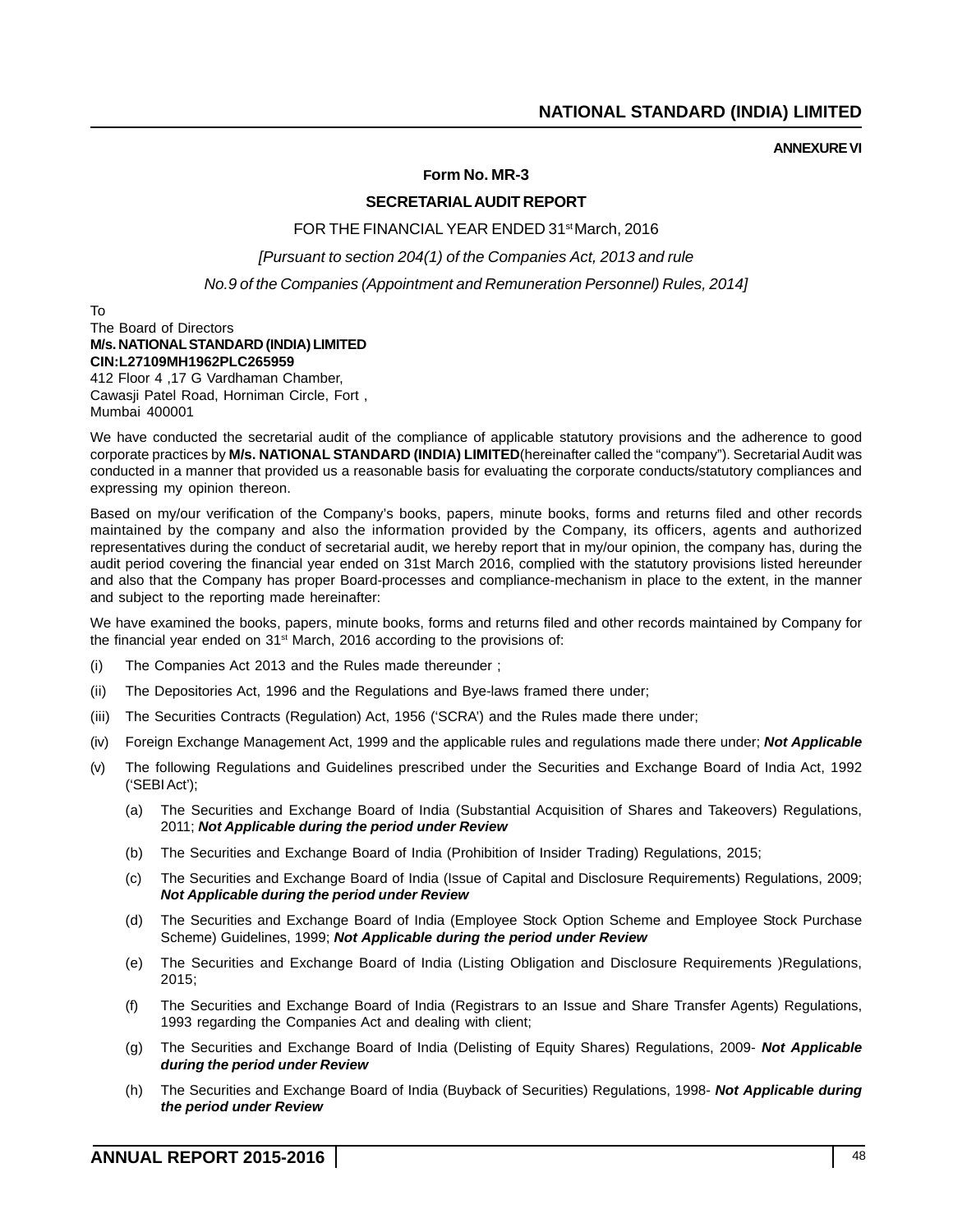(vi) The other laws as are applicable specifically to the Company *during the period under Review*:

#### **We have also examined compliance with the applicable clauses of the following:**

- (i) Secretarial Standards issued by The Institute of Company Secretaries of India-
- (ii) The Listing Agreements entered into by the Company with BSE Listed and Calcutta Stock Exchange of India Limited,

During the period under review the Company has complied with the provisions of the Act, Rules, Regulations, Guidelines, Standards, etc. mentioned above:

#### **We Further report that, during the year under review:**

The status of the Company during the financial year has been that of a Equity Listed Public Company.

The Board of Directors of the Company is duly constituted with proper balance of Executive Directors, Non-Executive Directors and Independent Directors. The changes in the composition of the Board of Directors that took place during the period under review were carried out in compliance with the provisions of the Companies Act, 2013.

Adequate notice is given to all directors to schedule the Board Meetings, agenda and detailed notes on agenda are sent at least seven days in advance, a system exists for seeking and obtaining further information and clarifications on the agenda items before the meeting and for meaningful participation at the meeting. Majority decision is carried through while the dissenting members' views are captured and recorded as part of the minutes.

Majority decision is carried through while the dissenting members' views are captured and recorded as part of the minutes.

**We further report that** there are adequate systems and processes in the company commensurate with the size and operations of the company to monitor and ensure compliance with applicable laws, rules, regulations and guidelines.

**We further report that** the Company has complied with the provisions of the Act and Rules made under that Act in carrying out the following changes:

(a) Appointment and Resignation of Directors/ and Key Managerial Person KMP during the period under review

**Shravan A. Gupta & Associates Practicing Company Secretary**

> **Shravan A. Gupta ACS: 27484, CP: 9990**

Place: Mumbai Date: 3rd September, 2016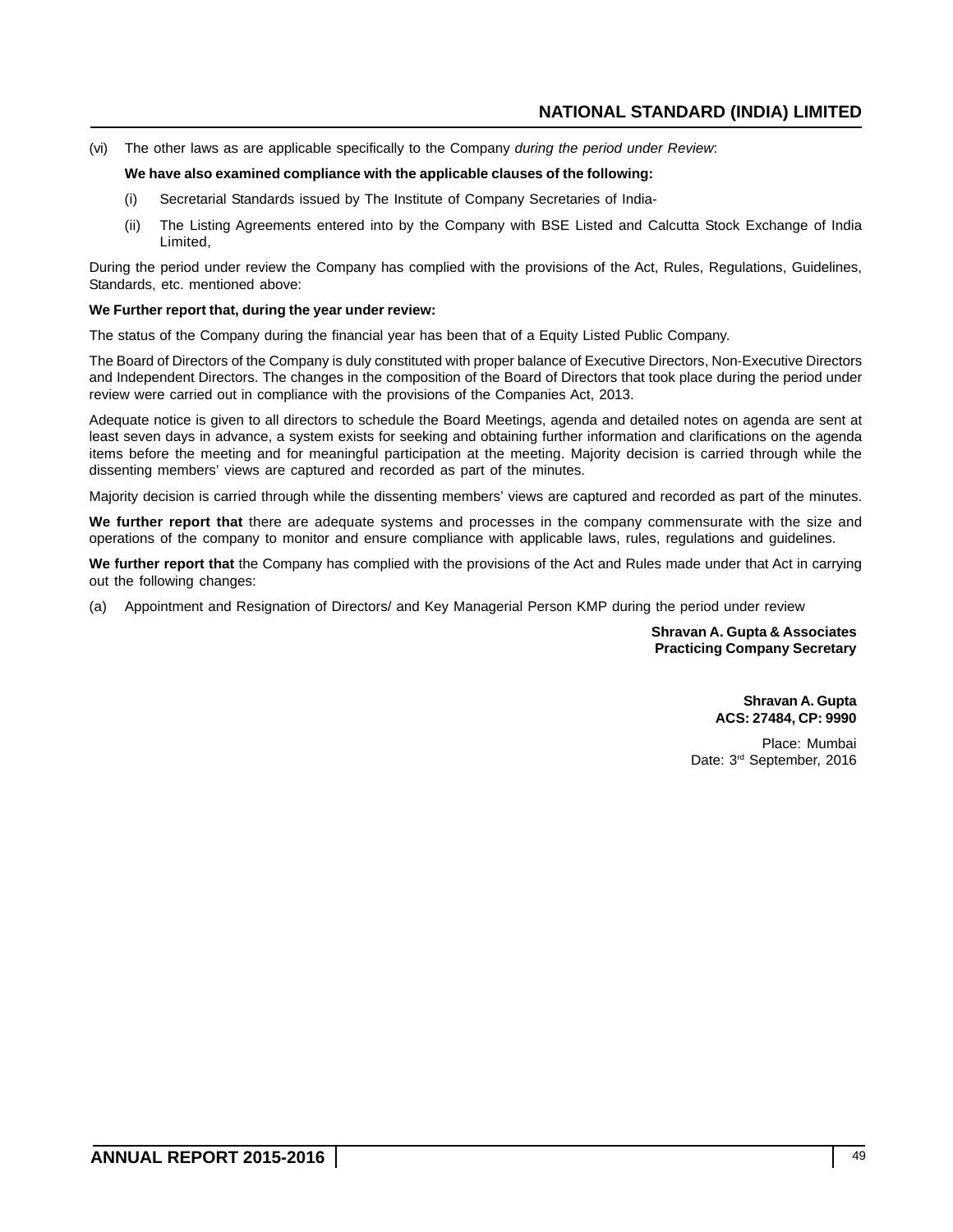# **REPORT ON CORPORATE GOVERNANCE**

## **1. Company's philosophy on Code of Governance**

The Company's corporate governance structure plays a pivotal role in realizing its long term goals. It provides the fundamental systems, processes and principles that promote objective decision making, performance based management and a corporate culture that is characterized by integrity and fairness in all dealings. Critical to this, is the high degree of transparency in disclosures across all levels of stakeholder engagement, which are periodically done while maintaining the importance of reserving competitive information from being disseminated.

The entire governance structure is actively supervised by Board of Directors, which oversees management activities and ensures their effectiveness in delivering member value. To implement this, the Company has always strived to promote an informed Board that functions independently.

This Chapter reports the Company's compliance with the Regulation 34(3) read with Schedule V of SEBI (Listing Obligations and Disclosure Requirements) Regulations, 2015 (hereinafter referred to as SEBI Listing Regulations)as given below:

## **2. Board of Directors – Composition and Particulars of Directors**

## • **Composition of the Board**

The Board of Directors of the Company has an ideal combination of non-executive Directors and independent directors which is in conformity with the provisions of Companies Act, 2013 and Regulation 17 of the SEBI Listing Regulations.

As on 31<sup>st</sup> March, 2016, the Board of Directors of the Company ("the Board") comprised of 6 (six) Non- Executive Directors, out of which 2 (two) were Independent directors and 1 (one) women Director.

Mr. Santosh Kumar Ojha resigned as an Independent Director of the Company w.e.f. April 8, 2016 and Mr. Bhushan Shah was appointed as an Additional Director (in the category of Independent Director) w.e.f. July 6, 2016.

All the Directors possess the requisite qualifications and experience in general corporate management, finance, and other allied fields enabling them to contribute effectively in their capacity as Directors of the Company.

None of the Directors of the Company are related to each other.

## • **Board Meetings/ Annual General Meeting**

The Board of Directors met six times during the financial year 2015-2016. The Board Meetings were held on 28th April, 2015, 14th May, 2015, 14th August, 2015, 16th September, 2015, 3rd November, 2015 and 3rd February, 2016. The maximum time gap between any two consecutive meetings did not exceed one hundred and twenty days.

The previous Annual General Meeting of the Company was held on 30<sup>th</sup> September, 2015.

## • **Director's attendance records and details of Directorship / Committee Positions held**

As mandated by SEBI Listing Regulations, none of the Directors of the Company are a member of more than ten Board-level committees and Chairman of more than five such committees, across all such companies in which he/ she is a Director.

Further, none of the Directors of the Company serves as an Independent Director in more than seven listed companies.

None of the Directors of the Company have any pecuniary or business relationship with the Company.

**Table 1** below gives the names and categories of Directors, their attendance at the Board Meetings held during the year and at the last Annual General Meeting.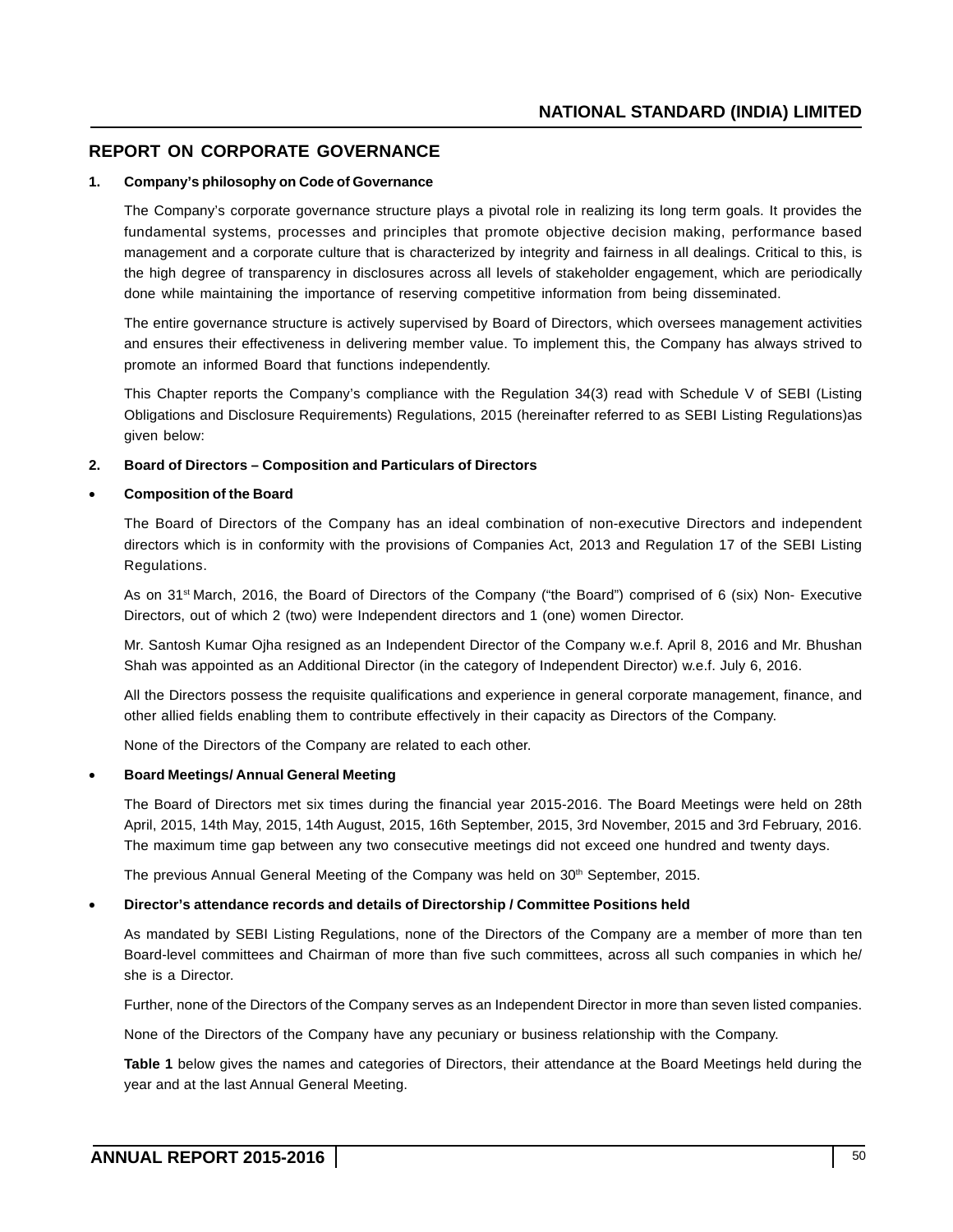| Sr.       | Name of Director(s)                                     | Category                                                                                                              | No. of                                                       | Attendance            | As on 31st March 2016                     |                |                                                                                                           |
|-----------|---------------------------------------------------------|-----------------------------------------------------------------------------------------------------------------------|--------------------------------------------------------------|-----------------------|-------------------------------------------|----------------|-----------------------------------------------------------------------------------------------------------|
| <b>No</b> |                                                         |                                                                                                                       | <b>Board</b><br>meetings<br>held<br>during<br>the year:<br>6 | in last<br><b>AGM</b> | Directorship<br>in other<br>compa<br>nies |                | Membership and<br>Chairmanship of<br>the committees<br>of the Board of<br>other<br>companies <sup>1</sup> |
|           |                                                         |                                                                                                                       | <b>Attended</b>                                              |                       |                                           | Chairman       | Member                                                                                                    |
| 1.        | Sagar Gawde<br>(DIN: 02082205)                          | Independent Director<br>& Chairman<br>(upto 30 <sup>th</sup> July, 2015)                                              | $\overline{2}$                                               | N.A                   | N.A                                       | N.A            | N.A                                                                                                       |
| 2.        | Santosh Kumar Ojha<br>(DIN: 02494357)                   | Independent Director<br>(upto 8 <sup>th</sup> April, 2016)                                                            | 3                                                            | <b>No</b>             | 5                                         | 3              | 5                                                                                                         |
| 3.        | Ananthanarayanan<br>Lakshminarayanan<br>(DIN: 00495490) | Non-Executive Director                                                                                                | 3                                                            | <b>No</b>             | 5                                         |                | 1                                                                                                         |
| 4.        | Narinder Pal Shinh<br>(DIN: 00023160)                   | Non-Executive Director                                                                                                | 3                                                            | <b>No</b>             | 13                                        | ÷,             | 3                                                                                                         |
| 5.        | Deepak Chitnis<br>(DIN:06711033)                        | Non-Executive Director<br>& Chairman<br>(w.e.f 14 <sup>th</sup> August, 2015)<br>upto 18 <sup>th</sup> January, 2016) | 5                                                            | Yes                   | 1                                         |                |                                                                                                           |
| 6.        | Smita Ghag<br>(DIN:02447362)                            | Chairperson and<br>Non-Executive Director                                                                             | 6                                                            | Yes                   | 8                                         |                |                                                                                                           |
| 7.        | Umashankar Hegde<br>(DIN: 06797098)                     | Independent Director<br>(Appointed w.e.f<br>21st October, 2015)                                                       | $\overline{2}$                                               | N.A                   | $\overline{4}$                            | $\overline{2}$ | $\overline{2}$                                                                                            |
| 8.        | Maninder Singh<br>Chhabra<br>(DIN: 02630680)            | Non-Executive Director<br>(Appointed w.e.f<br>3rd February, 2016)                                                     |                                                              | N.A                   | 6                                         |                |                                                                                                           |
| 9.        | Bhushan Shah<br>(DIN:07484485)                          | Independent Director<br>(Appointed w.e.f<br>6 <sup>th</sup> July, 2016)                                               | N.A                                                          | N.A                   |                                           |                |                                                                                                           |

**<sup>1</sup>** For the purpose of considering the limit of Committee memberships and chairmanships of a Director, Audit Committee and Stakeholders Relationship Committee of public limited companies have been considered

The particulars of Directors seeking appointment/ re-appointment has been annexed to the Notice of Annual General Meeting.

# • **Details of Equity Shares held by Non- Executive Directors:**

| S.No | Name of the Director                             | No. of Shares held |
|------|--------------------------------------------------|--------------------|
| 1.   | Sagar Gawde(DIN: 02082205)                       | Nil                |
| 2.   | Santosh Kumar Ojha(DIN: 02494357)                | Nil                |
| 3.   | Ananthanarayanan Lakshminarayanan(DIN: 00495490) | 887896*            |
| 4.   | Narinder Pal Shinh (DIN: 00023160)               | 2250180*           |
| 5.   | Deepak Chitnis(DIN:06711033)                     | Nil                |
| 6.   | Smita Ghag(DIN:02447362)                         | Nil                |
| 7.   | Umashankar Hegde(DIN: 06797098)                  | Nil                |
| 8.   | Maninder Singh Chhabra (DIN: 02630680)           | Nil                |
| 9.   | Bhushan Shah(DIN:07484485)                       | Nil                |

\* Includes Shares held Jointly. Further, none of the Directors holds any convertible instruments.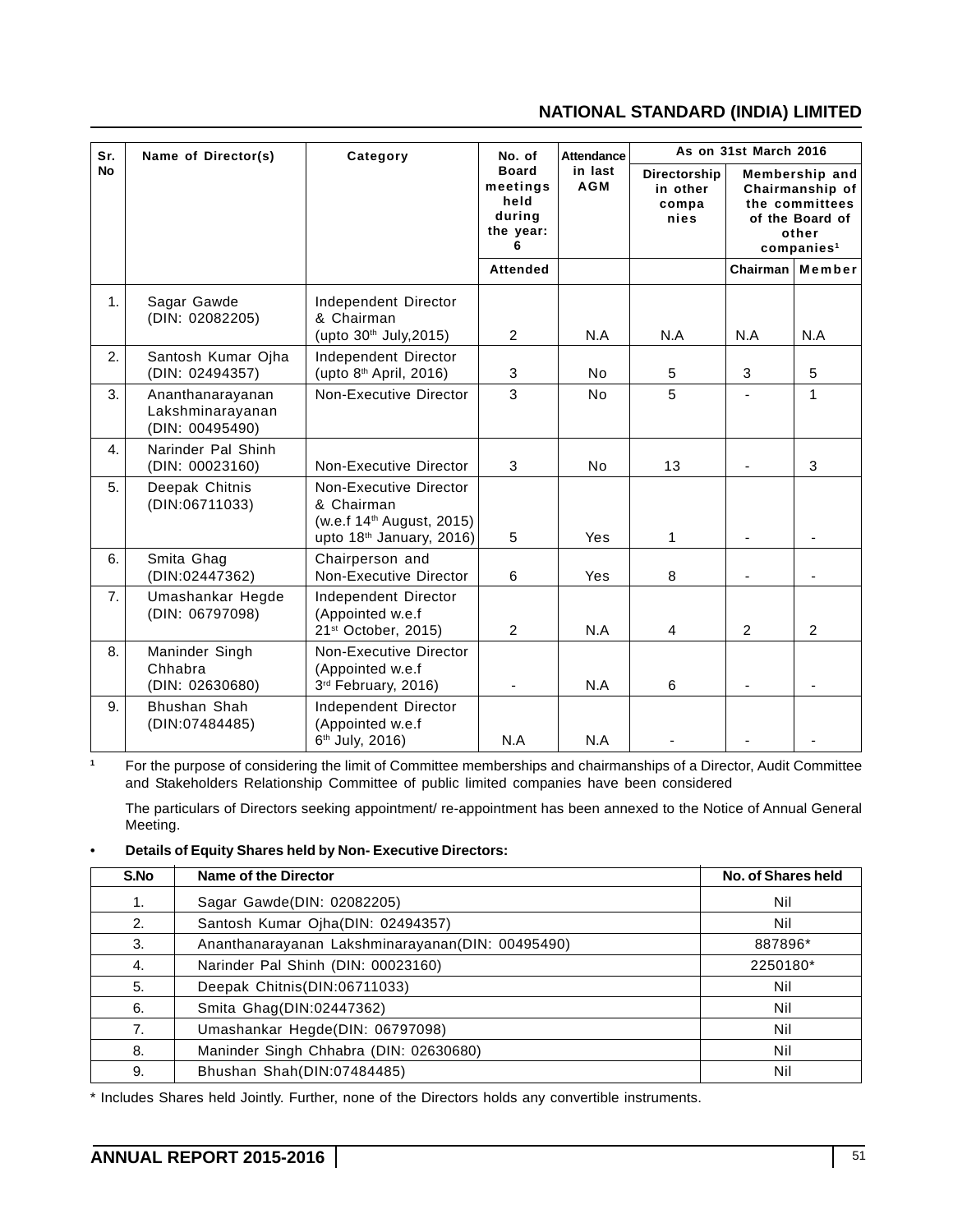### • **Information to the Board**

A detailed agenda folder is sent to each Director seven days in advance of the Board Meetings All matters which statutorily require the approval of the Board are put up for consideration of the Board. All the agenda items are backed by necessary supporting information and documents (except for the critical price sensitive information, which is circulated separately or placed at the meeting) to enable the Board to take Informed decisions.

The Board also periodically reviews compliance reports of all laws applicable to the Company, prepared by the Management as well as steps taken by the Company to rectify instances of non- compliances, if any.

#### • **Familiarisation Programmes**

The Familiarization program aims to provide insight to the Independent Directors to understand the business of the Company. Upon induction / appointment, the Independent Directors are familiarized with their roles, responsibilities and duties.

The details of the familiarization programmes imparted to independent directors can be accessed the website of the Company at the link http://www.nsil.net.in/pdf/Familarisation%20programme.pdf.

## • **Performance Evaluation and Independent Directors Meeting**

Pursuant to the provisions of Section 134 (3) (p), 149(8) and Schedule IV of the Companies Act, 2013 and Regulation17 of the SEBI Listing Regulations, annual performance evaluation of the Directors as well as of the Board Committees has been carried out.

The performance evaluation of the Independent Directors was carried out by the entire Board and the Performance Evaluation of the Chairman and Non-Independent Directors was carried out by the Independent Directors.

#### **3. Code of Conduct**

The Company has adopted a Code of Conduct for the Members of the Board and the Senior Management in accordance with the provisions of SEBI (Listing Obligations and Disclosure Requirements) Regulations, 2015.

The Code lay down the standard of conduct which is expected to be followed by the Directors and by the Senior Management in their business dealings and in particular on matters relating to integrity at the work place, in business practices and in dealing with stakeholders.

All the members of the Board and the Senior Management have affirmed compliance with the Code of Conduct as on 31<sup>st</sup> March, 2016 and a declaration to that effect signed by Mr. Mahesh Thakur, Chief Executive Officer of the Company is enclosed and forms a part of this report.

## **4. Committees of the Board:**

The Board of Directors has constituted four Committees viz. Audit Committee, Nomination and Remuneration Committee, Stakeholders Relationship Committee and Corporate Social Responsibility (CSR) Committee.

All decisions pertaining to the constitution of Committees,appointment of members and fixing of terms of reference and the role of the Committees are taken by the Board of Directors.

Details of the role and composition of these Committees, including the number of meetings held during the financial year 2015-16 and attendance at meetings, are provided below:-

## **A. Audit Committee**

## • **Terms of Reference**

Terms of reference of the Audit Committee are in conformity with the provisions of Regulation 18 of the SEBI (Listing Obligations and Disclosure Requirements) Regulations, 2015 and Section 177(4) of the Companies Act, 2013.

The brief terms of reference of the Audit Committee are listed as under:-

- 1. The recommendation for appointment, remuneration and terms of appointment of auditors of the company;
- 2. Approval of payment to Statutory Auditors for any other services rendered by the statutory auditors;
- 3. Review and monitor the auditor's independence and performance, and effectiveness of audit process;
- 4. Discussion with statutory auditors before the audit commences, about the nature and scope of audit as well as post-audit discussion to ascertain any area of concern;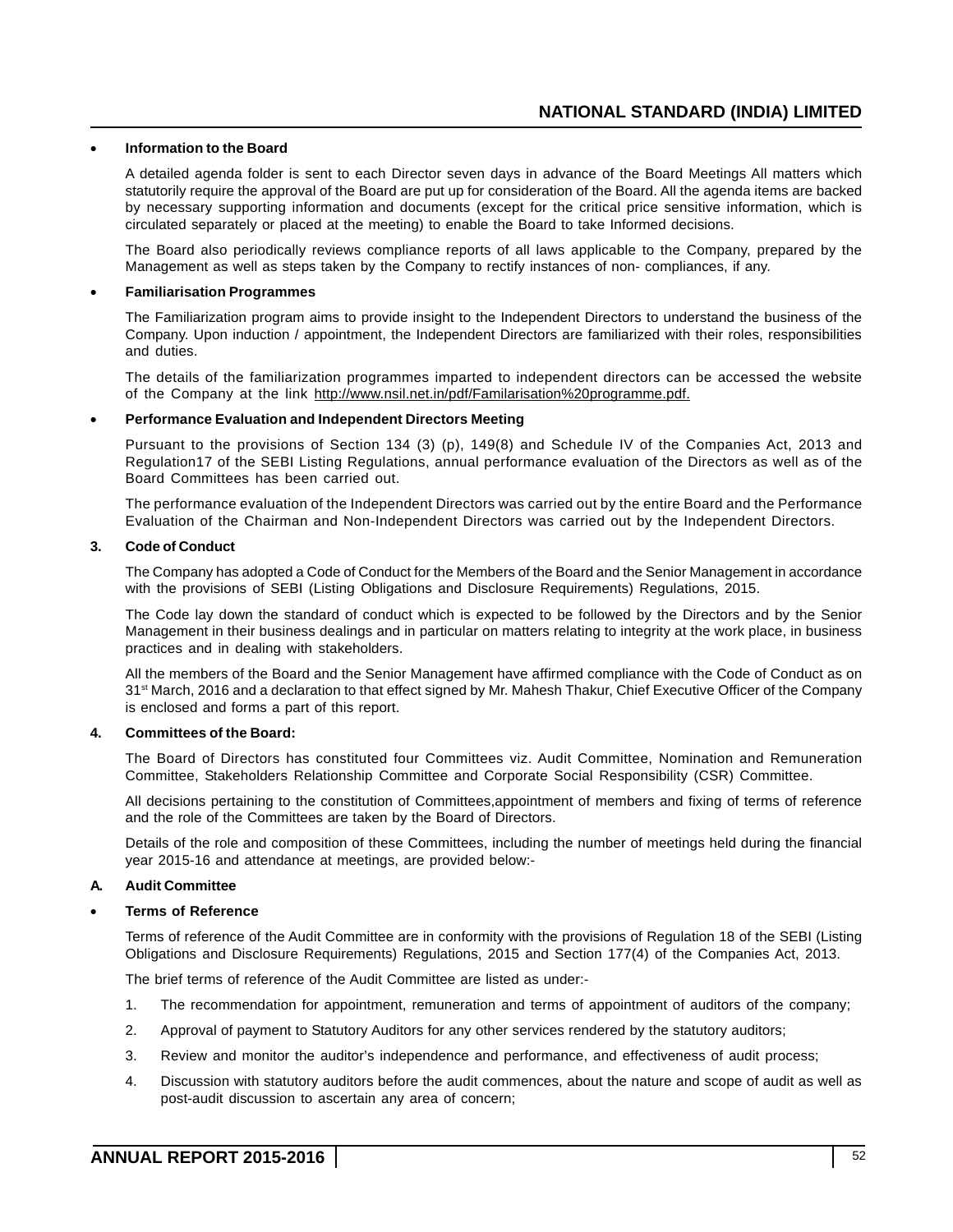- 5. Reviewing the adequacy of internal audit function, if any, including the structure of the internal audit department, staffing and seniority of the official heading the department, reporting structure coverage and frequency of internal audit;
- 6. Discussion with internal auditors of any significant findings and follow up there on;
- 7. Reviewing the findings of any internal investigations by the internal auditors into matters where there is suspected fraud or irregularity or a failure of internal control systems of a material nature and reporting the matter to the board;
- 8. Oversight of the Company's financial reporting process and disclosure of its financial information to ensure that the financial statement is correct, sufficient and credible;
- 9. Examination of the financial statement and the auditors' report thereon;
- 10. Management Discussion and Analysis of financial condition and result of operations;
- 11. Statement of significant related party transactions (as defined by the Audit Committee)
- 12. Internal Audit Reports relating to internal control weaknesses;
- 13. The appointment, removal and terms of remuneration of the chief internal auditor shall be subject to review by the Audit Committee
- 14. To look into the reasons for substantial defaults in the payment to the depositors, debenture holders, shareholders (in case of non-payment of declared dividends) and creditors;
- 15. Approval or any subsequent modification of transactions of the company with related parties;
- 16. Scrutiny of inter-corporate loans and investments;
- 17. Valuation of undertakings or assets of the company, wherever it is necessary;
- 18. Evaluation of internal financial controls and risk management systems;
- 19. Monitoring the end use of funds raised through public offers and related matters.
- 20. Approval of appointment of chief financial officer after assessing the qualifications, experience and background, etc. of the candidate;
- 21. Carrying out any other function as delegated by the Board of Directors of the Company from time to time.

## • **Powers of Audit Committee**

The Audit Committee has the following powers:

- 1) To investigate any activity within its terms of reference.
- 2) To seek information from any employee.
- 3) To obtain outside legal or other professional advice.
- 4) To secure attendance of outsiders with relevant expertise, if it considers necessary.

## • **Composition, meetings and attendance**

The Audit Committee met four times during the financial year 2015-16. The Audit Committee Meetings were held on 28th April, 2015, 14th August, 2015, 3rdNovember, 2015, and 3rd February, 2016 respectively.

The composition of the Audit Committee during the financial year 2015-16 and attendance of Members at the Meetings held thereat is given below:

| Sr.No. | Name of the member              | <b>Designation</b>     | Category                                                                      | No. of meetings attended |
|--------|---------------------------------|------------------------|-------------------------------------------------------------------------------|--------------------------|
| 1.     | Sagar Gawde <sup>1</sup>        | Independent Director   | Chairman<br>(upto $30th$ July 2015)                                           |                          |
| 2.     | Santosh Kumar Ohja <sup>3</sup> | Independent Director   | Chairman (from 14 <sup>th</sup> August<br>till 3 <sup>rd</sup> November 2015) | 4                        |
| 3.     | Smita Ghag                      | Non-Executive Director | Member                                                                        | 4                        |
| 4.     | Deepak Chitnis <sup>2</sup>     | Non-Executive Director | Member                                                                        |                          |
| 5.     | Umashankar Hegde <sup>4</sup>   | Independent Director   | Chairman<br>(from $3rd$ November 2015)                                        |                          |

**<sup>1</sup>** Mr. Sagar Gawde resigned as the Director of the Company w.e.f 30th July 2015 and consequently ceased to be the Member and Chairman of the Committee.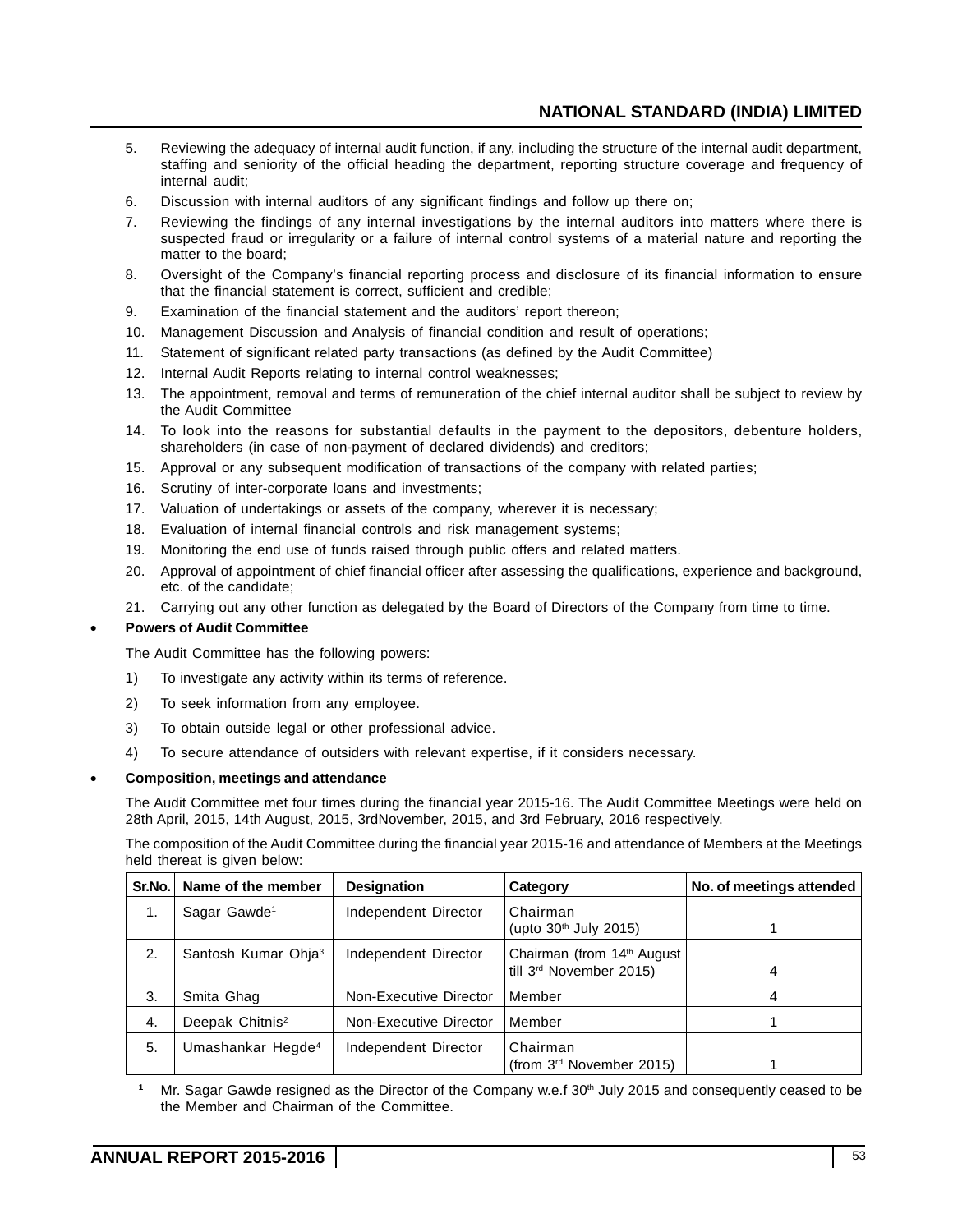- <sup>2</sup> Mr. Deepak Chitnis was inducted as member of the Committee w.e.f 14<sup>th</sup> August, 2015. Heceased to be the member of the Committee w.e.f 4<sup>th</sup> November, 2015
- **<sup>3</sup>** Mr. Santosh Kumar Ohjawas appointed as the Chairman in place of Mr. Sagar Gawde w.e.f14th August, 2015. Further he ceased to be the Chairman w.e.f 3<sup>rd</sup> November, 2015.
- **<sup>4</sup>** Mr.Umashankar Hegde was appointed as the Chairman of the Audit Committee on 3rd November, 2015.

## • **Present Composition of the Audit Committee**

The Audit Committee as on the date of this Report comprises of the following:-

- i) Mr. UmashankarHegde Chairman
- ii) Ms. Smita Ghag Member
- iii) Mr. Bhushan Shah Member
- Mr. Santosh Kumar Ojha has resigned as a Director of the Company w.e.f.  $8<sup>th</sup>$  April 2016 and consequently ceased to be the Member of the Audit Committee.
- Mr. Bhushan Shah was appointed as the Member of the Audit Committee on 13<sup>th</sup> July 2016.

All the members of Audit Committee are financially literate.

The Company Secretary acts as the secretary to the Committee.

The Chairman of the Audit Committee was present at the Annual General Meeting to answer shareholder queries.

The Chief Executive Officer and the Chief Financial Officer were the permanent invitees to the Audit Committee. The Statutory Auditors, the Internal Auditors and Executives of the Company are also invited to the Audit Committee Meetings, whenever required.

#### **B. Nomination and Remuneration Committee:**

### • **Terms of Reference of the Committee**

In accordance with the provisions of Section 178 of the Companies Act, 2013 and SEBI Listing Regulations, the terms of reference / role of the Nomination and Remuneration Committee of the Company is as under:-

- To formulate a criteria for determining qualifications, positive attributes and independence of a Director and recommend to the Board a policy, relating to the remuneration for the Directors, Key Managerial Personnel, Senior Management and other employees, if required;
- To identify persons who are qualified to become Directors and who may be appointed in Senior Management in accordance with the criteria laid down in the Nomination and Remuneration Committee Policy and recommend to the Board their appointment and removal of Directors and Senior Management and shall carry out evaluation of every Director's performance;
- To devise a policy on Board diversity;
- To formulate criteria for evaluation of Independent Director and the Board;
- To ensure that remuneration to Director, Key Managerial Personnel and Senior Management involves a balance between fixed and incentive pay reflecting short and long term performance objectives appropriate to the working of the Company and its goal;
- To ensure that the level and composition of remunerations is reasonable and sufficient, To attract, recruit and retain and motivate the Directors of the quality required to run the Company successfully;
- To ensure that the relationship of remuneration to performance is clear and meets appropriate performance benchmarks;
- To perform such other functions as may be necessary or appropriate for the performance of its duties;

#### • **Composition, meetings and attendance**

The Nomination and Remuneration Committee met twice during the financial year 2015-16. The Meetings were held on 14<sup>th</sup> August, 2015 and 21<sup>st</sup> October, 2015.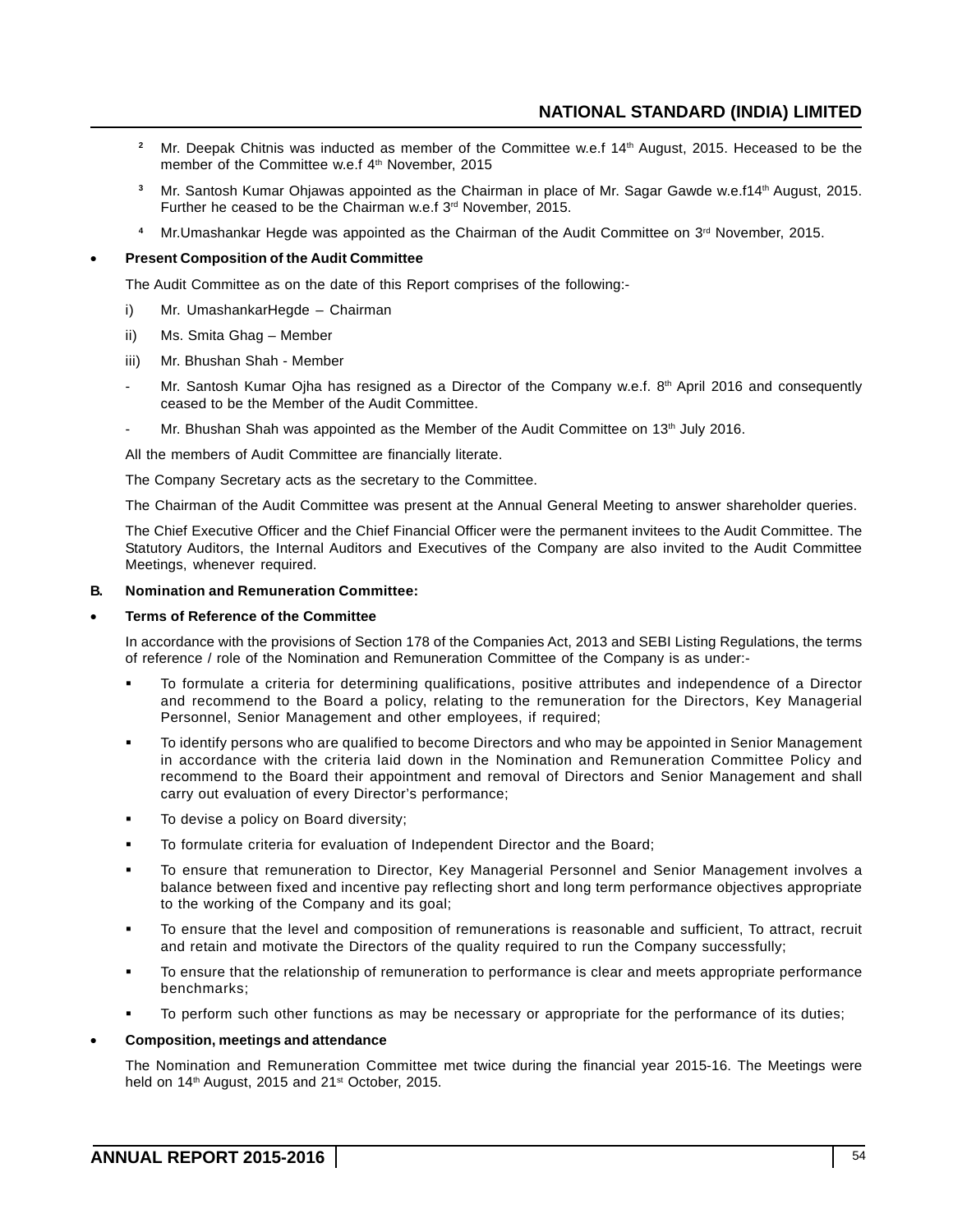The composition of the Nomination and Remuneration Committeeduring the financial year 2015-16 together with the attendance of the Members thereat is given as under:

| Sr.No. | Name of the member              | <b>Designation</b>     | Category                                                           | No. of meetings attended |
|--------|---------------------------------|------------------------|--------------------------------------------------------------------|--------------------------|
| 1.     | Santosh Kumar Ojha <sup>2</sup> | Independent Director   | Chairman (from 14th August)<br>till 3 <sup>rd</sup> November 2015) | 2                        |
| 2.     | Sagar Gawde <sup>1</sup>        | Independent Director   | Chairman<br>(upto 30 <sup>th</sup> July 2015)                      | N.A                      |
| 3.     | Smita Ghag                      | Non-Executive Director | Member                                                             | 2                        |
| 4.     | Deepak Chitnis <sup>1</sup>     | Non-Executive Director | Member                                                             |                          |
| 5.     | Umashankar Hegde <sup>3</sup>   | Independent Director   | Chairman<br>(from 3 <sup>rd</sup> November 2015)                   | N.A                      |

Mr. Sagar Gawde resigned as the Director of the Company w.e.f 30<sup>th</sup> July 2015 and consequently ceased to be the Member and Chairman of the Committee.

Mr. Deepak Chitnis was inducted as member of the Committee w.e.f 14th August, 2015. Heceased to be the member of the Committee w.e.f 4<sup>th</sup> November, 2015.

- <sup>2</sup> Mr. Santosh Kumar Ojhawas appointed as the Chairman in place of Mr. Sagar Gawde w.e.f14<sup>th</sup> August, 2015. Further he ceased to be the Chairman w.e.f 3<sup>rd</sup> November, 2015.
- **<sup>3</sup>** Mr.Umashankar Hegde was appointed as the Chairman of the Nomination and Remuneration Committee on 3rd November 2015.

## • **Present Composition of the Nomination and Remuneration Committee**

The Nomination and Remuneration Committee as on the date of this Report comprises of the following:-

- i) Mr. Umashankar Hegde Chairman
- ii) Ms. Smita Ghag Member
- iii) Mr. Bhushan Shah Member
- Mr. Santosh Kumar Ojha has resigned as a Director of the Company w.e.f.  $8<sup>th</sup>$  April 2016 and consequently ceased to be the Member of the Nomination and Remuneration Committee.
- Mr. Bhushan Shah was appointed as the Member of the Nomination and Remuneration Committee on 13<sup>th</sup> July 2016.

#### • **Nomination and Remuneration Policy**

The Company's Nomination and Remuneration policy is driven by success and performance of the individual employee/Executive Directors.

No remuneration/ sitting fees was paid to any director during the financial year ended 31<sup>st</sup> March, 2016.

Further, there are no pecuniary relationships or transactions of Non-Executive Directors vis-à-vis the Company. The Company has not granted any of ESOPs to its Non-Executive Directors.

As on 31st March, 2016, Mr. Narinder Pal Singh and Mr. Anantnarayanan Lakshminarayanan holds 22,50,180 and 8,87,896 equity shares respectively. Apart from them, none of the Directors have any shareholding in the Company.

#### **C. Stakeholders Relationship Committee**

## • **Scope / Terms of Reference:**

The Stakeholders Relationship Committee *inter-alia* deals with various matters relating to redressal of shareholders and investors complaints like delay in transfer/ transmission of shares, non-receipt of balance sheet, non-receipt of dividends etc. and also recommends measures to improve the performance of investor services.

#### • **Composition, meetings and attendance:**

The Stakeholders Relationship Committee members met 4 (four) times during the financial year i.e. on  $28<sup>th</sup>$ April, 2015, 16<sup>th</sup> August, 2015, 3<sup>rd</sup>November, 2015 and 3<sup>rd</sup> February, 2016 to review and redress the investor complaints.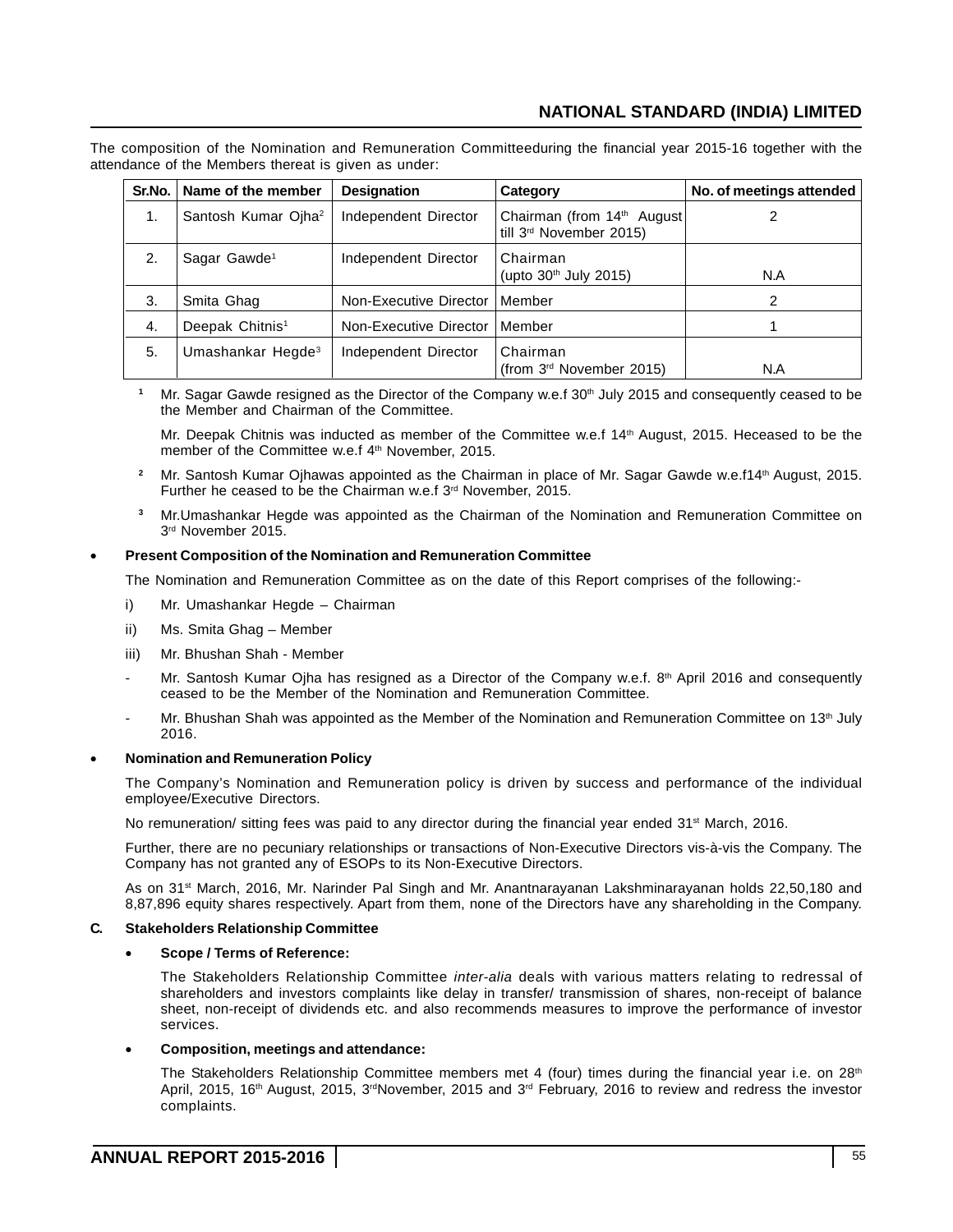The composition of the Stakeholders Relationship Committeeduring the financial year 2015-16 together with the attendance of the Members thereat is given as under:

|   | Sr.No.   Name of the member     | <b>Designation</b>            | Category                                                 | No. of meetings<br>attended |
|---|---------------------------------|-------------------------------|----------------------------------------------------------|-----------------------------|
|   | Sagar Gawde <sup>1</sup>        | Independent Director          | Chairman (upto 30 <sup>th</sup> July 2015)               |                             |
| 2 | Santosh Kumar Ojha <sup>1</sup> | Independent Director          | Chairman (from 14th August till<br>3rd November 2015)    | 4                           |
| 3 | Smita Ghag                      | Non-Executive Director Member |                                                          |                             |
| 4 | Umashankar Hegde <sup>1</sup>   |                               | Independent Director   Chairman (from 3rd November 2015) |                             |

Mr. Sagar Gawde resigned as the Director of the Company w.e.f 30<sup>th</sup> July, 2015 and consequently ceased to be the member & Chairman of the committee.

Mr. Santosh Kumar Ojha was appointed as the member & the Chairman of the Committee on 14<sup>th</sup> August, 2015. He ceased to be the Chairman w.e.f. 3<sup>rd</sup> November 2015.

Mr. Umashankar Hegde was appointed as the Chairman of the Committee on  $3<sup>rd</sup>$  November 2015.

#### • **Present Composition of the Stakeholders Relationship Committee**

The Stakeholder Relationship Committee as on the date of this Report comprises of the following:-

- i) Mr. Umashankar Hegde Chairman
- ii) Ms. Smita Ghag Member
- Mr. Santosh Kumar Ojha has resigned as a Director of the Company w.e.f. 8<sup>th</sup> April 2016 and consequently ceased to be the Member of the Nomination and Remuneration Committee.

#### **Compliance officer / Investor Grievance Officer**

Mr. Varun Shah is the Company Secretary and Compliance officer of the Company for complying with the requirements of Listing Regulations / Securities Laws and the Companies Act, 2013.

#### **Investor GrievanceRedressal**

There were no complaints pending / received during the financial year 2015-16.

#### **D. Corporate Social Responsibility Committee:**

In accordance with Section 135 of the Companies Act,2013, the Board of Directors of the Company has constituted the CSR Committee anddefined the role of the Committee, which is as under:-

- Formulate and recommend to the Board, a Corporate Social Responsibility Policy which shall indicatethe activities to be undertaken by the Company as specified in Schedule VII of the Companies Act, 2013.
- Recommend the amount of expenditure to be incurred on the activities referred in the CSR policy.
- Monitor the CSR Policy of the Company and its implementation from time to time.
- Such other functions as the Board may deem fit from time to time

The CSR Committee met on 22<sup>nd</sup> May, 2015, 10<sup>th</sup> December, 2015 and 30<sup>th</sup> March, 2016 during the financial year 2015-16.

The composition of theCorporate Social Responsibility Committee during the financial year 2015-16 together with the attendance of the Members thereat is given as under:

| Sr.No. | <b>Name</b>                                            | Category               | <b>Designation</b>                                                | No. of meetings<br>attended |
|--------|--------------------------------------------------------|------------------------|-------------------------------------------------------------------|-----------------------------|
| 1.     | Ms. Smita Ghag                                         | Non Executive Director | Chairperson (from 3 <sup>rd</sup> November 2015)                  | 3                           |
| 2.     | Mr. Deepak Chitnis                                     | Non Executive Director | Member                                                            |                             |
| 3      | Mr. Sagar Gawde <sup>1</sup>                           | Independent Director   | Member                                                            |                             |
| 4      | Mr. Santosh Kumar Ojha <sup>1</sup>                    | Independent Director   | Chairman (from 14 <sup>th</sup> August till<br>3rd November 2015) | 3                           |
| 5      | Mr. Umashankar Hegde <sup>2</sup> Independent Director |                        | Member                                                            | 2                           |

Mr. Sagar Gawde, the member of Committee, resigned as Director w.e.f. 30<sup>th</sup> July, 2015 and consequently ceased to be a member.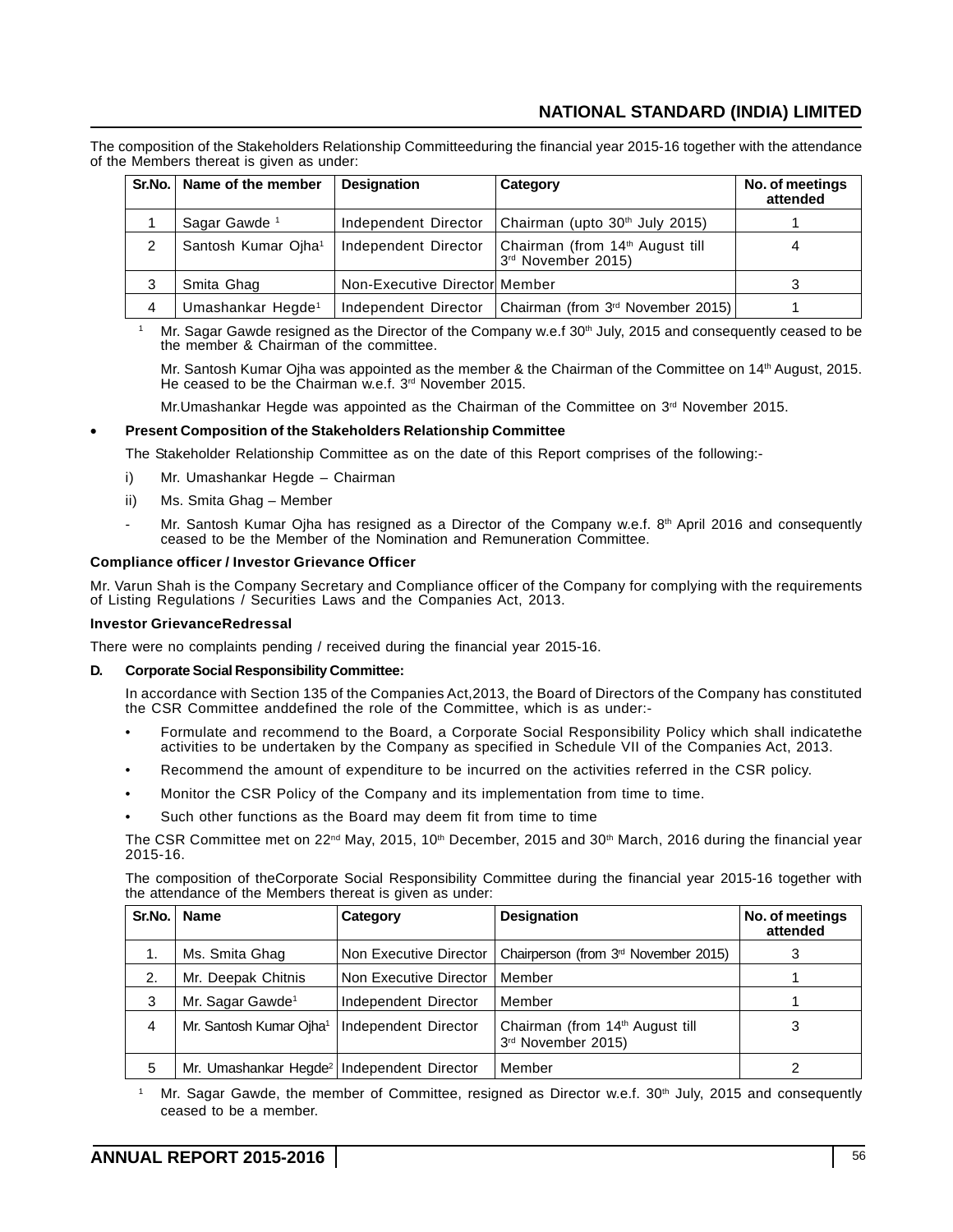Mr. Santosh Kumar Ojha was appointed as Chairman of the Committee on 14th August 2015. He ceased as Chairman w.e.f. 3rd November 2015

<sup>2</sup> Mr. Umashankar Hegde was appointed as a Member of the Committee on  $3<sup>rd</sup>$  November 2015.

## • **Present Composition of the Corporate Social Responsibility Committee**

The Corporate Social Responsibility Committee as on the date of this Report comprises of the following:-

- i) Ms. Smita Ghag Chairperson
- ii) Mr. Umashankar Hegde Member
- iii) Mr. Bhushan Shah Member
- Mr. Santosh Kumar Ojha has resigned as a Director of the Company w.e.f.  $8<sup>th</sup>$  April 2016 and consequently ceased to be the Member of the Corporate Social Responsibility Committee.
- Mr. Bhushan Shah was appointed as the Member of the Corporate Social Responsibility Committee on 13th July 2016.

## **6. General Body Meetings**

## **(i) Details of previous three Annual General Meetings are as follows:**

| <b>Financial Year</b> |                       | Date       | <b>Venue</b>                                                                                    | Time       |
|-----------------------|-----------------------|------------|-------------------------------------------------------------------------------------------------|------------|
|                       | 30.09.2015<br>2014-15 |            | Lodha Supremus, Ground Floor, Dr. E. Moses Road,<br>Worli Naka, Worli, Mumbai - 400 018         | 2.00 P.M   |
|                       | 17.09.2014<br>2013-14 |            | Room No. 6, 4 <sup>th</sup> Floor, Commerce House, 2A,<br>Ganesh Chandra Avenue, Kolkata 700013 | 1.00 P.M   |
| 2012-13               |                       | 27.09.2013 | Room No. 6, 4 <sup>th</sup> Floor, Commerce House, 2A,<br>Ganesh Chandra Avenue, Kolkata 700013 | 12.00 Noon |

## **(ii) Special Resolutions passed at the last 3 Annual General Meetings**

| <b>AGM Date</b> | Item No.                                                                                                                         | <b>Particulars</b>                                                                                                                                                                                    |  |
|-----------------|----------------------------------------------------------------------------------------------------------------------------------|-------------------------------------------------------------------------------------------------------------------------------------------------------------------------------------------------------|--|
| 30.09.2015      | 6                                                                                                                                | Approval of Related Party Transactions under Clause 49 of the Listing Agreement                                                                                                                       |  |
| 17.09.2014      | 8<br>Authority to Board of Directors to borrow monies under Section 180(1)(c) of the<br>Companies Act, 2013 upto Rs. 2500 Crore. |                                                                                                                                                                                                       |  |
|                 | 9                                                                                                                                | Authority to Board of Directors for creation of Mortgage, charge, hypothecation, lien<br>and other encumbrances                                                                                       |  |
|                 | 10                                                                                                                               | Authority to Board of Directors to invest /acquire the securities of any body corporate<br>or any other person by way of subscription/purchase or otherwise, upto a sum of<br><b>Rs. 1000 Crores.</b> |  |
|                 | 11                                                                                                                               | Adoption of new Articles of Association of the Company                                                                                                                                                |  |
|                 | 12                                                                                                                               | To enter into contract or arrangement with the related parties                                                                                                                                        |  |
| 27.09.2013      |                                                                                                                                  |                                                                                                                                                                                                       |  |

All the aforesaid resolutions were passed with requisite majority

No resolutions were passed during the financial year 2015-16 by way of postal ballot.

None of the Businesses is proposed to be transacted in the ensuing Annual General Meeting requiring passing of a resolution through Postal Ballot process

## **7. Disclosures**

## **(i) Related Party Transactions**

During the financial year 2015-16, apart from the transactions reported in the Notes to accounts and in the Board's Report, there were no related party transactions with the Promoters, Directors, Management, and other Related Parties. None of the contracts/transactions with Related Parties had a potential conflict with the interest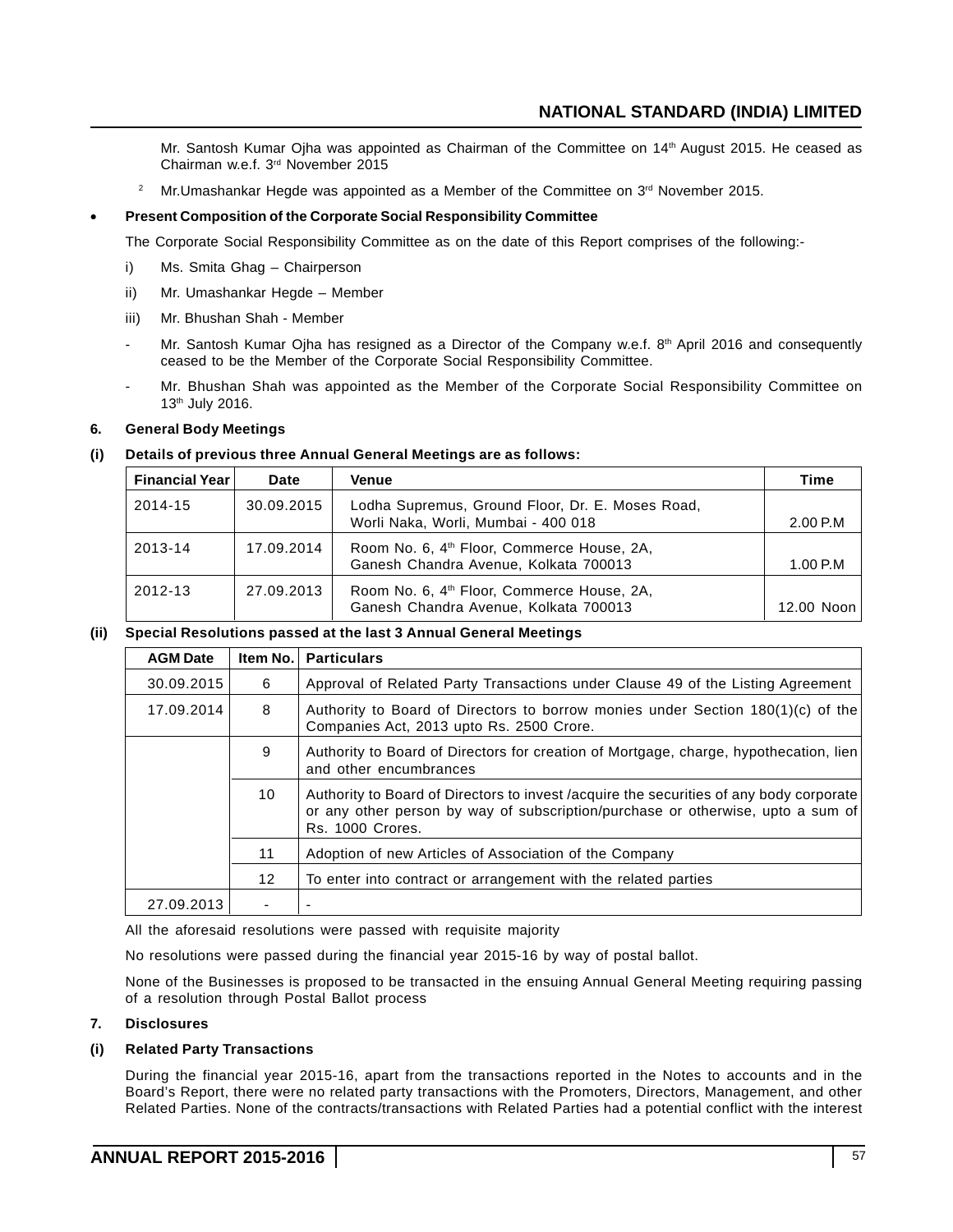of the Company at large. The interest of Director, if any, in the transactions are disclosed at Board Meetings and the interested Director does not participate in the discussion or vote on such transactions. Details of transactions with related parties are placed before the Audit Committee on a quarterly basis.

The Company has formulated policy for dealing with the Related Party Transactions which are available on the website of the Company i.e. www.nsil.net.in

### **ii) Accounting treatment in preparation of the financial statements**

The Company has followed the Accounting Standards notified by The Companies (Accounting Standards) Rules, 2006, as amended from time to time, read with Companies (Accounts) Rules, 2014 in preparation of its financial statements.

#### **(ii) Compliances by the Company**

The Company has complied with the requirements of the stock exchanges, SEBI or any other statutory authority on any matter related to capital markets during the last three financial years and no penalties, strictures have been imposed against it by such authorities during such period.

However, the trading in the Equity Shares of the Company is suspended since 2003.

The Company is in the process of completing all pending Corporate Actions / formalities with BSE Limited, in order to revoke the suspension of trading in the Equity Shares of the Company.

#### **(iii) Vigil Mechanism / Whistle Blower Policy and access of personnel to the Audit Committee**

The Company has established Vigil Mechanism / Whistle Blower Policy for Directors and employees to report genuine concerns, to deal with instances of fraud and mismanagement, if any, and to ensure a clean and transparent environment for conducting business and also to ensure adequate safeguards against victimisation of persons who use such mechanism.

The employees of the Company have the right to report their concern or grievance to the Chairman of the Audit Committee. The Company is committed to adhere to the highest standards of ethical, moral and legal conduct of business operations. The Vigil Mechanism / Whistle Blower Policy is posted on the Company's website at http:// www.nsil.net.in

#### **(iv) Code for Prevention of Insider Trading Practices**

In January 2015, SEBI notified the SEBI (Prohibition of Insider Trading) Regulations, 2015 which came into effect from May 15, 2015. Pursuant thereto, the Company has formulated and adopted a revised Code for Prevention of Insider Trading. The existing Code of Conduct for Prevention of Insider Trading has been revised to bring it in line with these Regulations.

The revised code viz. "Code of Conduct for Prevention of Insider Trading" and the "Code of Practices and Procedures for Fair Disclosure of Unpublished Price Sensitive Information" allows the formulation of trading plan subject to certain conditions as mentioned in the said Regulations and requires pre-clearance for dealing in the Company's shares. It also prohibits the purchase or sale of Company's securities by the Directors, designated person and connected persons, while in possession of unpublished price sensitive information in relation to the Company and during the period when the trading window is closed.

Mr. Varun Shah, Company Secretary, has been designated as the Compliance Officer for this Code.

## **(v) CEO/CFO Certification**

As required under Regulation 17 (8) of the SEBI Listing Regulations, the CEO and the Chief Financial Officer of the Company have submitted a Compliance Certificate for the financial year ended March 31, 2016, which is annexed to this Report.

#### **(vi) Compliance with the Mandatory requirements and Implementation of the Discretionary requirements**

The Company has complied with all the mandatory items of the erstwhile Clause 49 of the Listing Agreement as applicable till November30, 2015 and the SEBI Listing Regulations from December 01, 2015 onwards.

Adoption of the discretionary requirements by the Company is being reviewed by the Company from time to time.

## **(vii) Web-site**

The Company's Web-site http://www.nsil.net.in contains a special dedicated section 'Investor Relations' where the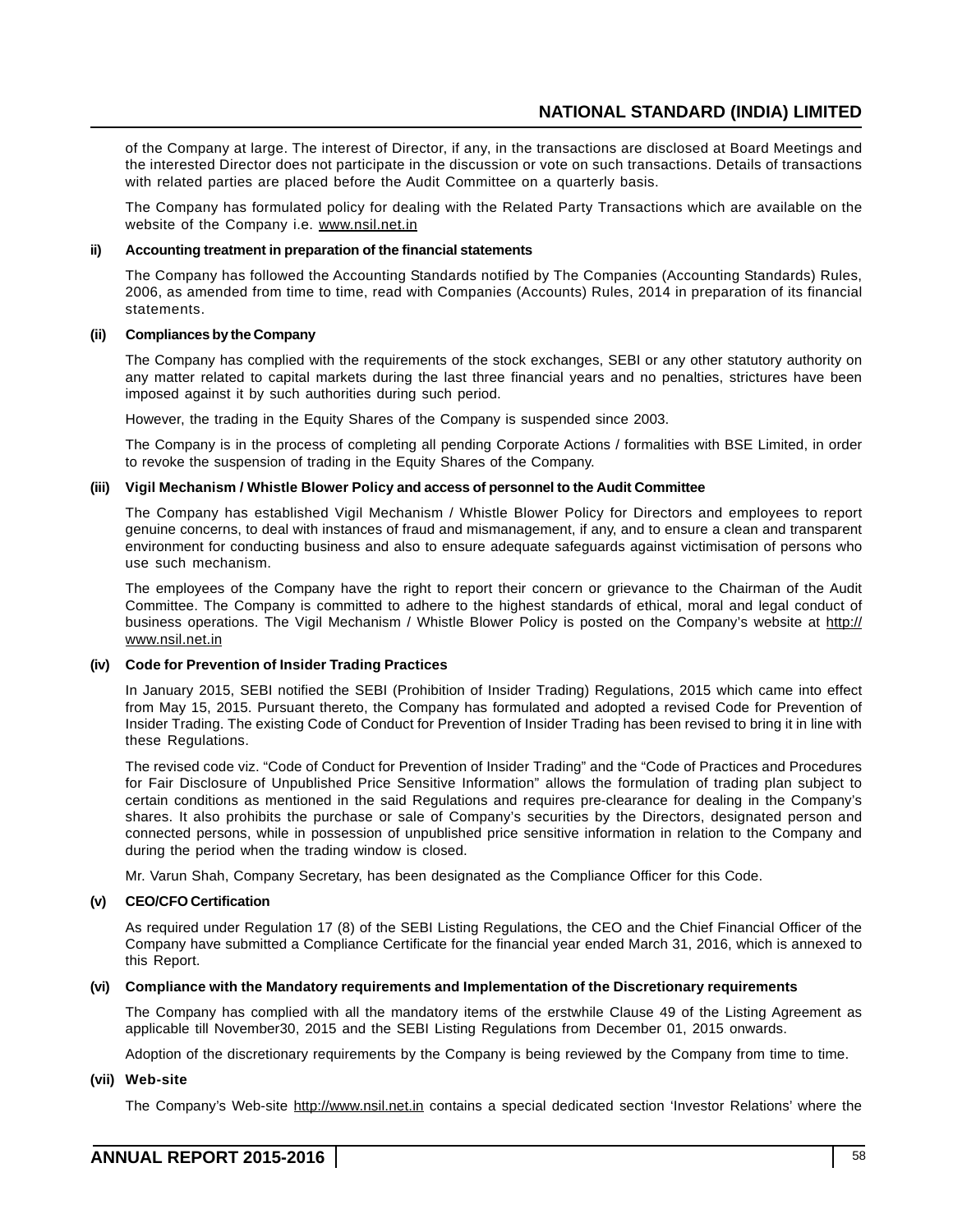information pertaining to the financial results, shareholding pattern, press release, Corporate Governance, Annual Reports, listing information, policies etc. is available and can be downloaded.

### **(viii) Risk management**

The Company has established a well-documented and robust risk management framework. Under this framework, risks are identified across all business processes of the Company on a continuous basis. Once identified, these risks are systematically categorized as strategic risks, business risks or reporting risks.

To address these risks in a comprehensive manner, each risk is mapped to the concerned department for further action. Based on this framework, the Company has set in place various procedures for Risk Management.

### **(ix) CEO/CFO Certification**

A Certificate signed by Mr. Mahesh Thakur (Chief Executive Officer) and Mr. Ramesh Chechani (Chief Financial Officer) was placed before the Board of Directors at its meeting held on 3<sup>rd</sup> September, 2016 in compliance with Clause D of Schedule V of SEBI (Listing Obligations and Disclosure Requirements) Regulations, 2015. The same is enclosed and forms part of this report.

## **(x) Compliance Certificate**

Certificate conforming compliance with the conditions of Corporate Governance as stipulated under Clause E of Schedule V of SEBI (Listing Obligations and Disclosure Requirements) Regulations, 2015 forms part of Annual Report.

#### **(xi) Policy to prevent sexual harassment at the work place:**

The Company is committed to creating and maintaining an atmosphere in which employees can work together, without fear of sexual harassment, exploitation or intimidation. Every employee is made aware that the Company is strongly opposed to sexual harassment and that such behaviour is prohibited both by Law and by the Company. During the year under review, there was no complaint of any sexual harassment at work place.

### **(xii) Compliance with Regulation 39(4) read with Schedule V and VI of SEBI Listing Regulations – Uniform procedure for dealing with unclaimed shares:**

There are no unclaimed shares. Hence the compliance mechanism laid down under Regulation 39 (4) of the SEBI Listing Regulations read together with Schedule V and VI are not applicable.

## **(xiii) Disclosure of Commodity price risk and commodity hedging activities**

The Company is not dealingin commodities and hence disclosure relating to commodity price risks and commodity hedging activities is not required.

#### **8. Means of Communication:**

- 1) The quarterly and annual financial results of the Company were published in Financial Express (all editions) and Duranto Barta (Kolkata) newspapers in compliance with the provisions of Clause 41 of the Listing Agreement. However, with effect from 1<sup>st</sup> July, 2015. the quarterly and annual results are published in Financial Express (all editions) and in Apala Mahanagar (Mumbai edition) pursuant to change in situation of the Registered Office of the Company from the state of West Bengal, Kolkata to the State of Maharashtra, Mumbai. As the results of the Company are published in the newspapers, half-yearly reports are not sent to each shareholder.
- 2) The financial results, official news releases are displayed on the Company's website http://www.nsil.net in addition to the same being disseminated by the BSE Limited (BSE) on www.bseindia.com and Calcutta Stock Exchange Limited (CSE) on www.cse-india.com as the copies of the financial results and official press releases are sent to the stock exchanges from time to time.
- 3) The Management Discussion and Analysis Report forms part of this Annual Report.

#### **9. General Shareholder Information**

| Company Registration Details            | The Company is registered in the State of Maharashtra, India. The Corporate<br>Identification Number (CIN) allotted to the Company by Ministry of Corporate<br>Affairs (MCA) is L27109MH1962PLC265959. |
|-----------------------------------------|--------------------------------------------------------------------------------------------------------------------------------------------------------------------------------------------------------|
| 53 <sup>rd</sup> Annual General Meeting | Date: 29th September, 2016<br>Time: 3.30 P.M.                                                                                                                                                          |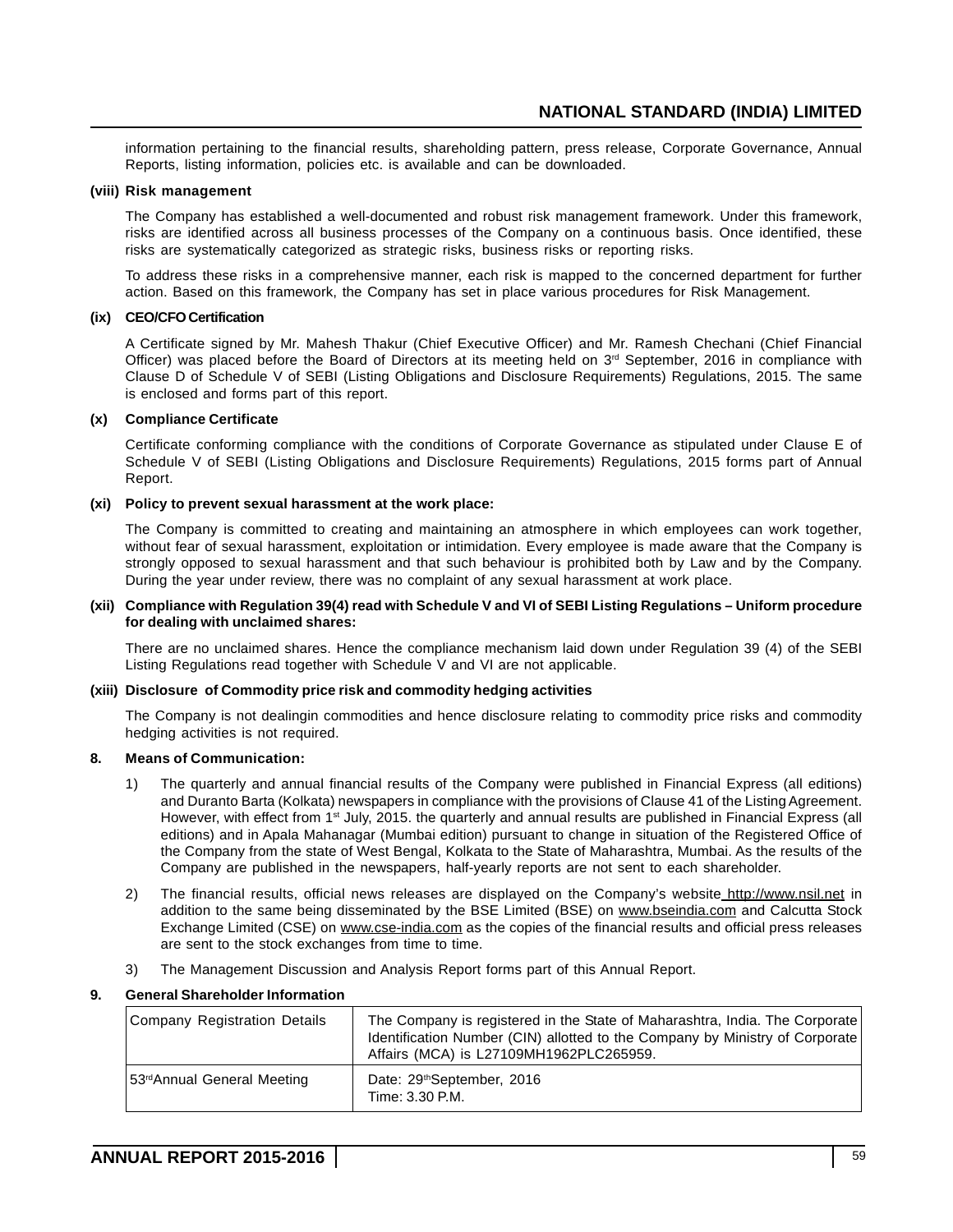|                                                                                                    | Venue: 6th Floor, Lodha Excelus, Apollo Mills Compound,<br>N.M.Joshi Marg, Mahalaxmi (E), Mumbai-400011                                                                                                                                                                                                                                                                                                                                                                                                                                                                                                                                                                                                                           |                                                                                                  |  |
|----------------------------------------------------------------------------------------------------|-----------------------------------------------------------------------------------------------------------------------------------------------------------------------------------------------------------------------------------------------------------------------------------------------------------------------------------------------------------------------------------------------------------------------------------------------------------------------------------------------------------------------------------------------------------------------------------------------------------------------------------------------------------------------------------------------------------------------------------|--------------------------------------------------------------------------------------------------|--|
| <b>Financial Calendar</b>                                                                          | 1 <sup>st</sup> April, 2015 to 31 <sup>st</sup> March, 2016                                                                                                                                                                                                                                                                                                                                                                                                                                                                                                                                                                                                                                                                       |                                                                                                  |  |
| Book closure period                                                                                | 24 <sup>th</sup> September, 2016 to 29 <sup>th</sup> September, 2016(both days inclusive)                                                                                                                                                                                                                                                                                                                                                                                                                                                                                                                                                                                                                                         |                                                                                                  |  |
| Financial reporting for the<br>quarter/year(Tentative and<br>subject to change)                    | 30th June, 2016<br>30th September, 2016<br>31 <sup>st</sup> December, 2016<br>31st March, 2017                                                                                                                                                                                                                                                                                                                                                                                                                                                                                                                                                                                                                                    | By 14th September, 2016<br>By 14th November, 2016<br>By 14th February, 2017<br>By 30th May, 2017 |  |
| Dividend payment date                                                                              | No dividend on equity is recommended by the Board.                                                                                                                                                                                                                                                                                                                                                                                                                                                                                                                                                                                                                                                                                |                                                                                                  |  |
| $E$ – mail address for shareholders                                                                | Investors.nsil@lodhagroup.com                                                                                                                                                                                                                                                                                                                                                                                                                                                                                                                                                                                                                                                                                                     |                                                                                                  |  |
| Listing on stock exchange                                                                          | <b>BSE Limited (BSE)</b><br>Calcutta Stock Exchange Limited (CSE)<br>The Company has paid annual listing fees for the financial year 2015-16 to<br>both the stock exchanges.                                                                                                                                                                                                                                                                                                                                                                                                                                                                                                                                                      |                                                                                                  |  |
| Stock Code:                                                                                        | <b>BSE: 504882</b>                                                                                                                                                                                                                                                                                                                                                                                                                                                                                                                                                                                                                                                                                                                |                                                                                                  |  |
|                                                                                                    | <b>CSE: 24063</b>                                                                                                                                                                                                                                                                                                                                                                                                                                                                                                                                                                                                                                                                                                                 |                                                                                                  |  |
| Trading                                                                                            | The trading in the Equity Shares of the Company is suspended on BSE limited<br>and CSE Limited.                                                                                                                                                                                                                                                                                                                                                                                                                                                                                                                                                                                                                                   |                                                                                                  |  |
|                                                                                                    | The Company is in the process of completing all pending Corporate Actions<br>with BSE Limited, in order to revoke the suspension of trading in the Equity<br>Shares of the Company. Also, as a prerequisite, the Company has obtained<br>ISIN (Permanent ISIN: INE166R01015) from Central Depository Services<br>(India) Limited (CDSL) and National Securities Depository Limited (NSDL) for<br>all shares listed on BSE Limited i.e. 2,00,00,000 Equity Shares for providing<br>dematerialisation facility to the Shareholders of the Company.                                                                                                                                                                                  |                                                                                                  |  |
|                                                                                                    | However, pursuant to SEBI Circular No. CIR/MRD/DP/21/2012 dated 2 <sup>nd</sup> August,<br>2012, temporary ISIN (ISIN: INE8166R01014) has been created for NSDL for<br>crediting shares for which final listing/trading permission from BSE Limited is<br>awaited. Further, the members are informed that Registrar and Transfer Agent<br>(RTA), CB Management Service (P) Limited will confirm the dematerialisation<br>requests in the temporary ISIN and upon receipt of the final listing/trading<br>permission from BSE Limited and upon revocation of suspension, the shares<br>credited in the temporary ISIN will be debited and accordingly the same would<br>get credited in the pre-existing ISIN i.e. permanent ISIN. |                                                                                                  |  |
| Market price data and performance<br>in comparison to broad based<br>indices such as BSE Sensex    | As the trading in shares of the Company is suspended since 3rd February,<br>2003, current market price data cannot be ascertained and hence the same is<br>not disclosed.                                                                                                                                                                                                                                                                                                                                                                                                                                                                                                                                                         |                                                                                                  |  |
| OutstandingGDRs/ADRs/Warrants/<br>Convertible Instruments                                          | Not Applicable                                                                                                                                                                                                                                                                                                                                                                                                                                                                                                                                                                                                                                                                                                                    |                                                                                                  |  |
| Subsidiary                                                                                         | Since the Company does not have any subsidiary companies, the Company<br>was not required to formulate a policy for determining material subsidiaries,<br>neither disclose the same on the its website.                                                                                                                                                                                                                                                                                                                                                                                                                                                                                                                           |                                                                                                  |  |
| Investors correspondence for<br>change in address, change of Bank<br>or any query on Annual Report | <b>Registrar and Transfer Agent</b><br>CB Management Services (P) Limited<br>P-22, Bondel Road Kolkata 700019<br>Tel:40116700 / 22806692/94/2486<br>Email:rta@cbmsl.com                                                                                                                                                                                                                                                                                                                                                                                                                                                                                                                                                           |                                                                                                  |  |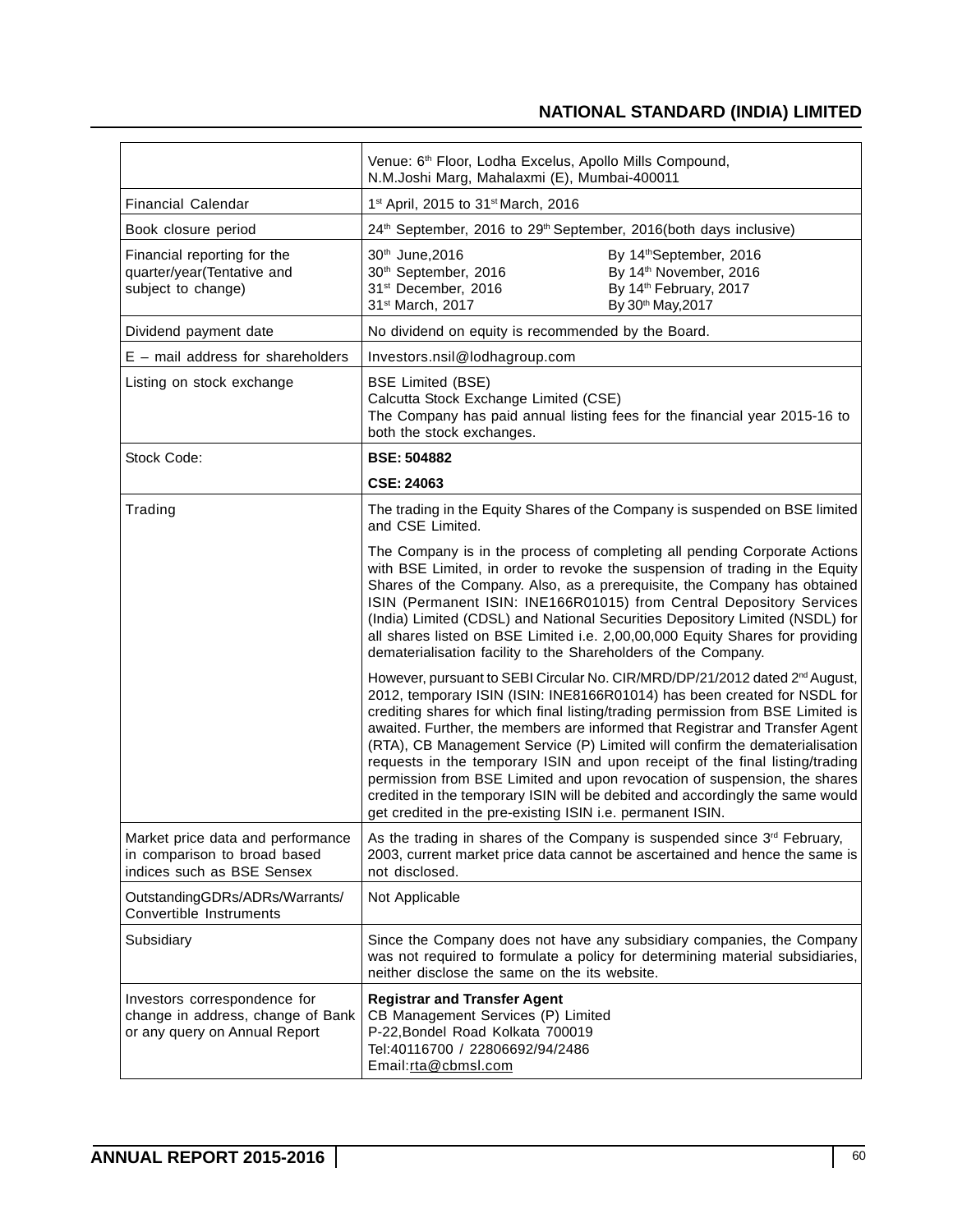|                                                                                                                                                                                                                                                                           | <b>Corporate Office</b>                                                                                                                                                                                                                                                                                                                                                                                                                                                                                                                                                                                                      |               |        |  |
|---------------------------------------------------------------------------------------------------------------------------------------------------------------------------------------------------------------------------------------------------------------------------|------------------------------------------------------------------------------------------------------------------------------------------------------------------------------------------------------------------------------------------------------------------------------------------------------------------------------------------------------------------------------------------------------------------------------------------------------------------------------------------------------------------------------------------------------------------------------------------------------------------------------|---------------|--------|--|
|                                                                                                                                                                                                                                                                           | 10 <sup>th</sup> Floor, The Company Secretariat Department,<br>Lodha Excelus, Apollo Mills compound, N.M Joshi Marg,<br>Mahalaxmi, Mumbai 400011<br>Tel: +9122 2302 4517 Fax: +9122 2302 4550<br>Email: Investors.nsil@lodhagroup.com                                                                                                                                                                                                                                                                                                                                                                                        |               |        |  |
| Registrar and Share Transfer<br>CB Management Services (P) Limited<br>P-22, Bondel Road Kolkata 700019<br>Agent(For both physical and<br>demat - Common Registry)<br>Tel: 40116700 / 22806692/94/2486<br>Email: rta@cbmsl.com                                             |                                                                                                                                                                                                                                                                                                                                                                                                                                                                                                                                                                                                                              |               |        |  |
| Share transfer system                                                                                                                                                                                                                                                     | Share transfers, which are received in physical form, are processed and the<br>share certificate are returned within a period of 15 (Fifteen) days, subject to the<br>documents being valid and complete in all respects.                                                                                                                                                                                                                                                                                                                                                                                                    |               |        |  |
| Distribution of shareholding<br>and shareholding pattern                                                                                                                                                                                                                  | Please see Annexure 'A' and Annexure 'B' given hereunder                                                                                                                                                                                                                                                                                                                                                                                                                                                                                                                                                                     |               |        |  |
| Dematerialization of shares<br>and liquidity                                                                                                                                                                                                                              | The International Securities Identification Number (ISIN) allotted to Company<br>is INE166R01015. The Company has achieved 100% of promoter's and<br>promoter group's shareholding in dematerialized form as mandated by the<br>Securities and Exchange Board of India (SEBI). The Company has connectivity<br>with National Securities Depository Limited (NSDL) as well as the Central<br>Depository Services (India) Limited (CDSL) for demat facility. As on 30 <sup>th</sup> June,<br>2016, 73.94% of the total equity capital was held in the demat form with CDSL.<br>Physical and Demat Shares as on 30th June, 2016 |               |        |  |
|                                                                                                                                                                                                                                                                           |                                                                                                                                                                                                                                                                                                                                                                                                                                                                                                                                                                                                                              | <b>Shares</b> | ℅      |  |
|                                                                                                                                                                                                                                                                           | No. of Shares held in dematerialised form NSDL                                                                                                                                                                                                                                                                                                                                                                                                                                                                                                                                                                               |               |        |  |
|                                                                                                                                                                                                                                                                           | No. of Shares held in dematerialised form CDSL                                                                                                                                                                                                                                                                                                                                                                                                                                                                                                                                                                               | 1,47,88,265   | 73.94  |  |
|                                                                                                                                                                                                                                                                           | <b>Physical Shares</b>                                                                                                                                                                                                                                                                                                                                                                                                                                                                                                                                                                                                       | 52, 11, 735   | 26.06  |  |
|                                                                                                                                                                                                                                                                           | <b>Total</b>                                                                                                                                                                                                                                                                                                                                                                                                                                                                                                                                                                                                                 | 2,00,00,000   | 100.00 |  |
| Site location                                                                                                                                                                                                                                                             | The Company's project is at Plot No. F/4, Road No. 22, Wagle Industrial<br>Estate, Thane 400604, Maharashtra.                                                                                                                                                                                                                                                                                                                                                                                                                                                                                                                |               |        |  |
| <b>Registered Office</b><br>412, Floor- 4, 17G Vardhaman Chamber, Cawasji Patel Road,<br>Horniman Circle, Fort, Mumbai-400001<br>CIN:L27109MH1962PLC265959<br>Website: www.nsil.net<br>Email: Investors.nsil@lodhagroup.com<br>Tel: +9122 23024517<br>Fax: +9122 23024550 |                                                                                                                                                                                                                                                                                                                                                                                                                                                                                                                                                                                                                              |               |        |  |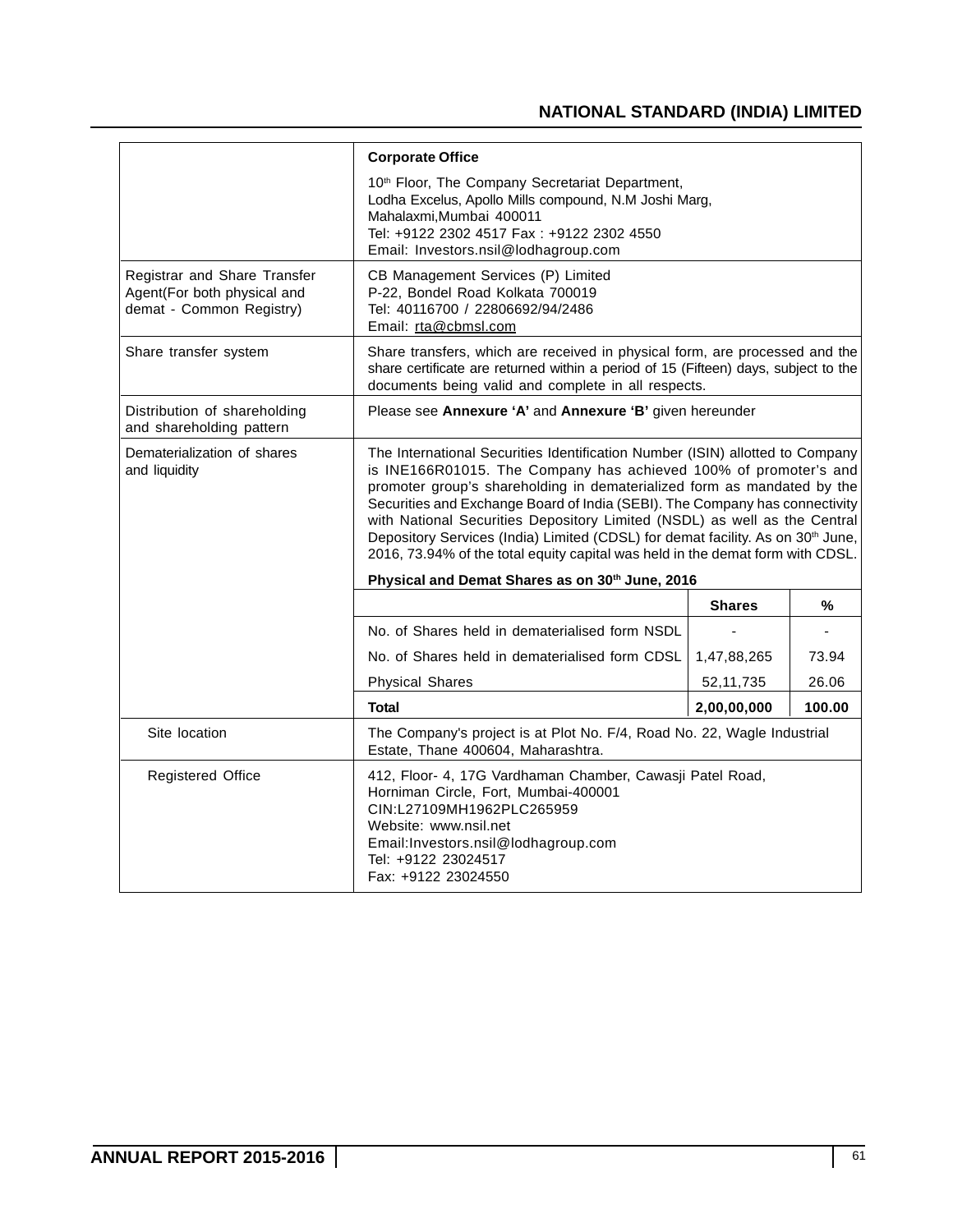# **Annexure 'A'**

# **Distribution of shareholding as on 31st March, 2016**

| Range         | <b>No. of Shareholders</b> | %      | <b>No. of Shares</b> | %      |
|---------------|----------------------------|--------|----------------------|--------|
| $1 - 500$     | 986                        | 97.43  | 52632                | 0.26   |
| 501-1000      | 6                          | 0.59   | 3895                 | 0.02   |
| 1001-2000     | ۰                          | ٠      | ۰                    |        |
| 2001-3000     | ۰                          |        |                      |        |
| 3001-4000     |                            | 0.10   | 3952                 | 0.02   |
| 4001-5000     | ٠                          | ٠      | ۰                    | ۰      |
| 5001-10000    | $\overline{2}$             | 0.20   | 16167                | 0.08   |
| 10001-9999999 | 17                         | 1.68   | 19923354             | 99.62  |
| <b>Total</b>  | 1012                       | 100.00 | 20000000             | 100.00 |

 **Annexure 'B'**

## **Categories of shareholding as on 31st March, 2016**

| <b>Category</b>                                     | <b>No. of Shares</b>     | $\frac{9}{6}$            |
|-----------------------------------------------------|--------------------------|--------------------------|
| Promoters & Promoters group                         | 14788099                 | 73.94                    |
| Mutual Fund & Unit Trust of India                   | $\overline{\phantom{a}}$ | $\overline{\phantom{a}}$ |
| Banks, Financial Institutions & Insurance Companies | 90                       | 0.00                     |
| Foreign Institutional Investors                     | $\overline{\phantom{0}}$ | $\blacksquare$           |
| <b>Bodies Corporate</b>                             | 998996                   | 5.00                     |
| Indian Public                                       | 4212551                  | 21.06                    |
| Non-Resident Indians                                | 232                      | 0.00                     |
| National<br>Foreign                                 | 32                       | 0.00                     |
| Total                                               | 20000000                 | 100.00                   |

# **DECLARATION FOR COMPLIANCE OF CODE OF CONDUCT**

I Mahesh Thakur, Chief Executive Officer of National Standard (India) Limited (NSIL), hereby confirm that:

- The Board of Directors of NSIL had laid down a Code of Conduct for all the Board members and senior management of the Company. The said Code of Conduct has also been posted on the Investors Relation page of the Company website www.nsil.net.in.
- In accordance with the requirements of Regulation 26(3) of SEBI (Listing Obligations & Disclosure Requirements) Regulations, 2015, all the members of the Board and Senior Management personnel have affirmed their compliance with the said Code of Conduct for the year ended 31st March, 2016.

**Place: Mumbai Mahesh Thakur** Date: 3<sup>rd</sup> September, 2016

**Sd/-**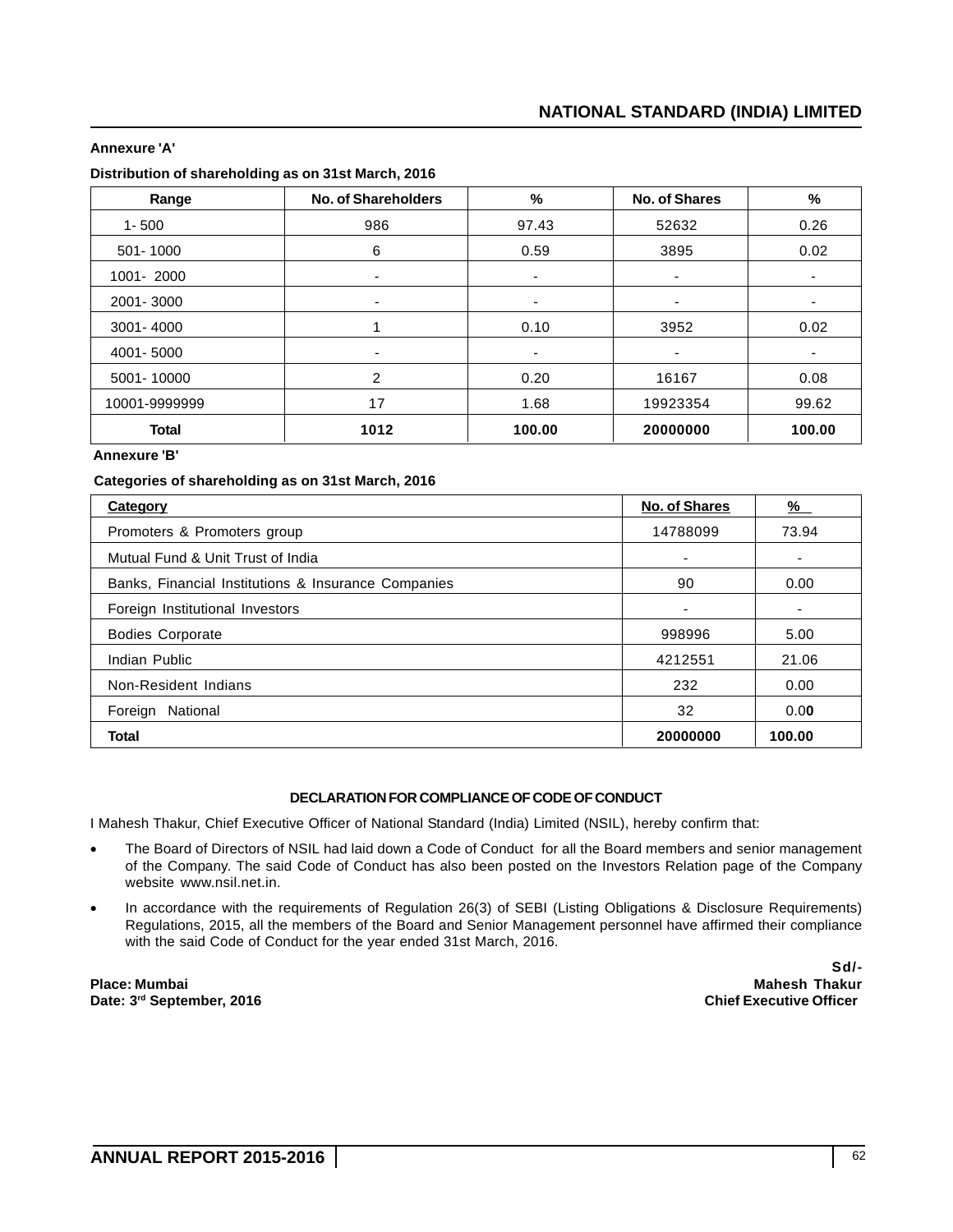## **CERTIFICATE IN TERMS OF REGULATION 17 (8) AND REGULATION 33 (2)( A) OF THE SEBI (LISTING OBLIGATIONS AND DISCLOSURE REQUIREMENTS) REGULATIONS, 2015**

Dear Sirs,

We, the undersigned, certify to the Board that:

- (a) We have reviewed the financial statement and the cash flow statement for the year ended 31st March, 2016 and that to the best of our knowledge and belief:
	- (i) these statements do not contain any materially untrue statement or omit any material fact or contain statements that might be misleading;
	- (ii) these statements together present a true and fair view of the company's affairs and are in compliance with existing accounting standards, applicable laws and regulations.
- (b) There are, to the best of our knowledge and belief, no transactions entered into by the Company during the year ended 31<sup>st</sup> March, 2016 which are fraudulent, illegal or violative of the Company's Code of Conduct.
- (c) We accept responsibility for establishing and maintaining internal controls for financial reporting and that we have evaluated the effectiveness of the internal control systems of the Company pertaining to financial reporting and have disclosed to the auditors and the Audit Committee, deficiencies in the design or operation of internal controls, if any, of which we are aware and the steps we have taken or propose to take to rectify these deficiencies.
- (d) We have indicated to the auditors and the Audit committee
	- (i) significant changes, if any, in internal control over financial reporting during the year;
	- (ii) significant changes, if any, in accounting policies during the year and that the same have been disclosed in the notes to the financial statements; and
	- (iii) instances of significant fraud, if any, of which we have become aware and the involvement therein, if any, of the management or an employee having a significant role in the company's internal control system over financial reporting.

Thanking you,

Yours faithfully,

**Ramesh Chechani** Mahesh Thakur **(Chief Financial Officer) (Chief Executive Officer)**

**Date: 3rd May, 2016**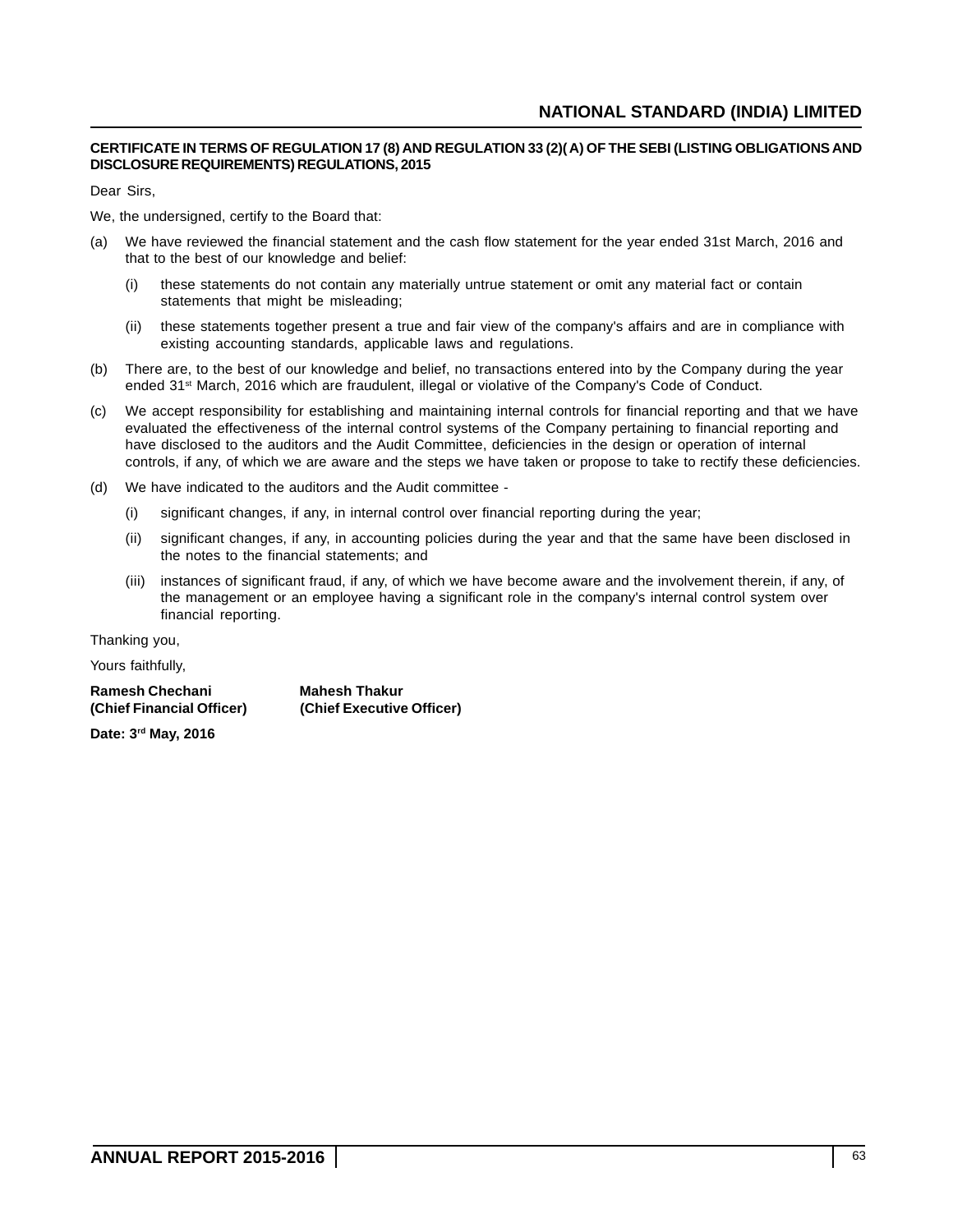# **CERTIFICATE ON CORPORATE GOVERNANCE**

To the Members of National Standard (India) Limited, Mumbai

We have examined the complianceof conditions of CorporateGovernance by National Standard (India) Limited (the Company) for the year ended on March 31,2016, as stipulated in Regulation 34 of the Securities and Exchange Board of India (Listing Obligationsand Disclosure Requirements) Regulations, 2015.

The compliance of conditions of Corporate Governance is the responsibility of the Management.Our examination was limited to the procedures and implementation thereof, adopted by the Company for ensuring compliance with the conditions of Corporate Governance.

It is neither an audit nor an expression of opinion on the financial statements of the Company.In our opinion and to the best ofour information and according to the explanations given to us and the representations made by the Directors and the Management,we certify that the Company has complied with the conditions of Corporate Governance as stipulated in the aforementioned Listing Regulations.

We further state that such complianceis an assurance of neither the futureviability of the Company nor the efficiency or effectiveness with which the Management has conducted the affairs of the Company.

**For Shravan A. Gupta & Associates**

**Company Secretary in Practice Place: Mumbai Membership No. A27484 Certificate of Practice No.: 9990**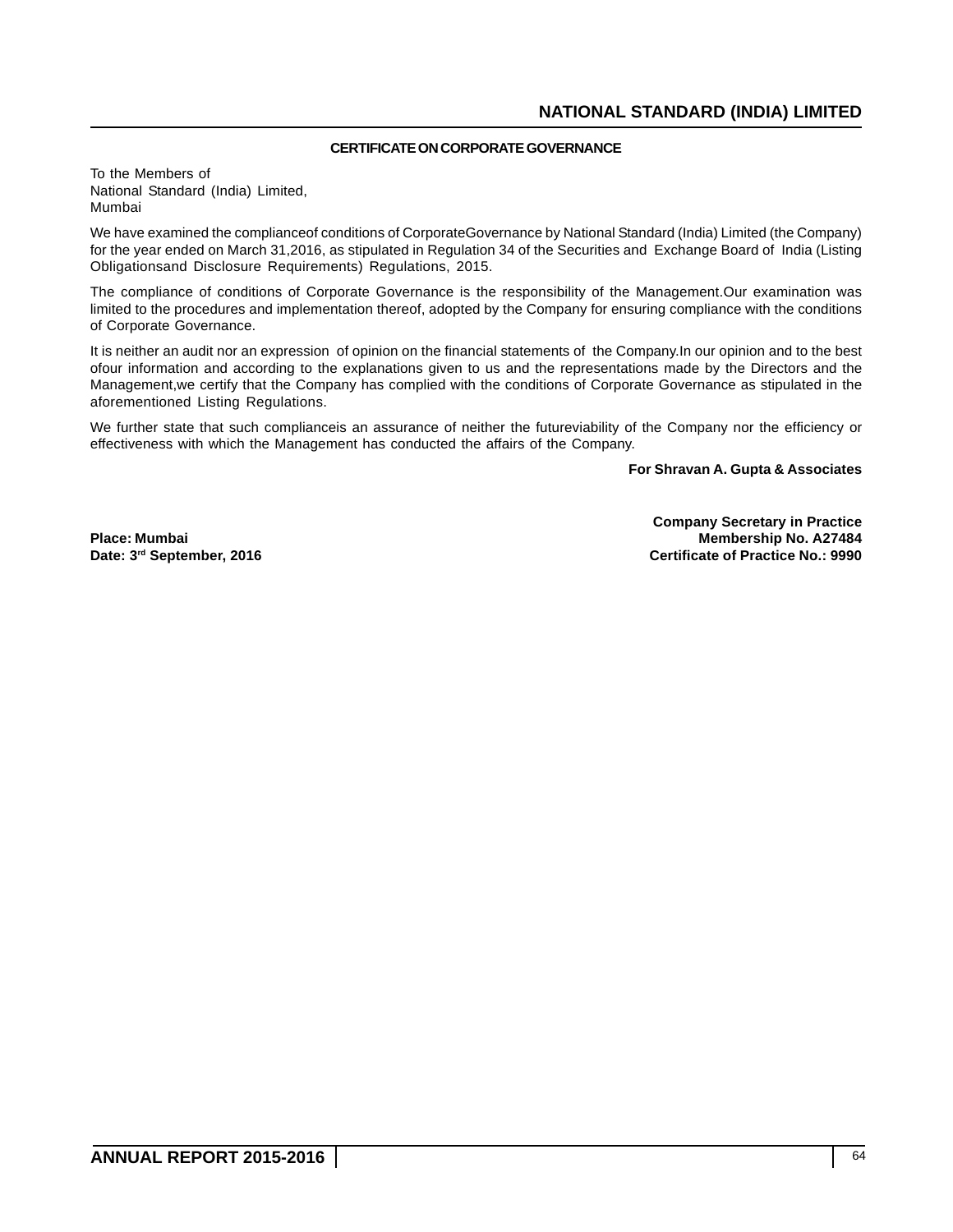# **Management Discussion Analysis Report**

## **Indian Economy**

India has emerged as the fastest growing major economy in the world as per the Central Statistics Organisation (CSO) and International Monetary Fund (IMF). According to the Economic Survey 2015-16, the Indian economy will continue to grow more than 7 per cent in 2016-17. The improvement in India's economic fundamentals has accelerated in the year 2015 with the combined impact of strong government reforms, RBI's inflation focus supported by benign global commodity prices. India was ranked the highest globally in terms of consumer confidence during October-December quarter of 2015, continuing its earlier trend of being ranked the highest during first three quarters of 2015, as per the global consumer confidence index created by Nielsen.

According to IMF World Economic Outlook Update (January 2016), Indian economy is expected to grow at 7 to 7.5 per cent during FY 2016-17, despite the uncertainties in the global market. The Economic Survey 2015-16 had forecasted that the Indian economy will be growing by more than seven per cent for the third successive year 2016-17 and can start growing at eight per cent or more in next two years. Foreign direct investment (FDI) in India has increased by 29 per cent during October 2014-December 2015 period post the launch of Make in India campaign, compared to the 15-month period before the launch.

Source http://www.ibef.org/economy/indian-economy-overview

#### **Industry review**

The Indian real estate sector has witnessed high growth in recent times with the rise in demand for office as well as residential spaces. According to data released by Department of Industrial Policy and Promotion (DIPP), the construction development sector in India has received Foreign Direct Investment (FDI) equity inflows to the tune of US\$ 24.156 billion in the period April 2000-September 2015. Real estate is currently the fourth-largest sector in the country in terms of Foreign Direct Investment (FDI) inflows.

The Indian real estate market is expected to touch US\$ 180 billion by 2020. The housing sector alone contributes 5-6 % to the country's Gross Domestic Product (GDP). In the period FY08-20, the market size of this sector is expected to increase at a Compound Annual Growth Rate (CAGR) of 11.2 %. Retail, hospitality and commercial real estate are also growing significantly, providing the much-needed infrastructure for India's growing needs.

## Source http://www.ibef.org/economy/indian-economy-overview

## **Mumbai Real Estate**

MMR market showed signs of revival in the second half of FY 2015-16 with residential sales volume increasing by 5% year on year though full year volumes were down 7% year on year. Also, 35% decline in new launches led to improvement in demand-supply scenario; inventory levels improved to 11 quarters compared to 12 quarters last year. While inventory of unsold units in MMR is higher than cities such as Bangalore and Pune, it is much below NCR having inventory level of 17 quarters. Prices remained stable or increased marginally across most of the micro-markets. Prices in MMR grew 3% in FY16, higher than NCR (flat y-o-y) and Pune (2%) but were marginally below Bangalore (4%).

Despite year on year decline in volumes, few large developers with an established brand managed to sell a significant chunk of the inventory mainly due to timely delivery, quality construction and a high level of services. With the implementation of Real Estate Regulatory Bill (RERA) in next 6-12 months, delivery timelines and transparency is expected to improve in the industry. We expect RERA to benefit large developers with established track record thereby leading to market share gains.

Activities in the office market have also improved significantly with absorption increasing to 7.5 mnsqft in MMR region (highest in past four years) due to consolidation and growth by corporate entities largely in the BFSI and IT/ITeS industry. Owing to the improved demand-supply scenario, vacancy levels declined to 20% from 22% last year. This resulted in lease rentals increasing by 2-3% across micro-markets. With Securities and Exchange Board of India clearing most of the roadblocks for Real Estate Investment Trusts (REIT), we believe there is a huge opportunity in office space for developers and investors in India. Also, pick up in commercial activities is expected to provide a fillip to residential sales.

#### **Government Initiatives**

The Government of India along with the governments of the respective states has taken several initiatives to encourage the development in the sector. The Smart City Project, where there is a plan to build 100 smart cities, is a prime opportunity for the real estate companies. Below are some of the other major Government Initiatives:

• Prime Minister Mr. Narendra Modi approved the launch of Housing for All by 2022. Under the Sardar Patel Urban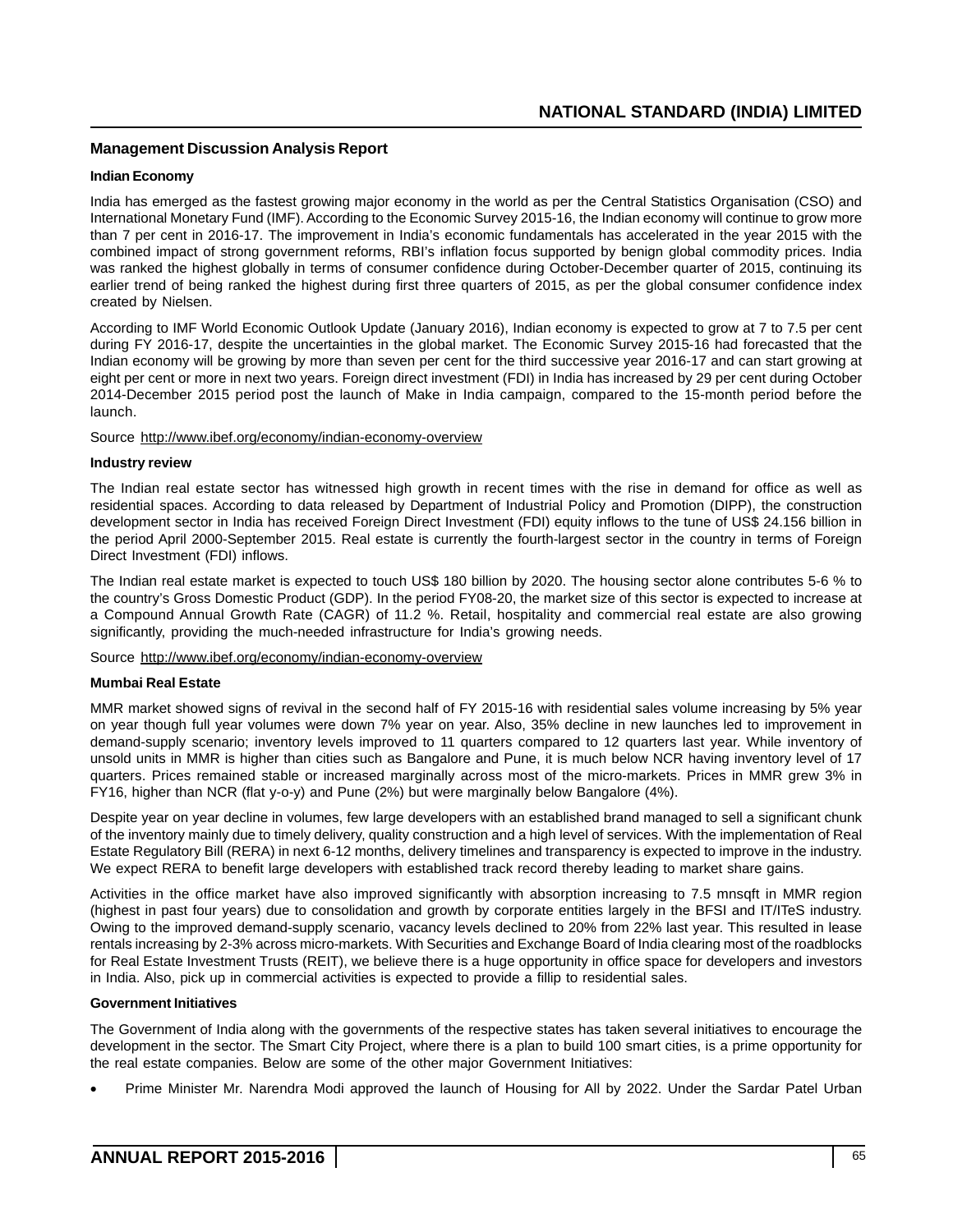Housing Mission, 30 million houses will be built in India by 2022, mostly for the economically weaker sections and lowincome groups, through public-private-partnership (PPP) and interest subsidy.

- The Government of India has relaxed the norms to allow Foreign Direct Investment (FDI) in the construction development sector. FDI limits for townships and settlement development projects have been raised to 100%. Real estate projects within the Special Economic Zone are also permitted (100 percent FDI). This move should boost affordable housing projects and smart cities across the country.
- The Securities and Exchange Board of India has notified final regulations that will govern real estate investment trusts (REITs) and infrastructure investment trusts. This move will enable easier access to funds for cash-strapped developers and create a new investment avenue for institutions and high net worth individuals, and eventually ordinary investors.
- The Government of Maharashtra announced a series of measures to bring transparency and increase the ease of doing business in the real estate sector.
- The Real Estate (Regulation & Development) Act 2016, which seeks to protect home-buyers as well as help boost investments in the real estate industry was enacted in May 2016.

## **Opportunities and challenges:**

#### **Opportunities**

As India awaits policy reforms to pick up speed, your Company firmly believes that the demand for Real Estate in a country like India should remain strong in the medium to long term. Your company is ideally placed to further strengthen its development potential by acquiring new land parcels.

#### **Challenges**

While the management is confident of creating and exploiting the opportunities, it also finds the following challenges:

- Unanticipated delays in project approvals
- Availability of accomplished and trained labour force
- Increased cost of manpower
- Rising cost of construction
- Growth in auxiliary infrastructure
- Over-regulated environment

#### **Risks and concerns**

#### • **Market price fluctuation**

The performance of your Company may be affected by the sales realizations of its projects. These prices are driven by prevailing market conditions, the nature and location of the projects, and other factors such as brand and reputation and the design of the projects. Your company follows a prudent business model and tries to ensure steady cash flow even during adverse pricing scenario.

#### • **Sales volume**

The volume of bookings depends on the ability to design projects that will meet customer preferences, getting various approvals in time, general market factors, project launch and customer trust in entering into sale agreements well in advance of receiving possession of the projects. Your Company sells its projects in phases from the time it launches the project, based on the type and scale of the project and depending on market conditions

#### **Outlook**

FY2016 outlook would be governed by the implementation of REIT Regulations, the proposed New Real Estate Bill and the New Development Plan for Mumbai. We expect FY2016-17 to be the start of growth year for the Indian economy as a whole in view of various measures being taken by the new government to boost manufacturing and infrastructure development in the country. Economists expect India's GDP growth in the range of 7.0-8.0% for FY2016-17. Your company will target to ensure steady operations and deliver high quality projects for its customers.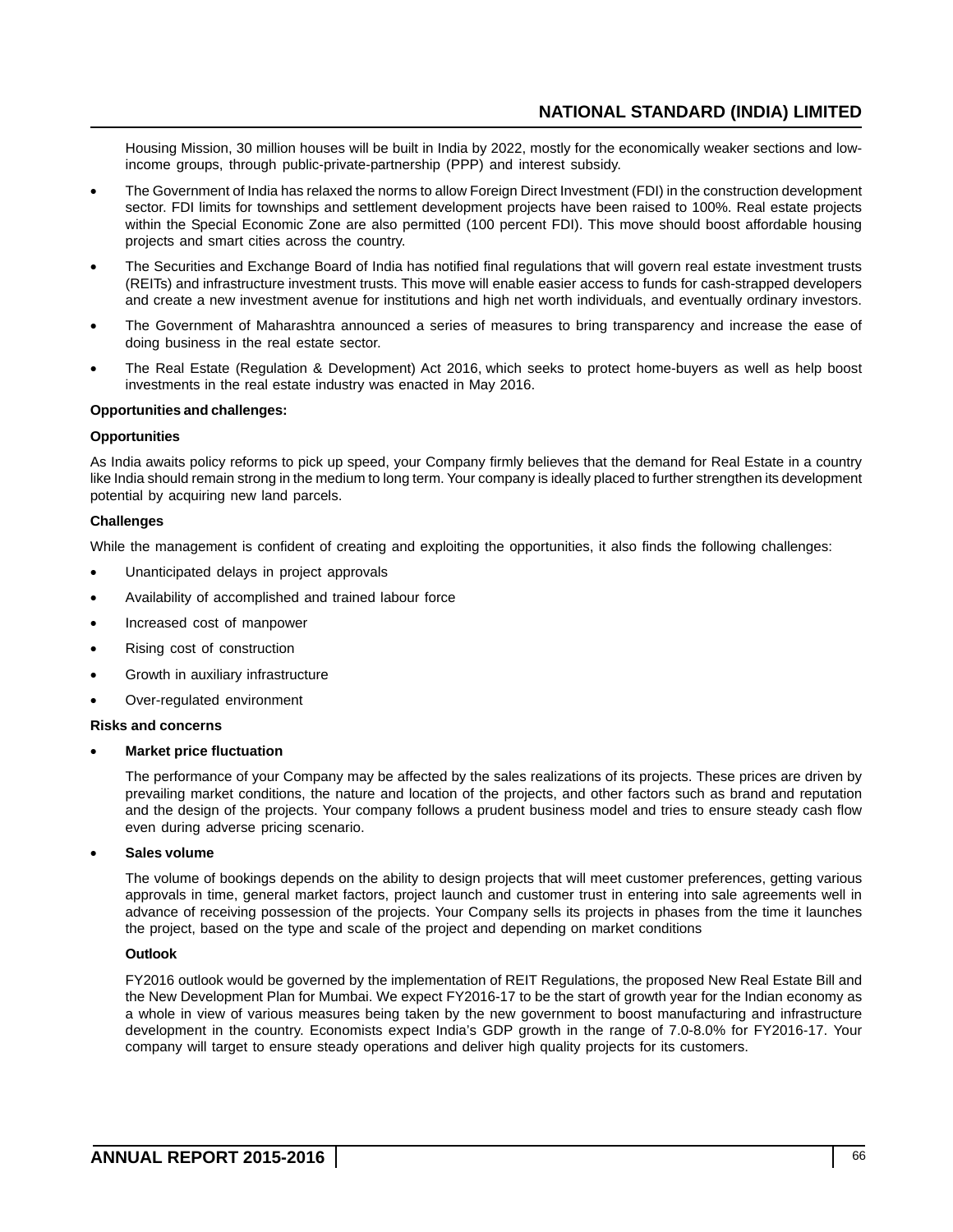# **INDEPENDENT AUDITORS' REPORT**

## **TO THE MEMBERS OF**

## **M/s. NATIONAL STANDARD (INDIA) LIMITED**

## **REPORT ON THE STANDALONE FINANCIAL STATEMENTS**

We have audited the accompanying standalone financial statements of **M/s. NATIONAL STANDARD (INDIA) LIMITED** ('the Company'), which comprise the Balance Sheet as at 31<sup>st</sup> March, 2016, the Statement of Profit and Loss and the Statement of Cash Flow for the year then ended, and notes to the Financial Statements including a summary of significant accounting policies and other explanatory information.

## **MANAGEMENT'S RESPONSIBILITY FOR THE FINANCIAL STATEMENTS:**

The Company's Board of Directors is responsible for the matters stated in Section 134(5) of the Companies Act, 2013 ('the Act') with respect to the preparation and presentation of these standalone financial statements that give a true and fair view of the financial position, financial performance and cash flows of the Company in accordance with the accounting principles generally accepted in India, including the Accounting Standards specified under Section 133 of the Act, read with Rule 7 of the Companies (Accounts) Rules, 2014. This responsibility also includes maintenance of adequate accounting records in accordance with the provisions of the Act for safeguarding the assets of the Company and for preventing and detecting frauds and other irregularities; selection and application of appropriate accounting policies; making judgments and estimates that are reasonable and prudent; and design, implementation and maintenance of adequate internal financial controls, that were operating effectively for ensuring the accuracy and completeness of the accounting records, relevant to the preparation and presentation of the financial statements that give a true and fair view and are free from material misstatement, whether due to fraud or error.

## **AUDITORS' RESPONSIBILITY:**

Our responsibility is to express an opinion on these standalone financial statements based on our audit.

We have taken into account the provisions of the Act, the accounting and auditing standards and matters which are required to be included in the audit report under the provisions of the Act and the Rules made thereunder.

We conducted our audit in accordance with the Standards on Auditing specified under Section 143(10) of the Act and other applicable authoritative pronouncements issued by the Institute of Chartered Accountants of India. Those Standards and pronouncements require that we comply with ethical requirements and plan and perform the audit to obtain reasonable assurance about whether the financial statements are free from material misstatement.

An audit involves performing procedures to obtain audit evidence about the amounts and the disclosures in the financial statements. The procedures selected depend on the auditors' judgment, including the assessment of the risks of material misstatement of the financial statements, whether due to fraud or error. In making those risk assessments, the auditor considers internal financial control relevant to the Company's preparation of the financial statements that give a true and fair view in order to design audit procedures that are appropriate in the circumstances. An audit also includes evaluating the appropriateness of the accounting policies used and the reasonableness of the accounting estimates made by the Company's Directors, as well as evaluating the overall presentation of the financial statements.

We believe that the audit evidence we have obtained is sufficient and appropriate to provide a basis for our audit opinion on the standalone financial statements.

## **OPINION:**

In our opinion and to the best of our information and according to the explanations given to us, the aforesaid standalone financial statements give the information required by the Act in the manner so required and give a true and fair view in conformity with the accounting principles generally accepted in India, of the state of affairs of the Company as at 31st March, 2016, and its profit and its cash flows for the year ended on that date.

## **REPORT ON OTHER LEGAL AND REGULATORY REQUIREMENTS:**

- 1. As required by the Companies (Auditor's Report) Order, 2016 ('the Order') issued by the Central Government of India in terms of sub-section (11) of Section 143 of the Act, on the basis of such checks of the books and records of the Company as we considered appropriate and according to the information and explanations given to us, we give in the 'Annexure A', a statement on the matters specified in the paragraphs 3 and 4 of the Order.
- 2. As required by Section 143 (3) of the Act, we report that :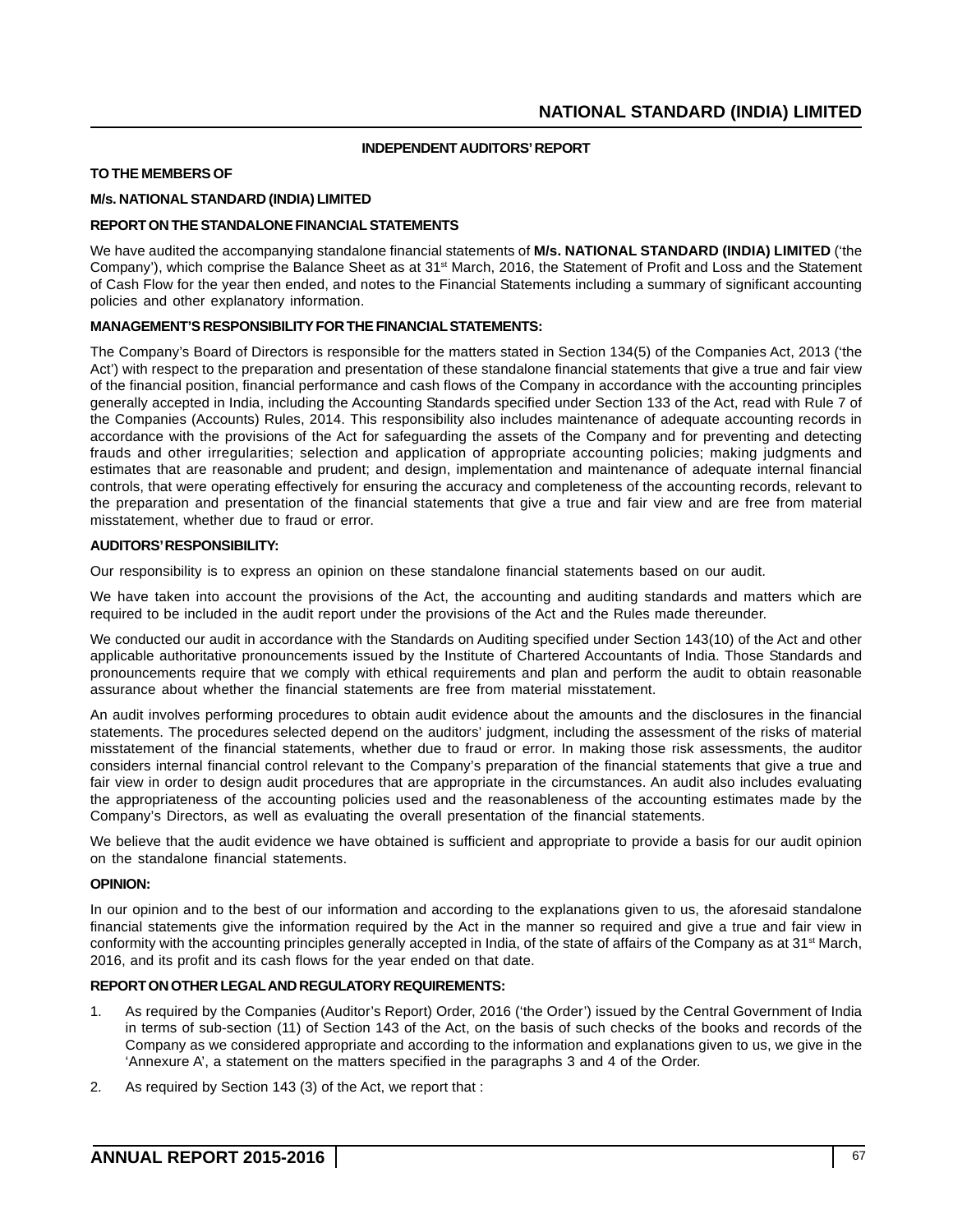- a. We have sought and obtained all the information and explanations which to the best of our knowledge and belief were necessary for the purposes of our audit;
- b. In our opinion, proper books of account as required by law have been kept by the Company so far as it appears from our examination of those books;
- c. The Balance Sheet, the Statement of Profit and Loss and the Cash Flow Statement dealt with by this Report are in agreement with the books of account;
- d. In our opinion, the aforesaid standalone financial statements comply with the Accounting Standards specified under Section 133 of the Act, read with Rule 7 of the Companies (Accounts) Rules, 2014;
- e. On the basis of the written representations received from the Directors as on 31<sup>st</sup> March, 2016, and taken on record by the Board of Directors, none of the Directors is disqualified as on 31<sup>st</sup> March, 2016, from being appointed as a Director in terms of Section 164 (2) of the Act;
- f. With respect to the adequacy of the internal financial controls over financial reporting of the Company and the operating effectiveness of such controls, refer to our separate report in 'Annexure B'; and
- g. With respect to the other matters to be included in the Auditors' Report in accordance with Rule 11 of the Companies (Audit and Auditors) Rules, 2014, in our opinion and to the best of our information and according to the information and explanations given to us:
	- i. The Company has disclosed the impact of pending litigations on its financial position in its standalone financial statements - Refer Clause 1 to 3 of Note 23 to the financial statements.
	- ii. The Company does not have any Long-term contracts including derivative contracts for which there were any material foreseeable losses.
	- iii. No amounts were required to be transferred, to the Investor Education and Protection Fund by the Company.

FOR **SHANKER AND KAPANI Chartered Accountants FIRM REGISTRATION NO.: 117761W**

**S. SANKAR PLACE:- MUMBAI PARTNER DATE:- 16 - May - 2016 MEMBERSHIP NO: - 40476**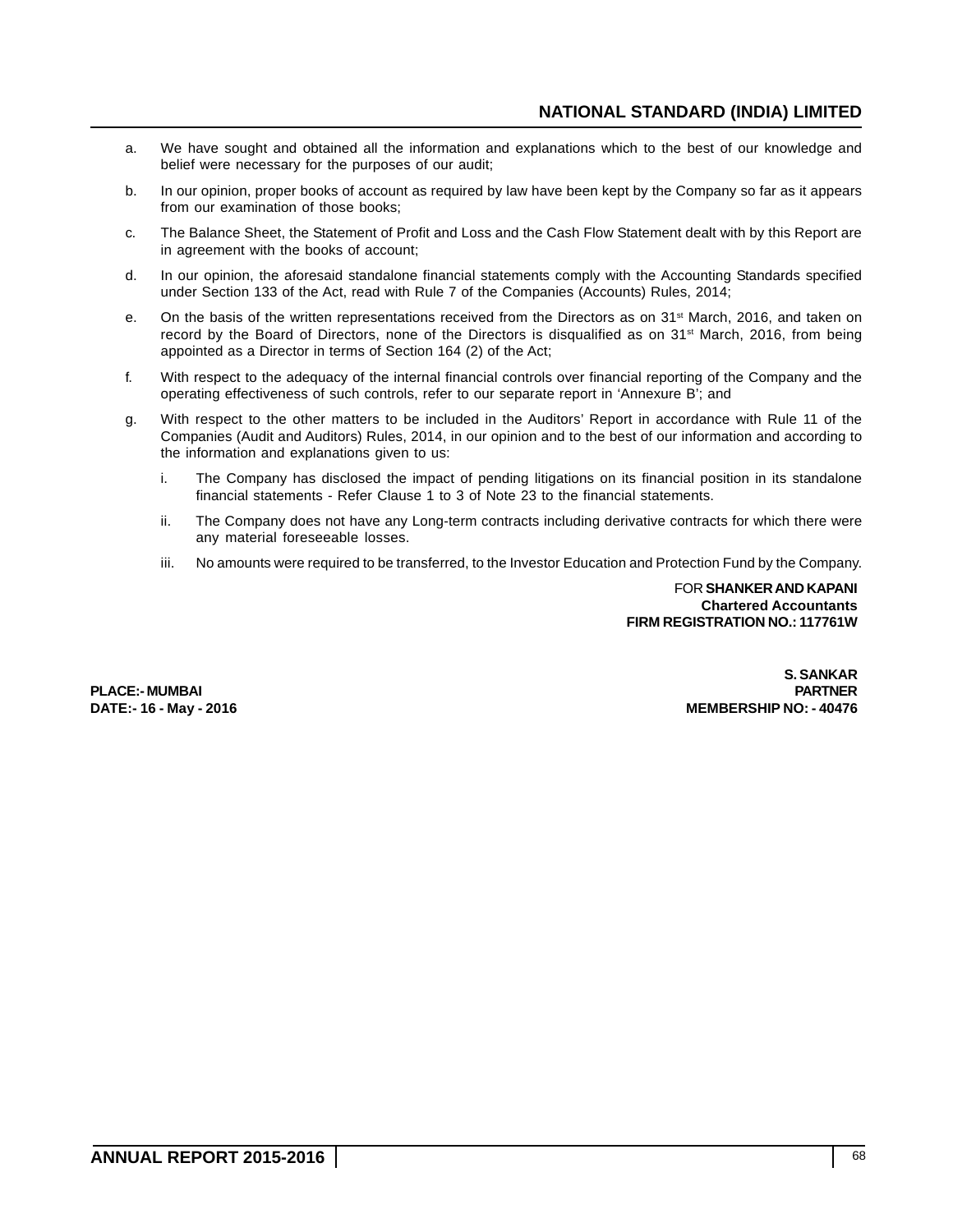## **ANNEXURE 'A' TO INDEPENDENT AUDITORS' REPORT**

### **(Referred to in Paragraph (1) of our report of even date)**

The Annexure referred to in Independent Auditors' Report to the members of the Company on the standalone financial statements for the year ended on 31<sup>st</sup> March, 2016, and on the basis of such checks of the books and records of the Company as we considered appropriate and according to the information and explanations given to us, we report that:

- (i) (a) The Company has maintained proper records showing full particulars, including quantitative details and situation of fixed assets.
	- (b) As informed to us, all fixed assets have been physically verified by the management at reasonable intervals. No material discrepancies were noticed on such physical verification.
	- (c) According to the information and explanations given to us and on the basis of our examination of the records of the Company, the title deeds of immovable properties are held in the name of the Company.
- (ii) The inventory has been physically verified by the management. In our opinion, the frequency of verification is reasonable. Discrepancies noticed on verification have been properly dealt with in the books of account.
- (iii) As the Company has not granted any loans or advances in the nature of loans to parties covered in the register maintained under Section 189 of the Act, the provisions of Clause 3 (iii) of the Order are not applicable to the Company.
- (iv) In our Opinion and according to the information and explanations given to us, as the Company has not granted any loans or provided any guarantees or security in connection with any loan to any party covered under Section 185 of the Act and has not made any investment during the year and on the basis of expert opinion obtained by the Company that provisions of Section 186 are not applicable to the Company in respect of Loans made, Guarantee given or security provided by it, the provisions of Clause 3 (iv) of the Order are not applicable to the Company.
- (v) The Company has not accepted any deposits from the public.
- (vi) We have broadly reviewed the books of account maintained by the Company pursuant to the Rules made by the Central Government for maintenance of cost records under sub-section (1) of Section 148 of the Act in respect of real estate operations, and are of the opinion that, prima facie, the prescribed accounts and records have been made and maintained. However, we have not made a detailed examination of the cost records with a view to determine whether they are accurate or complete.
- (vii) (a) According to the information and explanations given to us and on the basis of our examination of the records of the Company, the Company is generally regular in depositing the undisputed statutory dues, including provident fund, employees' state insurance, income-tax, sales tax, service tax, duty of customs, duty of excise, value added tax, cess and any other statutory dues with the appropriate authorities.

According to the information and explanations given to us, no undisputed amounts in respect of the aforesaid statutory dues were outstanding as at the last day of the financial year for a period of more than six months from the date they became payable.

(b) According to the information and explanations given to us, there are no dues of Income Tax, Sales Tax, Service Tax, Duty of Customs, Duty of Excise, and Value Added Tax which have not been deposited by the Company on account of disputes except for following:

| Name of thestatute           | Nature of<br>dues       | Amount in<br>(Rs.) Lakhs) | <b>Period to which</b><br>the amount relates | Forum where the<br>dispute is pending   |
|------------------------------|-------------------------|---------------------------|----------------------------------------------|-----------------------------------------|
| The Central Excise Act, 1944 | Excise Duty             | 11.22                     | April 1995 to March 1996 CESTAT. Mumbai      |                                         |
| The Income Tax Act, 1961     | Tax and Interest        | 38.90                     | April 1994 to March 1995                     | High Court, Kolkata                     |
| The Income Tax Act, 1961     | Tax and Interest        | 23.95                     | April 2010 to March 2011                     | Income Tax Appellate<br>Tribunal (ITAT) |
| The Income Tax Act, 1961     | Penalty                 | 4.843.29                  | April 2010 to March 2011                     | Commissioner of<br>Income Tax (Appeals) |
| The Income Tax Act, 1961     | Penalty                 | 622.65                    | April 2011 to March 2012                     | Commissioner of<br>Income Tax (Appeals) |
| The Income Tax Act, 1961     | Tax and Interest 378.47 |                           | April 2012 to March 2013 Commissioner of     | Income Tax (Appeals)                    |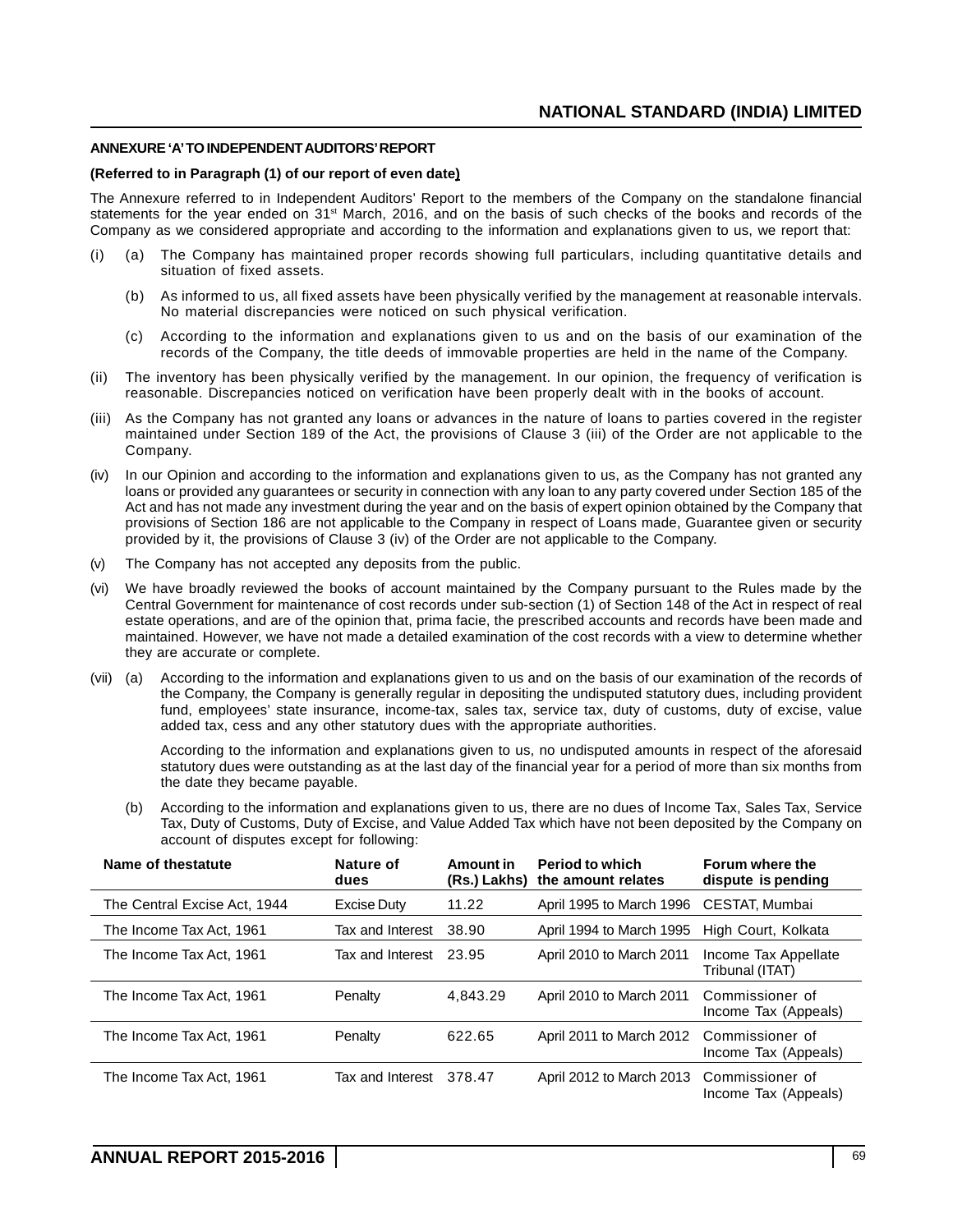- (viii) In our opinion and according to the information and explanations given to us, the Company is regular in repayment of loans to the Financial Institutions. As the Company has not issued any debenture nor borrowed any money from Banks or Governments, the question of dues payable to debenture holders or Banks or Governments does not arise.
- (ix) In our opinion and according to the information and explanations given to us, the term loans from the Financial Institutions have been applied for the purpose for which those were obtained other than temporary deployment. However, the Company has neither raised any moneys by way of Initial Public Offer or Further Public Offer (including debt instruments).
- (x) Based upon the audit procedures performed and information and explanations given by the management, we report that neither fraud on the Company by its officers or employees nor any fraud by the Company has been noticed or reported during the course of our audit.
- (xi) As the Company has not paid or provided any managerial remuneration as defined under Section 197 of the Act during the year, the provisions of Clause 3(xi) of the Order are not applicable to the Company.
- (xii) As the Company is not a nidhi Company, the provisions of Clause 3(xii) of the Order are not applicable to the Company.
- (xiii) According to the information and explanation given to us and based on our examination of the records of the Company, transactions with related parties are in compliance with section 177 and 188 of the Act, wherever applicable and details have been disclosed in the Financial Statements (refer Clause 8 of Note 23) as required by the applicable accounting standards.
- (xiv) As the Company has not made any preferential allotment or private placement of shares or fully or partly convertible debentures during the year, the provisions of Clause 3(xiv) of the Order are not applicable to the Company.
- (xv) As the Company has not entered into any non-cash transactions covered under Section 192 of the Act with the directors or persons connected with him, the provisions of Clause 3(xv) of the Order are not applicable to the Company.
- (xvi) As the Company is not required to be registered under Section 45-IA of the Reserve Bank of India Act, 1934, the provisions of Clause 3(xvi) of the Order are not applicable to the Company.

FOR **SHANKER AND KAPANI Chartered Accountants FIRM REGISTRATION NO.: 117761W**

**S. SANKAR PLACE:- MUMBAI PARTNER DATE:- 16 - May - 2016 MEMBERSHIP NO: - 40476**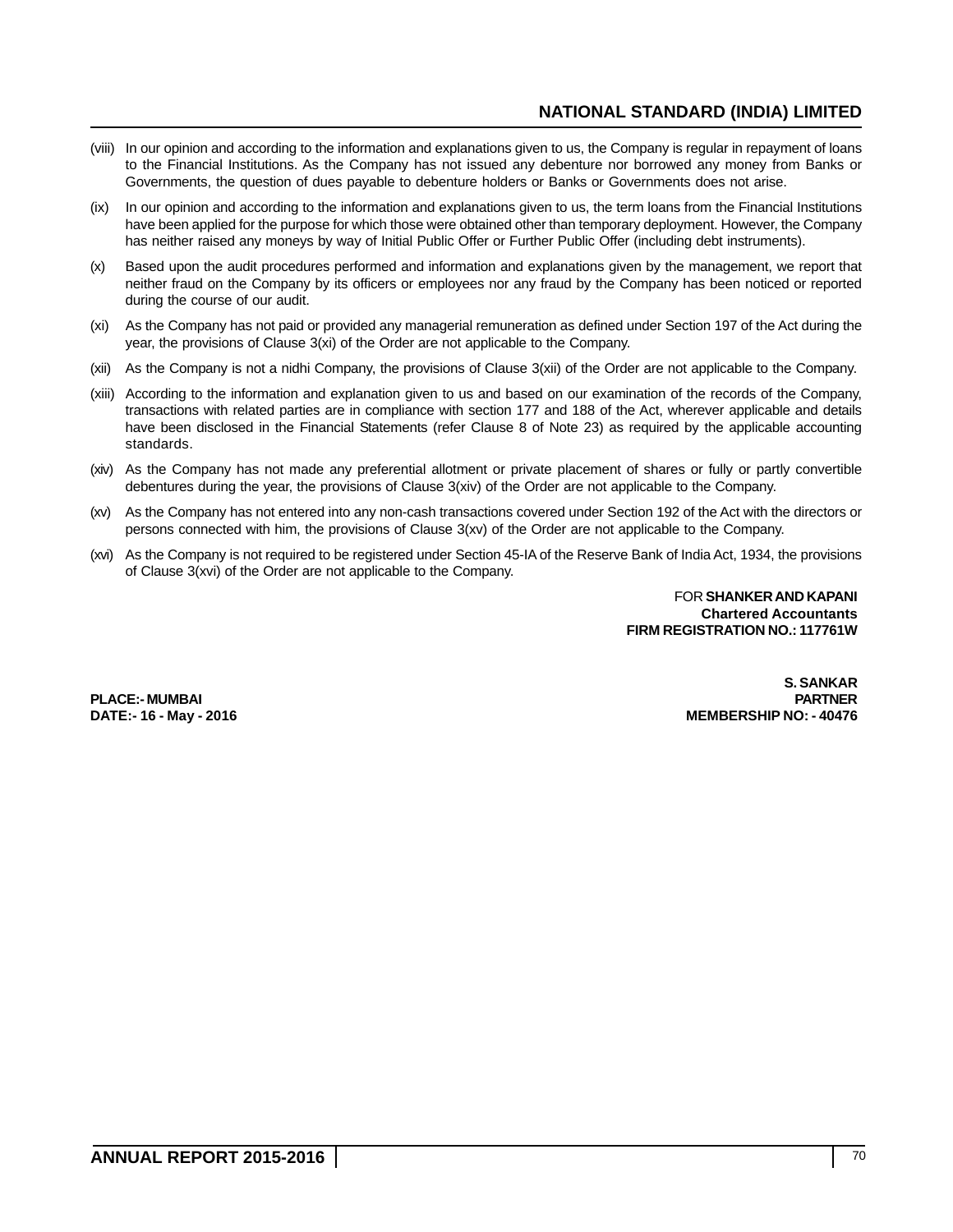# **ANNEXURE 'B' TO THE AUDITORS' REPORT**

## **Referred to in paragraph 2 (f) of the Independent Auditors' Report of even date to the members of**

## **National Standard (India) Limited on the standalone financial statements for the year ended 31st March, 2016.**

## **Report on the Internal Financial Controls under Clause (i) of sub-section 3 of Section 143 of the Act**

We have audited the internal financial controls over financial reporting of **M/s. NATIONAL STANDARD (INDIA) LIMITED** ('the Company') as of 31st March, 2016, in conjunction with our audit of the standalone financial statements of the Company for the year ended on that date.

#### **Management's Responsibility for Internal Financial Controls**

The Company's management is responsible for establishing down and maintaining internal financial controls based on the internal control over financial reporting criteria established by the Company considering the essential components of internal control stated in the Guidance Note on Audit of Internal Financial Controls over Financial Reporting issued by the Institute of Chartered Accountants of India ('ICAI'). These responsibilities include the design, implementation and maintenance of adequate internal financial controls that were operating effectively for ensuring the orderly and efficient conduct of its business, including adherence to the Company's policies, the safeguarding of its assets, the prevention and detection of frauds and errors, the accuracy and completeness of the accounting records, and the timely preparation of reliable financial information, as required under the Act.

## **Auditors' Responsibility**

Our responsibility is to express an opinion on the Company's internal financial controls over financial reporting based on our audit. We conducted our audit in accordance with the Guidance Note on Audit of Internal Financial Controls over Financial Reporting (the 'Guidance Note') and the Standards on Auditing, issued by ICAI and deemed to be prescribed under Section 143(10) of the Act , to the extent applicable to an audit of internal financial controls, both applicable to an audit of Internal Financial Controls and both issued by the ICAI. Those Standards and the Guidance Note require that we comply with ethical requirements and plan and perform the audit to obtain reasonable assurance about whether adequate internal financial controls over financial reporting were established and maintained and if such controls operated effectively in all material respects.

Our audit involves performing procedures to obtain audit evidence about the adequacy of the internal financial controls system over financial reporting and their operating effectiveness. Our audit of internal financial controls over financial reporting included obtaining an understanding of internal financial controls over financial reporting, assessing the risk that a material weakness exists, and testing and evaluating the design and operating effectiveness of internal control based on the assessed risk. The procedures selected depend on the auditors' judgment, including the assessment of the risks of material misstatement of the financial statements, whether due to fraud or error.

We believe that the audit evidence we have obtained is sufficient and appropriate to provide a basis for our audit opinion on the Company's internal financial controls system over financial reporting.

## **Meaning of Internal Financial Controls over Financial Reporting**

A company's internal financial control over financial reporting is a process designed to provide reasonable assurance regarding the reliability of financial reporting and the preparation of financial statements for external purposes in accordance with generally accepted accounting principles. A company's internal financial control over financial reporting includes those policies and procedures that (1) pertain to the maintenance of records that, in reasonable detail, accurately and fairly reflect the transactions and dispositions of the assets of the Company; (2) provide reasonable assurance that transactions are recorded as necessary to permit preparation of financial statements in accordance with generally accepted accounting principles, and that receipts and expenditures of the company are being made only in accordance with authorizations of the management and directors of the Company; and (3) provide reasonable assurance regarding prevention or timely detection of unauthorized acquisition, use, or disposition of the company's assets that could have a material effect on the financial statements.

## **Inherent Limitations of Internal Financial Controls Over Financial Reporting**

Because of the inherent limitations of internal financial controls over financial reporting, including the possibility of collusion or improper management override of controls, material misstatements due to error or fraud may occur and not be detected. Also, projections of any evaluation of the internal financial controls over financial reporting to future periods are subject to the risk that the internal financial control over financial reporting may become inadequate because of changes in conditions, or that the degree of compliance with the policies or procedures may deteriorate.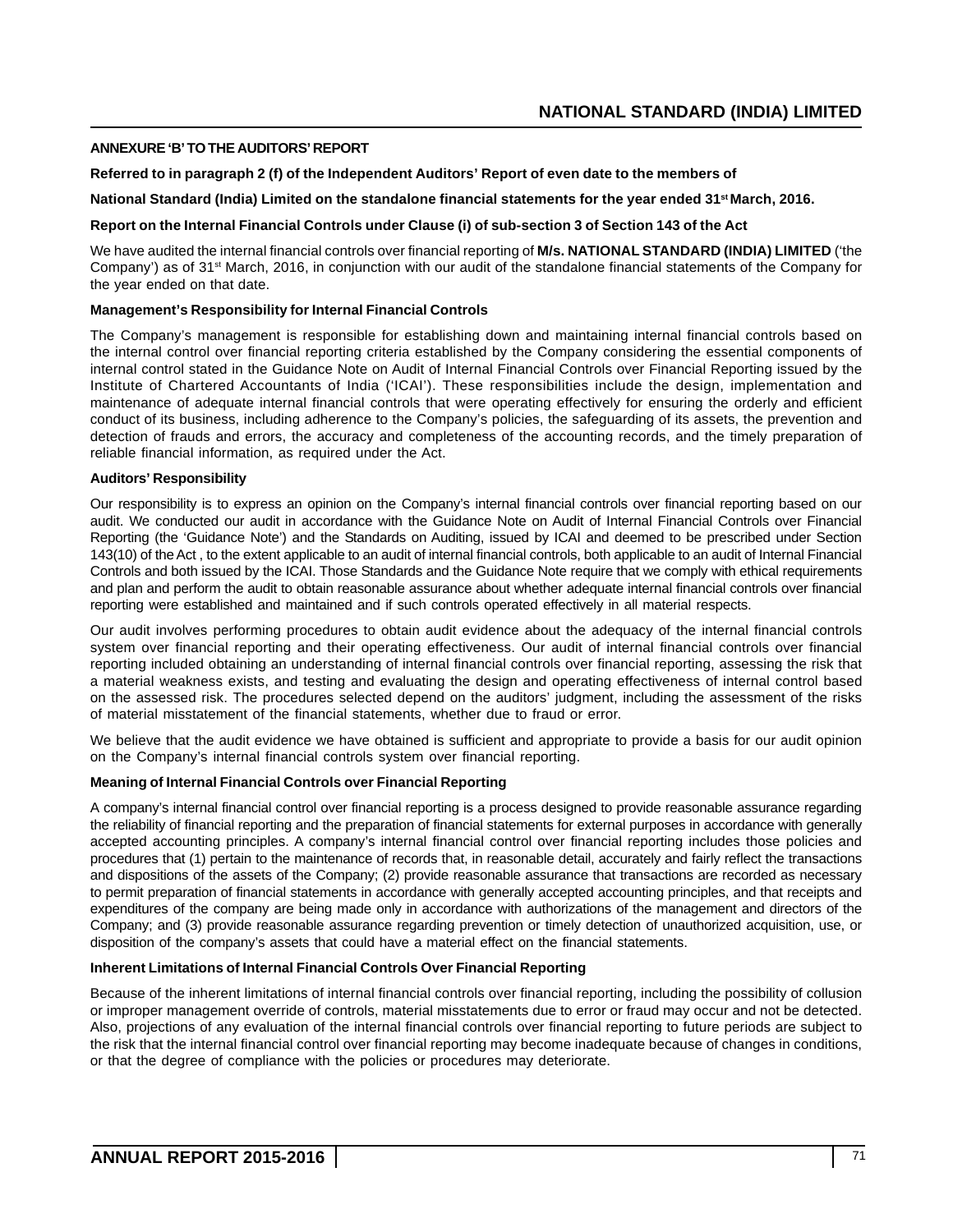#### **Opinion**

In our opinion, the Company has, in all material respects, an adequate internal financial controls system over financial reporting and such internal financial controls over financial reporting were operating effectively as at 31st March, 2016, based on the internal control over financial reporting criteria established by the Company considering the essential components of internal control stated in the Guidance Note on Audit of Internal Financial Controls Over Financial Reporting issued by ICAI.

> FOR **SHANKER AND KAPANI Chartered Accountants FIRM REGISTRATION NO.: 117761W**

**S. SANKAR PLACE:- MUMBAI PARTNER DATE:- 16 - May - 2016 MEMBERSHIP NO: - 40476**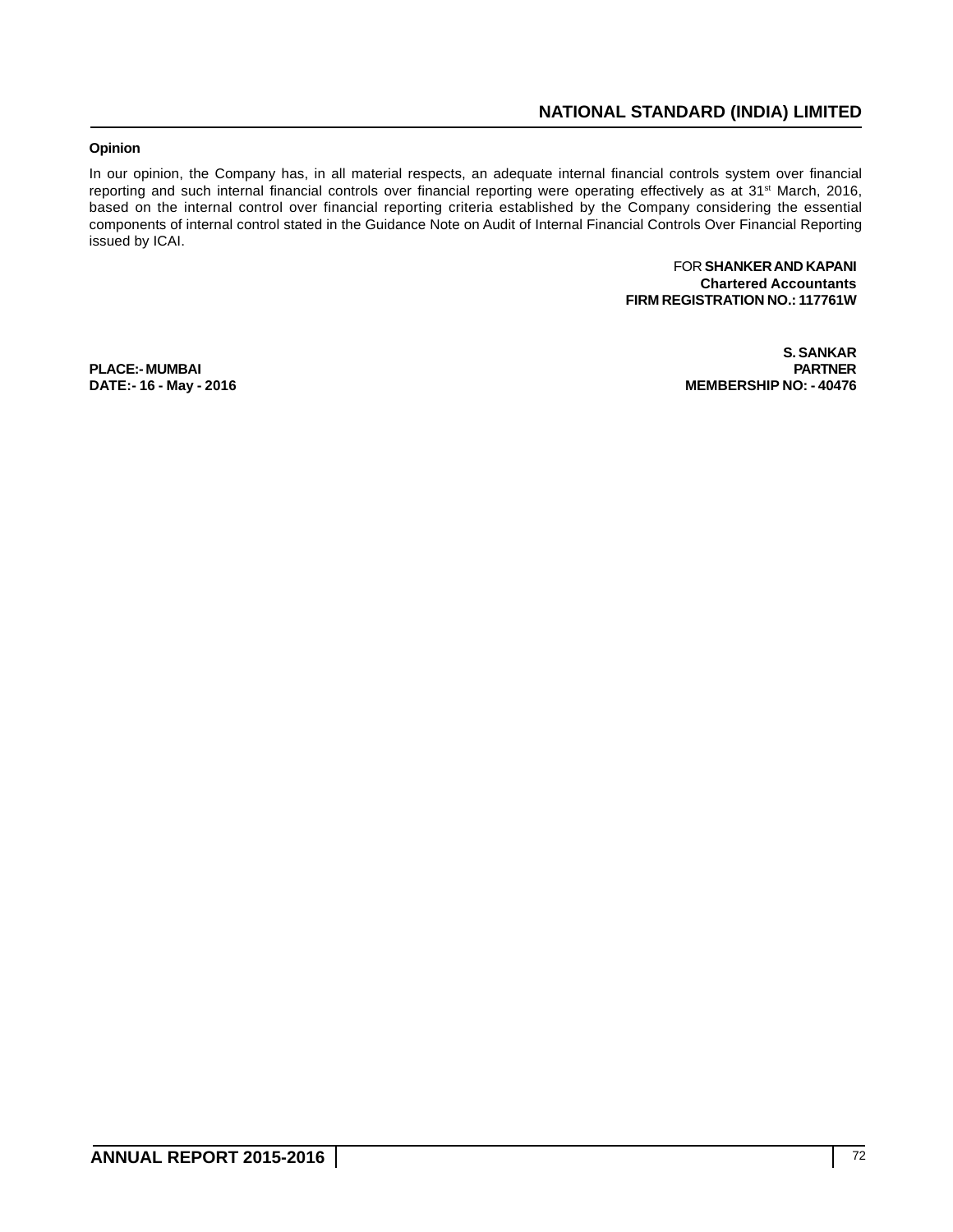| <b>BALANCE SHEET AS AT 31ST MARCH, 2016</b>                          |                 |                                |                |                                           |                                    |
|----------------------------------------------------------------------|-----------------|--------------------------------|----------------|-------------------------------------------|------------------------------------|
|                                                                      |                 |                                | <b>Notes</b>   | As at<br>31/March/16<br>₹ in Lakhs        | As at<br>31/March/15<br>₹ in Lakhs |
| <b>EQUITY AND LIABILITIES</b>                                        |                 |                                |                |                                           |                                    |
| <b>Shareholders' Funds</b>                                           |                 |                                |                |                                           |                                    |
| <b>Share Capital</b>                                                 |                 |                                | $\overline{2}$ | 2,000.00                                  | 2,000.00                           |
| Reserves and Surplus                                                 |                 |                                | 3              | 11,633.67                                 | 5,570.85                           |
|                                                                      |                 |                                |                | 13,633.67                                 | 7,570.85                           |
| <b>Non Current Liabilities</b>                                       |                 |                                |                |                                           |                                    |
| Other Long Term Liabilities<br><b>Current Liabilities</b>            |                 |                                | 4              | 497.64                                    | 224.76                             |
| Short Term Borrowings                                                |                 |                                | 5              | 11,436.50                                 | 14,963.84                          |
| <b>Trade Payables</b>                                                |                 |                                | 6              |                                           |                                    |
| Total Outstanding dues of micro enterprises and small enterprises    |                 |                                |                | 18.52                                     | 42.18                              |
| Total Outstanding dues of creditors other than micro enterprises and |                 |                                |                |                                           |                                    |
| small enterprises                                                    |                 |                                |                | 3,228.93                                  | 1,483.36                           |
| <b>Other Current Liabilities</b>                                     |                 |                                | 7              | 5,284.49                                  | 5,809.94                           |
| <b>Short Term Provisions</b>                                         |                 |                                | 8              | 1,990.13                                  | 2,150.86                           |
|                                                                      |                 |                                |                | 21,958.57                                 | 24,450.18                          |
|                                                                      |                 |                                |                |                                           |                                    |
| Total                                                                |                 |                                |                | 36,089.88                                 | 32,245.79                          |
| <b>ASSETS</b>                                                        |                 |                                |                |                                           |                                    |
| <b>Non Current Assets</b>                                            |                 |                                |                |                                           |                                    |
| Fixed Assets (Net)                                                   |                 |                                |                |                                           |                                    |
| <b>Tangible Assets</b>                                               |                 |                                | 9              | 18.74                                     | 20.98                              |
| Deferred Tax Assets                                                  |                 |                                | 10             | 59.67                                     | 58.69                              |
| Long Term Loans and Advances                                         |                 |                                | 11             | 14.09                                     | 16.70                              |
|                                                                      |                 |                                |                | 92.50                                     | 96.37                              |
| <b>Current Assets</b>                                                |                 |                                |                |                                           |                                    |
| Inventories                                                          |                 |                                | 12             | 4,599.74                                  | 5,496.36                           |
| <b>Trade Receivables</b>                                             |                 |                                | 13             | 1,542.50                                  | 2,780.42                           |
| Cash and Bank Balances                                               |                 |                                | 14             | 1,045.25                                  | 362.47                             |
| Short Term Loans and Advances                                        |                 |                                | 15             | 26,013.20                                 | 22,291.07                          |
| <b>Other Current Assets</b>                                          |                 |                                | 16             | 2,796.69                                  | 1,219.10                           |
|                                                                      |                 |                                |                | 35,997.38                                 | 32,149.42                          |
| Total                                                                |                 |                                |                | 36,089.88                                 | 32,245.79                          |
| <b>Summary of Significant Accounting Policies</b>                    |                 |                                | 1              |                                           |                                    |
| The accompanying notes form an integral part of the                  |                 |                                |                |                                           |                                    |
| <b>Financial Statements</b>                                          |                 |                                | $1 - 23$       |                                           |                                    |
|                                                                      |                 |                                |                |                                           |                                    |
|                                                                      |                 |                                |                |                                           |                                    |
| As per our attached Report of even date                              |                 | For and on behalf of the Board |                |                                           |                                    |
| <b>For SHANKER AND KAPANI</b>                                        |                 |                                |                |                                           |                                    |
| <b>Chartered Accountants</b>                                         | Smita           | Maninder                       | Rameshchandra  | Ami                                       |                                    |
| Firm Registration Number: 117761W                                    | Ghag            | Chhabra                        | Chechani       | Parikh                                    |                                    |
|                                                                      |                 |                                |                |                                           |                                    |
|                                                                      | <b>Director</b> | <b>Director</b>                |                | Chief Financial Officer Company Secretary |                                    |
| S. Sankar                                                            |                 | DIN: 02447362 DIN: 02630680    |                | <b>FCS: A27703</b>                        |                                    |
| Partner                                                              |                 |                                |                |                                           |                                    |
|                                                                      |                 |                                |                |                                           |                                    |
|                                                                      |                 |                                |                |                                           |                                    |
| Place: Mumbai                                                        |                 |                                |                |                                           |                                    |
| Date: 16-May-2016                                                    |                 |                                |                |                                           |                                    |
|                                                                      |                 |                                |                |                                           |                                    |
|                                                                      |                 |                                |                |                                           |                                    |
|                                                                      |                 |                                |                |                                           |                                    |
|                                                                      |                 |                                |                |                                           |                                    |
|                                                                      |                 |                                |                |                                           |                                    |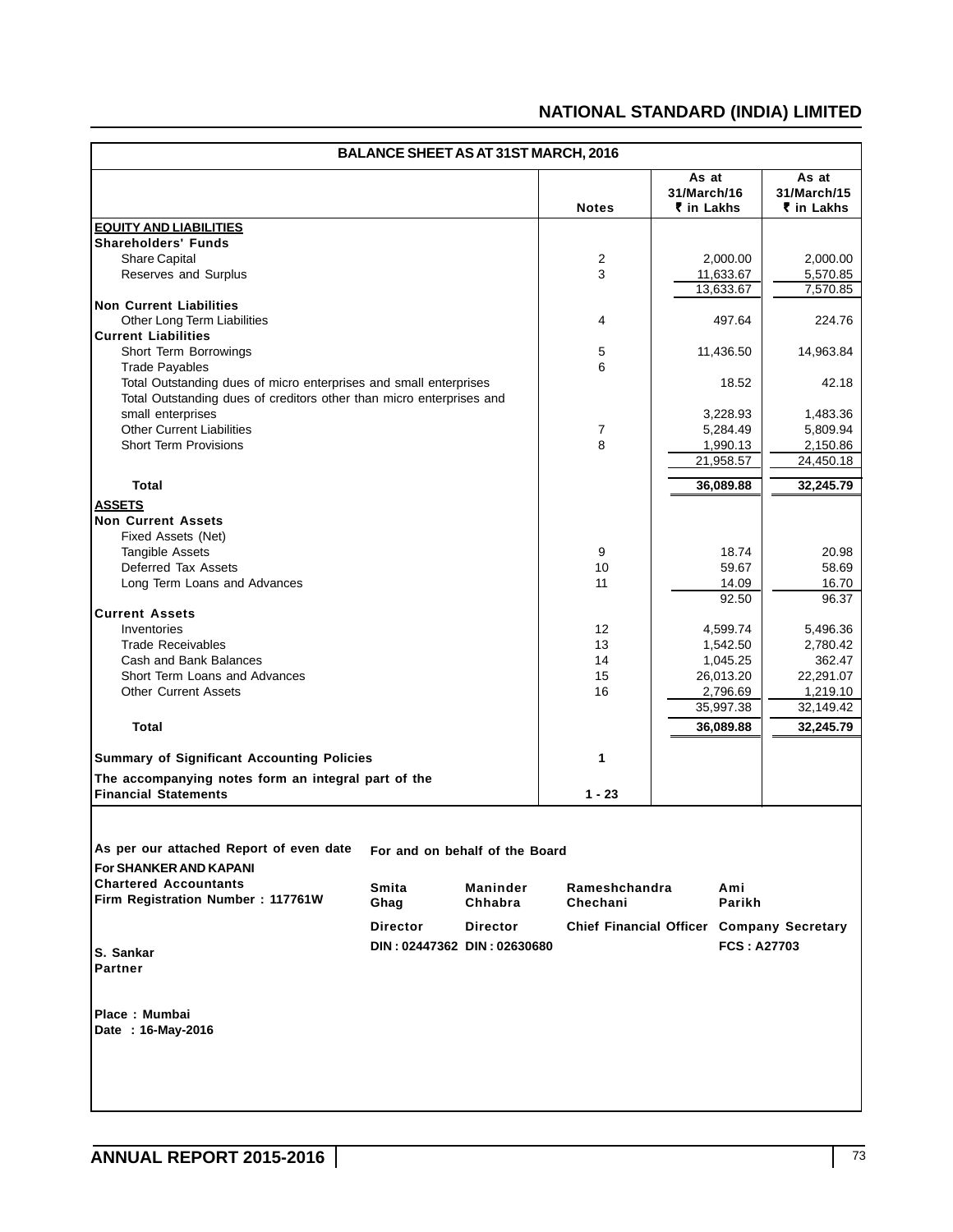|                                                                                    | <b>Notes</b> | For the Year ended<br>31/March/16<br>₹ in Lakhs | For the Year ended<br>31/March/15<br>₹ in Lakhs |
|------------------------------------------------------------------------------------|--------------|-------------------------------------------------|-------------------------------------------------|
| <b>REVENUE</b>                                                                     |              |                                                 |                                                 |
| Revenue from Operations                                                            | 17           | 18,412.39                                       | 14,788.62                                       |
| Other Income                                                                       | 18           | 2,140.59                                        | 1,412.34                                        |
| Total                                                                              |              | 20,552.98                                       | 16,200.96                                       |
| <b>EXPENSES</b>                                                                    |              |                                                 |                                                 |
| Cost of Projects                                                                   | 19           | 8,191.47                                        | 7,288.65                                        |
| <b>Employee Benefits Expense</b>                                                   | 20           | 471.65                                          | 469.56                                          |
| <b>Finance Costs</b>                                                               | 21           | 1,921.11                                        | 1,266.41                                        |
| Depreciation and Amortisation Expense                                              | 9            | 2.73                                            | 33.95                                           |
| Other Expenses                                                                     | 22           | 849.99                                          | 495.85                                          |
| <b>Total</b>                                                                       |              | 11,436.95                                       | 9,554.42                                        |
| <b>Profit Before Tax</b>                                                           |              | 9,116.03                                        | 6,646.54                                        |
| Tax Expense:                                                                       |              |                                                 |                                                 |
| <b>Current Tax</b>                                                                 |              | (3,434.54)                                      | (2,419.37)                                      |
| Deferred Tax                                                                       |              | (6.06)                                          | 10.74                                           |
| <b>Profit After Tax</b>                                                            |              | 5,675.43                                        | 4,237.91                                        |
| <b>Prior Period Taxation Adjustments</b>                                           |              | 387.39                                          | (0.01)                                          |
| Profit for the Year                                                                |              | 6,062.82                                        | 4,237.90                                        |
| Earnings Per Equity Share (in ₹)                                                   |              |                                                 |                                                 |
| (Face value of ₹10 per Equity Share)<br><b>Basic and Diluted</b>                   |              | 30.31                                           | 21.19                                           |
| <b>Summary of Significant Accounting Policies</b>                                  | 1            |                                                 |                                                 |
| The accompanying notes form an integral part of the<br><b>Financial Statements</b> | $1 - 23$     |                                                 |                                                 |

#### **STATEMENT OF PROFIT AND LOSS FOR THE YEAR ENDED 31ST MARCH, 2016**

**As per our attached Report of even date For and on behalf of the Board**

| For SHANKER AND KAPANI            |                 |                             |                                           |                    |
|-----------------------------------|-----------------|-----------------------------|-------------------------------------------|--------------------|
| <b>Chartered Accountants</b>      | Smita           | Maninder                    | Rameshchandra                             | Ami                |
| Firm Registration Number: 117761W | Ghag            | Chhabra                     | Chechani                                  | Parikh             |
|                                   | <b>Director</b> | <b>Director</b>             | Chief Financial Officer Company Secretary |                    |
|                                   |                 | DIN: 02447362 DIN: 02630680 |                                           | <b>FCS: A27703</b> |
| $R = R + L + L$                   |                 |                             |                                           |                    |

**S. Sankar Partner**

**Place : Mumbai Date : 16-May-1016**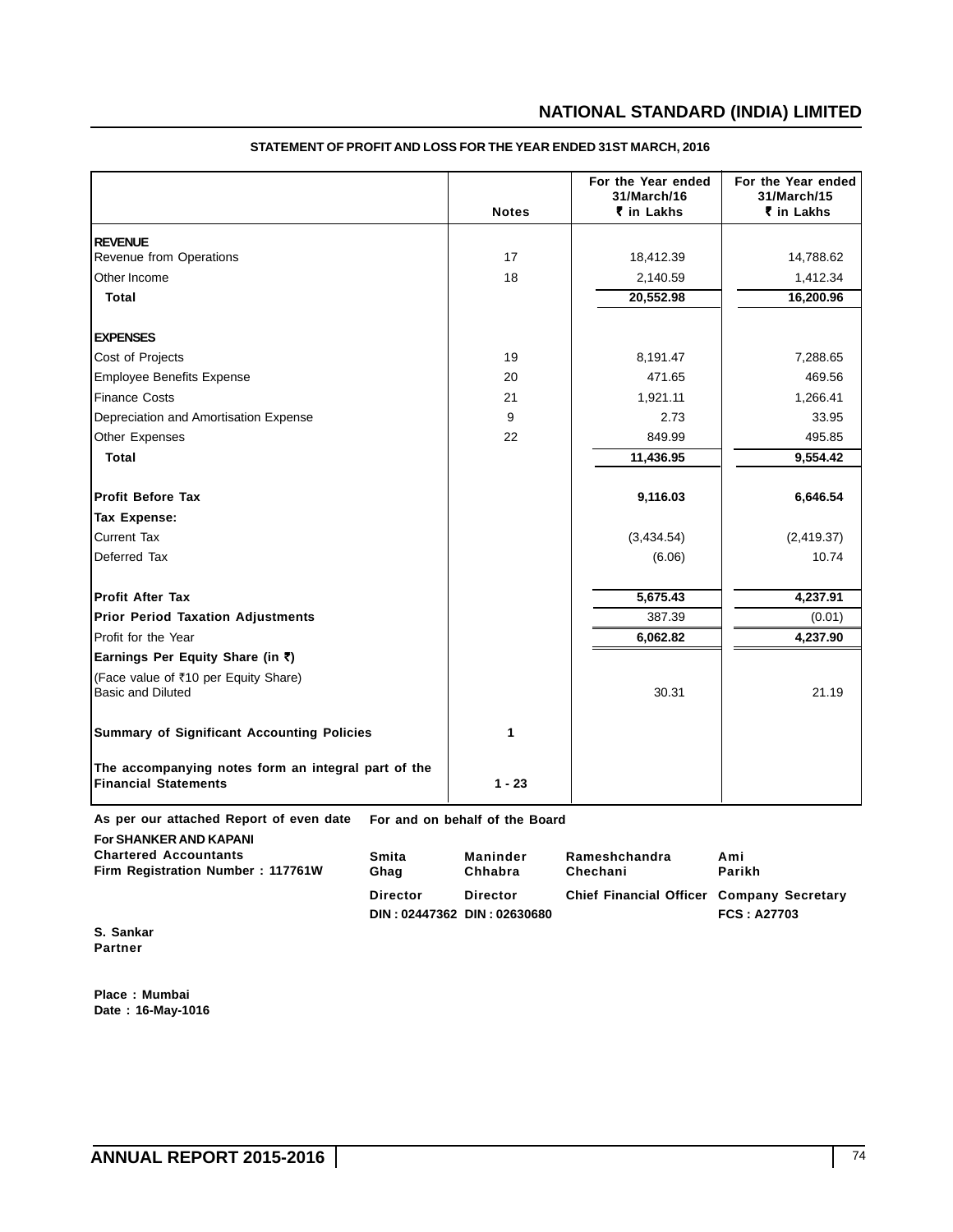|                                                                                                                                                                                                      | <b>Notes</b> | For the Year ended<br>31/March/16<br>₹ in Lakhs | For the Year ended<br>31/March/15<br>₹in Lakhs |
|------------------------------------------------------------------------------------------------------------------------------------------------------------------------------------------------------|--------------|-------------------------------------------------|------------------------------------------------|
| <b>Cash flow from Operating Activities</b>                                                                                                                                                           |              |                                                 |                                                |
| Profit Before Tax                                                                                                                                                                                    |              | 9,116.03                                        | 6,646.54                                       |
| Adjustments for:                                                                                                                                                                                     |              |                                                 |                                                |
| Depreciation and Amortisation Expense                                                                                                                                                                |              | 2.73                                            | 33.95                                          |
| Sundry Balances written back (Net)                                                                                                                                                                   |              | (17.98)                                         | (20.18)                                        |
| Interest Income                                                                                                                                                                                      |              |                                                 |                                                |
|                                                                                                                                                                                                      |              | (1,919.84)                                      | (1,256.11)                                     |
| <b>Finance Costs</b>                                                                                                                                                                                 |              | 1,921.11                                        | 1,266.41                                       |
| Operating profit before working capital changes                                                                                                                                                      |              | 9,102.05                                        | 6,670.61                                       |
| (Increase) / Decrease in Inventories                                                                                                                                                                 |              | 896.62                                          | (27.58)                                        |
| (Increase) / Decrease in Trade Receivables                                                                                                                                                           |              | 1,238.64                                        | (2,027.51)                                     |
| (Increase) / Decrease in Loans and Advances and Other Current Assets                                                                                                                                 |              | (1,415.57)                                      | 118.43                                         |
| Increase in Trade Payables, Other Current Liabilities and Provisions                                                                                                                                 |              | 1,198.17                                        | 1,690.62                                       |
| Cash generated from operations                                                                                                                                                                       |              | 11,019.91                                       | 6,424.57                                       |
| Income Tax Paid                                                                                                                                                                                      |              | (3,220.71)                                      | (1,066.75)                                     |
| Net cash flow from Operating Activities                                                                                                                                                              | (A)          | 7,799.20                                        | 5,357.82                                       |
| Cash flow from Investing Activities                                                                                                                                                                  |              |                                                 |                                                |
| Purchase of Fixed Assets                                                                                                                                                                             |              | (0.49)                                          | (0.10)                                         |
| <b>Investment in Fixed Deposits</b>                                                                                                                                                                  |              | (4.05)                                          |                                                |
| Divestment in Fixed Deposit                                                                                                                                                                          |              |                                                 | 62.47                                          |
| Loans Given (Net)                                                                                                                                                                                    |              | (3,367.17)                                      | (11, 932.86)                                   |
| Interest Received                                                                                                                                                                                    |              | 1,322.36                                        | 1,501.22                                       |
| Net cash flow used in Investing Activities                                                                                                                                                           | (B)          | (2,049.35)                                      | (10, 369.27)                                   |
| <b>Cash flow from Financing Activities</b>                                                                                                                                                           |              |                                                 |                                                |
| Proceeds from Borrowings                                                                                                                                                                             |              | 10,023.74                                       | 10,972.01                                      |
| Repayment of Borrowings                                                                                                                                                                              |              | (13,551.08)                                     | (5,478.53)                                     |
| <b>Finance Costs Paid</b>                                                                                                                                                                            |              | (1,543.78)                                      | (1,308.55)                                     |
| Net cash flow from / (used in) Financing Activities                                                                                                                                                  | (C)          | (5,071.12)                                      | 4,184.93                                       |
| Net Increase / (Decrease) in Cash and Cash Equivalents                                                                                                                                               | $(A+B+C)$    | 678.73                                          | (826.52)                                       |
| Add: Cash and Cash Equivalents at the beginning of the year                                                                                                                                          |              | 362.47                                          | 1,188.99                                       |
| Cash and Cash Equivalents at the end of the year                                                                                                                                                     |              | 1,041.20                                        | 362.47                                         |
| Notes:                                                                                                                                                                                               |              |                                                 |                                                |
| Cash and Cash Equivalents<br>1                                                                                                                                                                       |              |                                                 |                                                |
| Cash and Bank Balances                                                                                                                                                                               |              | 1,045.25                                        | 362.47                                         |
| Less: Fixed Deposits with Bank - Margin money balance                                                                                                                                                |              | (3.00)                                          |                                                |
| Less: Fixed Deposits with more than 12 months Maturity                                                                                                                                               |              | (1.05)                                          |                                                |
| Cash and Cash Equivalents at the end of the year*                                                                                                                                                    |              | 1,041.20                                        | 362.47                                         |
| * Includes Cheques on Hand of ₹96.53 Lakhs; (Previous year: Nil)<br>2<br>Previous year's figures have been regrouped / rearranged<br>wherever necessary to conform to current year's classification. |              |                                                 |                                                |

#### **CASH FLOW STATEMENT FOR THE YEAR ENDED 31ST MARCH, 2016**

**As per our attached Report of even date For SHANKER AND KAPANI Chartered Accountants Firm Registration Number : 117761W S. Sankar Partner For and on behalf of the Board Smita Maninder Rameshchandra Ami Ghag Chhabra Chechani Parikh Director Director Chief Financial Officer Company Secretary DIN : 02447362 DIN : 02630680 FCS : A27703**

**Place : Mumbai Date : 16-May-1016**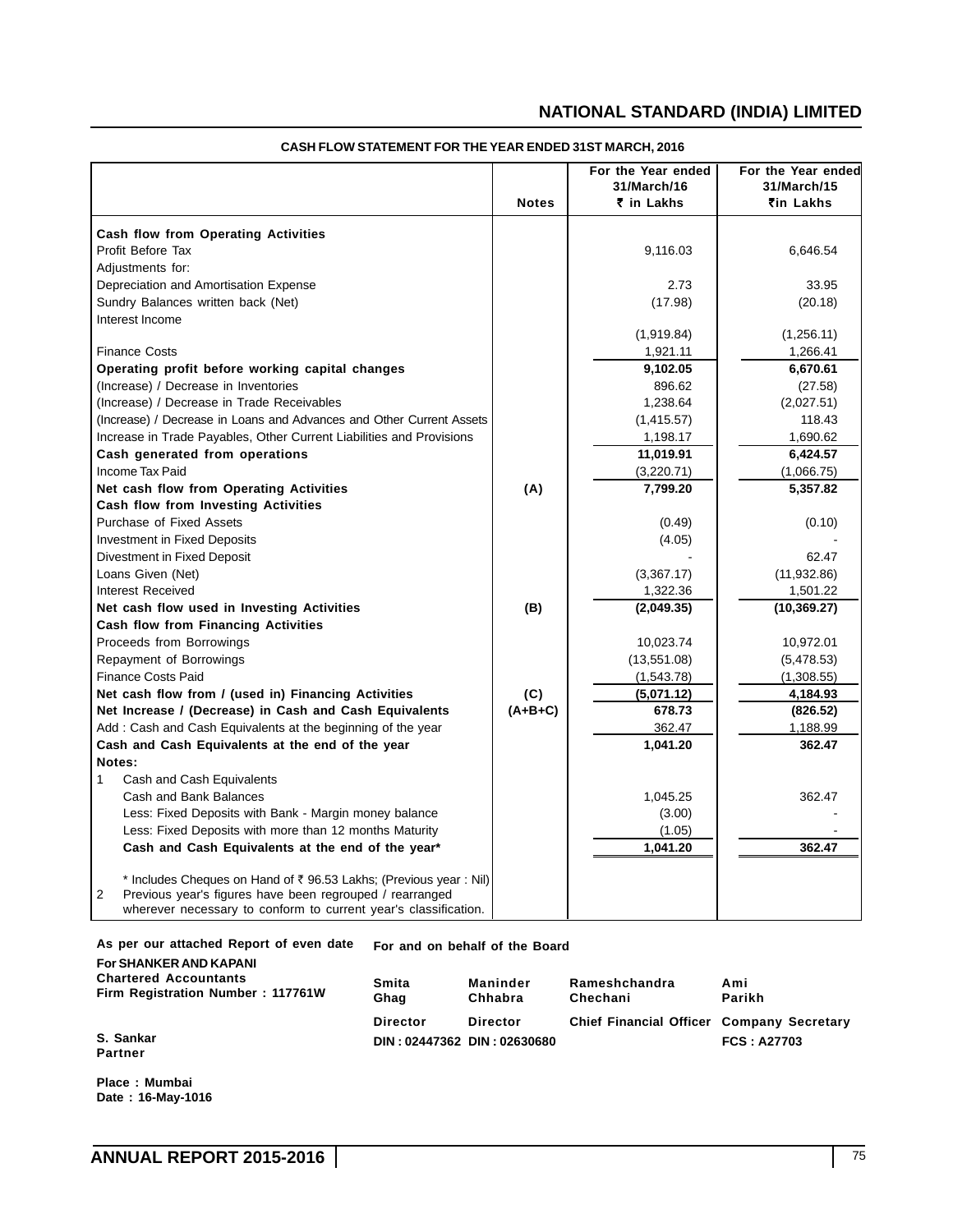### **NOTES TO FINANCIAL STATEMENTS FOR THE YEAR ENDED 31ST MARCH, 2016**

#### **1) Summary of Significant Accounting Policies**

#### **1 Basis of Accounting:**

The financial statements have been prepared on an accrual basis under the historical cost convention and as a going concern in accordance with the Indian Generally Accepted Accounting Principles (GAAP) in compliance with the Accounting Standards as specified Section 133 of the Companies Act, 2013 read with Rule 7 of Companies (Accounts) Rules, 2014 (as amended). The accounting policies have been consistently applied by the Company.

#### **2 Use of Estimates:**

The preparation of financial statements in conformity with GAAP requires the management to make estimates and assumptions that affect the reported balances of assets and liabilities (including contingent liabilities) on the date of the financial statements and the reported amounts of revenues and expenses during the reporting period. Management believes that the estimates used in the preparation of financial statements are prudent and reasonable. Actual results could differ from those estimates.

#### **3 Fixed Assets:**

Fixed Assets are stated at cost of acquisition or construction less accumulated depreciation thereon. Cost includes all incidental expenses related to acquisition, construction, installation, other pre-operation expenses and borrowing costs in case of construction.

The carrying amount of cash generating units / assets is reviewed at the balance sheet date to determine whether there is any indication of impairment. If such indication exists, the recoverable amount is estimated at the net selling price or value in use, whichever is higher. Impairment loss, if any, is recognized whenever carrying amount exceeds the recoverable amount.

#### **4 Depreciation:**

- Depreciation on Tangible Assets is provided on Written Down Value basis, at the rates determined with reference to useful lives specified in Schedule II of the Companies Act, 2013 except the following:
	- a) The carrying value of Tangible Fixed Assets as on 1st April, 2014 is depreciated equally over the remaining useful life of the asset.
	- b) Cost of site / sales office and sample flats are being amortized over the duration of the project. However, if the same is demolished earlier, the unamortised portion is charged off in the year of demolition.
- ii) Depreciation on Additions / Deletions of assets is provided on a pro-rata basis.
- iii) The depreciation on assets other than those used for construction of Capital Assets is treated as period cost.

#### **5 Inventories:**

Inventories are stated at lower of cost or net realisable value. The cost of Building material is determined on the basis of the weighted average method. Construction Work-in-Progress includes cost of land, construction costs, Borrowing Cost and other overheads incidental to the projects undertaken.

#### **6 Operating Cycle:**

The Operating cycle of the Company's realty operations varies from project to project depending on the size of the project, type of development, project complexities and related approvals. Assets and Liabilities are classified into current and non current based on the Operating Cycle.

#### **7 Revenue Recognition:**

- **i)** Income from Property Development
	- a) Income from property development is recognized upon transfer of all significant risks and rewards of ownership to the buyers and no significant uncertainty exists regarding the amount of consideration and ultimate collection. However, if at the time of transfer, substantial acts are yet to be performed under the contract, revenue is recognized on proportionate basis as the acts are performed i.e. on the percentage completion method on incurring at least 25% of estimated construction and development cost (excluding land and borrowing cost), at least 25% of the total saleable area is secured by agreement or letter of allotment with buyers and receipt of 10% of the sales consideration per contract. The percentage of completion is worked out based on the total project cost incurred to the total estimated project cost including land and borrowing cost.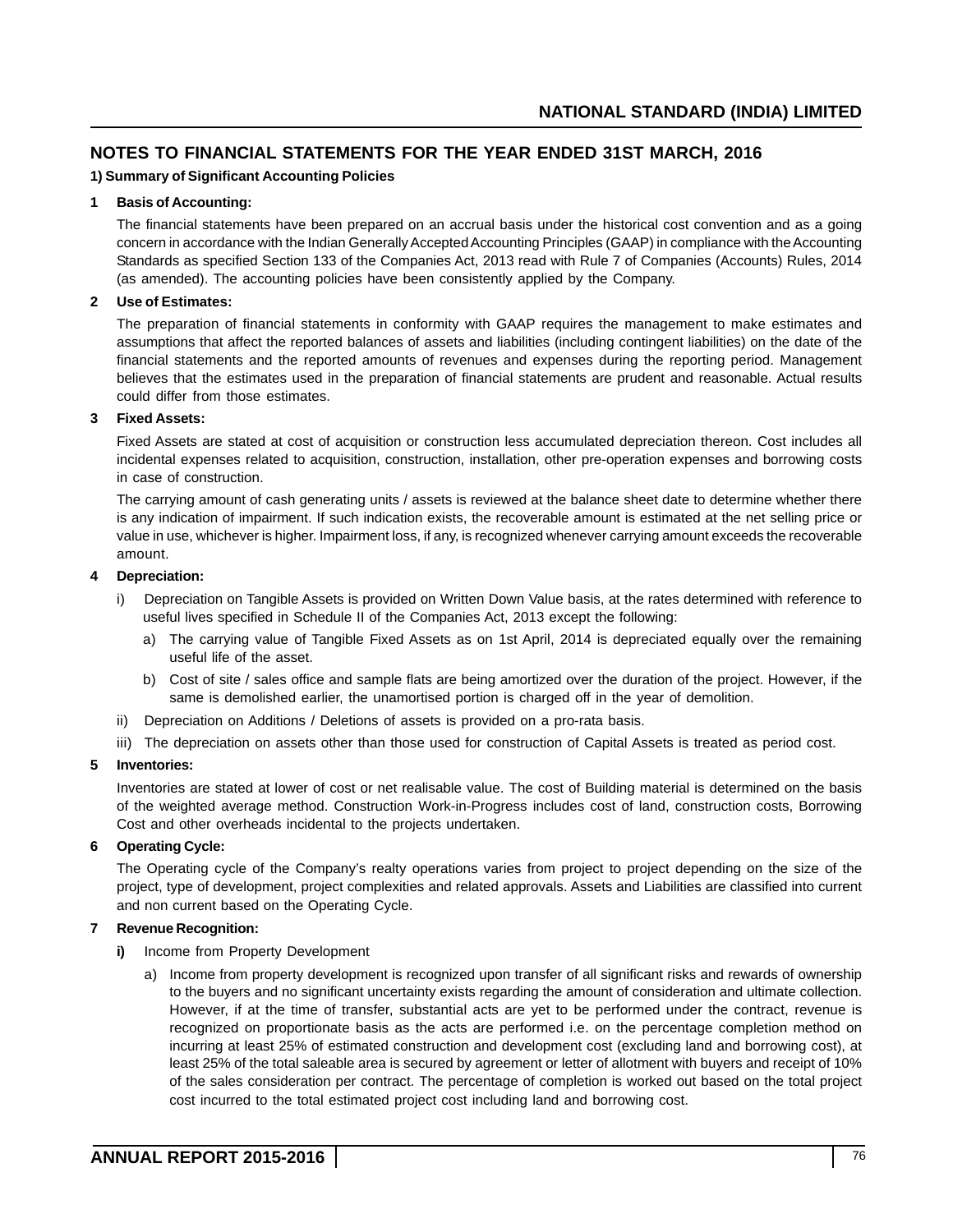As the projects necessarily extend beyond one year, revision in costs and revenues estimated during the course of the contract are reflected in the accounting period in which the said estimates are revised.

- b) Determination of revenue under the percentage of completion method necessarily involves making estimates by the Company, some of which are technical in nature, concerning, where relevant, the percentage of completion, costs to completion, the expected revenues from the project and the foreseeable losses to completion. Provision for foreseeable losses, determination of profit from real estate projects and valuation of construction work in progress is based on such estimates.
- c) Revenue from Sale of Finished Units are recognized upon transfer of significant risks and rewards to the buyers / Customers.

#### **8 Borrowing Costs:**

Borrowing costs that are directly attributable to long term project development activities are inventorised as part of project cost. Other borrowing costs are recognized as an expense in the period in which they are incurred.

Borrowing costs are inventorised as part of project cost when the activities that are necessary to prepare the inventory for its intended use or sale are in progress. Borrowing costs are suspended from inventorisation on the project when development work on the project is interrupted for extended periods and there is no imminent certainty of recommencement of work.

#### **9 Foreign Exchange Transactions:**

The transactions in foreign exchange are recorded at the exchange rates prevailing on the date of transactions. All monetary assets and liabilities in foreign currency are translated at the exchange rate prevailing at the date of the Balance Sheet. Any exchange gains or losses arising on the translation or settlement of such transaction are accounted for in the Statement of Profit and Loss.

#### **10 Leases:**

Lease arrangements where the risks and rewards incidental to ownership of assets substantially vest with the lessor are classified as operating leases. Operating lease payments are recognized as an expense in the Statement of Profit and Loss on a straight-line basis over the lease term.

#### **11 Taxation:**

Tax expense comprises both current and deferred tax. Current tax is measured at the amount expected to be paid to the tax authorities, using the applicable tax rates and tax laws.

MAT asset is recognized when it is highly probable that future economic benefit associated with it will flow to the entity.

Deferred Tax is recognised on timing differences, being the differences between the taxable income and the accounting income that originate in one period and are capable of reversal in one or more subsequent periods. Deferred tax assets are recognized and carried forward only to the extent that there is a virtual / reasonable certainty that sufficient future taxable income will be available against which such deferred tax assets can be realized. The tax effect is calculated on the accumulated timing difference at the year-end based on the tax rates and laws enacted or substantially enacted on the balance sheet date.

#### **12 Provisions and Contingent Liabilities:**

Provisions are recognized in the accounts in respect of present probable obligation, the amount of which can be reliably estimated. Contingent liabilities are disclosed in respect of possible obligations that arise from past events but their existence is confirmed by the occurrence or non-occurrence of one or more uncertain future events not wholly within the control of the Company.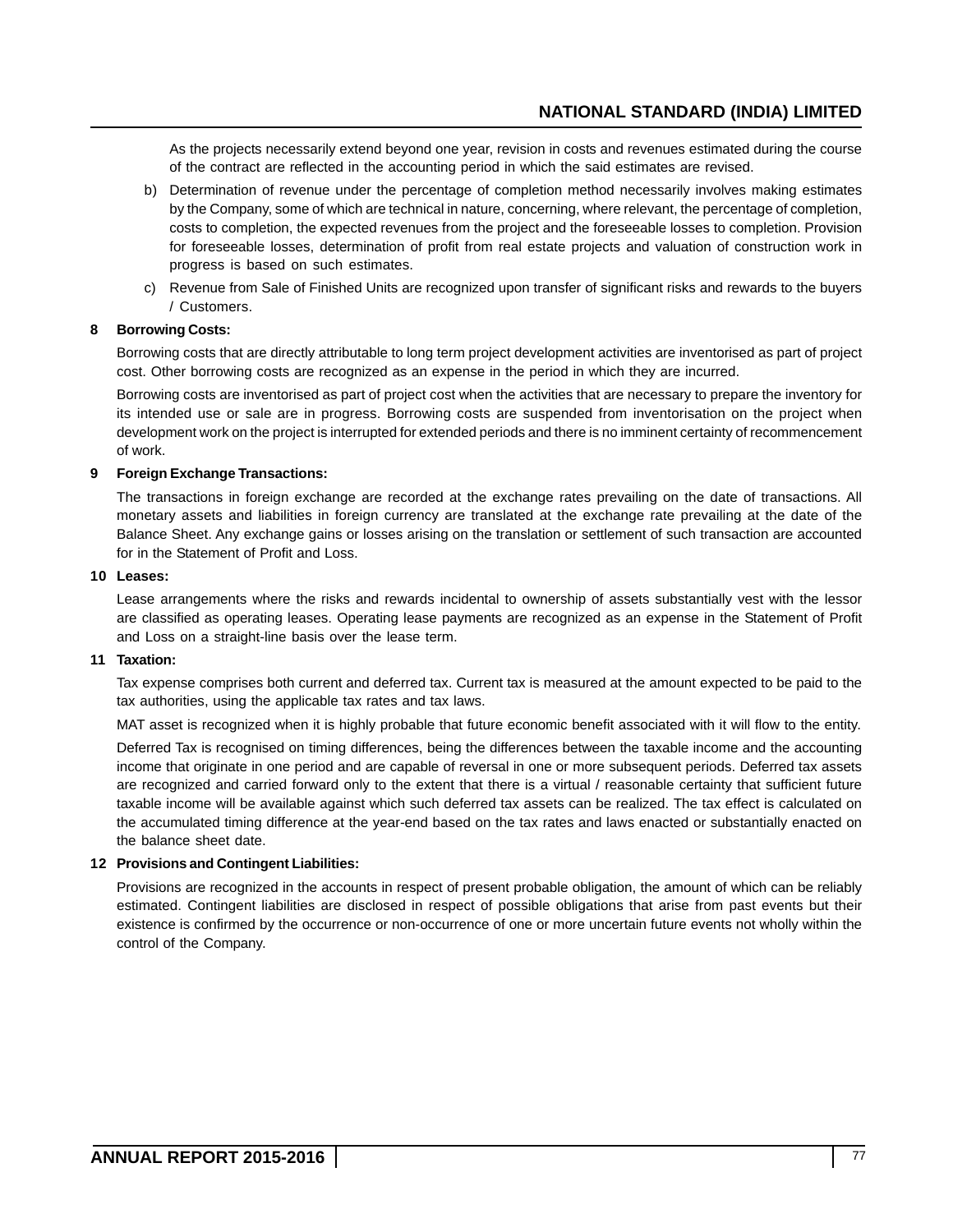|     |                                                      |                | As at<br>31/March/2016<br>₹ in Lakhs |                | As at<br>31/March/2015<br>₹ in Lakhs |
|-----|------------------------------------------------------|----------------|--------------------------------------|----------------|--------------------------------------|
| 2)  | <b>Share Capital</b>                                 | <b>Numbers</b> | Amount                               | <b>Numbers</b> | Amount                               |
| (A) | <b>Authorised</b>                                    |                |                                      |                |                                      |
|     | Equity Shares of ₹10 each                            | 2,00,00,000    | 2,000.00                             | 2,00,00,000    | 2,000.00                             |
|     | <b>Total</b>                                         |                | 2,000.00                             |                | 2,000.00                             |
| (B) | <b>Issued, Subscribed and Paid-up</b>                |                |                                      |                |                                      |
|     | Equity Shares of $\bar{\tau}$ 10 each fully paid up  | 2,00,00,000    | 2,000.00                             | 2,00,00,000    | 2,000.00                             |
|     | <b>Total</b>                                         |                | 2,000.00                             |                | 2,000.00                             |
| (C) | <b>Reconciliation of number of Shares and Amount</b> |                |                                      |                |                                      |
|     | As per Last Financial Statement                      | 2,00,00,000    | 2,000.00                             | 2,00,00,000    | 2,000.00                             |
|     | Changes during the year                              |                |                                      |                |                                      |
|     | <b>Total</b>                                         | 2,00,00,000    | 2,000.00                             | 2,00,00,000    | 2,000.00                             |

#### **(D) Rights and preferences attached to Equity Shares**

Each Shareholder is entitled for one vote per share. The Shareholders have the right to receive interim dividends declared by the Board of Directors and final dividend proposed by the Board of Directors and approved by the Shareholders.

In the event of liquidation, the Shareholders will be entitled, in proportion to the number of Equity Shares held by them, to receive remaining assets of the Company, after distribution of all preferential amounts.

| (E) | Shares held by Holding Company and Shareholders<br>Holding more than 5% | <b>Numbers</b> | % of Holding | <b>Numbers</b> | % of Holding |
|-----|-------------------------------------------------------------------------|----------------|--------------|----------------|--------------|
|     | Anantnath Constructions and Farms Pvt. Ltd., the<br>Holding Company     | 1,47,88,099    | 73.94%       | 1,47,88,099    | 73.94%       |
|     | Gurpreet Kaur Shinh                                                     | 13,14,118      | 6.57%        | 11,74,118      | 5.87%        |
| 3)  | <b>Reserves and Surplus</b>                                             |                | ₹ in Lakhs   |                | ₹ in Lakhs   |
|     | <b>Capital Reserve</b>                                                  |                |              |                |              |
|     | As per Last Financial Statement                                         |                | 11.44        |                | 11.44        |
|     |                                                                         |                | 11.44        |                | 11.44        |
|     | <b>Capital Subsidy Reserve</b>                                          |                |              |                |              |
|     | As per Last Financial Statement                                         |                | 16.67        |                | 16.67        |
|     |                                                                         |                | 16.67        |                | 16.67        |
|     | <b>Securities Premium Account</b>                                       |                |              |                |              |
|     | As per Last Financial Statement                                         |                | 0.02         |                | 0.02         |
|     |                                                                         |                | 0.02         |                | 0.02         |
|     | Surplus in the Statement of Profit and Loss                             |                |              |                |              |
|     | As per Last Financial Statement                                         |                | 5,542.72     |                | 1,304.82     |
|     | Add: Profit as per annexed Statement of Profit and Loss                 |                | 6,062.82     |                | 4,237.90     |
|     |                                                                         |                | 11,605.54    |                | 5,542.72     |
|     | <b>Total</b>                                                            |                | 11,633.67    |                | 5,570.85     |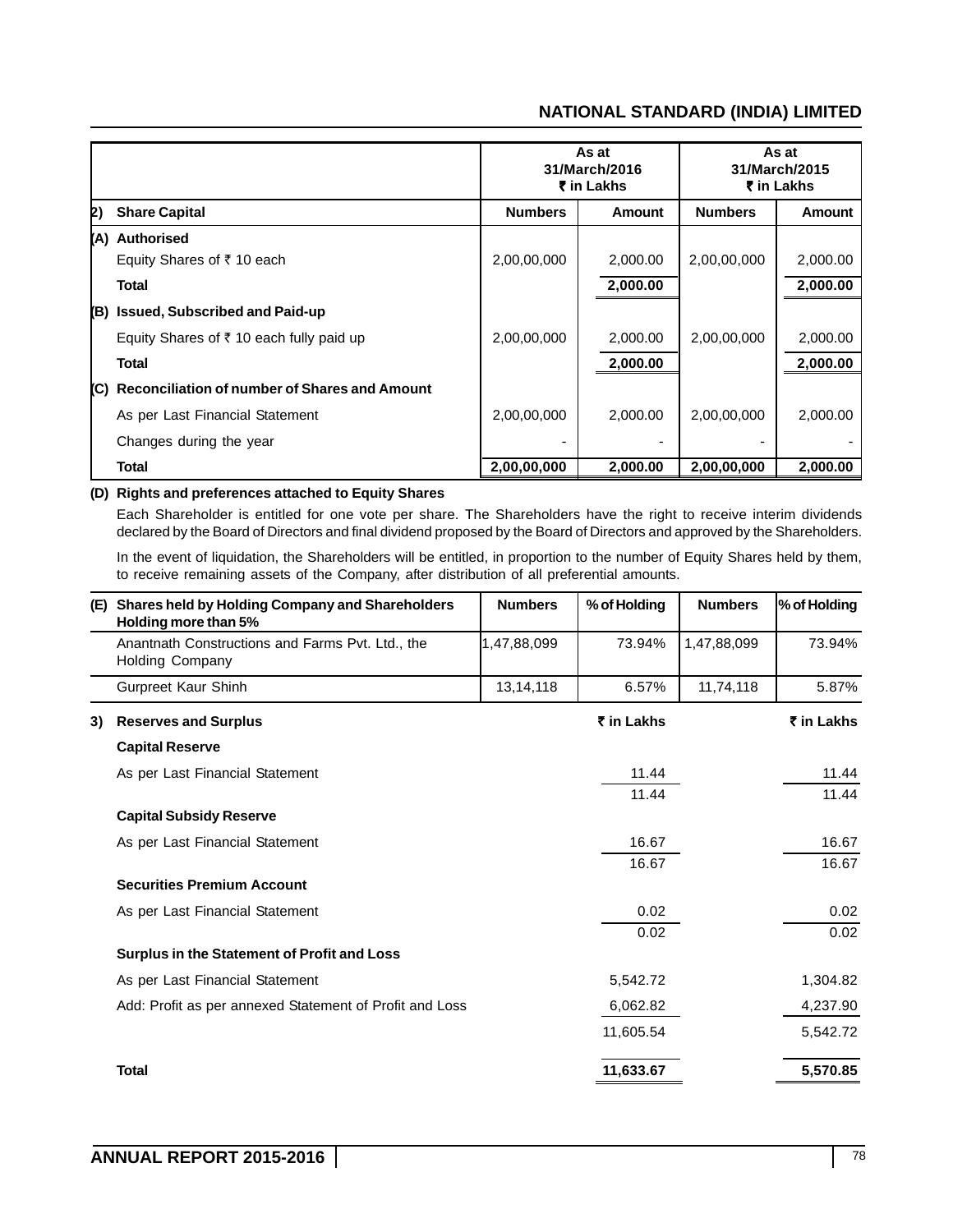## **NOTES TO FINANCIAL STATEMENTS FOR THE YEAR ENDED 31ST MARCH, 2016**

|    |                                                                   | As at<br>31/March/2016<br>₹ in Lakhs | As at<br>31/March/2015<br>₹ in Lakhs |
|----|-------------------------------------------------------------------|--------------------------------------|--------------------------------------|
| 4) | <b>Other Long Term Liabilities</b>                                |                                      |                                      |
|    | <b>Trade Payables</b>                                             |                                      |                                      |
|    | Total Outstanding dues of micro enterprises and small enterprises | 10.91                                | 1.31                                 |
|    | (Refer Clause 15 of Note 23)                                      |                                      |                                      |
|    | Total Outstanding dues of creditors other than micro              |                                      |                                      |
|    | enterprises and small enterprises                                 | 486.73                               | 223.45                               |
|    | <b>Total</b>                                                      | 497.64                               | 224.76                               |
| 5) | <b>Short Term Borrowings</b>                                      |                                      |                                      |
| А. | <b>Secured</b>                                                    |                                      |                                      |
|    | <b>Term Loans</b>                                                 |                                      |                                      |
|    | From Other than Bank                                              | 9,451.96                             | 13,767.97                            |
|    | (Refer Clause 4 of Note 23)                                       |                                      |                                      |
|    | <b>B.</b> Unsecured                                               |                                      |                                      |
|    | <b>Repayable on Demand</b>                                        |                                      |                                      |
|    | <b>Related Parties</b>                                            | 1,984.54                             | 1,195.87                             |
|    | Rate of Interest - 13.55%; (Previous year: 13.40%)                |                                      |                                      |
|    | (Refer Clause 8 (B) (ii) of Note 23)                              |                                      |                                      |
|    | <b>Total</b>                                                      | 11,436.50                            | 14,963.84                            |
| 6) | <b>Trade Payables</b>                                             |                                      |                                      |
|    | Total Outstanding dues of micro enterprises and small enterprises | 18.52                                | 42.18                                |
|    | (Refer Clause 15 of Note 23)                                      |                                      |                                      |
|    | Total Outstanding dues of creditors other than micro enterprises  |                                      |                                      |
|    | and small enterprises                                             | 3,228.93                             | 1,483.36                             |
|    | <b>Total</b>                                                      | 3,247.45                             | 1,525.54                             |
| 7) | <b>Other Current Liabilities</b>                                  |                                      |                                      |
|    | Interest Accrued but not due on Borrowings                        | 325.63                               | 28.84                                |
|    | <b>Advance Received from Customers</b>                            | 4,740.62                             | 5,470.72                             |
|    | Other Payables:                                                   |                                      |                                      |
|    | Duties and Taxes                                                  | 77.31                                | 210.66                               |
|    | <b>Cancelled Flats</b>                                            | 128.01                               | 99.07                                |
|    | <b>Other Liabilities</b>                                          | 12.92                                | 0.65                                 |
|    | <b>Total</b>                                                      | 5,284.49                             | 5,809.94                             |
| 8) | <b>Short Term Provisions</b>                                      |                                      |                                      |
|    | Income Tax (Net of Payments of ₹4,511.43 Lakhs;                   |                                      |                                      |
|    | Previous year ₹ 1,290.72 Lakhs)                                   | 1,990.13                             | 2,150.86                             |
|    | <b>Total</b>                                                      | 1,990.13                             | 2,150.86                             |
|    |                                                                   |                                      |                                      |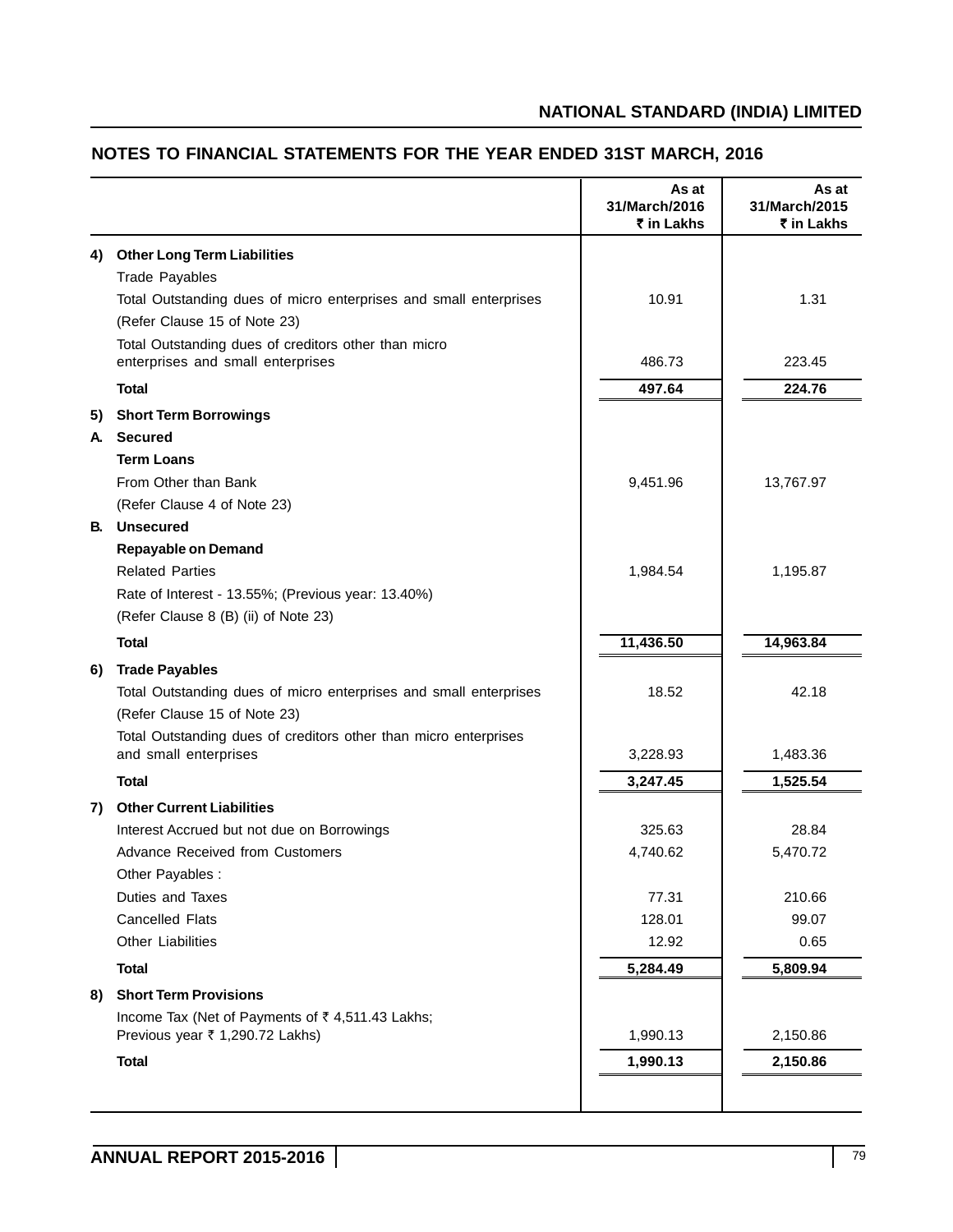|  |  | <b>ANNUAL REPORT 2015-2016</b> |
|--|--|--------------------------------|
|--|--|--------------------------------|

| <b>Particulars</b>                     |                      |           | Gross Block (At Cost)           |                                     |                        |                 | Depreciation/Amortisation       |                         | Net Block                           |           |
|----------------------------------------|----------------------|-----------|---------------------------------|-------------------------------------|------------------------|-----------------|---------------------------------|-------------------------|-------------------------------------|-----------|
|                                        | 01/April/15<br>As at | Additions | Disposals/<br>(Adjustm<br>ents) | 31/March/<br>As at<br>$\frac{6}{5}$ | 31March/<br>Upto<br>15 | For the<br>year | Disposals/<br>(Adjustm<br>ents) | 31/March/<br>Upto<br>16 | 31/March/<br>As at<br>$\frac{6}{1}$ | 31/March/ |
| Tangible Assets:                       |                      |           |                                 |                                     |                        |                 |                                 |                         |                                     |           |
| Site / Sales Office and<br>Sample Flat | 154.01               |           | $\blacksquare$                  | 154.01                              | 154.01                 | $\blacksquare$  | $\blacksquare$                  | 154.01                  |                                     |           |
| Plant and Equipment                    | 23.09                |           | $\blacksquare$                  | 23.09                               | 7.07                   | 1.31            | $\blacksquare$                  | 8.38                    | 14.71                               | 16.02     |
| Furniture and Fixtures                 | 6.63                 | 0.17      | $\blacksquare$                  | 6.80                                | 3.22                   | 0.53            | $\blacksquare$                  | 3.75                    | 3.05                                | 3.41      |
| Office Equipments                      | 4.81                 | 0.32      | $\blacksquare$                  | 5.13                                | 3.26                   | 0.89            | $\blacksquare$                  | 4.15                    | 0.98                                | 1.55      |
|                                        |                      |           |                                 |                                     |                        |                 |                                 |                         |                                     |           |
| <b>Total</b>                           | 188.54               | 0.49      | $\blacksquare$                  | 189.03                              | 167.56                 | 2.73            | $\blacksquare$                  | 170.29                  | 18.74                               | 20.98     |
|                                        |                      |           |                                 |                                     |                        |                 |                                 |                         |                                     |           |
|                                        |                      |           |                                 |                                     |                        |                 |                                 |                         |                                     |           |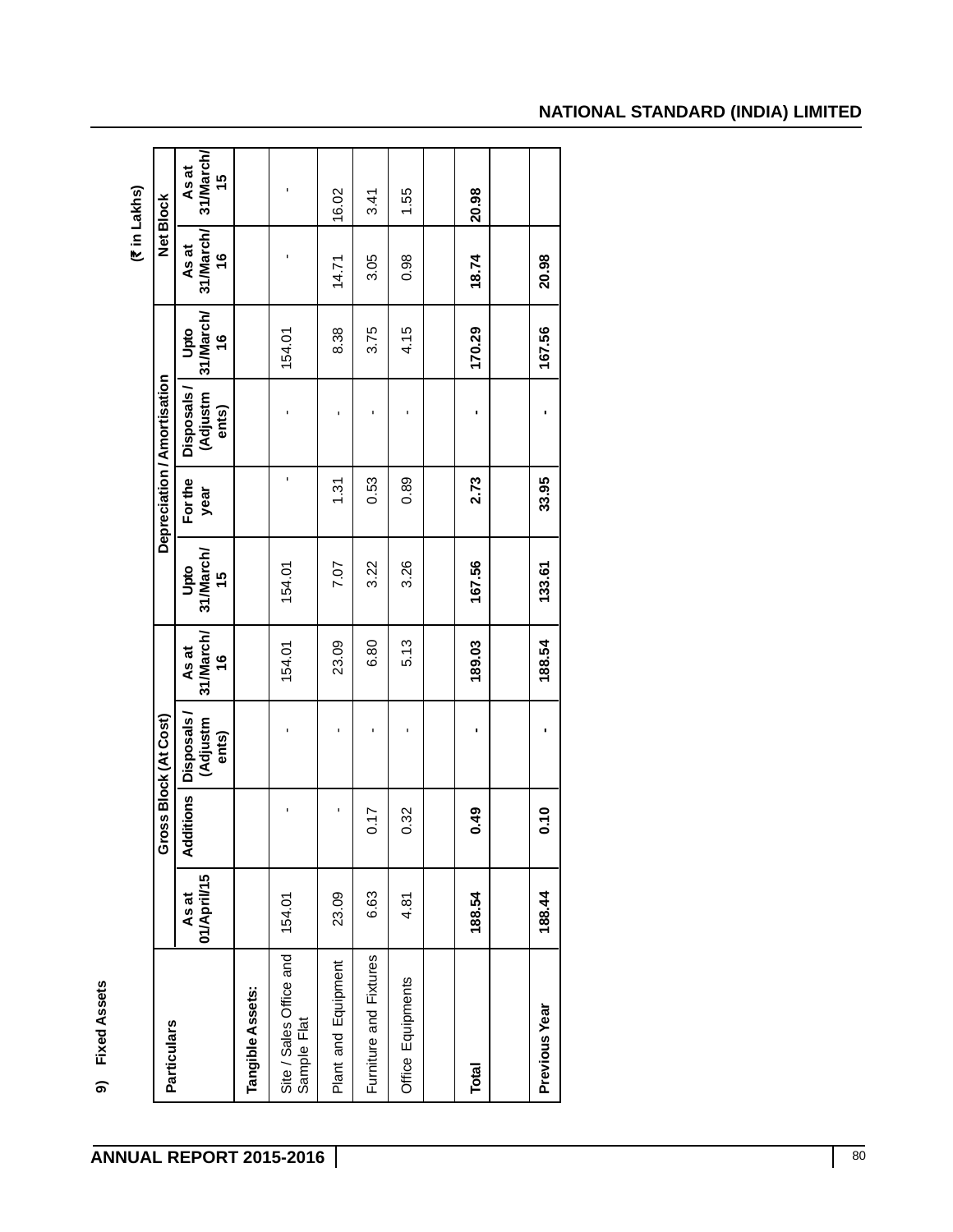|                                                                                                                                                   | As at<br>31/March/2016<br>₹ in Lakhs | As at<br>31/March/2015<br>₹ in Lakhs |
|---------------------------------------------------------------------------------------------------------------------------------------------------|--------------------------------------|--------------------------------------|
| 10) Deferred Tax Assets                                                                                                                           |                                      |                                      |
| <b>Timing Difference on Account of</b>                                                                                                            |                                      |                                      |
| Book and Tax Depreciation                                                                                                                         | 29.30                                | 32.11                                |
| <b>Others</b>                                                                                                                                     | 30.37                                | 26.58                                |
| <b>Total</b>                                                                                                                                      | 59.67                                | 58.69                                |
| The Management is reasonably / virtually certain that sufficient future<br>taxable income would be available for reversal of Deferred Tax Assets. |                                      |                                      |
| 11) Long Term Loans and Advances                                                                                                                  |                                      |                                      |
| (Unsecured, Considered Good)                                                                                                                      |                                      |                                      |
| VAT Refund Receivable                                                                                                                             | 14.09                                | 16.70                                |
| Total                                                                                                                                             | 14.09                                | 16.70                                |
| 12) Inventories                                                                                                                                   |                                      |                                      |
| (at lower of cost and Net Realisable Value)                                                                                                       |                                      |                                      |
| <b>Building Materials</b>                                                                                                                         | 269.46                               | 147.18                               |
| Land and Property Development Work-in-Progress                                                                                                    | 4,144.41                             | 5,349.18                             |
| <b>Finished Units</b>                                                                                                                             | 185.87                               |                                      |
| <b>Total</b>                                                                                                                                      | 4,599.74                             | 5,496.36                             |
| 13) Trade Receivables                                                                                                                             |                                      |                                      |
| (Unsecured, Considered good)                                                                                                                      |                                      |                                      |
| Outstanding for a period more than six months from the date they became                                                                           |                                      |                                      |
| due for payment                                                                                                                                   | 182.80                               | 31.21                                |
| <b>Others</b>                                                                                                                                     | 1,359.70                             | 2,749.21                             |
| <b>Total</b>                                                                                                                                      | 1,542.50                             | 2,780.42                             |
| 14) Cash and Bank Balances                                                                                                                        |                                      |                                      |
| <b>Cash and Cash Equivalents</b>                                                                                                                  |                                      |                                      |
| <b>Balances with Banks</b>                                                                                                                        | 944.67                               | 362.39                               |
| Cheques on Hand                                                                                                                                   | 96.53                                |                                      |
| Cash on Hand                                                                                                                                      |                                      | 0.08                                 |
|                                                                                                                                                   | 1,041.20                             | 362.47                               |
| <b>Other Bank Balances</b>                                                                                                                        |                                      |                                      |
| Fixed Deposits held as Margin Money                                                                                                               | 3.00                                 |                                      |
| Fixed Deposits with more than 12 months Maturity                                                                                                  | 1.05                                 |                                      |
| <b>Total</b>                                                                                                                                      | 4.05<br>1,045.25                     | 362.47                               |
|                                                                                                                                                   |                                      |                                      |
|                                                                                                                                                   |                                      |                                      |
|                                                                                                                                                   |                                      |                                      |

## **NOTES TO FINANCIAL STATEMENTS FOR THE YEAR ENDED 31ST MARCH, 2016**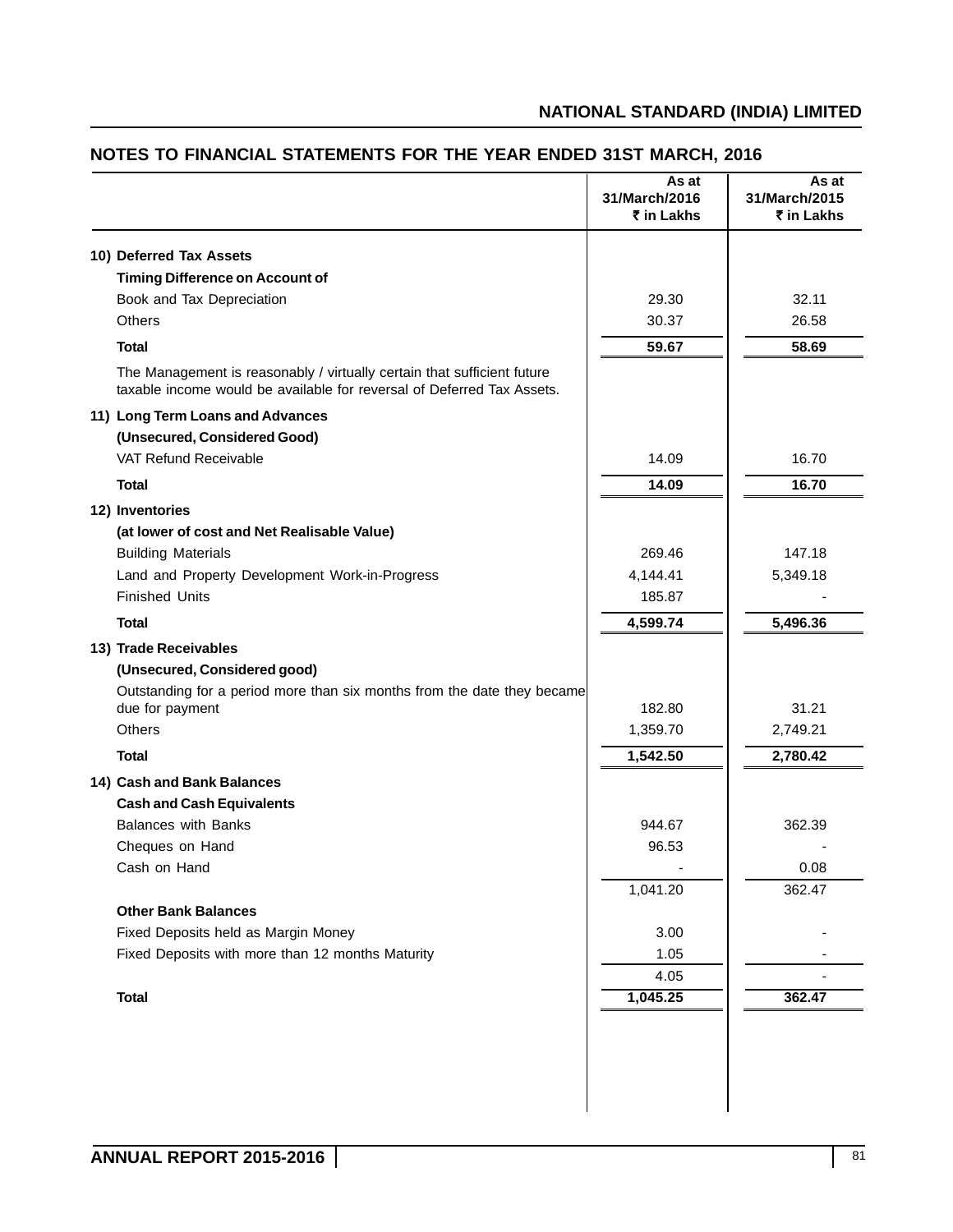## **NOTES TO FINANCIAL STATEMENTS FOR THE YEAR ENDED 31ST MARCH, 2016**

|                                                         | ₹ in Lakhs | As at<br>31/March/2016<br>₹ in Lakhs | ₹ in Lakhs | As at<br>31/March/2015<br>₹ in Lakhs |
|---------------------------------------------------------|------------|--------------------------------------|------------|--------------------------------------|
| 15) Short Term Loans and Advances                       |            |                                      |            |                                      |
| (Unsecured, Considered Good unless<br>otherwise Stated) |            |                                      |            |                                      |
| Loans and Advances to Related Parties                   |            |                                      |            |                                      |
| In the nature of Loans                                  |            | 25,562.10                            |            | 22,194.93                            |
| Others                                                  |            | 233.56                               |            | 15.00                                |
| (Refer Clause 8 (B) (ii) of Note 23)                    |            |                                      |            |                                      |
| Advances to:                                            |            |                                      |            |                                      |
| Suppliers and Contractors                               |            | 31.30                                |            | 32.05                                |
| Employees                                               |            |                                      |            | 0.67                                 |
| Prepaid Expenses                                        |            | 0.24                                 |            |                                      |
| <b>Other Receivables</b>                                | 14.00      |                                      | 14.68      |                                      |
| Less: Provision for Doubtful Advances                   | (14.00)    |                                      | (14.68)    |                                      |
| Indirect Tax Credit Receivable                          |            | 186.00                               |            | 48.42                                |
| Total                                                   |            | 26,013.20                            |            | 22,291.07                            |
| 16) Other Current Assets                                |            |                                      |            |                                      |
| Interest Receivables                                    |            | 1,727.84                             |            | 1,130.36                             |
| Unamortised Other Borrowing Costs                       |            | 7.62                                 |            | 88.74                                |
| <b>Unbilled Revenue</b>                                 |            | 1,061.23                             |            |                                      |
| <b>Total</b>                                            |            | 2,796.69                             |            | 1,219.10                             |
|                                                         |            | For the Year ended                   |            | For the Year ended                   |
|                                                         |            | 31/March/16                          |            | 31/March/15                          |
|                                                         |            | ₹ in Lakhs                           |            | ₹ in Lakhs                           |
| 17) Revenue from Operations                             |            |                                      |            |                                      |
| Income From Property Development                        |            | 18,370.89                            |            | 14,766.63                            |
| <b>Other Operating Revenue</b>                          |            | 41.50                                |            | 21.99                                |
| Total                                                   |            | 18,412.39                            |            | 14,788.62                            |
| 18) Other Income                                        |            |                                      |            |                                      |
| Interest Income on:                                     |            |                                      |            |                                      |
| Loans Given                                             |            | 1,919.80                             |            | 1,255.95                             |
| <b>Customers' Overdues</b>                              |            | 202.47                               |            | 128.01                               |
| Others                                                  |            | 0.04                                 |            | 0.16                                 |
|                                                         |            | 2,122.31                             |            | 1,384.12                             |

Sundry Balances written back (Net) 17.98 17.98 20.18 Miscellaneous Income 0.30 8.04 **Total 2,140.59 1,412.34**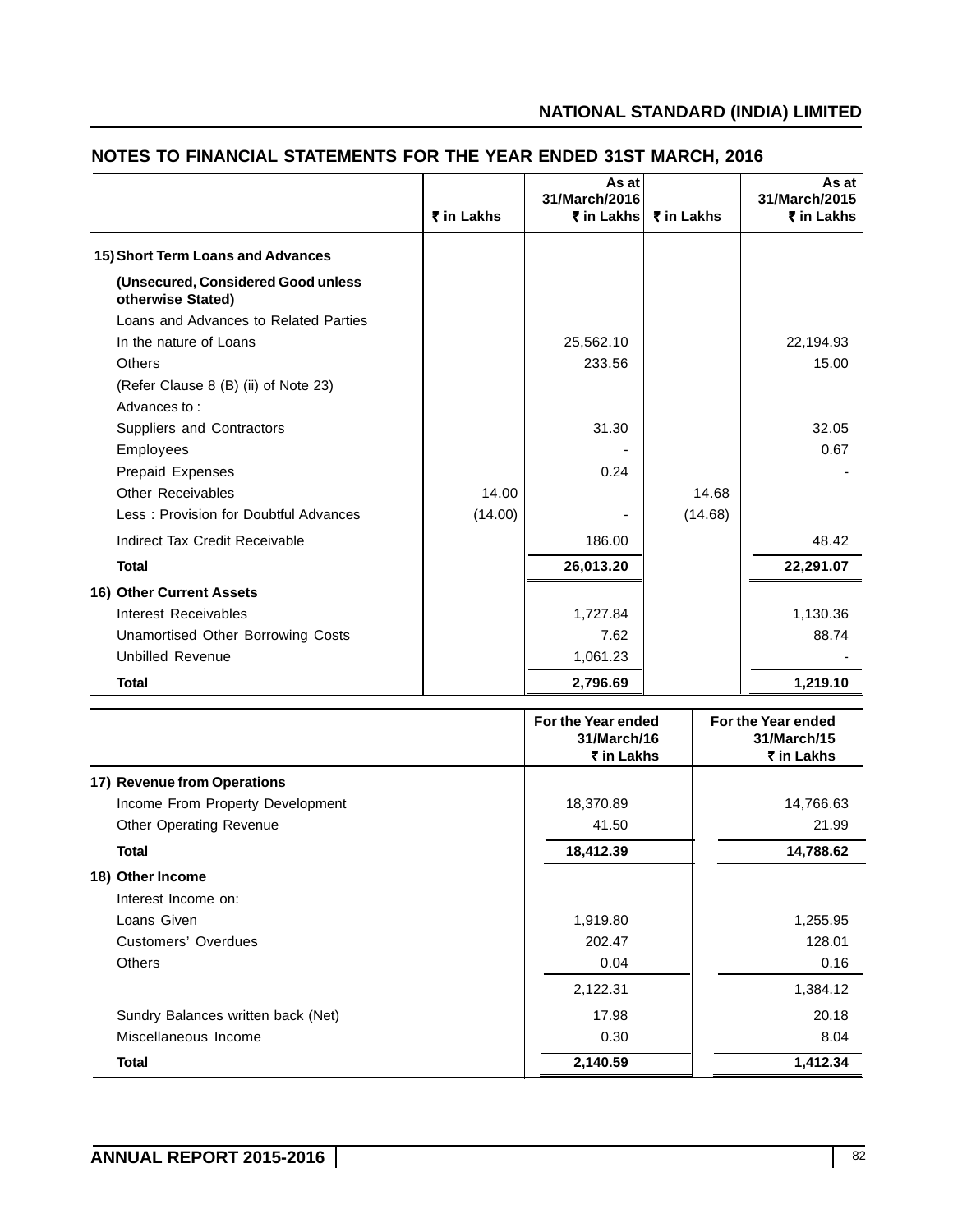## **NOTES TO FINANCIAL STATEMENTS FOR THE YEAR ENDED 31ST MARCH, 2016**

|                                                 | For the Year ended<br>31/March/16<br>₹ in Lakhs | For the Year ended<br>31/March/15<br>₹ in Lakhs |
|-------------------------------------------------|-------------------------------------------------|-------------------------------------------------|
| 19) Cost of Projects                            |                                                 |                                                 |
| Opening Stock                                   |                                                 |                                                 |
| Land and Property Development Work-in-Progress  | 5,349.18                                        | 5,240.53                                        |
| Add: Expenditure during the year                |                                                 |                                                 |
| <b>Construction Contracts</b>                   | 4,309.29                                        | 3,169.44                                        |
| Building Materials Consumed (Net)               | 1,911.27                                        | 3,092.51                                        |
| <b>Project Consultancy</b>                      | 188.80                                          | 275.45                                          |
| Insurance                                       | 0.46                                            | 3.06                                            |
| Rates and Taxes                                 | 17.98                                           | 86.49                                           |
| Electricity                                     | 236.73                                          | 104.10                                          |
| Repairs and Maintenance                         | 15.91                                           | 11.17                                           |
| <b>Other Construction Expenses</b>              | 34.55                                           | 62.72                                           |
| Overheads Allocated                             | 469.54                                          | 622.95                                          |
|                                                 | 12,533.71                                       | 12,668.42                                       |
| Less: Scrap Sales                               | (11.96)                                         | (30.59)                                         |
|                                                 | 12,521.75                                       | 12,637.83                                       |
| Less: Closing Stock                             |                                                 |                                                 |
| Land and Property Development Work-in-Progress  | (4, 144.41)                                     | (5,349.18)                                      |
| <b>Finished Units</b>                           | (185.87)                                        |                                                 |
| <b>Total</b>                                    | 8,191.47                                        | 7,288.65                                        |
| 20) Employee Benefits Expense                   |                                                 |                                                 |
| Salaries and Wages                              | 874.55                                          | 984.80                                          |
| <b>Staff Welfare</b>                            | 10.96                                           | 10.43                                           |
|                                                 | 885.51                                          | 995.23                                          |
| Less: Allocated to Cost of Projects             | (413.86)                                        | (525.67)                                        |
| <b>Total</b>                                    | 471.65                                          | 469.56                                          |
| 21) Finance Costs                               |                                                 |                                                 |
| Interest Expense on :                           |                                                 |                                                 |
| Borrowings and Others                           | 1,840.94                                        | 1,230.90                                        |
| <b>Other Borrowing Costs</b>                    | 80.17                                           | 35.51                                           |
| <b>Total</b>                                    | 1,921.11                                        | 1,266.41                                        |
| 22) Other Expenses                              |                                                 |                                                 |
| Rent                                            |                                                 | 0.37                                            |
| Rates and Taxes                                 | 26.24                                           | 4.95                                            |
| Printing and Stationery                         | 1.41                                            | 4.26                                            |
| Postage / Telephone / Internet                  | 0.76                                            | 1.51                                            |
| Legal and Professional                          | 11.09                                           | 9.25                                            |
| Insurance                                       |                                                 | 0.88                                            |
| Payments to Auditor (excluding Service Tax) as: |                                                 |                                                 |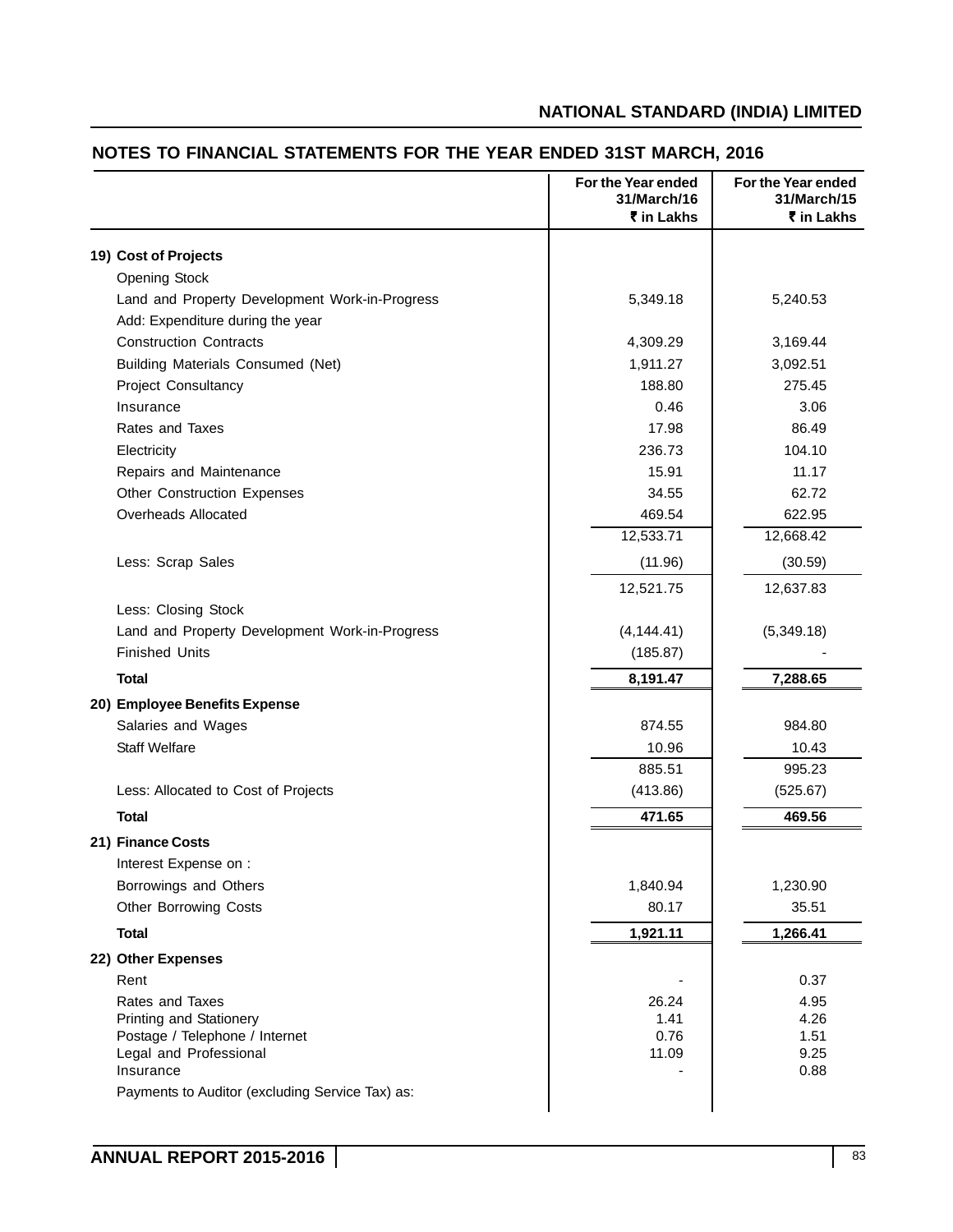| <b>Audit Fees</b>                        | 23.85   | 25.35   |
|------------------------------------------|---------|---------|
| <b>Other Services</b>                    | 7.33    | 6.00    |
| Infrastructure Facility                  | 118.78  | 179.79  |
| <b>Brokerage</b>                         | 214.92  | 221.22  |
| Advertisement and Publicity              | 97.99   | 46.26   |
| Donations                                | 200.00  |         |
| Corporate Social Responsibility Expenses | 81.00   |         |
| Office Expenses                          | 36.08   |         |
| Discount and Rebates                     | 7.45    |         |
| Miscellaneous Expenses                   | 78.77   | 93.29   |
|                                          | 905.67  | 593.13  |
| Less: Allocated to Cost of Projects      | (55.68) | (97.28) |
| <b>Total</b>                             | 849.99  | 495.85  |
|                                          |         |         |

#### **23) Other Notes on accounts**

**1** Contingent Liabilities not provided for in respect of :

| <b>Particulars</b>                                                                | As at<br>31/March/16 | As at<br>31/March/15 |
|-----------------------------------------------------------------------------------|----------------------|----------------------|
| Disputed Central Excise Duty                                                      | 11.22                | 11.22                |
| Disputed Income Tax                                                               | 502.27               | 1,325.84             |
| Disputed Demands of few Customers for higher compensation<br>lfor flats cancelled | 779.31               | 653.22               |

**2** Penalties under section 271D and 271E of the Income Tax Act, 1961 have been levied by the Income Tax Department for the various Assessment years.

Penalties levied by the department on similar facts have been deleted by the Appellate authorities. This is also supported by the decision of Hon'ble Delhi High Court in the case of CIT vs Worldwide Township Projects Ltd and by Hon'ble Supreme Court in the case of CIT vs Dinesh Jain. Further, on the basis of expert legal opinion obtained by the management the levy of penalty in not sustainable and consequently provision for the same in not considered necessary by the management.

- **3** In case of pending appeals filed by the Income Tax Department against the favourable orders, the management, based on legal opinion obtained, is confident that the outcome would be favourable and no further liability is likely to accrue.
- **4** Disclosure of details of security, terms of repayments and rate of interest of borrowings :
	- **i)** Secured Term Loans from Housing Development Finance Corporation Limited (HDFC) for ₹ 12,500.00 Lakhs (Current Year Nil; Previous Year ₹ 5,767.97 Lakhs)

Was secured by mortgage of its land situated at Thane, construction thereon of its realty project, exclusive charge on the Scheduled receivables, proceeds from Insurance both present and future and personal guarantee of others.

Exclusive charge on the scheduled receivables under the documents entered with the customers of the funded project and all insurance proceeds, both present and future. Scheduled receivables includes receivables / cash flows / revenues including booking amount arising out of or in connection with or related to the project 25% is transferred to Loan account from customer collection.

Was repayable in monthly instalment of  $\bar{\tau}$  25 crore each from October 2015, onwards.

Rate of Interest: (HDFC CPLR minus 300 bps, Current Year 12.00% to 12.75%; Previous Year 12.75%)

**ii)** Secured Term Loans from Housing Development Finance Corporation Limited (HDFC) for ₹ 10,000.00 Lakhs (Current Year ₹ 9,451.96 Lakhs; Previous Year ₹ 8,000.00 Lakhs)

Extension of Mortgage of its property situated at Thane, construction thereon present and future, exclusive charge on the Scheduled receivables under the documents entered into with the customers of the funded project by the borrower, all the Insurance proceeds, both present and future and personal guarantee of others.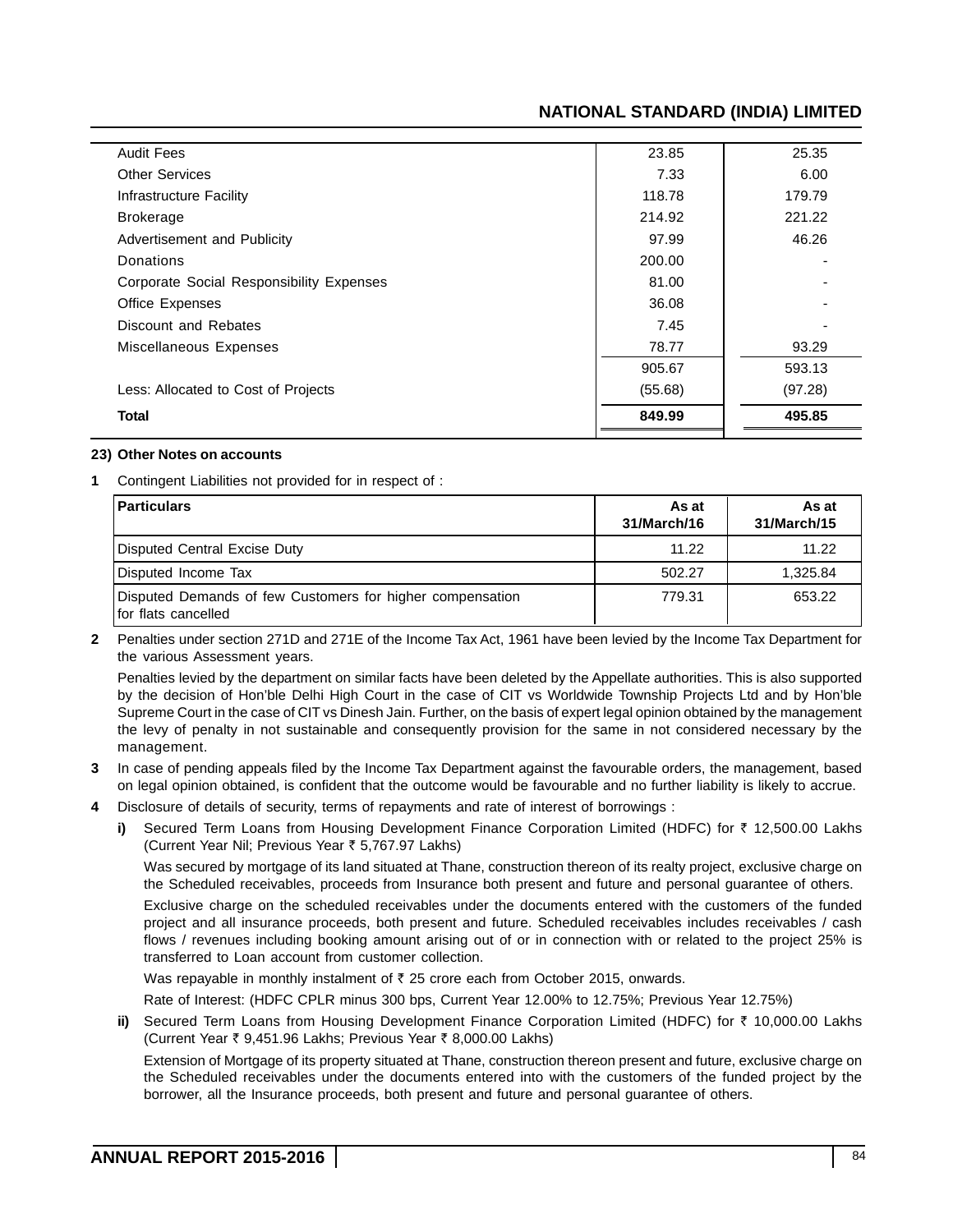Exclusive charge on the Scheduled receivables under the documents entered into with the customers of the funded project by the borrower, all the Insurance proceeds, both present and future and personal guarantee of others. Scheduled receivables includes receivables / cash flows / revenues including booking amount arising out of or in connection with or related to the project. 50% is transferred to Loan account from customer collection.

Repayable in monthly instalment of  $\bar{\tau}$  25 crore each from November, 2017, onwards.

Rate of Interest: (HDFC CPLR minus 535 bps, Current Year 12.00% to 12.50%; Previous Year 12.50%)

- **5** In the opinion of the Board, the assets other than fixed assets have a value on realisation in the ordinary course of business at least equal to the amount at which they are stated.
- **6** As the Company has only one segment, segment reporting in terms of Accounting Standard 17 is not applicable.
- **7** Balances in certain accounts of Trade Payables are subject to reconciliation / confirmation.
- **8** The information as required by Accounting Standard 18 relating to 'Related Party Disclosures' is given below:

#### **A. List of Related Parties:**

#### **(As identified by the management)**

#### **a) Individuals / Enterprises Controlling the Company and their Relatives**

#### **i. Controlling Shareholder**

Mr. Mangalprabhat Lodha

**ii. Relatives of Controlling Shareholder**

Mr. Abhishek Lodha

Mr. Abhinandan Lodha

**iii. Ultimate Holding Company**

Sambhavnath Infrabuild and Farms Pvt. Ltd. (Holding Company of LDPL)

#### **iv. Holding Companies**

Lodha Developers Pvt. Ltd. (LDPL) (Holding Company of ACFPL) Anantnath Constructions and Farms Pvt. Ltd. (ACFPL)

#### **b) Entities as at 1st April, 2015**

#### **i. Fellow Subsidiary Companies**

Adinath Builders Pvt. Ltd.

Ajitnath Hi–Tech Builders Pvt. Ltd. (Demerged with Shri Kaiilas Properties and Agrofarms Pvt. Ltd. w.e.f. 02-April-16, Appointed date being 01-April-15)

Anant Developers Pvt. Ltd.

Arihant Premises Pvt. Ltd.

Bellissimo Hi-Rise Builders Pvt. Ltd. (Formerly known as Lodha Hi–Rise Builders Pvt. Ltd.)

Cowtown Land Development Pvt. Ltd.

Dalhousie Leasing and Financial Services Pvt. Ltd.

Hi–Class Buildcon Pvt. Ltd.

Hotel Rahat Palace Pvt. Ltd.

Ishwer Realty and Technologies Pvt. Ltd.

Jawala Real Estate Pvt. Ltd.

Kidderpore Holdings Ltd.

Krona Realties Pvt. Ltd. (merged with Sarvavasa Buildtech and Farms Pvt. Ltd. w.e.f. 08-April-16, Appointed date being 01-November-14)

Kundan Realtors Pvt. Ltd.

Lodha Aviation Pvt. Ltd.

Lodha Buildcon Pvt. Ltd.

Lodha Building and Construction Pvt. Ltd.

Lodha Crown Buildmart Pvt. Ltd.

Lodha Designer Construction Pvt. Ltd.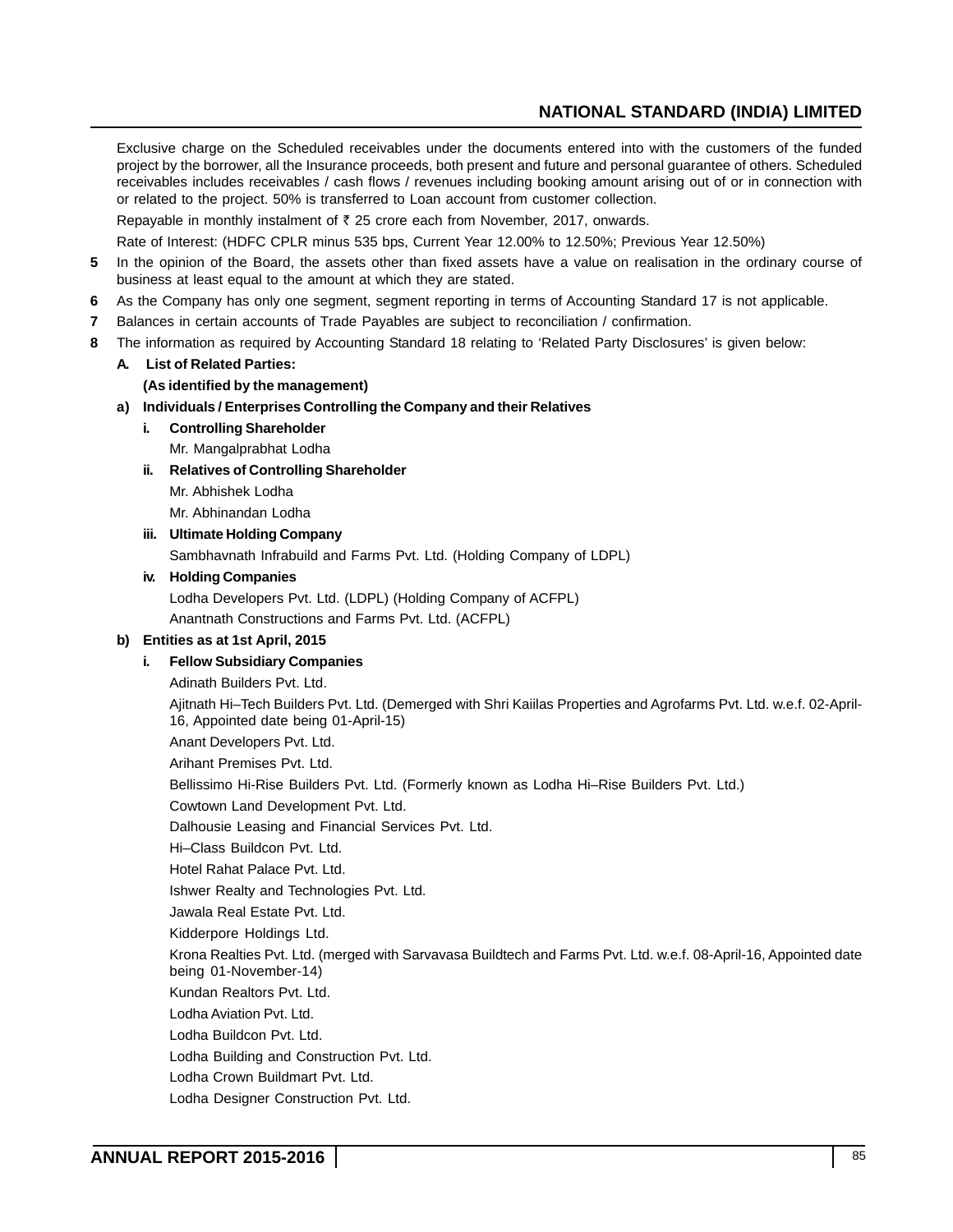Lodha Developers 1GSQ Ltd. Lodha Developers 48CS Ltd. Lodha Developers Dorset Close Ltd. Lodha Developers International (Jersey) I Holdings Ltd. Lodha Developers International (Jersey) III Ltd. Lodha Developers International (Netherlands) B. V. Lodha Developers International Holding Ltd. Lodha Developers International Ltd. Lodha Developers UK Ltd. Lodha Elevation Buildcon Pvt. Ltd. Lodha Estate Pvt. Ltd. Lodha Home Developers Pvt. Ltd. Lodha Ideal Buildcon Pvt. Ltd. Lodha Impression Real Estate Pvt. Ltd. Lodha Land Developers Pvt. Ltd. Lodha Properties Development Pvt. Ltd. Mahavir Premises Pvt. Ltd. Microtec Constructions Pvt. Ltd. Nabhiraja Software Design Pvt. Ltd. Odeon Theatres and Properties Pvt. Ltd. Odeon Theatres Pvt. Ltd. Palava City Management Pvt. Ltd. Palava Dwellers Pvt. Ltd. Roselabs Finance Ltd. Samvara Buildtech Pvt. Ltd. Sanathnagar Enterprises Ltd. Sarvavasa Buildtech and Farms Pvt. Ltd. Shree Sainath Enterprises Construction and Developers Pvt. Ltd. Shreeniwas Cotton Mills Ltd. Siddhnath Residential Paradise Pvt. Ltd. Simtools Pvt. Ltd. Sitaldas Estate Pvt. Ltd. Suryakrupa Constructions Pvt. Ltd. Tropical Adventures Ltd. **ii. Limited Liability Partnerships** Lodha Fincorp Distribution Services LLP **iii. Partnership Firms Under Control** Mahavir Associates Vivek Enterprises **iv. Others (Enterprises owned / controlled by controlling shareholder and / or his relatives with whom the Company had transactions)** Lodha Charitable Trust Sitaben Shah Memorial Trust Lodha Healthy Constructions and Developers Pvt. Ltd.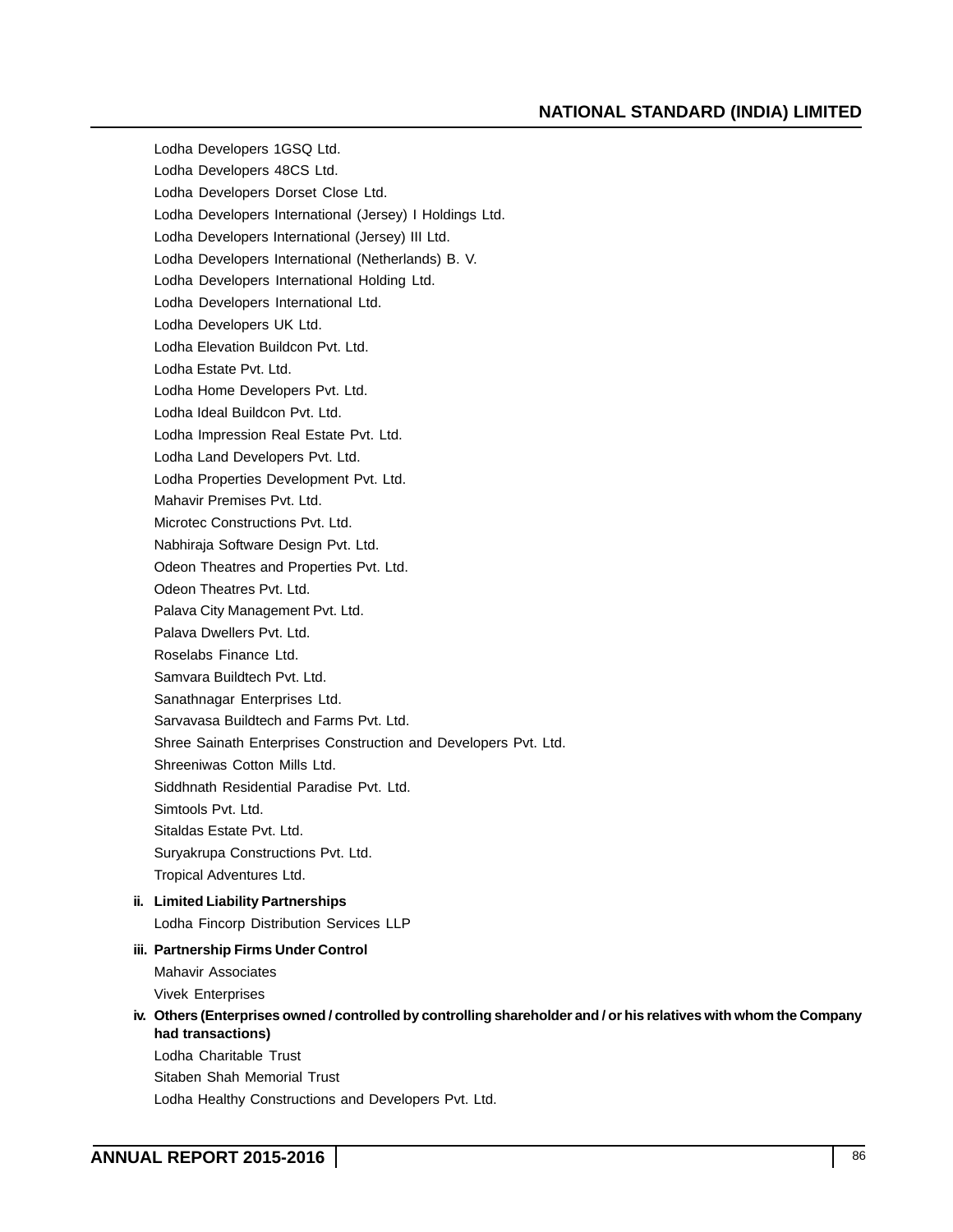| c) | Entities added during the year                                            |              |
|----|---------------------------------------------------------------------------|--------------|
|    | <b>Fellow Subsidiary</b>                                                  | From         |
|    | Shri Kaiilas Properties & Agrofarms Pvt. Ltd.                             | 16-August-15 |
| d) | Entities ceased / Struck off during the year                              | Upto         |
|    | <b>Fellow Subsidiaries</b>                                                |              |
|    | Manan Finserve Pyt. Ltd.                                                  | 27-March-16  |
|    | Lodha Finserve Pvt. Ltd. (formerly known as Sai Ishwer Finvest Pvt. Ltd.) | 27-March-16  |
|    | Shreeniwas Abode and House Pyt. Ltd.                                      | 04-March-16  |
|    |                                                                           |              |

- **e) Key Managerial Personnel** Mahesh Thakur
- **B. Transactions during the year ended and Balances Outstanding as at 31-March-16 with related parties are as follows:**

|                | <b>Transactions:</b>                     |                                                                                              |                                      |                                                  | (₹ in Lakhs)       |
|----------------|------------------------------------------|----------------------------------------------------------------------------------------------|--------------------------------------|--------------------------------------------------|--------------------|
| Sr.<br>No.     | <b>Nature of Transactions</b>            | <b>Holding Company /</b><br><b>Individual Controlling</b><br>the Company and his<br>Relative | <b>Fellow</b><br><b>Subsidiaries</b> | <b>Partnership Firms</b><br><b>Under Control</b> | <b>Others</b>      |
| 1              | Purchase of Building Materials           | 2.80                                                                                         | 45.66                                |                                                  |                    |
|                |                                          | (0.53)                                                                                       | (37.49)                              | $(-)$                                            | $(-)$              |
| $\overline{2}$ | Sale of Building Materials               | 0.14<br>(0.44)                                                                               | 5.32<br>(4.56)                       | $(-)$                                            | (2.78)             |
|                |                                          |                                                                                              |                                      |                                                  |                    |
| 3              | Interest Income                          | $\overline{a}$<br>$(-)$                                                                      | 1,919.80<br>(1,255.95)               | $(-)$                                            | $(-)$              |
| 4              | Interest Expenses                        | 325.60                                                                                       | 7.45                                 |                                                  |                    |
|                |                                          | (30.77)                                                                                      | (3.52)                               | $(-)$                                            | $(\text{-})$       |
| 5              | Infrastructure Facility                  | $\overline{a}$                                                                               | 130.97                               | $\overline{a}$                                   |                    |
|                |                                          | $(-)$                                                                                        | (202.01)                             | $(-)$                                            | $(-)$              |
| 6              | Office Expenses                          | $\overline{a}$                                                                               | 37.77                                | $\overline{a}$                                   |                    |
|                |                                          | $(-)$                                                                                        | $(-)$                                | $(-)$                                            | $(-)$              |
| 7              | Reimbursements Given                     | 329.41                                                                                       | 665.70                               |                                                  |                    |
|                |                                          | $(-)$                                                                                        | $(-)$                                | $(-)$                                            | $(-)$              |
| 8              | Amount paid on behalf of                 |                                                                                              | 3.66                                 |                                                  |                    |
|                |                                          | $(-)$                                                                                        | $(-)$                                | $(-)$                                            | (36.13)            |
| 9              | Amount paid on behalf by                 |                                                                                              | 28.57                                |                                                  |                    |
|                |                                          | $(-)$                                                                                        | (93.60)                              | $(-)$                                            | $(-)$              |
| 10             | Donation Given                           |                                                                                              |                                      |                                                  | 200.00             |
|                |                                          | $(-)$                                                                                        | $(\text{-})$                         | $(-)$                                            | $(-)$              |
| 11             | Corporate Social Responsibility Expenses |                                                                                              |                                      |                                                  | 81.00              |
|                |                                          | $(-)$                                                                                        | $(-)$                                | $(-)$                                            | $(\text{-})$       |
| 12             | Loan Given                               | 128.75                                                                                       | 10,422.09                            | $\overline{a}$                                   |                    |
|                |                                          | (828.31)                                                                                     | (18, 414.21)                         | $(-)$                                            | $(-)$              |
| 13             | Advance Given                            |                                                                                              | 2,217.75                             |                                                  |                    |
|                |                                          | $(-)$                                                                                        | $(-)$                                | $(-)$                                            | $(\textnormal{-})$ |
| 14             | Loan Taken                               | 10,023.74                                                                                    |                                      |                                                  |                    |
|                |                                          | (2,952.01)                                                                                   | (20.00)                              | $(-)$                                            | $(\text{-})$       |
| 15             | Deposit Taken                            | $\overline{a}$                                                                               |                                      | $\overline{a}$                                   |                    |
|                |                                          | (4.00)                                                                                       | $(-)$                                | $(-)$                                            | $(\text{-})$       |
| 16             | Guarantee Taken                          |                                                                                              |                                      |                                                  |                    |
|                |                                          | (10,000.00)                                                                                  | (5,000.00)                           | $(-)$                                            | $(-)$              |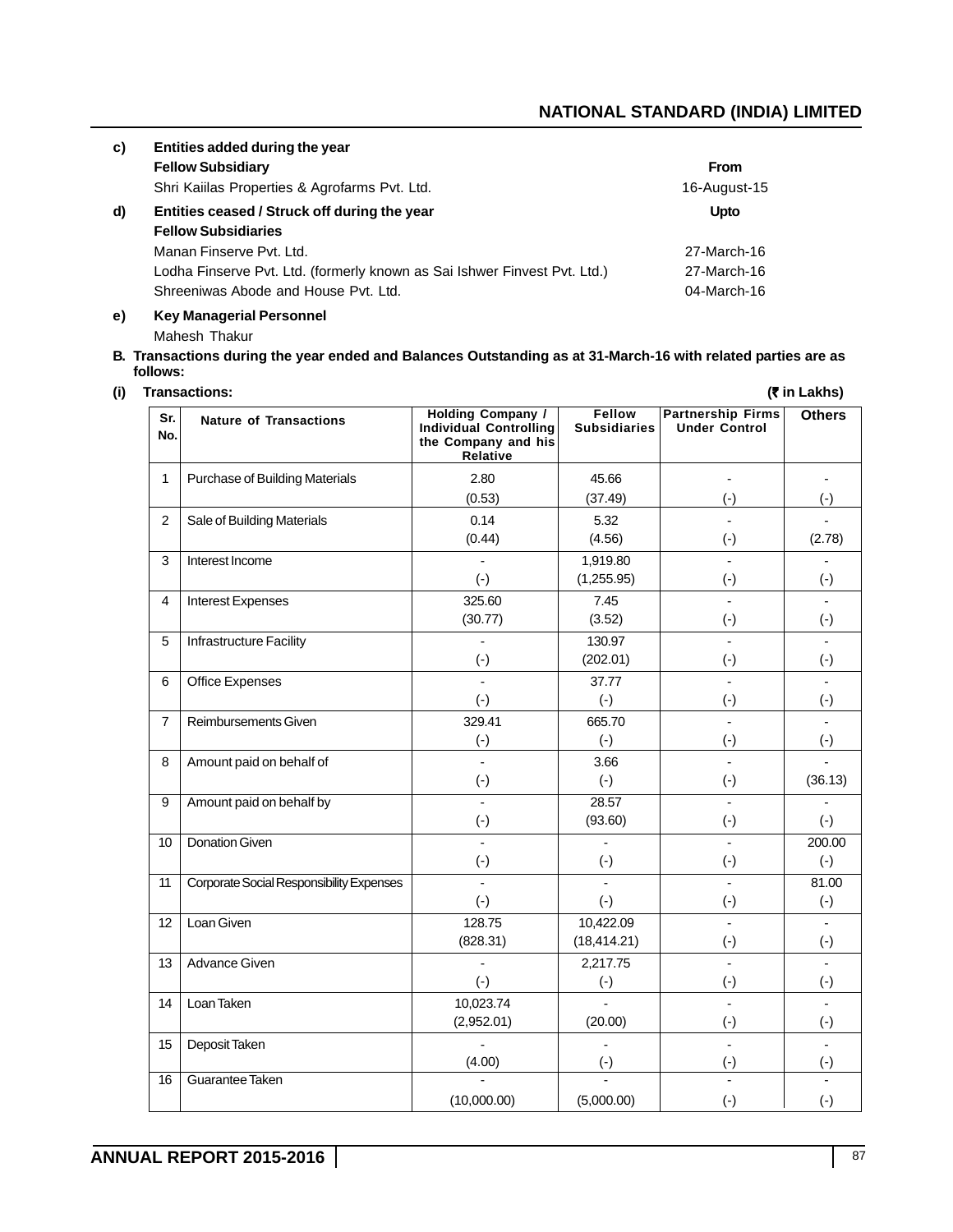#### **(ii) Outstanding Balances:**

|                |                                            |                                                                             |                                      | (₹ in Lakhs)                              |
|----------------|--------------------------------------------|-----------------------------------------------------------------------------|--------------------------------------|-------------------------------------------|
| Sr.<br>No.     | <b>Nature of Transactions</b>              | Holding Company / Individual<br>Controlling the Company and<br>his Relative | <b>Fellow</b><br><b>Subsidiaries</b> | Partnership Firms<br><b>Under Control</b> |
| 1              | Loan Taken                                 | 1,984.54                                                                    |                                      |                                           |
| $\overline{2}$ | <b>Trade Payable</b>                       | (1, 195.87)                                                                 | (-)<br>246.02                        | $(\textnormal{-})$                        |
|                |                                            | $(\cdot)$                                                                   | (199.44)                             | $(\cdot)$                                 |
| 3              | <b>Other Liabilities</b>                   |                                                                             | 12.92                                |                                           |
|                |                                            | $(\cdot)$                                                                   | (0.46)                               | (0.19)                                    |
| 4              | Interest Accrued but not due on borrowings | 325.60                                                                      |                                      |                                           |
|                |                                            | (27.69)                                                                     | (1.15)                               | $(-)$                                     |
| 5              | Loan Given                                 |                                                                             | 25,562.10                            |                                           |
|                |                                            |                                                                             | (22, 194.93)                         | $(\cdot)$                                 |
| 6              | <b>Advances Given</b>                      |                                                                             | 233.56                               |                                           |
|                |                                            | $(\cdot)$                                                                   | (15.00)                              | $(\cdot)$                                 |
| $\overline{7}$ | Interest Receivables                       |                                                                             | 1,727.82                             |                                           |
|                |                                            | $(-)$                                                                       | (1, 130.36)                          | $(-)$                                     |
| 8              | Guarantee Taken                            | 10,000.00                                                                   | 5,000.00                             |                                           |
|                |                                            | (22,500.00)                                                                 | (5,000.00)                           | $(\cdot)$                                 |

**(iii) Disclosure in respect of material transactions with Related parties:**

 **(**` **in Lakhs)**

| Sr.<br>No. | <b>Nature of Transactions</b>  | <b>Particulars</b>                     | For the Year<br>ended<br>31/March/16 | For the Year<br>ended<br>31/March/15 |
|------------|--------------------------------|----------------------------------------|--------------------------------------|--------------------------------------|
|            |                                |                                        |                                      |                                      |
| 1          | Purchase of Building Materials | Arihant Premises Pvt. Ltd.             | 0.04                                 | 0.39                                 |
|            |                                | Cowtown Land Development Pvt. Ltd.     | 34.79                                | 7.76                                 |
|            |                                | Lodha Buildcon Pyt. Ltd.               | 2.08                                 | 2.42                                 |
|            |                                | Lodha Crown Buildmart Pyt. Ltd.        |                                      | 0.05                                 |
|            |                                | Lodha Developers Pvt. Ltd.             | 2.80                                 | 0.53                                 |
|            |                                | Palava Dwellers Pvt. Ltd.              | 0.81                                 | 11.29                                |
|            |                                | Bellissimo Hi-Rise Builders Pyt. Ltd.  | 0.03                                 | 0.09                                 |
|            |                                | Lodha Impression Real Estate Pvt. Ltd. |                                      | 0.55                                 |
|            |                                | Lodha Land Developers Pvt. Ltd.        |                                      | 0.02                                 |
|            |                                | Shree Sainath Enterprises Construction |                                      |                                      |
|            |                                | and Developers Pvt. Ltd.               | 0.42                                 | 13.83                                |
|            |                                | Shreeniwas Cotton Mills Ltd.           | 7.19                                 |                                      |
|            |                                | Microtec Construction Pvt. Ltd.        | 0.28                                 | 0.72                                 |
|            |                                | Simtools Pvt. Ltd.                     | 0.02                                 | 0.37                                 |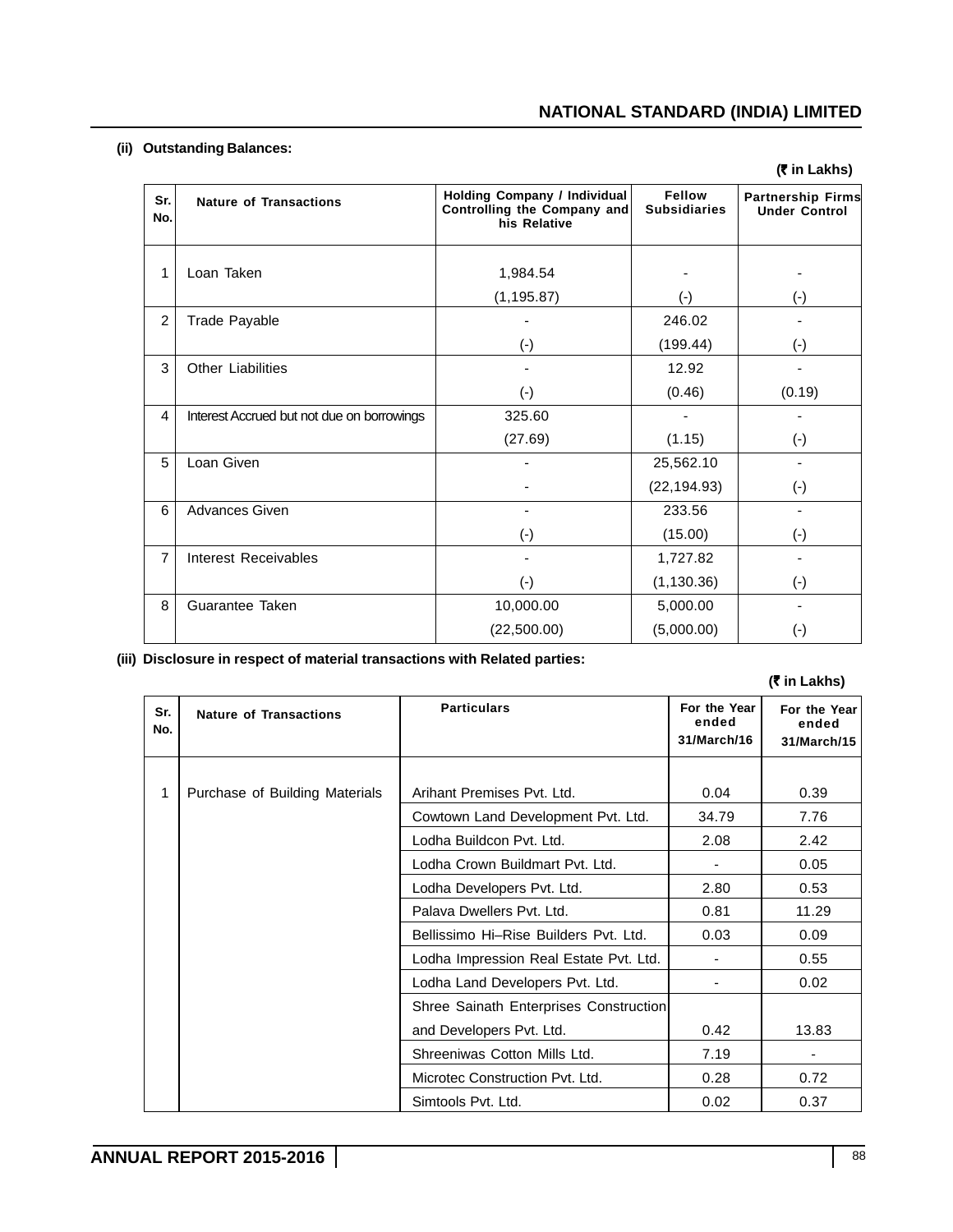| Sr.<br>No.     | <b>Nature of Transactions</b>  | <b>Particulars</b>                                                 | For the Year<br>ended<br>31/March/16 | For the Year<br>ended<br>31/March/15 |
|----------------|--------------------------------|--------------------------------------------------------------------|--------------------------------------|--------------------------------------|
| $\overline{2}$ | Sale of Building Materials     | Lodha Buildcon Pvt. Ltd.                                           | 0.90                                 | 0.33                                 |
|                |                                | Ishwer Realty and Technologies Pvt. Ltd.                           | 0.88                                 | 0.50                                 |
|                |                                | Lodha Charitable Trust                                             |                                      | 2.73                                 |
|                |                                | Lodha Crown Buildmart Pvt. Ltd.                                    | 0.07                                 | $\overline{\phantom{a}}$             |
|                |                                | Lodha Developers Pvt. Ltd.                                         | 0.14                                 | 0.44                                 |
|                |                                | Palava Dwellers Pvt. Ltd.                                          | 0.07                                 | 2.90                                 |
|                |                                | Shree Sainath Enterprises Construction<br>and Developers Pvt. Ltd. | 1.33                                 | 0.60                                 |
|                |                                | Sitaben Shah Memorial Trust                                        | L.                                   | 0.05                                 |
|                |                                | Jawala Real Estate Pvt. Ltd.                                       | 0.74                                 | 0.13                                 |
|                |                                | Simtools Pvt. Ltd.                                                 | 1.33                                 | 0.10                                 |
| 3              | Interest Income                | Lodha Crown Buildmart Pyt. Ltd.                                    | 122.78                               | 210.74                               |
|                |                                | Jawala Real Estate Pyt. Ltd.                                       | 1,686.35                             | 1,045.21                             |
|                |                                | Lodha Buildcon Pvt. Ltd.                                           | 109.15                               |                                      |
|                |                                | Bellissimo Hi-Rise Builders Pvt. Ltd.                              | 1.52                                 |                                      |
| 4              | <b>Interest Expenses</b>       | Cowtown Land Development Pvt. Ltd.                                 |                                      | 0.85                                 |
|                |                                | Krona Realties Pvt. Ltd.                                           |                                      | 1.27                                 |
|                |                                | Lodha Developers Pvt. Ltd.                                         | 325.60                               | 30.77                                |
|                |                                | Nabhiraja Software Design Pvt. Ltd.                                | 7.45                                 | 1.40                                 |
| 5              | <b>Infrastructure Facility</b> | Nabhiraja Software Design Pvt. Ltd.                                | 130.82                               | 202.01                               |
|                |                                | Cowtown Land Development Pvt. Ltd.                                 | 0.15                                 |                                      |
| 6              | Office Expenses                | Nabhiraja Software Design Pvt. Ltd.                                | 37.77                                |                                      |
| $\overline{7}$ | Reimbursements Given           | Lodha Crown Buildmart Pvt. Ltd.                                    | 5.32                                 |                                      |
|                |                                | Nabhiraja Software Design Pvt. Ltd.                                | 470.90                               |                                      |
|                |                                | Jawala Real Estate Pvt. Ltd.                                       | 56.29                                |                                      |
|                |                                | Palava Dwellers Pvt. Ltd.                                          | 71.53                                |                                      |
|                |                                | Shreeniwas Cotton Mills Ltd.                                       | 61.66                                |                                      |
|                |                                | Lodha Developers Pvt. Ltd.                                         | 329.41                               | $\overline{\phantom{a}}$             |
| 8              | Amount paid on behalf of       | Lodha Healthy Constructions and<br>Developers Pvt. Ltd.            |                                      | 36.13                                |
|                |                                | Cowtown Land Development Pvt. Ltd.                                 | 0.17                                 |                                      |
|                |                                | Palava Dwellers Pvt. Ltd.                                          | 0.11                                 | $\overline{\phantom{a}}$             |
|                |                                | Simtools Pvt. Ltd.                                                 | 0.02                                 |                                      |
|                |                                | Ishwer Realty and Technologies Pvt. Ltd.                           | 0.02                                 |                                      |
|                |                                | Shree Sainath Enterprises Construction<br>and Developers Pvt. Ltd. |                                      |                                      |
|                | Lodha Estate Pvt. Ltd.         |                                                                    | 0.02                                 |                                      |
|                |                                | Suryakrupa Constructions Pvt. Ltd.                                 | 0.02                                 |                                      |
| 9              | Amount paid on behalf by       | Cowtown Land Development Pvt. Ltd.<br>(Current year ₹ 40)          | 0.00                                 |                                      |
|                |                                | Palava Dwellers Pvt. Ltd.                                          | 28.19                                | 90.86                                |
|                |                                | Nabhiraja Software Design Pvt. Ltd.                                | 0.11                                 |                                      |
|                |                                | Microtec Construction Pvt. Ltd.                                    | $\blacksquare$                       | 2.56                                 |
|                |                                | Shree Sainath Enterprises Construction<br>and Developers Pvt. Ltd. | 0.24                                 | 0.18                                 |
|                |                                | Lodha Estate Pvt. Ltd.                                             | 0.03                                 |                                      |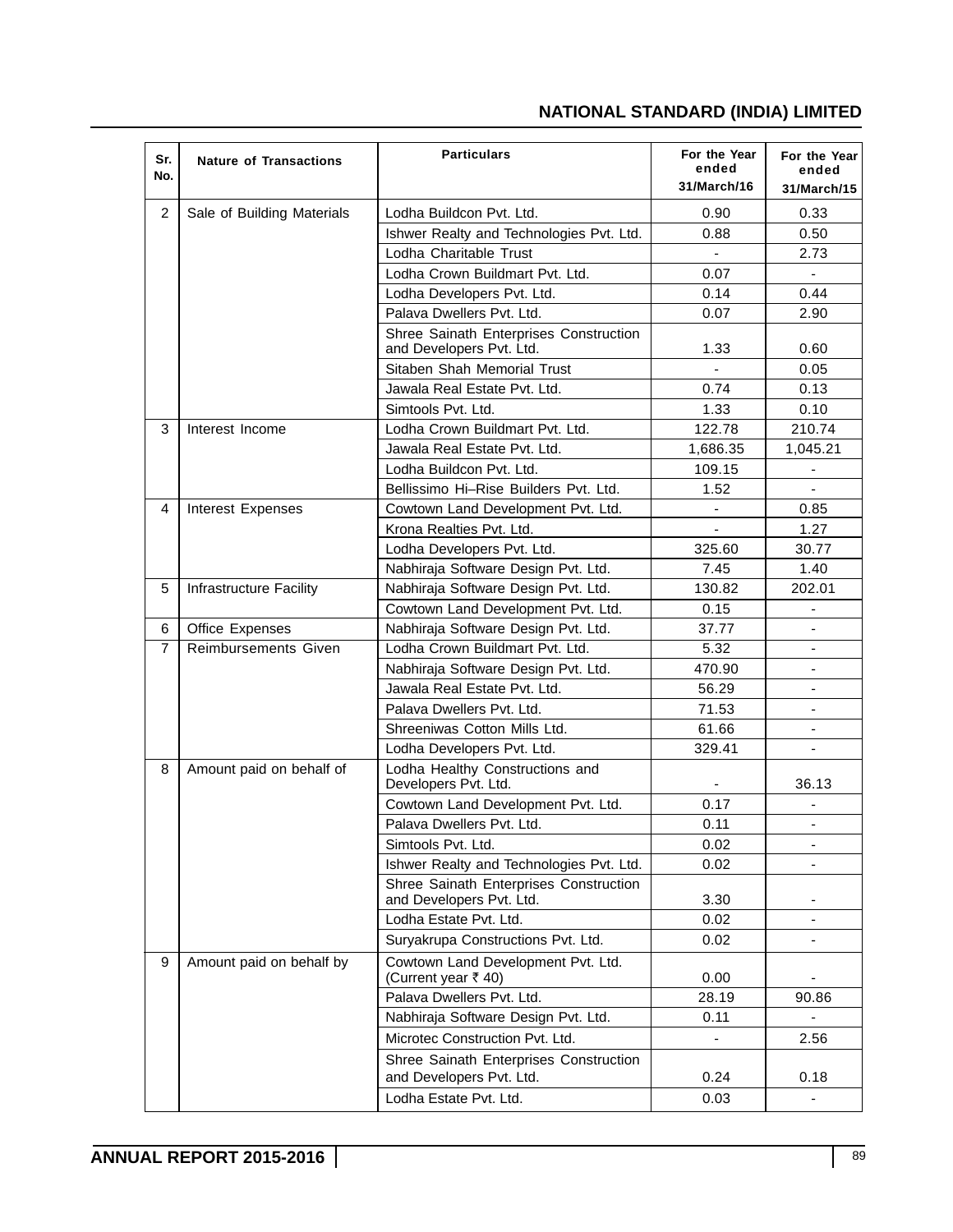| Sr.             | <b>Nature of Transactions</b>                      | <b>Particulars</b>                          | For the Year<br>ended | For the Year<br>ended |
|-----------------|----------------------------------------------------|---------------------------------------------|-----------------------|-----------------------|
| No.             |                                                    |                                             | 31/March/16           | 31/March/15           |
| 10              | <b>Donation Given</b>                              | Lodha Charitable Trust                      | 200.00                |                       |
| 11              | Corporate Social<br><b>Responsibility Expenses</b> | Lodha Charitable Trust                      | 81.00                 |                       |
| 12 <sup>2</sup> | Loan Given                                         | Lodha Developers Pvt. Ltd.                  | 128.75                | 828.31                |
|                 |                                                    | Lodha Crown Buildmart Pyt. Ltd.             | 264.76                | 189.89                |
|                 |                                                    | Krona Realties Pvt. Ltd.                    |                       | 0.23                  |
|                 |                                                    | Bellissimo Hi-Rise Builders Pyt. Ltd.       | 499.98                |                       |
|                 |                                                    | Jawala Real Estate Pvt. Ltd.                | 9,657.35              | 18,224.09             |
| 13              | Advance Given                                      | Lodha Buildcon Pvt. Ltd.                    | 2,217.75              |                       |
| 14              | Loan Taken                                         | Krona Realties Pyt. Ltd.                    |                       | 20.00                 |
|                 |                                                    | Lodha Developers Pvt. Ltd.                  | 10,023.74             | 2,952.01              |
| 15              | Deposit Taken                                      | Anantnath Constructions and Farms Pvt. Ltd. |                       | 4.00                  |
| 16              | Guarantee Taken                                    | Abhishek Lodha                              |                       | 10,000.00             |
|                 |                                                    | Abhinandan Lodha                            |                       |                       |
|                 |                                                    | Palava Dwellers Pvt. Ltd.                   |                       | 5,000.00              |

Note: No amount pertaining to related parties have been written off / back or provided for.

**9** Disclosure as per Regulation 34(3) of the SEBI(Listing Obligations and Disclosure Requirements), 2015 : Loans and advances in the nature of loans to related parties: (` **in Lakhs)**

|                                       |                        |                                                                |                      | (र in Lakhs)                                                   |
|---------------------------------------|------------------------|----------------------------------------------------------------|----------------------|----------------------------------------------------------------|
| <b>Particulars</b>                    | As at<br>∣31-March-16∣ | <b>Maximum Balance</b><br>During the year<br>ended 31-March-16 | As at<br>31-March-15 | <b>Maximum Balance</b><br>During the year ended<br>31-March-15 |
| <b>Holding Company</b>                |                        |                                                                |                      |                                                                |
| Lodha Developers Pvt. Ltd.            | -                      | 79.87                                                          |                      | 976.37                                                         |
| <b>Fellow Subsidiaries</b>            |                        |                                                                |                      |                                                                |
| Lodha Crown Buildmart Pyt. Ltd.       | 1,035.76               | 1,851.01                                                       | 1,661.33             | 1,851.28                                                       |
| Krona Realties Pyt. Ltd.              | -                      |                                                                |                      | 0.23                                                           |
| Jawala Real Estate Pyt. Ltd.          | 24,026.36              | 27,649.12                                                      | 20,533.60            | 20,533.60                                                      |
| Bellissimo Hi-Rise Builders Pyt. Ltd. | 499.98                 | 500.00                                                         |                      |                                                                |
|                                       |                        |                                                                |                      |                                                                |

**10** Basic and Diluted Earnings Per Equity Share:

|                                                                   |              | For the Year ended | For the Year ended |
|-------------------------------------------------------------------|--------------|--------------------|--------------------|
|                                                                   |              | 31-March-16        | 31-March-15        |
| Basic and Diluted Earnings Per Equity Share                       |              |                    |                    |
| Net Profit for the year<br>(a)                                    | (₹ in Lakhs) | 6.062.82           | 4.237.90           |
| (b) No. of Equity Shares as at beginning of the year              |              | 2,00,00,000        | 2,00,00,000        |
| Add: Shares Allotted                                              |              |                    |                    |
| No. of Equity Shares as on end of the year                        |              | 2,00,00,000        | 2,00,00,000        |
| Weighted average no. of Equity Shares outstanding during the year |              | 2,00,00,000        | 2,00,00,000        |
| (c) Face Value of Equity Shares                                   | (₹)          | 10                 | 10                 |
| Basic and Diluted Earnings Per Equity Share<br>(d)                | (₹)          | 30.31              | 21.19              |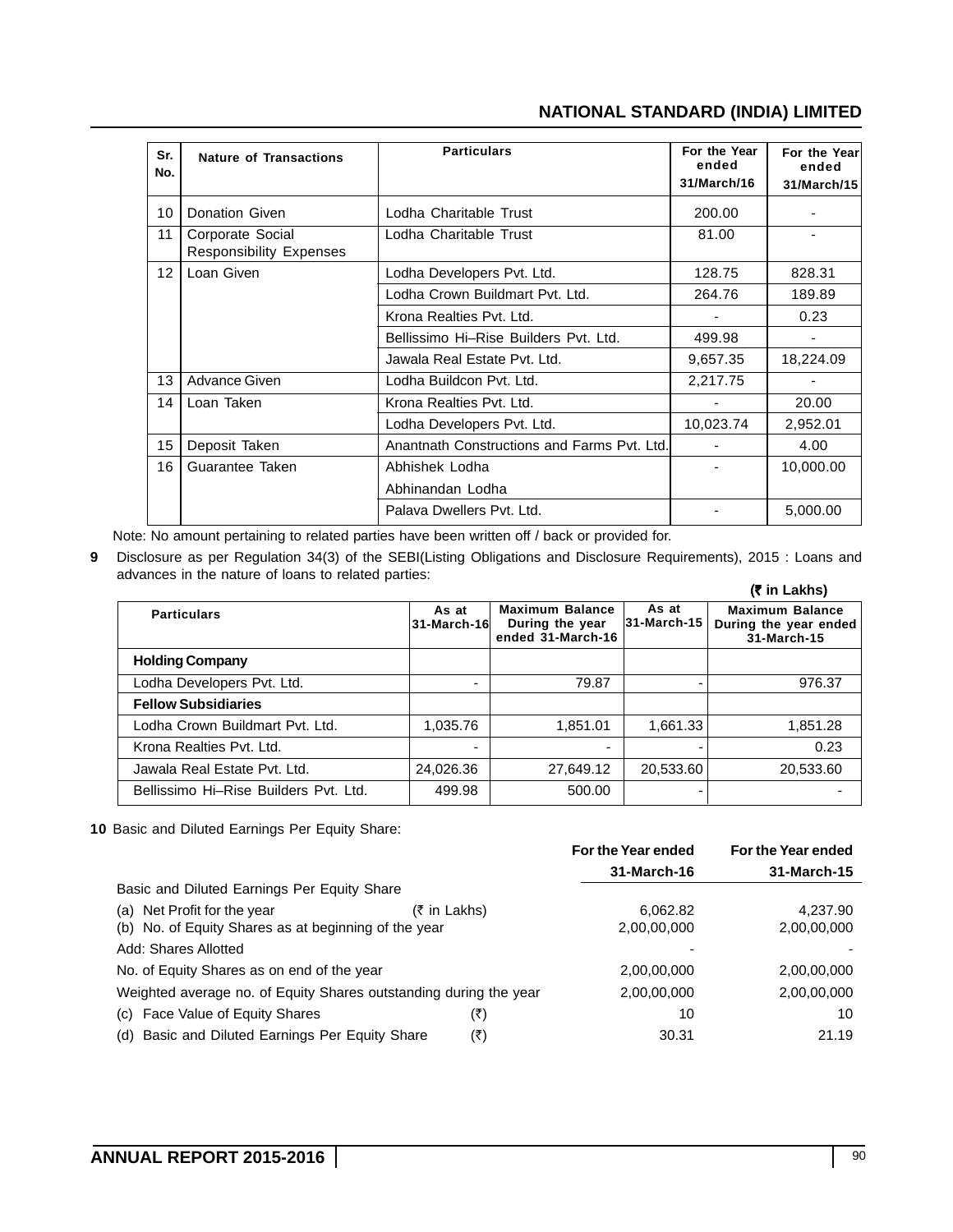#### **11** Building Materials Consumption (Net):

|                    |                          | (* 111 LUNII 19    |
|--------------------|--------------------------|--------------------|
| <b>Particulars</b> | For the Year ended       | For the Year ended |
|                    | 31-March-16              | 31-March-15        |
| Concrete           | 417.95                   | 2,483.16           |
| Steel              | $\overline{\phantom{0}}$ | 8.29               |
| Tile & Flooring    | 238.68                   | 165.33             |
| Lift               | 495.61                   | 1.27               |
| <b>Others</b>      | 759.03                   | 434.46             |
| <b>Total</b>       | 1,911.27                 | 3,092.51           |

**12** Value of Imports on CIF Basis :

|                           |                    | (₹ in Lakhs)       |
|---------------------------|--------------------|--------------------|
| <b>Particulars</b>        | For the Year ended | For the Year ended |
|                           | 31-March-16        | 31-March-15        |
| <b>Building Materials</b> |                    | 34.26              |

**13** Value of Imported and Indigenous Materials Consumed :

| <b>Particulars</b>          | For the Year ended<br>31-March-16 |            | For the Year ended<br>31-March-15 |            |
|-----------------------------|-----------------------------------|------------|-----------------------------------|------------|
|                             | %                                 | ₹ in Lakhs | %                                 | ₹ in Lakhs |
| <b>Building Materials -</b> |                                   |            |                                   |            |
| - Imported                  | $0.00\%$                          | -          | 1.30%                             | 40.24      |
| - Indigenous                | 100.00%                           | 1.911.27   | 98.70%                            | 3.052.27   |
| <b>Total</b>                | 100.00%                           | 1.911.27   | 100.00%                           | 3,092.51   |

#### **14** Transactions in Foreign Currency :

|                                                           |                    | (₹ in Lakhs)       |
|-----------------------------------------------------------|--------------------|--------------------|
| <b>Particulars</b>                                        | For the Year ended | For the Year ended |
|                                                           | 31-March-16        | 31-March-15        |
| <b>Inflow/Earnings:</b>                                   |                    |                    |
| Advance/ Consideration received from Sale of units/ Flats | 73.92              |                    |

**15** Details of dues to Micro, Small and Medium Enterprises :

The information has been determined to the extend such parties have been identified on the basis of information available with the Company. The amount of principal and interest outstanding is given below :

|                                          |             | (₹ in Lakhs) |
|------------------------------------------|-------------|--------------|
| <b>Particulars</b>                       | As at       | As at        |
|                                          | 31-March-16 | 31-March-15  |
| Amount unpaid as at year end - Principal | 29.43       | 43.49        |
| Amount unpaid as at year end - Interest  | ۰           |              |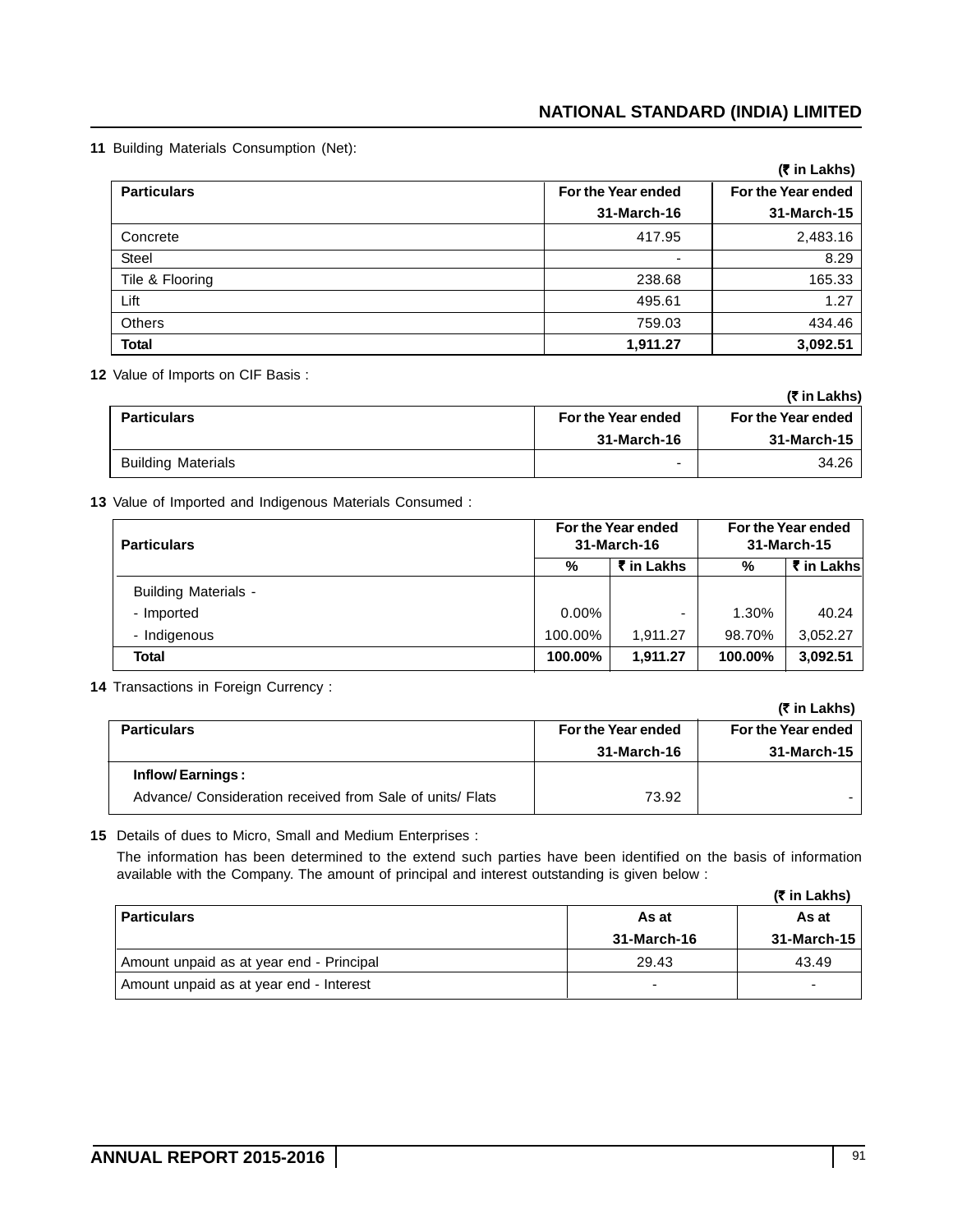|                                                                                                                                                                                                                                                                                                                                          |             | (₹ in Lakhs) |
|------------------------------------------------------------------------------------------------------------------------------------------------------------------------------------------------------------------------------------------------------------------------------------------------------------------------------------------|-------------|--------------|
| <b>Particulars</b>                                                                                                                                                                                                                                                                                                                       | As at       | As at        |
|                                                                                                                                                                                                                                                                                                                                          | 31-March-16 | 31-March-15  |
| The amount of interest paid by the buyer in terms of section 16, of the Micro Small<br>and Medium Enterprise Development Act, 2006 along with the amounts of the<br>payment made to the supplier beyond the appointed day during each accounting<br>year                                                                                 |             |              |
| The amount of interest due and payable for the year of delay in making payment<br>(which have been paid but beyond the appointed day during the year) but without<br>adding the interest specified under Micro Small and Medium Enterprise<br>Development Act, 2006                                                                      |             |              |
| The amount of interest accrued and remaining unpaid at the end of each<br>accounting year                                                                                                                                                                                                                                                |             |              |
| The amount of further interest remaining due and payable even in the<br>succeeding years, until such date when the interest dues as above are actually<br>paid to the small enterprise for the purpose of disallowance as a deductible<br>expenditure under section 23 of the Micro Small and Medium Enterprise<br>Development Act, 2006 |             |              |

**16** (a) Previous year figures have been regrouped / rearranged wherever necessary.

(b) Figures in brackets are related to previous year.

#### **As per our attached Report of even date For and on behalf of the Board**

| For SHANKER AND KAPANI            |                 |                             |                                           |                    |
|-----------------------------------|-----------------|-----------------------------|-------------------------------------------|--------------------|
| <b>Chartered Accountants</b>      | Smita<br>Ghag   | Maninder<br>Chhabra         | Rameshchandra<br>Chechani                 | Ami<br>Parikh      |
| Firm Registration Number: 117761W | <b>Director</b> | <b>Director</b>             | Chief Financial Officer Company Secretary |                    |
|                                   |                 | DIN: 02447362 DIN: 02630680 |                                           | <b>FCS: A27703</b> |

**S. Sankar Partner**

**Place : Mumbai Date : 16-May-2016**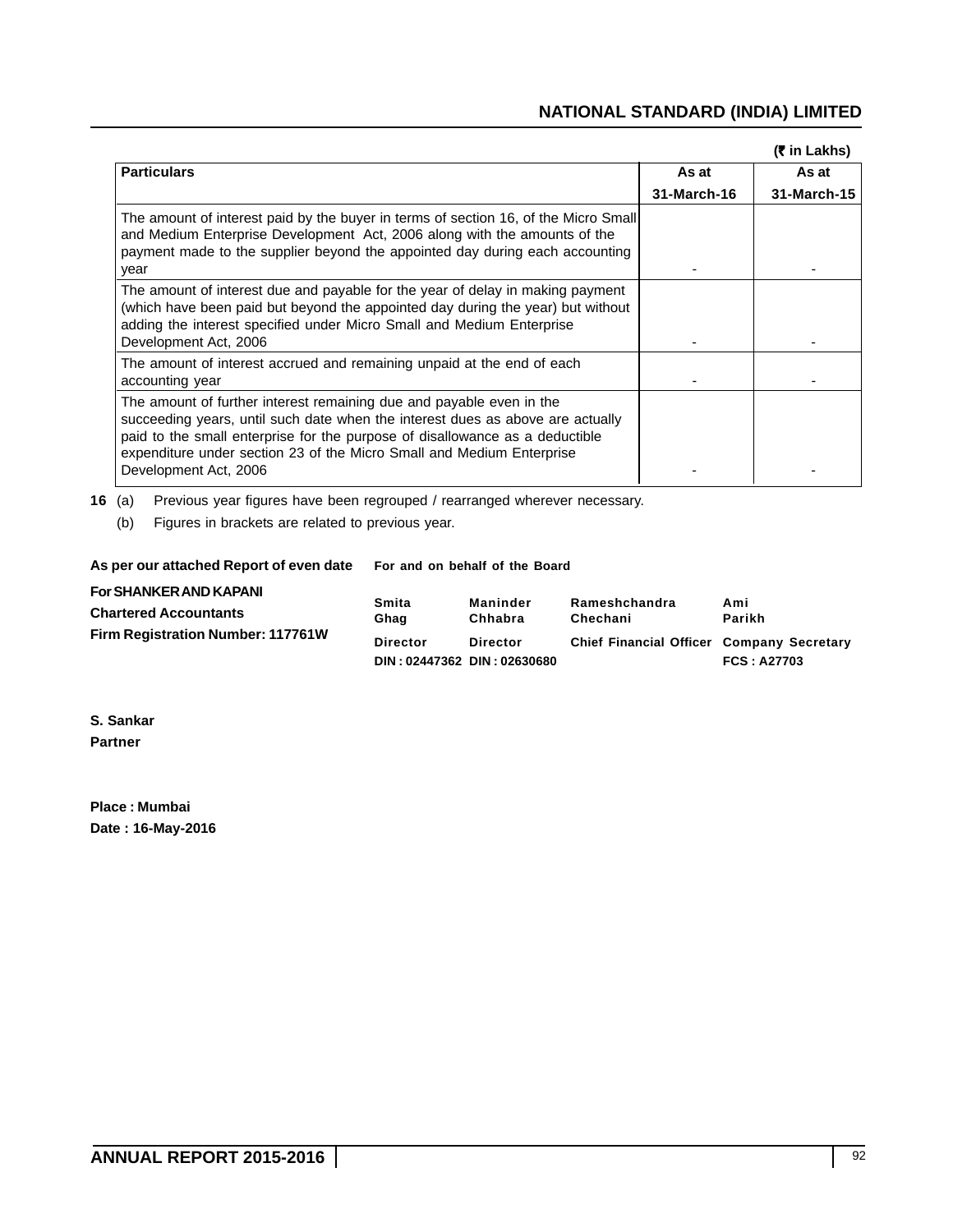**Regd Office : 412, Floor- 4, 17G Vardhaman Chamber, Cawasji Patel Road, Horniman Circle, Fort, Mumbai-400001 CIN: L27109MH1962PLC265959 E-Mail: Investors.nsil@lodhagroup.com Website: www.nsil.net.in Phone No.: +9122-23024400 Fax No.: +9122-23024550**

## **FORM NO. MGT-11**

## **Proxy Form**

**[Pursuant to Section 105(6) of the Companies Act, 2013 and Rule 19(3) of the Companies (Management and Administration) Rules, 2014]**

| <b>CIN</b>     |                                | ٠ | L27109MH1962PLC265959                                                                                |
|----------------|--------------------------------|---|------------------------------------------------------------------------------------------------------|
|                | Name of the Company            |   | National Standard (India) Limited                                                                    |
|                | <b>Registered Office</b>       |   | 412, Floor- 4, 17G Vardhaman Chamber,<br>Cawasji Patel Road, Horniman Circle,<br>Fort, Mumbai-400001 |
|                | Name of the Member(s)          |   |                                                                                                      |
|                | Registered address             |   |                                                                                                      |
|                |                                |   |                                                                                                      |
| E-mail Id      |                                |   |                                                                                                      |
|                | Folio No. / Client Id & DP. Id |   |                                                                                                      |
|                |                                |   | I/We, being the Member(s) of _______________ shares of the above named Company, hereby appoint       |
| 1 <sub>1</sub> | Name                           |   |                                                                                                      |
|                | Address                        |   | _________________________________                                                                    |
|                | E-mail Id                      |   | <u> 1990 - Johann John Stone, mars eta bainar</u>                                                    |
|                | Signature                      |   | <u> 1990 - Johann John Harrison, martin a</u>                                                        |
|                | or failing him                 |   |                                                                                                      |
| 2.             | Name                           |   | _________________________________                                                                    |
|                | Address                        |   |                                                                                                      |
|                | E-mail Id                      |   | ______________________________                                                                       |
|                | Signature                      |   |                                                                                                      |

as my/our proxy to attend and vote (on a poll) for me/us and on my/our behalf at the 53<sup>rd</sup> Annual General Meeting of the Company, to be held on Thursday, 29<sup>th</sup> September, 2016 at 3.30 P.M. at 6<sup>th</sup> Floor, Lodha Excelus, Apollo Mills Compound, Mahalaxmi, Mumbai - 400011 and at any adjournment thereof in respect of such resolutions as are indicated below:

\* I wish my above Proxy to vote in the manner as indicated in the box below: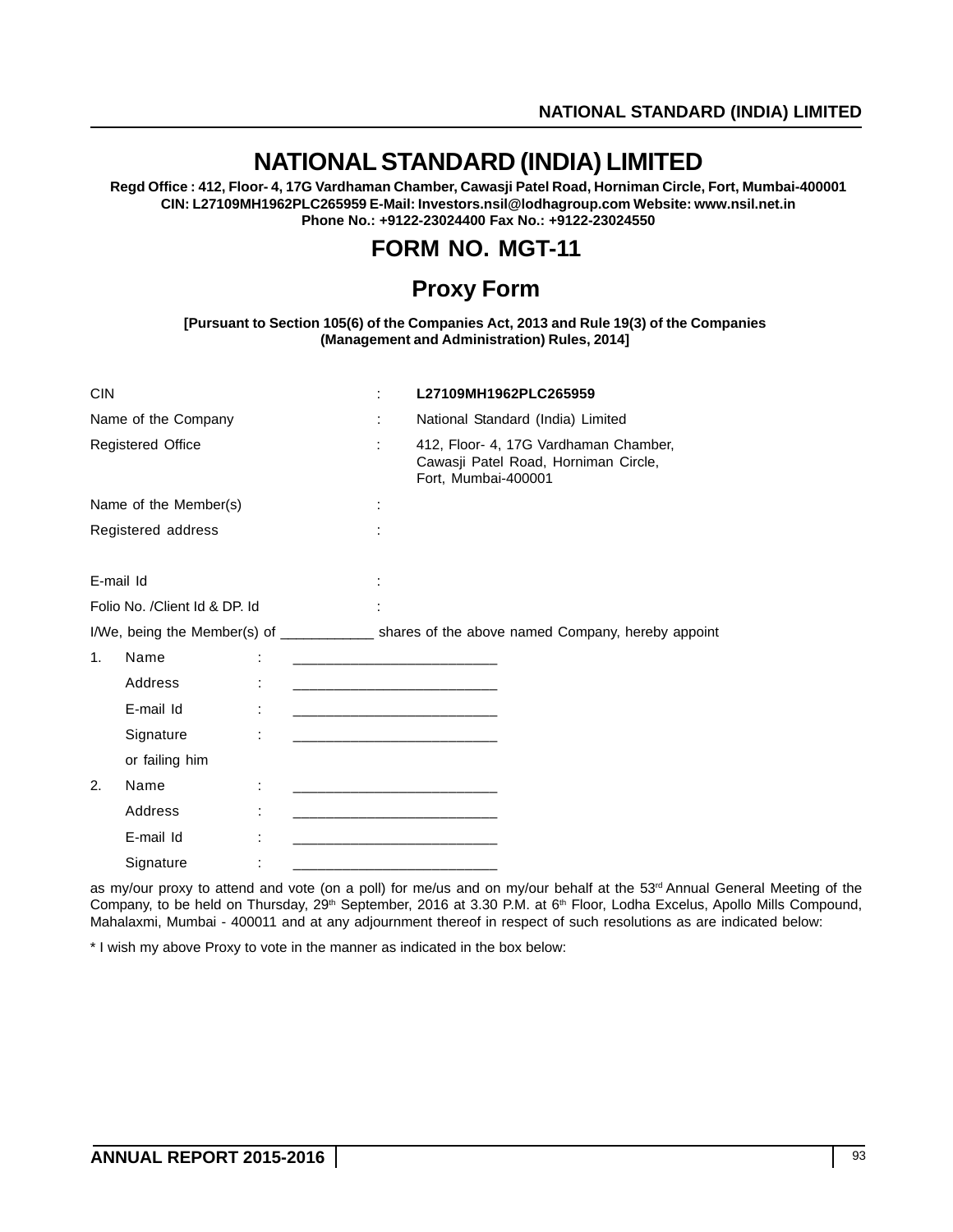| Sr.No | <b>Resolution(s)</b>                                                                                          | For | <b>Against</b> |
|-------|---------------------------------------------------------------------------------------------------------------|-----|----------------|
| 1.    | Consider and adopt Audited Financial Statements, reports of the<br>Board of Directors and Statutory Auditors' |     |                |
| 2.    | Re-appointment of Ms. Smita Ghag (DIN 02447362) as the<br>Director, retiring by rotation                      |     |                |
| 3.    | Appointment of Statutory Auditor to fill casual vacancy                                                       |     |                |
| 4.    | Appointment of Statutory Auditor for a term of 5 years                                                        |     |                |
| 5.    | Appointment of Mr. Umashankar Hegde (DIN 06797098) as an<br>Independent Director                              |     |                |
| 6.    | Appointment of Mr. Bhushan Shah (DIN 07484485) as an<br>Independent Director                                  |     |                |
| 7.    | Appointment of Mr. Maninder Singh Chhabra (DIN 02630680) as<br>a Director                                     |     |                |
| 8.    | Contribution towards Charitable Funds of an amount upto<br>Rs. 5 crores                                       |     |                |
| 9.    | Contracts or Arrangements with Related Parties.                                                               |     |                |

Affix Revenue Stamp

Signed this………………………day of ………………………………2016

Signature of Member(s) :

Signature of Proxy holder(s) :

#### **Notes:**

- **1. This form of proxy in order to be effective should be duly completed, signed and deposited at the Registered Office of the Company, not less than 48 hours before the commencement of the Meeting.**
- **2. For the Resolutions, Explanatory Statement and Notes, please refer to the Notice of the Fifty Third Annual General Meeting.**
- **3. This is optional. Please put a "" in the appropriate column against the resolutions indicated in the Box. If you leave the 'For' or 'Against' column blank against any or all the resolutions, your Proxy will be entitled to vote in the manner as he/she thinks appropriate**
- **4. Kindly affix Re. 1 evenue stamp on the proxy form before depositing at the Registered Office.**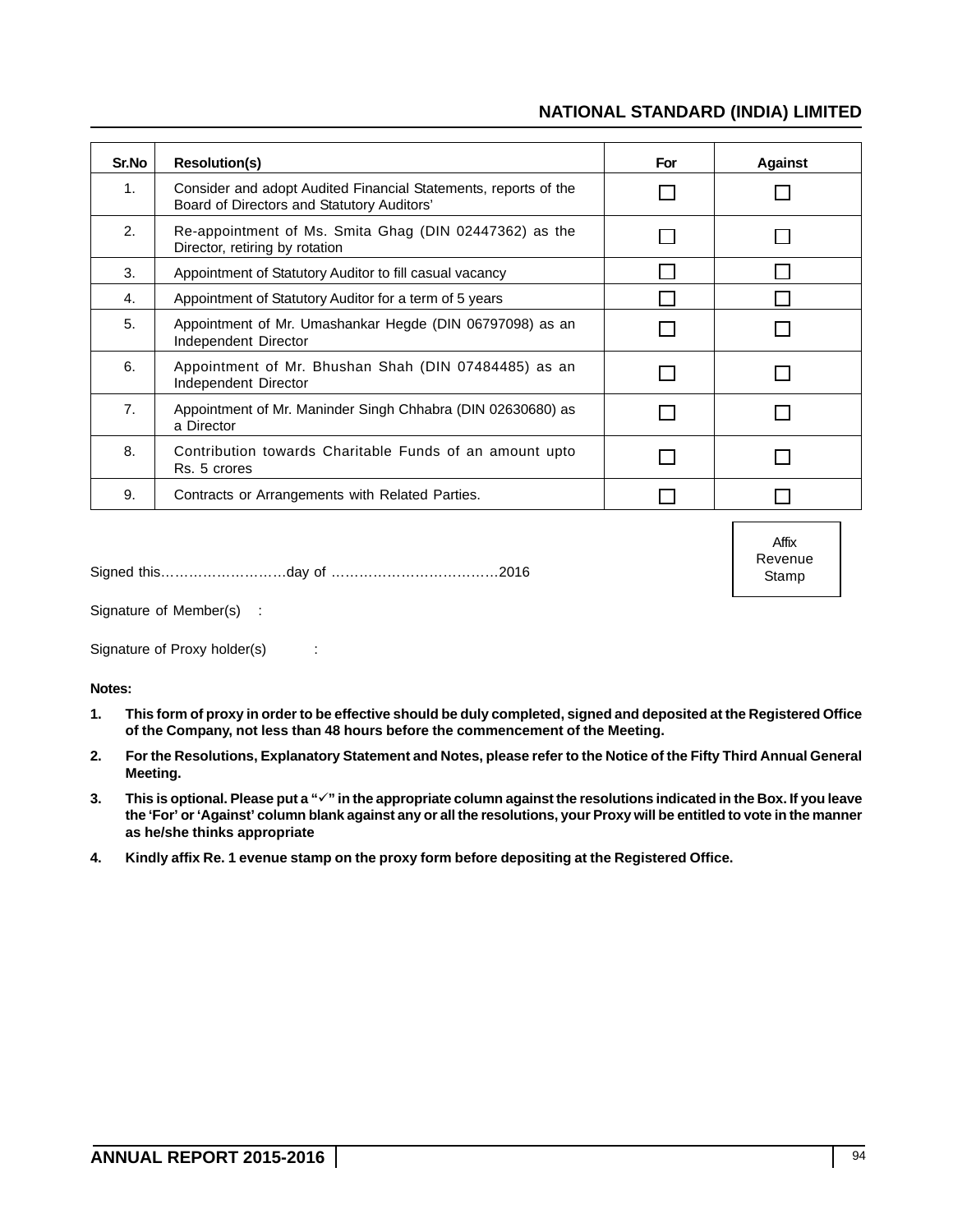**Regd Office : 412, Floor- 4, 17G Vardhaman Chamber, Cawasji Patel Road, Horniman Circle, Fort, Mumbai-400001 CIN: L27109MH1962PLC265959 E-Mail: Investors.nsil@lodhagroup.com Website: www.nsil.net.in Phone No.: +9122-23024400 Fax No.: +9122-23024550**

### **ATTENDANCE SLIP**

#### **PLEASE COMPLETE THIS ATTENDANCE SLIPAND HAND IT OVER AT THE REGISTRATION COUNTER**

1. Name of the member / proxy :

- 2. Folio No. / Client Id & DP Id :
- 3. Number of shares held :

I certify that I am themember/proxy/authorised representative for the member of the Company.

I hereby record my presence at the Fifty Third Annual General Meeting held on Thursday, 29<sup>th</sup> September, 2016 at 3.30 P.M. at 6<sup>th</sup> Floor, Lodha Excelus, Apollo Mills Compound, Mahalaxmi, Mumbai - 400011.

**Name of the member / proxy Signature of the member / proxy**

**\_\_\_\_\_\_\_\_\_\_\_\_\_\_\_\_\_\_\_\_\_\_\_\_ \_\_\_\_\_\_\_\_\_\_\_\_\_\_\_\_\_\_\_\_\_\_\_\_**

Note : Kindly complete the Folio / DP ID - Client ID No. and name, sign thisAttendance slip(s) at the entrance of the Meeting hall.